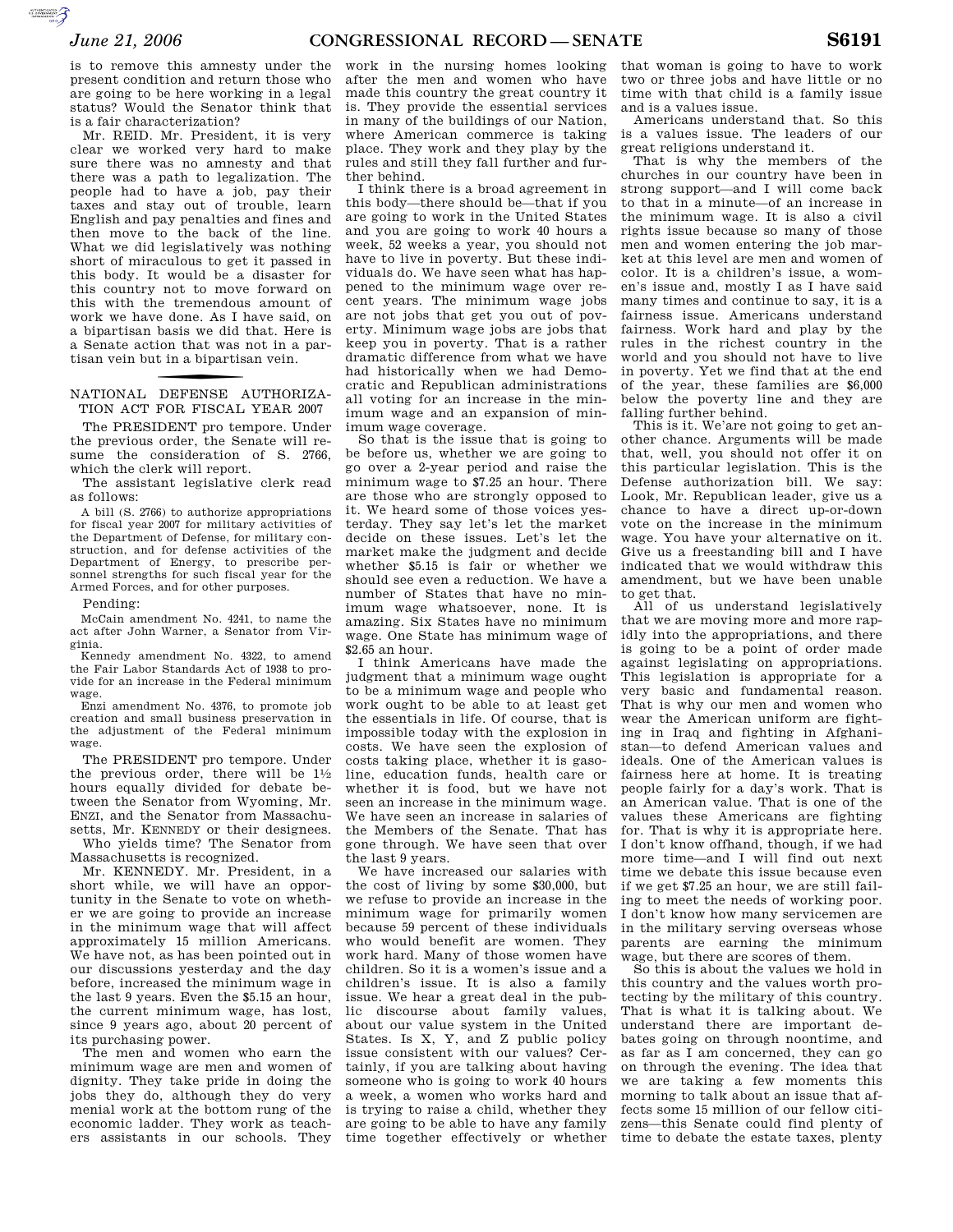of time to debate flag burning. I don't know when the last flag was burned in my State of Massachusetts, but we have plenty of time to deal with that. We have had plenty of time on the Federal marriage amendment. But we don't want to deal with an increase in the minimum wage that affects 15 million people.

There you are. There are the priorities. It could not be clearer. So we know where we stand. We are always asked how we stand on different issues: What do you believe in?

We will have a very good opportunity this morning to indicate what we believe in. That is basically the framework of this issue.

Mr. President, how much time have I used?<br>The

PRESIDING OFFICER (Mr. ISAKSON). Thirty-four minutes.

Mr. KENNEDY. I yield myself 4 more minutes.

Mr. President, this letter is from the heads of 33 major religious groups calling on Congress to do its moral duty to raise the minimum wage. This is the Let Justice Roll, which is an organization of faith and community leaders:

As leaders of our respective faith communities, we call on Congress to raise the Federal minimum wage in the 109th session. For too long, the ranks of the working poor have grown in this country. For too long, lowwage workers have been unable to support themselves and their families, even though they work several jobs, trying to make ends meet. Poverty has become a disease, striking at the very heart of the United States, attacking the most vulnerable, even as the wealthy few continue to accumulate far more than their reasonable share. It is unacceptable that such a state of affairs be allowed to continue, as year after year, Congress fails to pass an increase in the Federal minimum wage.

Prophetic voices through the ages have called upon their nations to show justice to the poorest and most vulnerable in society. The Prophet Amos exhorts the people of Israel, ''Hate evil and love good, and establish justice. Let justice roll down like waters and righteousness like an ever-flowing stream.'' Then, and now, the assembled people of God are called upon to establish justice for low-wage workers, whose cries are so often heard across our land.

Mr. President, I ask unanimous consent that the letter and the signers be printed in the RECORD.

There being no objection, the material was ordered to be printed in the RECORD, as follows:

## LIVING WAGE CAMPAIGN,

### *November 7, 2005.*

DEAR MEMBERS OF CONGRESS: As leaders of our respective faith communities, we call on Congress to raise the Federal minimum wage in the 109th session. For too long, the ranks of the working poor have grown in this country. For too long, low-wage workers have been unable to support themselves and their families, even though they work several jobs, trying to make ends meet. Poverty has become a disease, striking at the very heart of the United States, attacking the most vulnerable, even as the wealthy few continue to accumulate far more than their reasonable share. It is unacceptable that such a state of affairs be allowed to continue, as year after year, Congress fails to pass an increase in the Federal minimum wage.

Prophetic voices throughout the ages have called upon their nations to show justice to the poorest and most vulnerable in society. The Prophet Amos exhorts the people of Israel, ''Hate evil and love good, and establish justice. Let justice roll down like waters, and righteousness like an ever-flowing stream.'' Then, and now, the assembled people of God are called upon to establish justice for low-wage workers, whose cries are so often heard across our land.

The situation among America's minimum wage workers is particularly dire. A minimum wage employee—making \$5.15 an hour, working 40 hours a week, 52 weeks a year, earns \$10,700 a year—\$5,000 below the Federal poverty line for a family of three. The real value of the minimum wage today is nearly \$4.00 less than it was in 1968. Indeed, in order for the minimum wage to have the same purchasing power as it did in 1968, the Federal minimum would have to be raised to more than \$9.00. This situation is unconscionable, as the wealth of our Nation continues to be built on the backs of the working poor.

In his Where Do We Go from Here: Chaos or Community?, our modern-day prophet, the Rev. Dr. Martin Luther King, Jr., says, ''There is nothing new about poverty. What is new, however, is that we now have the resources to get rid of it.'' It is time to heed the call of the prophets, both ancient and modern. It is time to recognize that a minimum wage should be a fair, just, and living wage.

## Signed,

- Kim Bobo, Executive Director of Interfaith Worker Justice; The Reverend Dr. Robert W. Edgar, General Secretary of the National Council of Churches of Christ; The Reverend C. Welton Gaddy, President of The Interfaith Alliance and the Interfaith Alliance Foundation; The Most Reverend Frank T. Griswold, Presiding Bishop and Primate of the Episcopal Church; The Reverend Dr. Stan Hastey, Executive Director of the Alliance of Baptists; James E. Hug, S.J., President of Center of Concern; The Reverend Dr. Clifton Kirkpatrick, Stated Clerk of the General Assembly of the Presbyterian Church (U.S.A.); The Reverend Timothy McDonald III and the Reverend Dr. Robert P. Shine, Sr., Chair and Vice-Chair of African American Ministers in Action.
- Mary Ellen McNish, General Secretary of the American Friends Service Committee; Bishop William B. Oden, Head of Communion and Ecumenical Officer of the United Methodist Church; Bishop Roy Riley, Chair of the Evangelical Lutheran Church Conference of Bishops; Rabbi David Saperstein, Director and Counsel of the Religious Action Center of Reform Judaism; Alexander Sharp, Executive Director of Protestants for the Common Good; The Reverend William G. Sinkford, President of the Unitarian Universalist Association; The Reverend John H. Thomas, General Minister and President of the United Church of Christ; The Reverend Romal J. Tune, CEO of Clergy Strategic Alliances, LLC.
- The Reverend Dr. Sharon Watkins, General Minister and President of the Christian Church (Disciples of Christ); Rabbi Eric Yoffie, President of the Union for Reform Judaism; Scott D. Anderson, Executive Director of the Wisconsin Council of Churches; The Reverend John Boonstra, Executive Minister of the Washington State Association of Churches; The Reverend Albert G. Cohen, Executive Director of the Southern California Ecumenical

Council; The Reverend Stephen Copley, President of the Arkansas Interfaith Conference; The Reverend Dr. Barbara Dua, Executive Director of the New Mexico Conference of Churches' The Reverend Nancy Jo Kemper, Executive Director of the Kentucky Council of Churches.

David Lamarre-Vincent, Executive Director of the New Hampshire Council of Churches; David A. Leslie, Executive Director of Ecumenical Ministries of Oregon; Marilyn P. Mecham, Exeutive of Interchurch Ministries of Nebraska; The Reverend J. George Reed, Executive Director of the North Carolina Council of Churches; The Reverend Dr. Stephen J. Sidorak, Jr., Executive Director of the Christian Conference of Connecticut; The Reverend C. Douglas Smith, Executive Director of the Virginia Interfaith Center for Public Policy; The Reverend Dennis Sparks, Executive Director of the West Virginia Council of Churches; The Reverend Sandra L. Strauss Director of Public Advocacy of the Pennsylvania Council of Churches; The Reverend Rebecca Tollefson, Executive Director of the Ohio Council of Churches.

Mr. KENNEDY. Mr. President, when we asked people to sign on as citizen cosponsors of the Fair Minimum Wage Act, 1,000 religious leaders answered the call. They took a stand to say that minimum wage is a moral issue that must be addressed. They have come together from all denominations, all walks of life to send this important message.

I will take a couple more moments.

First, I remind my colleagues in the Senate that support for an increase in the minimum wage is going like a wildfire across the country. This chart indicates in red those States which have increased the minimum wage above the Federal Government minimum wage. Look at this: Arkansas and Illinois.

The States in yellow are those States where the minimum wage will likely be on the ballot this fall.

Illinois, Florida, North Carolina—red States—passed an increase in the minimum wage in both houses, but they have not been reconciled. North Carolina, Arkansas, the home of Wal-Mart, increased the minimum wage.

This is happening in the countryside. I remind the Senate again, with the failure to increase the minimum wage, what the impact has been on families and on the poor.

From 2000 to 2004, we failed to increase the minimum wage and 1.4 million more children have fallen into poverty. If we look at what has been happening to families, 5.4 million more Americans are in poverty over the last 4 years. This does not bring it up to 2006. This would continue to grow. It is 5.4 million now. The best estimate is we have 1.4 million more children who are now in poverty.

In terms of the industrialized nations of the world, this is what has happened: We have the highest child poverty rate in the industrialized world, and we haven't increased our minimum wage.

I remind my colleagues what has been happening in other countries.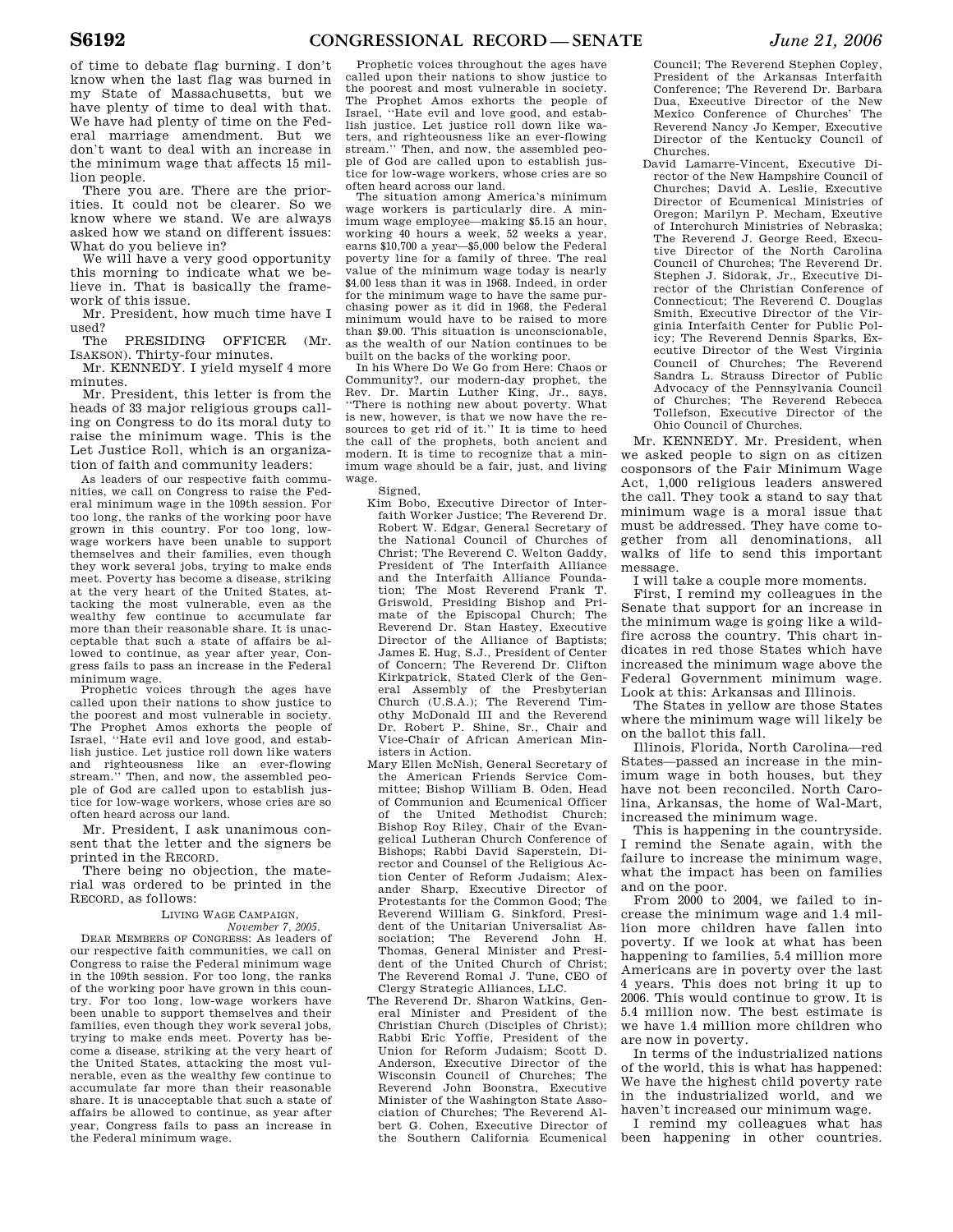Tony Blair said 7 years ago that he was going to end poverty in Britain by 2020. There were 4 million children living in poverty, and he said, as a matter of national direction and vision, that he was going to eliminate poverty for children by 2020. This is what they have done. They will have a minimum wage of \$9.80—\$9.80—an hour this October. They have moved 1.8 million children out of poverty over the last 4 years. The United States has refused to increase the minimum wage, and we have put 1.4 million children into poverty. That is completely unacceptable.

This is the time.

The PRESIDING OFFICER. The Senator has consumed 5 minutes.

Mr. KENNEDY. Mr. President, I reserve the remainder of my time. How much time do I have remaining?

The PRESIDING OFFICER. The Senator has 28 minutes 48 seconds remaining.

Mr. KENNEDY. I reserve the remainder of my time.

The PRESIDING OFFICER. The Senator from Wyoming.

Mr. ENZI. Mr. President, I yield 15 minutes to the Senator from Alabama. The PRESIDING OFFICER. The Sen-

ator from Alabama. Mr. SESSIONS. Mr. President, I ask

that I be notified when I have consumed 12 minutes.

The PRESIDING OFFICER. The Chair will so notify the Senator.

Mr. SESSIONS. Mr. President, I didn't expect to hear the Democratic leader talk about the immigration bill this morning and his and Senator KEN-NEDY's desire to rush it through the House of Representatives, calling for action now. It is a very bad bill, and it impacts directly the issues we are talking about today—wages for working Americans. I am going to talk about that issue and ask our colleagues to give serious thought to the matters I will raise.

With regard to our colleagues who claim they are concerned about poverty among American workers, I ask those Members—Senator REID and Senator KENNEDY—who proposed the immigration bill and tried to rush it through this Senate without any amendments to consider some of the concerns of their own allies, economists and professors, who believe that if passed, it would damage the wages of American workers.

I agree that we have a troubling condition in our country. People have referred to it often as the wage gap, that higher income people seem to be doing well, but there has been a lag in performance among lower income workers. That has caused quite a bit of concern. I am not sure exactly what the economic numbers show on that, but repeatedly, we have been told often from our Democratic colleagues—but not so much lately—that there is a growing gap in income. Why is this occurring? I wish to share some thoughts about it because I believe it is important.

Let me mention this: I don't want the American worker to have a \$7.25 an-hour job; I want them to have a \$15 an-hour job, a \$30-an-hour job. That is what we want in an economy that is growing and prosperous. We want a full-employment economy where people can choose jobs that fulfill their highest aspirations and pay them a good wage, with good retirement and good health care, and we are creating a growing economy that nurtures that. But for some reason, the wages in some job markets have not kept up as well as they should.

I will read from a number of experts on this matter and ask my colleagues to think about it, not what I say but what the experts say. I am looking at a Washington Post article from Jonathan Weisman, March 31, dealing with this precise issue of minimum wage and immigration. It is titled ''Immigration Divides Allies, Guest Worker Plan Sets Democratic Supports Against Organized Labor.'' It starts off saying this:

A growing body of economic research contends that the recent surge of foreign workers has depressed wages for low-skilled workers, especially for high school dropouts, and has even begun displacing native-born workers.

Then the article quotes Professor George Borjas, an economist at Harvard University's John F. Kennedy School of Government. He has written a definitive book on immigration, ''Heaven's Door.'' He says:

What immigration really does is redistribute wealth away from workers toward employers.

I did mention my good friend Senator KENNEDY. Senator KENNEDY has been a champion for civil rights, and a champion for helping us fight poverty, and he cares about this issue very deeply. He sincerely does. But I suggest he is not always perfectly correct on how to fix it. We can have a legitimate debate about how to improve the wages of working Americans, and that is what we need to be talking about.

The article says:

Kennedy, the Senate's liberal lion and an unflagging ally of organized labor, says the [immigration] legislation he co-wrote would help all low-wage workers by applying minimum-wage laws and other . . . protections.

The AFL–CIO disagrees. According to John Sweeney, the AFL–CIO President:

Guest-worker programs cast [American] workers into a perennial second-class status and unfairly put their fates into their employers' hands, creating a situation ripe for exploitation. . . .

#### He goes on:

''They encourage employers to turn good jobs into temporary jobs at reduced wages and diminished working conditions and contribute to the growing class of workers laboring in poverty.''

That was Mr. SWEENEY. Mr. Weisman, the staff writer for the Washington Post, then quotes Professor Borjas:

But some of those macroeconomic gains have come at the expense of low-wage work-

ers, especially the 10 percent of the labor force that dropped out of high school. In recent years, competition from low-skilled immigrant workers has reduced the wages of high school dropouts by as much as 8 percent, Borjas said.

How about another professor, Andrew Sum, director of Northeastern University's Center for Labor Market Studies. The article says quotes him:

Looking at annual earnings, the percentage losses are in the double digits, said Andrew Sum, director of Northeastern University's Center for Labor Market Studies, because jobs that once provided year-round employment are increasingly becoming temporary.

A Northeastern University study found that nearly 86 percent—

Listen to this, I say to my colleagues, this is important for us.

A Northeastern study found that nearly 86 percent of all newly employed workers hired from 2000 to 2005 were immigrants. For men, the statistics were more stark. In that time, the labor market for men rose by 2.66 million while 2.77 million foreign-born men found work.

Listen to that: The Northeastern study found that foreign-born workers filled all of the new jobs created for men between 2000 and 2005, plus some other jobs.

In other words, Sum said, immigrants have begun replacing native-born male workers.

In the immigration bill floor debate, if we not forced the Democratic side to allow us to have some amendments and reduce some of the incredible increases in immigration under the bill as presented, it would have been shocking what the immigration bill would have done to the jobs and wages of American workers. Even after successful amendments that cut the numbers of lowskilled workers allowed to come in the future, the Senate bill will still, over 20 years, virtually triple the number of people coming into our country legally, not counting those who will continue to come illegally. That will undoubtedly impact our economy. That is why the House of Representatives needs to examine this bill very carefully before we go to conference.

How about this one? Professor Sum is quoted again in the Post article: ''Young guys are being displaced by immigrants,'' he said. ''Some of my good liberal friends take issue, but if you're a young worker under 25, poorly educated, probably African American, the higher the share of new immigrants in your community, the worse your employment prospects are becoming.''

How about Carol Swain, a law professor and political scientist at Vanderbilt University? She is also quoted in the Post article:

''What they're doing is increasing the pool of people eligible to compete for the very limited resources that are available for the people at the bottom. . . .The obligation of the nation should be for the people who have been here for decades.''

How about the famous economics professor Robert Samuelson? He wrote an article in May in the Washington Post titled ''Still Dodging Immigration's Truths.'' He quotes approvingly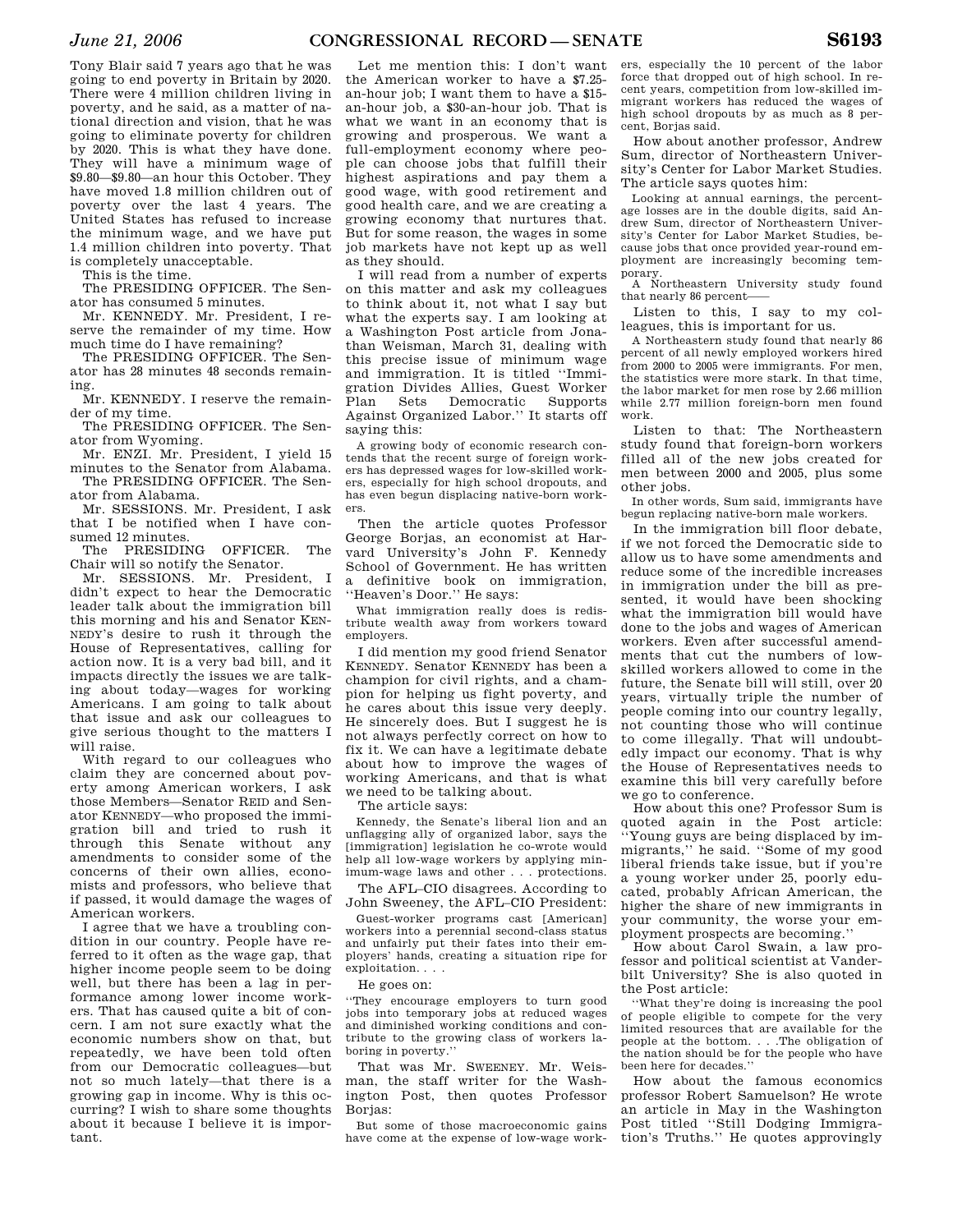from the testimony before our Judiciary Committee of Barry Chiswick, University of Illinois, an immigration scholar, most respected, who said the presence of immigrants in the labor market:

Increases competition for low-skilled jobs, reducing the earnings of low-skilled nativeborn workers. Because of their low earnings, low-skilled immigrants also tend to pay less in taxes than they receive in public benefits. . Hardly anyone is discussing these issues candidly. We can be a lawful society and a welcoming society simultaneously [as President Bush has said] but we cannot be a welcoming society for limitless numbers. without seriously compromising our own future.

Part of the future he is talking about, is the future of the American worker. Samuelson goes on to say, and I quote the line from Professor<br>Samuelson's article: "Competition ''Competition among them [low-skilled workers] depresses wages.'' He is talking about the additional flow of illegal immigrants into our country, or legal immigrants, for that matter. Increasing competition for the American worker by increasing the number of immigrant workers available in the labor market will depress the wages for the American worker.

In another article, Professor Samuelson, says this. He notes that illegal immigrants already here represent only about 4.9 percent of the labor force, and in no major occupation are immigrants a majority. They are 36 percent of insulation workers, 28 percent of drywall installers, and 20 percent of cooks who are drawn here by wage differences, not labor shortages. He writes about how most new illegal immigrants get work by accepting wages below the prevailing rates. What would happen, he asks, if new, illegal immigration stopped and wasn't replaced by guest workers? Well, some employers would raise wages to attract U.S. workers.

The PRESIDING OFFICER. The Senator has 3 minutes remaining.

Mr. SESSIONS. I thank the Chair. He goes on to say: Facing greater labor costs, some would find ways to minimize costs. But he goes on to ask this question, and let me quote Professor Samuelson:

What is wrong with higher wages for the poorest workers? From 1994 to 2004, the wages of high school dropouts rose only 2.3 percent after inflation, compared with 11.9 percent for college graduates. The number of native high school dropouts with jobs declined by 1.3 million from 2000 to 2005. Some lost jobs to immigrants. Unemployment remains high for some groups; 9.3 percent for African Americans.

I know that is true in my State. Although we have a great unemployment rate in Alabama—under 4 percent—we still have a far too high rate among the African-American community. And 12.7 percent for white teenagers, he notes. He says this: Poor immigrant workers hurt the wages of unskilled Americans; the only question is how much. One estimate, he said, was 10 percent.

We discussed these issues in the Judiciary Committee. We had one hearing

on it. We had a number of professors, including Professor Freeman, the Ascherman Professor of Economics at Harvard. He said these things about the jobs and wages of American workers:

One of the concerns when immigrants come in is they may take jobs from some Americans and drive down the wages of some Americans and obviously, if there are a large number of immigrants coming in, if they are coming in at a bad economic time, that is very likely to happen.

Professor Chiswick, University of Illinois at Chicago said the following:

The large increase in low-skilled immigration has had the effect of decreasing the wages and employment opportunities of lowskilled workers who are currently resident in the United States.

He said this:

Over the past two decades, the real earnings of high-skilled workers has risen substantially. The real earnings of low-skilled workers have either stagnated or decreased.

These economists are telling us what other people will not. We are being told by the business community that there is this incredible shortage out there they can't find workers so they have to have foreign workers—but now we know the earnings of low-skilled workers have stagnated and decreased. Why? If a business wants to find more workers, they will usually increase wages, not decrease them.

He goes on to say—my time is about up, but I have quite a number of others.

Mr. President, I ask unanimous consent for 2 additional minutes.

Mr. ENZI. Mr. President, may I ask unanimous consent that the Senator's additional comments be printed in the RECORD.

Mr. SESSIONS. I yield the floor, Mr. President.

The PRESIDING OFFICER. The Senator from Massachusetts.

Mr. KENNEDY. Mr. President, I will take 2 minutes to respond to my friend from Alabama, and then I see the Senator from Connecticut on the floor.

The Senator from Alabama has made the best case for comprehensive immigration reform because if you are not going to have the comprehensive reform, you are going to have the continuation of the pressure of driving wages down, as we find our employers hiring the undocumented workers. It has been his administration—according to the General Accounting Office, the Republican administration—that has refused to enforce employer sanctions against the employers who are currently doing it. There have been three cases in the last 4 years, \$220,000 in fines. If he is so worried about this, I would say, Why aren't we after the Labor Department to try to do something about it?

Second point: For those who are going to come into the United States and they ought to be able to come into the United States as workers, if there is a job an American does not take there is going to be the labor protec-

tions, which do not exist today. There is going to be prevailing wage protections, there are Davis-Bacon protections, if they work in contract, if they work in construction, and service contract employees. None of that has been mentioned by the Senator from Alabama. That is an entirely different current situation. And we are going to have 7,000 inspectors to make sure that it is enforced, which does not exist now and is a principal reason why we have the kinds of results the Senator from Alabama refers to.

Mr. President, he has made the best case possible for passing a comprehensive program so that those conditions would not exist.

How much time remains?

The PRESIDING OFFICER. The Senator from Massachusetts has 26 minutes 45 seconds.

Mr. DODD. If I could have 10 or 12 minutes, if that is appropriate.

Mr. KENNEDY. Why don't we start with 10.

The PRESIDING OFFICER. The Senator from Connecticut is recognized for 10 minutes.

Mr. KENNEDY. Mr. President, does the Senator from Alabama want 30 seconds? I will be glad to take this at another time when we have the time. I yield 30 seconds to the Senator from Alabama.

Mr. SESSIONS. Mr. President, I thank the Senator. I would note we wrestled before Y2K as to how many high-skilled foreign workers the U.S. needed to let in for that period—you and I both discussed that in the Judiciary Committee and whether it would adversely impact the wages of highskilled American workers. I would say that the current rate of immigration, legal and illegal—and I believe there is a growing consensus that supports this view—has depressed the wages of lowskilled American workers. I would ask the Senator if he would dispute the fact that the immigration bill he introduced would have greatly increased the number of immigrants into the country and wouldn't that have further adversely impacted the wages of lowskilled American workers?

Mr. KENNEDY. Mr. President, 15 seconds in response. The legislation we have introduced would require that there be a job that an American worker has not been interested in and refused to accept. Those are the jobs individuals would be eligible for under the guest worker program. I look forward to continuing this debate with my friend from Alabama.

I yield 10 minutes to the Senator from Connecticut.

The PRESIDING OFFICER. The Senator from Connecticut is recognized for 10 minutes.

Mr. DODD. Mr. President, let me begin by thanking, again, my colleague from Massachusetts and others who have fought so long and hard over the last decade to have an increase in the minimum wage in our country, from the \$5.15 that was adopted about a decade ago, to the suggestion today that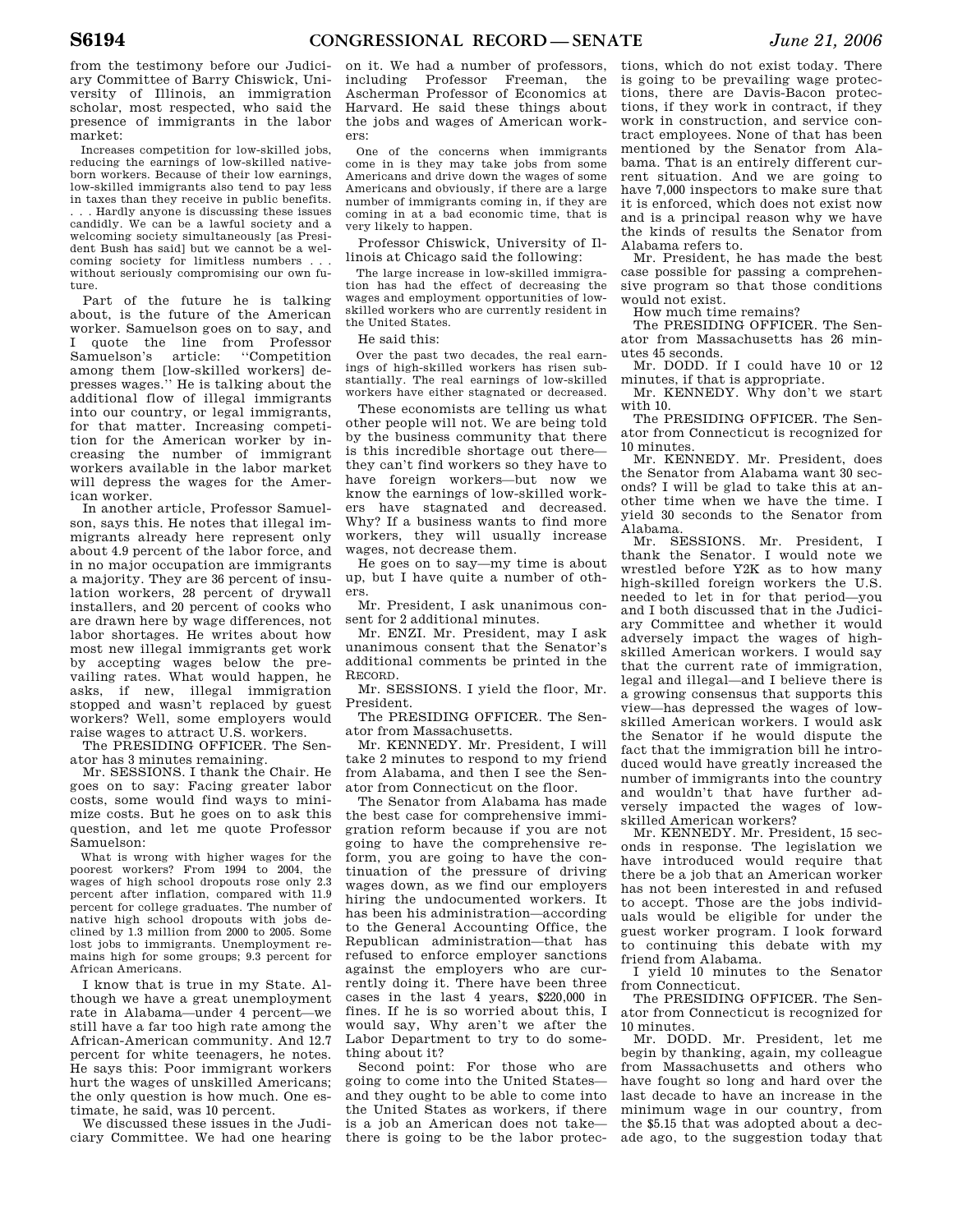we raise it by \$2.10. To many, \$2.10 is nothing more than a cup of coffee at a high-priced coffee shop today or a few sodas or a sandwich along the way, but it makes a difference, Mr. President.

An increase in the minimum wage of \$2.10, after nearly a decade, will add some \$4,400 to the incomes of people who are depending upon the minimum wage to provide for themselves and their families. Remember whom we are talking about. The overwhelming majority of minimum wage workers are not teenagers, but are adults—working people trying to raise families, 60 percent of whom are women, many of whom are raising children on their own. So this \$2.10 increase after nearly a decade, an additional \$4,400 per year, means a great deal.

We are told by those who do the math on all of this that the increase could buy as much as 15 months of groceries for that families, 8 months of rent, 20 months of childcare—an issue that I worked with our colleague on many years ago—the importance of having a decent childcare program. As you are saying to these people, you have to stay at work and you have young children, where do the children go? The average cost of childcare rises all the time for people in this country. How do you expect someone making a minimum wage of \$5.15 per hour who has two or three young children to keep them in a safe place with that kind of an income level? That \$4,400 would be a tremendous help at that income level. That is the kind of difference we are talking about.

A group called America's Second Harvest has recently reported that they provide emergency hunger relief services to more than 25.3 million lowincome people in the United States each year. That is an 18-percent increase since 1997. No other organization in our country does as much on a national level as Second Harvest does.

The numbers are quite clear. Over the last 4 or 5 years, we have watched an increase in children living in poverty in the United States climb by 1.4 million. What we are talking about is some 13 million children today who are living in poverty. Of the 37 million in our country, 13 million children who, through no fault of their own, through the accident of birth, are born into difficult circumstances. Those poverty numbers are going up. They are not going down.

What do we do about these children? How do we guarantee this child will get a good education? How do you learn anything in a school today if you are going to that school hungry? Talk to any grade school teacher in America in any community you wish and ask them the simple question: What is the difference between a child who has a decent meal in the morning and one who doesn't, in terms of their ability to learn, and they will tell you categorically that a child who is hungry doesn't learn.

We talk all the time about making sure America is going to be strong and

vital and economically competitive in the global marketplace of the 21st century. If we continue increasing child poverty at the rate it is increasing now, this country will have a very difficult time, in my view, of meeting the competitive challenges it will face in this century.

So this proposal does make a difference—a huge difference—in the lives of people who struggle every day, good Americans out there who are trying to keep their families together. How does anyone expect a family today, particularly a family with two or three children, to live on a full-time salary of \$10,700 a year? That is what you get with \$5.15—\$10,700 per year. I don't know of anyone who believes that you can meet your obligations of housing and food, of medical care you may need. You have to make terrible choices at that level.

I am not suggesting that \$7.25 is going to solve all of those problems. But the cost of living has gone up. Everyone knows that. What has happened to gasoline prices and energy prices over the last number of months?

We have increased our salaries as Members of Congress by over \$31,000 since 1997. Again, I have supported a number of those increases. How do we look in the mirror and say: A \$31,000 increase for a Senator, a Congressman. Yet we can't provide a \$2.10 per hour increase for someone making the minimum wage? How do we answer that question? We know the cost of living has gone up. We see it every single day. Minimum wage workers see it in a more painful way.

So I hope my colleagues, in the next 45 minutes when we have a chance to vote on this issue, vote for the Kennedy amendment. Raise the minimum wage that \$2.10 and give these people a chance. Let's bring these poverty numbers down. All of us, regardless of party, ideology or anything else, ought to be committed to see to it in the United States of America that child poverty doesn't go up, it goes down. These are innocents. They didn't do anything except be born into a circumstance not of their choosing. We owe them and we owe the future of this country a lot better than they are getting. After one long decade of increasing prices, \$2.10 is very little to ask. Democrats and Republicans ought to be able to come together around that request.

I hope that we can make that kind of difference. My colleague from Massachusetts and others want to be heard on this issue. I have great respect for my colleague from Wyoming who chairs our committee and does a terrific job, and we work together on many issues. But my hope is we accept the Kennedy amendment.

I didn't go into the problems of the alternative proposal, but it would mean that millions of children will get a lot less than they will if you adopt the Kennedy proposal of \$2.10. This is a time when we ought to be doing what

we can to strengthen those in our country who need some help now. That is all we are asking.

I have some 350,000 people in my State who show up at food shelters to get some assistance. That is in the most affluent State of the country on a per-capita basis, and even the State of Connecticut faces difficulties on this issue.

I know my colleagues from less affluent States see the problem in a far more dramatic way. It is not lost on me that States that have the lowest minimum wage at the State level have the highest levels of child poverty. With all the money we spend here, this is little to ask.

Small business is interested. A poll conducted among small businesses found that 86 percent of small businesses responded that an increase like this in the minimum wage is acceptable to them. In fact, studies in other countries have pointed out that their economies have not been adversely affected by this.

If small businesses said an increase is warranted, we as Members of the Congress ought not be holding back. If people who pay this wage believe it is the right thing to do, Members of Congress ought to join with them.

I urge my colleagues to support the Kennedy amendment—\$2.10 to make life a little easier for people out there struggling every day to make ends meet. This is the United States of America. These children deserve better. Their families deserve at least an opportunity to get out from under the tremendous burdens they are facing every day. I urge adoption of the amendment when the vote occurs.

I yield the floor.

The PRESIDING OFFICER. The Senator from Wyoming.

Mr. ENZI. Mr. President, I yield 10 minutes to the Senator from New Hampshire.

The PRESIDING OFFICER. The Senator from New Hampshire is recognized for 10 minutes.

Mr. GREGG. I thank the Senator for his proposal which I think is a very thoughtful and effective way of addressing many issues, which especially single women in the workplace, especially single moms in the workplace have today. These are issues which are not addressed by the Kennedy amendment.

Whether it is \$1.10 or \$2.05, that is an important debate because it will have an important effect on how many jobs are created, and the impact on job creation and jobs is what we are talking about here. If you start losing jobs because you raise the minimum wage too quickly, so fast that small employers can't afford it, that is going to have an effect on people's opportunity to work.

I think the Senator from Wyoming has put forth a much more balanced approach as to what number the minimum wage should be raised by, but that is not what is going to make the workplace a more tolerable event and a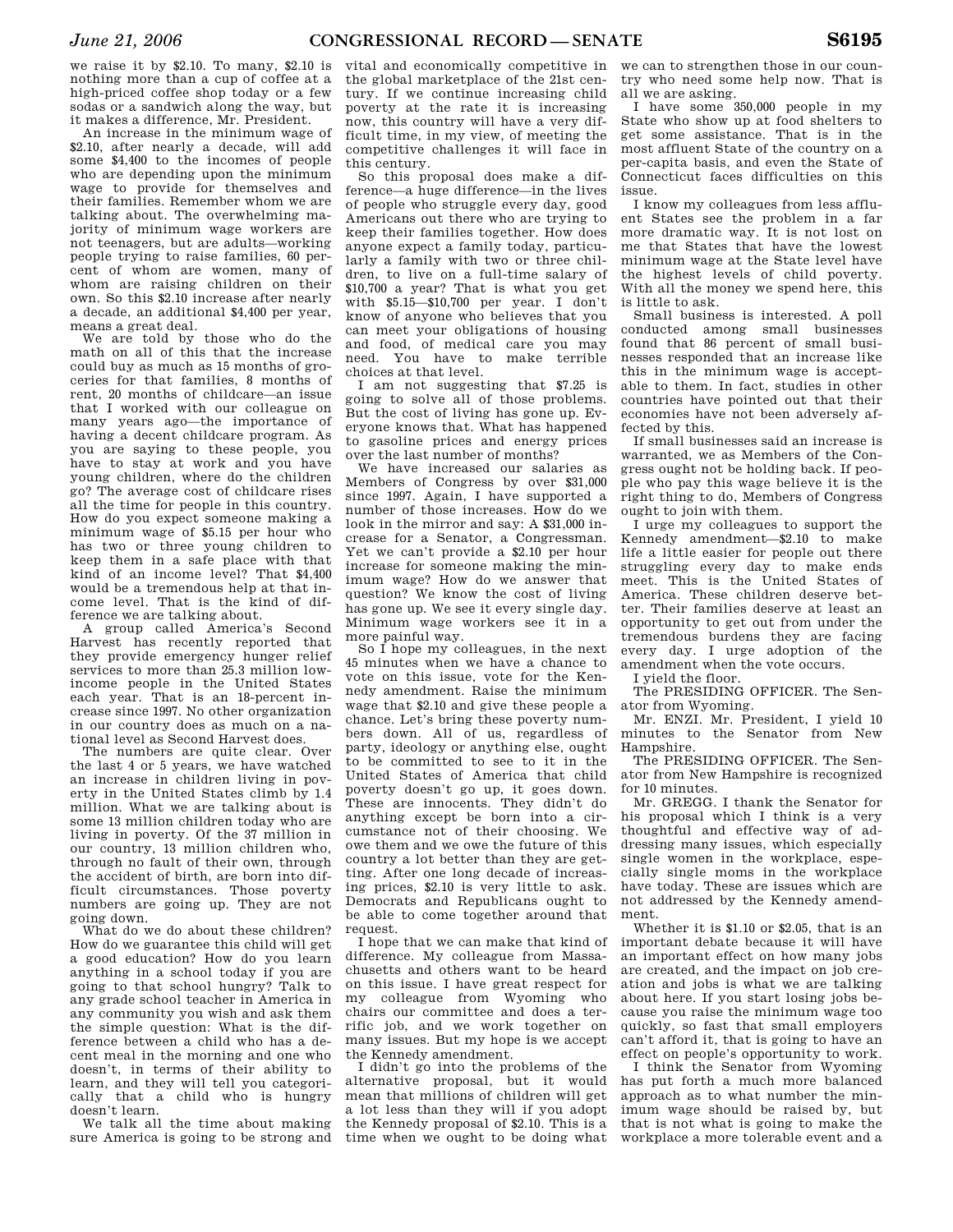more acceptable event for the single mother who has kids at home. What would help a lot in this area is additional language in the Enzi proposal which is called ''family time.'' It is resisted aggressively by the other side of the aisle, and I don't understand it.

We just heard an impassioned plea from the Senator from Connecticut about working moms, single mothers especially single mothers in low-paying jobs who have a very difficult time maintaining the quality of their household and taking care of their kids. Yet they resist a proposal which all Federal employees have had the right to since 1978, which is called ''family time.'' They stiff-arm the working mother in this country.

This may have been acceptable because the unions demanded that they do this back in the 1950s and 1960s, when there were not that many single mothers working in the workplace. But today there is a huge participation in the workplace from single mothers. Back in 1940, only 28 percent of the workplace were women. Today, 60 percent of the workplace are women. You have almost 7.3 million single mothers in the workplace, raising a family and trying to take care of their kids' needs at home. The Enzi proposal says to those mothers, if you want to, you can work out an agreement with an employer—the employer can't demand that you do it, it is entirely up to you to sign on to that agreement; it is at your discretion; you can't be compelled to participate in this—where 1 week you can work up to 10 extra hours and the next week you work 10 less hours.

Why is that important, especially to a single mother? Because they may have a child who is going to have to have some sort of operation, they may have a child who has some sporting event that goes on for a period of days, or has a rehearsal, or just a period in their life where that child needs their mother at home for a greater period of time. This doesn't just apply to single mothers, it applies to working families, husbands and wives, but it is a really important right a single mother should have in the workplace. It is so important, in fact, that we gave it to Federal employees back in 1978. Yet year in and year out the concept of family time has been resisted by the other side of the aisle.

They come forward with these statements of compassion, which are very compelling and which are well delivered—especially by the Senator from Connecticut for whom I have great regard—but if they truly believed in that they would have incorporated in their bill the flextime proposal which Senator ENZI has put in his proposal. That is where real compassion is. That is going to affect a lot of people. Literally millions of working parents will be positively impacted if the Enzi bill passes.

Sure, the minimum wage is important. But there are a lot more people who are going to be affected by the

family time language in this bill and improve their quality of life and their ability to raise their children well than by the increase in the minimum wage. The family time will apply to everybody who works in the workplace, especially—well, everybody who works on a fixed, 40-hour week.

If you want to look at the essence of what will really help an American family, and especially an American family with a single breadwinner in it—not a single breadwinner but a single person working, single mother specifically—if you want to look at what will really help that family, you have to look at the Enzi bill and the family time language.

Let me again explain what it does. It says, over a 2-week period, at the discretion of the working mother or the working father—or if they are both working, if they are together and they are both working—they can reach an agreement with their employer which says, 1 week I can work an extra 10 hours and, in exchange, the next week—or up to an extra 10 hours—I can work less 10 hours.

The impact of that is just huge on a family. It is not necessary they do it. They can continue their 40-hour week if they wish. But there are a lot of events that occur in the raising of children where you do need those extra hours to be at home, where you do need those extra hours to take your child on something that is really important to them—a trip or an event that maybe involves a number of days, a 3-day basketball tournament or a 3-day recital event, or maybe just a situation where you need that extra day to be at home and make sure your children have you there.

This opportunity, this benefit which we make available to all Federal employees, should clearly be available to people who are not in the Federal Government. Senator ENZI has, in a very reasonable way, put this language in his bill. I actually think this is much more important than the issue of this fight between the \$1.10 and the \$2 or \$2.05 or whatever, because it is going to impact so many more people. Just on this issue alone you should vote for the Enzi bill because if you really want to improve the quality of the workplace, especially for the single mother, this bill will do it through the family time language he has put in here.

I congratulate the Senator from Wyoming for bringing this package forward. I think this package, just because this language is in there, is dramatically better, dramatically more compassionate. We hear a lot of language about compassion. It is dramatically more attentive to the needs of children in this country and proper parenting of children in this country than the package that has been brought forward from the other side. Why don't we include this on the other side? We know why they don't: Because labor unions are against it. It is a knee-jerk reaction on the part of orga-

nized big labor to this language. But we should not allow that sort of kneejerk reaction to control our ability to give working mothers and families the opportunity to have this sort of benefit, which will clearly improve the ability of those people to take care of their children and to raise their children and to be good parents and do what they want to do, in order to make sure they are available when their kids need them.

I congratulate the Senator from Wyoming. I think he has put together an excellent package. I hope everyone will support it.

I yield the remainder of my time to the Senator from Wyoming.

Mr. KENNEDY. Mr. President, how much time do I have?

The PRESIDING OFFICER (Mr. GRAHAM). The Senator has 16 minutes and 14 seconds.

Mr. KENNEDY. I yield myself 4 minutes.

I listened very carefully to the Senator from New Hampshire talk about flextime. Flextime is something that those of us on this side of the aisle support. But that is not what is in the bill. That is not what is in the bill. The Federal Government has what they call core time—core agency hours. That means that they have to work from 11 to 2 or 11 to 3, and then the other hours they can make the judgment whether they want to use that, in terms of flextime. That is the kind of proposal that makes some sense. That is what we would support. But that is not in this legislation.

The person who decides whether Mrs. Smith is going to get the time off to go to see her child's play or to see the ballgame is going to be the employer period. Make no mistake about it. That is the way it is written here on page 4 of their legislation. If we are talking about providing a degree of flextime we have been through this; we understand what it is—flextime is not the time that is allocated just by the employer when the employer makes the sole judgment and decision, as they do under the Enzi proposal—No. 1.

No. 2, the Senator from New Hampshire says, let's let that person work 50 hours a week this week and maybe 30 hours a week the next week. Here it is on page 4, which says:

in which more than 40 hours of the work requirement may occur in a week of the period, except that no more than 10 hours may be shifted between the 2 weeks involved.

That means you can work 50 hours 1 week and 30 hours at the present time. What is the current law? The current law is, if you work 50 hours 1 week and then 30 hours the second week, you get the overtime for the 10 hours here. Do you think that is in the Enzi proposal? No. It is not there. They have eliminated it. You work the extra hours and you don't get the extra pay. Some deal—some deal for someone. That is called flextime. If you can sell that, you can sell the Brooklyn Bridge.

This is what you are doing. Instead of giving the person the overtime, as has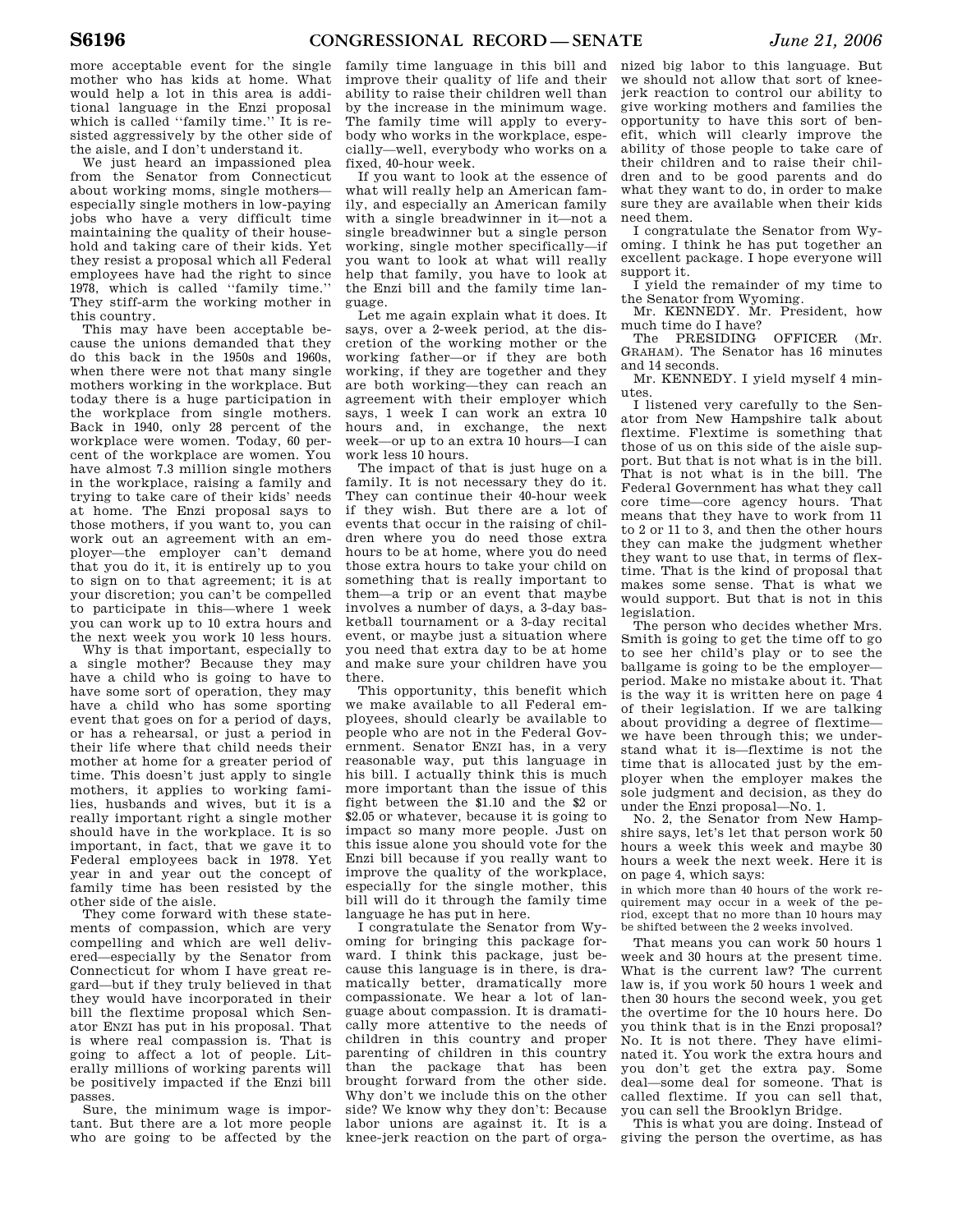gone on under the Federal Labor Standards Act, that has been eliminated.

There is something else that the women of the country who are concerned about equal pay for equal work ought to understand. In the legislation under the Enzi amendment, because of the fact that you raise the exemption for companies that will be covered from \$500,000 to \$1 million, and because you eliminate the Federal Labor Standards Act protection for those who are involved in interstate commerce that is all spelled out on page 13—that means 10 million workers will not have the protections of the minimum wage or the Federal Labor Standards Act, which means that the equal pay for equal work protections that are there for 4 to 5 million women will not be there.

Does America understand the difficulty we have had in this Chamber trying to get equal pay for equal work, let alone equal pay for comparable work? We have been able to get it under the Fair Labor Standards Act, and that is being eliminated for 4 to 5 million women.

Mr. DODD. Mr. President, will my colleague yield on that point?

Mr. KENNEDY. Yes.

Mr. DODD. The Senator has spent a lot of time on this issue over the years. We have modified the Fair Labor Standards Act several times over the last 40 years. In each of those cases, as I recall, we modified the law to expand the number of people who would be covered by the minimum wage and the overtime pay and equal pay for equal work. This would be the first time, as I understand it, that we would be taking the opposite direction; the very first time that we are going to shrink the number of people who would have the right to overtime pay, thus, excluding some 10 million people who would otherwise be covered by the minimum wage.

Am I correct?

Mr. KENNEDY. The Senator is absolutely correct.

For those who are even thinking about voting for the Enzi proposal, you are eliminating the protections, and you are getting the serious cutbacks. That is why the \$1.10 increase would impact 1.8 million. Ours would be 6.6 million directly and 8 million on top of that.

The Senator makes a very good point.

This is not a base increase for the minimum wage.

This would be gutting the minimum wage protections for millions of Americans.

That is a fine ''how do you do.''

Mr. DODD. Every time we have modified the Fair Labor Standards Act, we were expanding the opportunity for workers. I believe this would be the first time in the history of our country that we actually go in the opposite direction. Those in poverty would be excluded from getting the overtime pay

and protections for equal pay for equal work.

Mr. KENNEDY. The Senator stated it correctly. We are having a discussion and debate about the fact that we haven't increased the minimum wage in 9 years.

As the Senator pointed out and as I have pointed out, we have had this explosion of poverty with children, an explosion of poverty with minimum wage workers, and an explosion of hunger. What we do have as an alternative is an increase in reduction of protection, unlike the historical debate for an increase in the minimum wage.

Mr. President, how much time do we have remaining on our side?

The PRESIDING OFFICER. There is 9 minutes 15 seconds.

Mr. KENNEDY. I yield 4 minutes to the Senator from Maryland.

The PRESIDING OFFICER. The Senator from Maryland is recognized.

Mr. SARBANES. Mr. President, I thank the distinguished Senator from Massachusetts and my colleague, the able Senator from Connecticut.

Mr. President, this is an extremely important issue before us. The last time the minimum wage was raised was in September of 1997. If we fail to increase the minimum wage before the end of the year, we will have gone the longest time without adjusting it since it was first enacted in 1938. That is a dismal performance on the part of the Congress.

Since 1997, inflation has drastically reduced the purchasing power of the minimum wage. It is now the lowest it has been in more than 40 years. To match the last increase, in terms of purchasing power, the minimum wage would have to be increased 25 percent above what it is now. And as we fail to act, the purchasing power of the current minimum wage continues to be eroded by the steady march of inflation—contributing to two serious problems in our society, rising poverty and increased inequality.

Thirty years ago, a worker paid the minimum wage who worked 40 hours a week for 52 weeks made enough to keep a family of three out of poverty. Now that worker is 35 percent below the poverty level.

People at the bottom of the wage scale have been falling further and further behind the rest of the workforce. In the 1950s and 1960s, the minimum wage averaged about 50 percent of the average wage. Today, at \$5.15 an hour, the current minimum wage is only 31 percent of the average hourly wage. If we fail to act, minimum wage earners will continue to fall further behind.

Nearly 15 million Americans would benefit from raising the minimum wage to \$7.25 an hour. 6.6 million would benefit directly because they make less than \$7.25 an hour. Based on past experience with minimum wage hikes, another 8 million who make a little more than \$7.25 an hour should enjoy a wage increase as well.

There are those who say only teenagers benefit from an increase in the minimum wage. However, eighty percent of the workers who would benefit from raising the minimum wage—12 million of those 15 million workers are adults.

As Congress fails to act, States are raising the minimum wage themselves. My own State did that last January. And various studies indicate that job growth has been faster in the States that have raised the minimum wage than in those that have not raised the minimum wage. Economic studies by leading economists found that increases such as the proposed minimum wage hike would not reduce employment, which is an argument that is made against this amendment.

A hike in the minimum wage, in fact, has been found to reduce turnover of employees which has several advantages. You get a more experienced and productive workforce, lower costs for recruiting new workers, and lower costs for training new workers.

In fact, a letter in support of raising the minimum wage was signed by over 500 economists, including four Nobel laureate winners.

Last week, the House Appropriations Committee accepted an amendment offered in the committee by my able colleague, Congressman HOYER, to raise the minimum wage to \$7.25. It was accepted by the committee on a bipartisan basis. The bill had been scheduled to come to the House floor this week, but it has been pulled from consideration. News reports suggest—I hope wrongly—that the House leadership wants to avoid a debate on the minimum wage until after the November elections.

Mr. President, we should pass the Kennedy amendment to raise the minimum wage. It will lower poverty, reduce inequality, and provide vital income gains to 15 million workers and their families.

I thank the Chair.

The PRESIDING OFFICER. Who yields time?

Mr. ENZI. Mr. President, I yield 5 minutes to the Senator from Georgia.

The PRESIDING OFFICER. The Senator from Georgia is recognized.

Mr. ISAKSON. Mr. President, I thank the Senator from Wyoming. I appreciate the opportunity to participate in the debate one more time. I want to make a couple of points as clearly as I can.

First of all, the debate we have heard this morning is a classic debate about two very different philosophies—one that believes in the marketplace, the competitive system we have in the United States of America of competition and entrepreneurship, and the second is the argument that says Government knows better in the top-down mandates work.

In 1970, Republicans tried wage and price controls to control inflation. They worked miserably. Democrats have tried, time and again, for wage controls, and they failed to have the intended consequences. They have because you are interjecting yourself into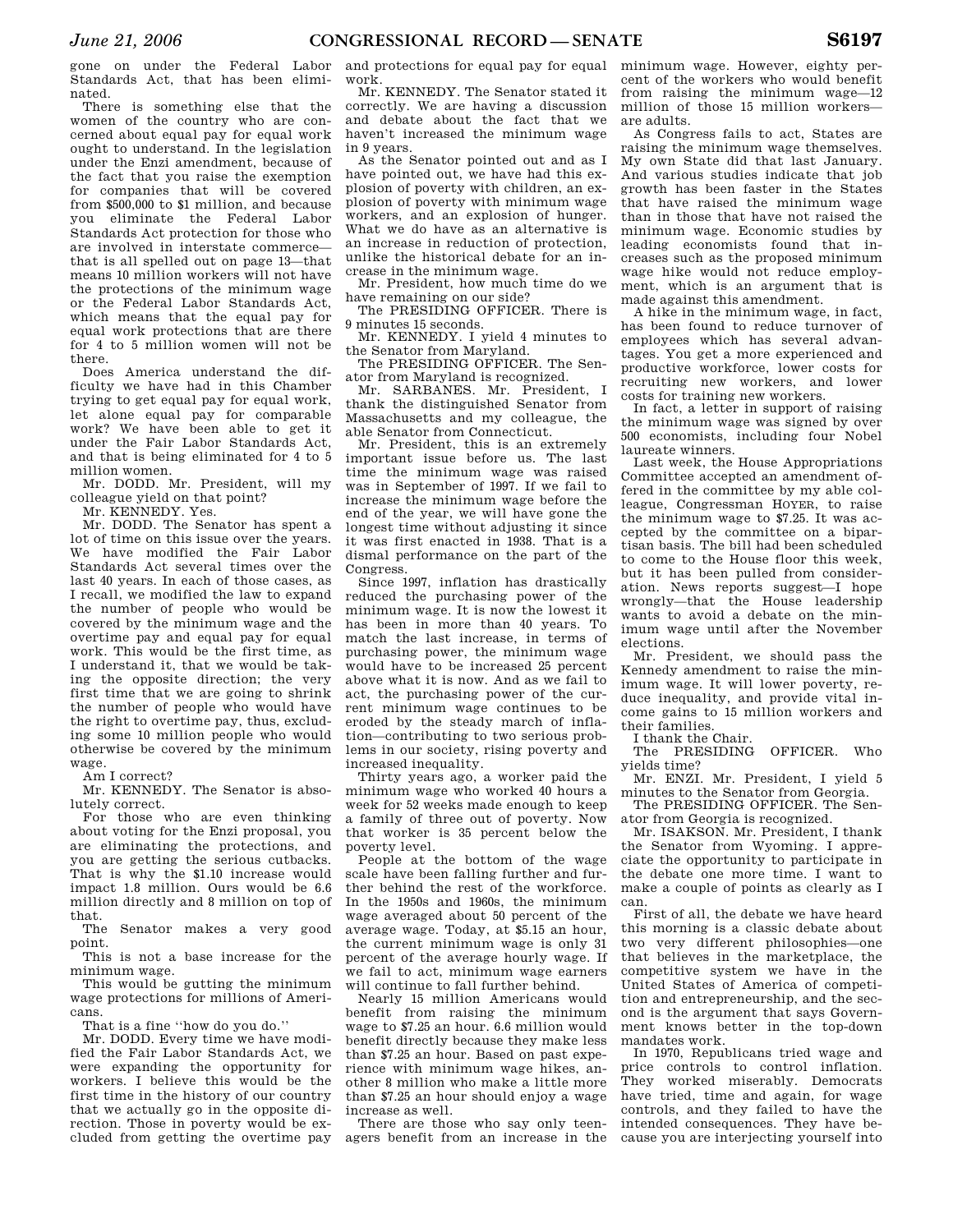the marketplace but only in one segment.

Second, the Senator from Massachusetts yesterday held up Europe as an example of how higher minimum wages work.

I have just returned from two of those European countries—Germany and France.

I would like to make the clear point as to why the Senator from Wyoming is right and, with all due respect, the Senator from Massachusetts is wrong.

High minimum wage laws in the countries of France and Germany have caused the following:

France's unemployment is 10 percent more, or two times that of the United States of America. Unemployment for youth in France is over 20 percent.

We have seen on the nightly news and I saw firsthand when I was there the tremendous economic problems the Government of France is having in driving its own economy. And it has declared itself its own worst enemy but could not get concessions to pull back some of these mandates. Therefore, the French economy is growing at 1.6 percent a year this year, a rate less than half that of the United States, with a minimum wage rate that is compounded over that of the United States.

Our great trading partner and great friend, Germany, has an unemployment rate of 11 percent.

Those are the two countries that were cited yesterday as the example as to why the higher minimum wage works.

In fact, they are an example of it not working.

Second, with regard to State minimum wages going up, that is precisely where our Constitution, our country, and our Founding Fathers believed these decisions should be made; that is, at the State level.

In fact, the Senator from Connecticut talked about raising the Federal minimum wage to a level less than the minimum wage in the State of Connecticut today and much less than what it goes to next year. It is right for the States to control those minimum wages.

Lastly, I have heard three times about the survey of small businesses where 86 percent say this is not an issue that is being quoted as a reason why we shouldn't even be debating this.

I ran a small business. I understand small business. The reason it wasn't an issue for 86 percent of them is mostly because people pay more than the Federal minimum wage anyway.

That is the name of the game in this country—for the marketplace to dictate.

But go find out who those 14 percent are. I will tell you. They are the people affected by the unintended consequence of a raise in the minimum wage. The 68 percent are either independent contractors or higher skilled workers, where the Federal minimum wage rate is not in effect in the first

place. But those 14 percent are in the tourism industry, in the construction industry, in the maintenance industry, in the short-order cook industry or in the fast food industry. They are the ones who are getting their foot on the ladder.

Go interview those 14 percent, and you will find that the economic study I quoted yesterday is, in fact, correct. Every increase in the minimum wage will cost some of them their jobs.

In our free enterprise system, there are three components to the price of a product. One is the cost of goods, the second one is the cost to sell the goods, and third is the profit. If you raise the cost of goods sold, which you do by raising the wage rate, you either have to lower the marketing, lower your profits or increase your productivity.

What will every business do? First, they will increase their productivity. They will try to ask more of their workers so the mandated increase in their wages is neutralized by employing less people.

I commend the Senator from Wyoming on his legislation. It is a 21st century approach to the American workforce and the free enterprise system. And I respectfully oppose the proposal of the Senator from Massachusetts.

I yield the floor.

The PRESIDING OFFICER. Who yields time?

Mr. ENZI. Mr. President, I yield myself 10 minutes.

I have listened patiently through 4 hours yesterday and quite a bit of time this morning. There are some things that need to be said.

I appreciate the comments from our side of the aisle and from everybody who has gone before me. I particularly appreciate the comments of the Senator from Georgia because some of those things have been grating on us a little bit as we have listened to what has been said. We have seen the charts which show that small businesses in this country are in favor of that kind of a tax increase.

I spoke to the Federation of Independent Businesses yesterday morning. They do the most complete job of surveying their members than any association that I know of. They do not back anything unless there is a strong consensus by their members.

They are opposed, by their vote, to the minimum wage increase that Senator KENNEDY is suggesting.

I do not know where they find that 86 percent. But I have seen surveys before that are able to manufacture the kinds of numbers that people want to have.

From the manufacturing members, I suggest that it sounds reasonable to people.

I saw a chart over here last night that showed the average CEO in America is making \$11.8 million compared to what a minimum wage person is making.

That is an average CEO. What do you suppose the good ones are making? Eleven million eight hundred thousand

dollars a year for the average CEO in this country? I think that must be the average CEO in the top 100 companies in the world. But that is apples and oranges when you are talking about the minimum wage.

We have heard some pretty big numbers about how many people are in poverty and under the minimum wage.

The purpose is to take the 1.9 million people who are at the minimum wage and get them higher wages. We all agree on that. What we don't agree on is how to do that.

The Senator from Massachusetts earlier today said minimum wage jobs don't get you out of poverty; that they keep you in poverty.

That was his quote this morning. I absolutely agree with that. What we need to do is get higher skills in this country. We need to reduce the number of dropouts in this country. It is dropouts who are working at the minimum wage. It is people who have made some choices that put them in a position where they have to take the lower paying jobs. We need to change that.

When I first came to Washington, welfare reform was going into effect. The newspapers were full of stories that on the day that went into effect, people were going to drop through the cracks. It was going to be this tragedy for American people. After it happened, there were not many stories on that. That is because the tragedies did not happen. People improved their lot in life with jobs.

I happened to be in an ice cream shop where they shared the tables fairly closely. This was fine, but it made it impossible for me not to hear the conversation at the table abutted up to my table. It was a woman and her husband talking to a sister who had a child with her. She was talking about the change that welfare reform had made in her life because she had gotten some additional training, she had gotten a good job, and she was so pleased with her job she was going to shift some hours so she could be at work when her sister was in training. She would take care of that child who was sitting there so her sister could have the same kind of benefit she had.

That is the way we change America. We get people better jobs. We take care of things so people can get better training.

Better training reminds me of the Workforce Investment Act. I have been trying to get the Workforce Investment Act through this process for 3 years now. That is a bill that would train 900,000 people a year to higher paying jobs. That is what we want, higher paying jobs. Do you think we have been able to get it through the process? No. For 2 years we were not able to get a conference committee. Now we are being blocked from having it brought to the Senate for debate. That would solve a lot of the problems.

We talk about the difference in wages between men and women. We had a great hearing in our Committee on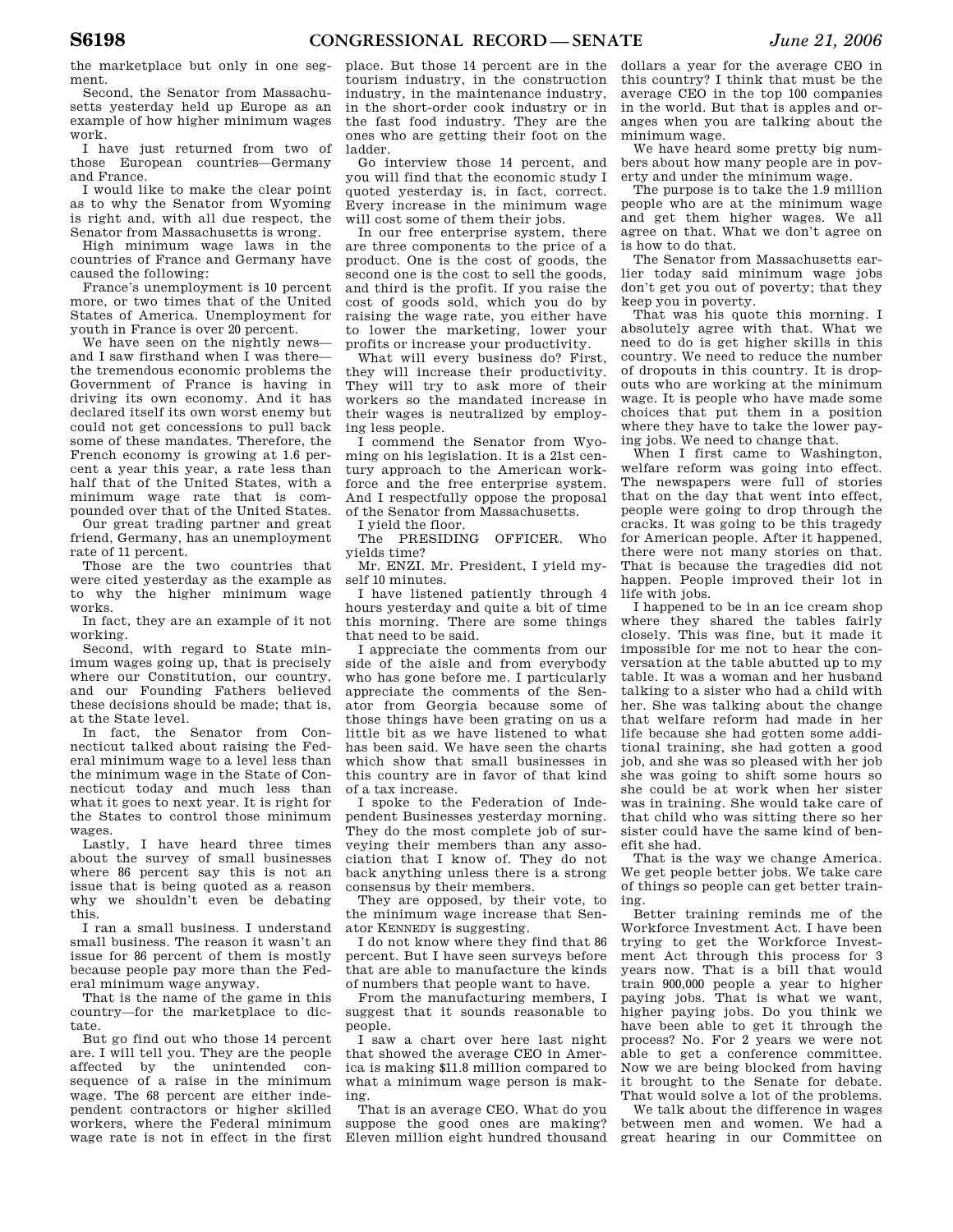Health, Education, Labor, and Pensions. I liked one of the people whom Senator KENNEDY selected to give testimony, a lady from New York City. She was talking about the value of taking nontraditional jobs. She happened to be a stone mason, a person who works with bricks, rock, and marble. She makes things beautiful. She started with basic construction, and she worked her way up to where she was hanging marble on skyscrapers. She shared with us the progression in pay she had gotten. She is making more than I am. She made that progression rather rapidly, but she had to take a job that was nontraditional for women. She wears a hard hat and safety toes and goes up skyscrapers. You do not necessarily have to do that to make more money.

I always point out in Wyoming we have a shortage of people to work. That shortage is providing power for this country. Over a third of the coal that is mined in this country is mined in Campbell County, WY, which is where Gillette is. That is where I am from. Their problem now is getting people to drive haul trucks. They are big trucks. Two of them would not fit in this Chamber. They would be as high as the ceiling. They are big equipment. They have power steering, power brakes, enclosed cabs with air conditioning. They drive almost like a car. If a person can drive and pass a drug test, they can start at \$60,000 a year and get the training to work on that truck. That is way above minimum wage, folks. That is \$60,000 a year. If they want to put in some overtime they would not be allowed flextime at the present time—they can make more than that.

We need to have people look at some of the nontraditional jobs and look at some of the other areas of the country. If they are in an area with a lot of people and not many jobs, they will have lower paying jobs. We need to get more job training. We need to have the people be where the good-paying jobs are. They would find pretty good quality of life, too.

I need to correct a couple of other things. First of all, we make some of these charts sound as if everyone working at minimum wage is a single mom with lots of kids. That does not fit with the statistics. There are 1.9 million people at the minimum wage. Fully 85 percent of the minimum wage earners live with their parents—I would think most of the parents hope that means they are teenagers—or they have a working spouse or are living alone without children. So 41 percent live with a parent or relative, 23 percent are single or are the sole breadwinner in a household with no children, and 21 percent live with another wage earner. A lot of those are teenagers. Yes, they are in poverty if that is all they are making.

I have had some minimum wage jobs. I don't know how many in this Chamber have had minimum wage jobs. I

worked in the summers and while I was going to college, even when I was considerably younger than that. One of the things I discovered was if I was interested in what I was doing and I learned as much as I could about it, I was not at the minimum wage very long. I got a promotion. I got more pay. But of course the reason I got more pay is because I was able to do more things. I was more skilled. Minimum wage equals minimum skills.

McDonald's takes a real rap for starting people at minimum wage, and I have a friend named Jack Preiss who owns several McDonald's. He pointed out to me he has three of his employees who started at minimum wage who now own 20 McDonald's.

That is the way we want America to work. We do not want minimum wage jobs that don't get you out of poverty. They keep you in poverty. Yes, we want higher skills, better jobs, and the opportunity for people to have higher wages. If people are locked into the fact they are going to have a minimum wage job their whole life, they are going to have a minimum wage job their whole life. But there are options. There are opportunities out there. And there could be more if we could do the Workforce Investment Act.

Flextime is one of six provisions in this bill that make a difference to small business.

I reserve the remainder of my time.

Mrs. MURRAY. Mr. President, I rise today in strong support of Senator KENNEDY's amendment to increase the minimum wage. Not only is it the right thing to do for working families, but my State has shown that a living wage is compatible with a growing economy.

The facts speak for themselves, and they speak loudly. Let's just take three numbers: 9, 37, and 50.

Nine is the number of years since the minimum wage was last increased. This is the longest time the Nation has gone without raising the minimum wage since it was implemented in 1938. The real value of the current minimum wage is already \$4 below what it was in 1968.

Thirty-seven is the millions of Americans—37 million—who are currently living in poverty, including 13 million children.

Fifty is the percent by which poverty has increased in the past generation freezing out an ever larger portion of our working citizens from the advantages of a higher standard of living that most of us enjoy.

I believe these numbers are a very strong signal that we are long past the time for the Nation, as a whole, to raise the level of the Federal minimum wage. I am proud that my home State of Washington has the highest minimum wage in the country, and it is indexed yearly to ensure that our workers are properly compensated for their hard work.

We in Washington State offer direct proof that a living minimum wage is compatible with a growing economy.

May marked our 34th consecutive month of job growth. Our unemployment rate, even with the highest minimum wage in the country, is essentially at the national average. Our poverty rate stands at 11 percent, which is significantly below the national average of 12.5 percent. Our median household income stands at \$48,000, much higher than the national average of \$43,000. Good labor policies make for good labor productivity and a healthy state economy.

Ever since the Fair Minimum Wage Act was passed in 1938, opponents have kept raising the same baseless arguments. Even 68 years ago, opponents tried to paint a bleak picture of disastrous effects, like ''factories closed,'' ''industries forced into bankruptcy,'' and ''people who will be thrown out of employment.'' It wasn't true then. It is not true today. The fact is that this wage provides more economic opportunities for people to support their families and contribute to their communities.

Opponents often cite a negative impact on jobs as their prime argument to oppose an increase in the minimum wage. This tired argument is simply not true. In fact, the 4 years following our last minimum wage increase marked the strongest economic growth in three decades, creating almost 12 million new jobs. In contrast, during the past 4 years we have only seen the creation of about 4.7 million new jobs.

As elected representatives, it is our job not only to represent the people in our States, but also to stand up for the millions of Americans whose voices cannot be heard. Just since 2000, the number of Americans living in poverty has increased by a stunning 5.4 million people. A minimum wage employee, working 52 weeks a year for 40 hours a week, makes almost \$6,000 below the Federal poverty guidelines for a family of three. At this rate, it will be a long time before we see significant progress against the scourge of poverty for America's families.

By raising the minimum wage to \$7.25, we can put an extra \$4,400 a year into the pockets of these workers, enabling them to better support their families. This meager amount can make a world of difference to the poor among us. It could mean 19 months of utilities, 15 months of groceries, 8 months of rent or tuition for a community college degree. These are the basics, not the luxuries, of life today.

It is important to continually remind ourselves who is going to benefit from an increase. Here are some numbers to help set the record straight. This amendment will benefit nearly 15 million Americans, 80 percent of whom are adults, not teenagers trying to earn some extra spending money. In fact, more than one-third of these adults are the sole source of income for their families. And let's not forget the 7 million children of those minimum wage workers who will benefit from this increase.

This Congress has substantially cut the tax rates for the wealthiest people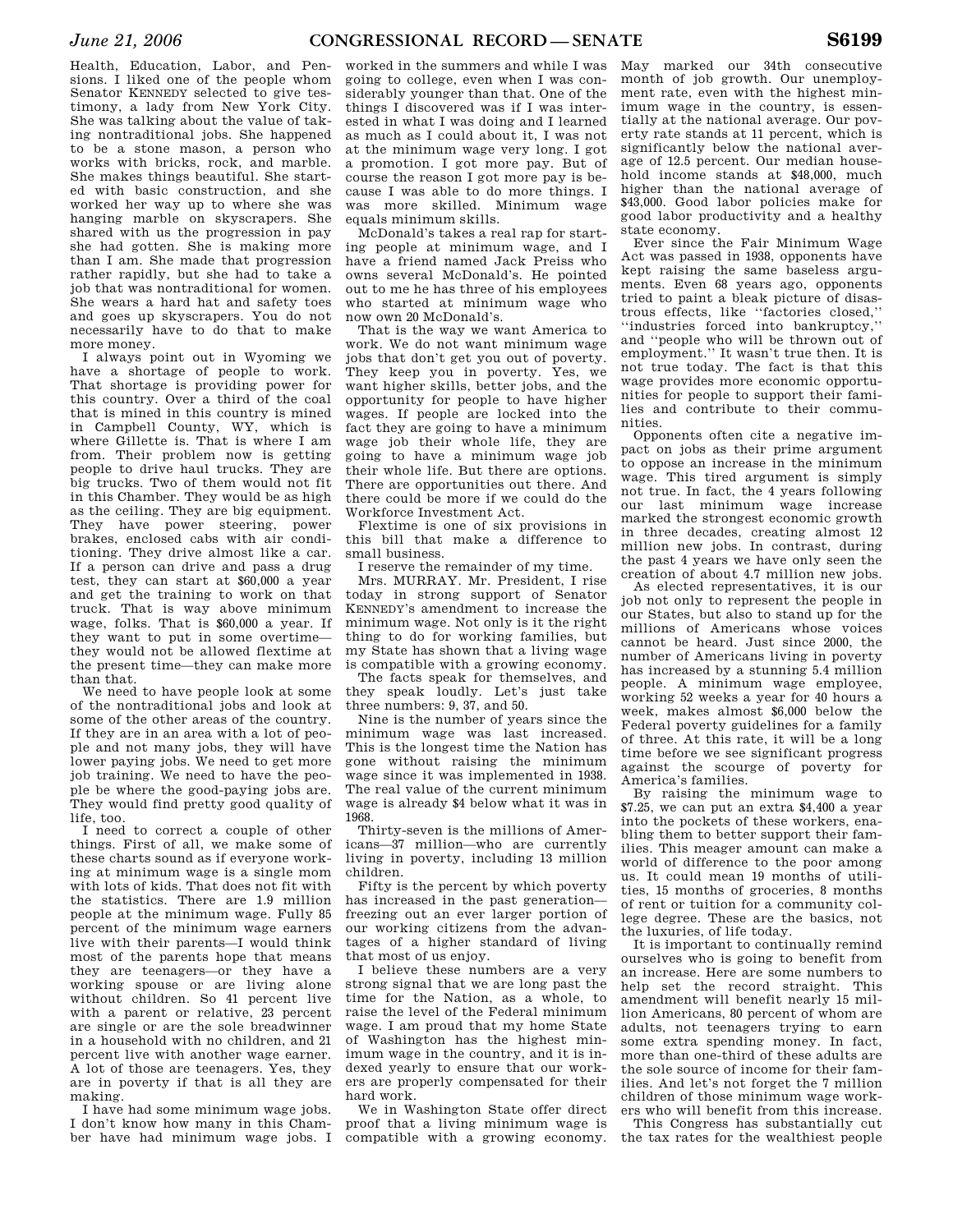in this country, saving them millions of dollars over the last 5 years. But so far, this Congress has been unwilling to spend a few cents more to help the poorest of our working citizens.

I have carefully considered all aspects of this amendment and have come to the conclusion that we have no acceptable alternative. I see the growth of the job market and the strong economy in my State. I see how we have worked in Washington State to ensure that low-wage workers share in this success. I know that this is what our Nation needs. We should follow the lead of my State and the other 20 that have already increased their minimum wages and allow all Americans to share in these benefits.

Overall, this slight increase in the minimum wage would allow a significant portion of our Nation, people who are working hard and playing by the rules, to have an increased opportunity to share in the American dream. They will be able to better support their families and will not have to make unacceptable decisions like whether to buy groceries or pay the rent.

If any of my colleagues oppose this amendment, I would like them to consider living on \$10,700 a year—and not just living on it, but rather, trying to raise a family of 4 on that low income. That would mean having about \$7 a day per person, not adding in all the bills. Now just think about how much you spent on your last meal. If we think of the debate that we are having in these terms, it is clear that raising the minimum wage is the right thing to do.

I urge all of my colleagues to vote in favor of this amendment to increase the minimum wage. Let's show them that we have got our priorities straight, and let's finally give low-income workers the raise that they are long overdue. It is the right thing to do for workers and the right thing to do for our economy.

Mr. KERRY. Mr. President, this is a very important week in the Senate. For much of the week our focus has been on the war in Iraq—a necessary debate that is long overdue. But, today our focus is on a different kind of war: the war on poverty.

Since President Bush took office, the number of Americans living in poverty has increased by 5.4 million, and today 37 million Americans live in poverty, 13 million of whom are children. What is even more disturbing is that over 70 percent of children in poverty live in a home where at least one parent works. So we have a situation in which today in America, millions of children are living in poverty despite the fact that they are in homes with a working adult. In fact the reality is that among full-time, year-round workers, poverty has increased by 50 percent since the late 1970s.

This may be surprising, but if you take a minute to look at what is going on, it is not hard to understand. Consider a single mother of two working a minimum wage job 40 hours a week for

52 weeks a year. Without taking any time off for illness or vacation—she earns just \$10,700 a year—nearly \$6,000 below the Federal poverty line for a family of three.

This is an outrage. And it is not how things should be in America. No American working a full time job should live below the poverty line. If you work hard and play by the rules, you should be able to make a good life for yourself and be able to get ahead. That is the American dream.

Unfortunately, instead of helping people achieve the American dream, our leadership in Washington has repeatedly turned its back on them. Congress has failed to give minimum wage earners a raise in almost a decade. In fact, the real value of the minimum wage—taking into account the impact of inflation—has dropped. Since 1997 when we last raised the minimum wage, the real value of the minimum wage has fallen by 20 percent—effectively reversing all the gains made by the last increase. Never before in the history of the minimum wage have we let so much time lapse before adjusting the minimum wage.

Members of Congress understand the concept of real value. After all, even though Congress has failed to increase the minimum wage since 1997, it has given itself eight annual pay raises. This is indefensible. No Member of the House or Senate should have the gumption to argue in support of a pay raise for themselves and against a pay raise for hardworking Americans.

The Congress should follow the lead of the 12 States that have raised their minimum wages since January 2004. In fact, 17 States and the District of Columbia—representing 45 percent of the U.S. population—have set minimums above the Federal rate of \$5.15. The State of Washington has the highest minimum wage in the country at \$7.63 as of January 1, 2006. Oregon's is \$7.50. My own State of Massachusetts is considering a minimum wage of \$8.25. And the city of Santa Fe, NM has a minimum wage of \$9.50.

Of course, not all States have taken the minimum wage so seriously. Thirty-three States have a minimum wage at or even below the Federal level. That is why we need a Federal minimum wage. The value of an hour of the same work should not vary State to State. We have a national poverty crisis, and we need a national solution.

It is time for Congress to get its priorities straight.

America's minimum wage isn't rising, but other basic costs for families are. Since President Bush took office, the cost of family health insurance has risen more than 70 percent, or an average of \$4,500 per family. Six million more Americans are uninsured because they cannot afford coverage.

Since President Bush took office, gas prices have more than doubled. In many places the price of gas exceeds \$3.00 per gallon—something many working Americans have to buy just to

get to work. In my home State of Massachusetts working families have faced gas price increases of \$1.41 a gallon—a 94 percent increase. Yet rather than rewarding work, the Republican leadership would rather reward oil and gas companies with sweetheart deals.

Since President Bush took office, the cost of a 4-year college education has increased by nearly \$8,000, or 57 percent, at public universities and nearly \$21,000, 32 percent, at private universities. Yet instead of working to ensure that American families can afford to send their kids to college, our Republican leadership is more interested in working to cut \$12 billion from college student aid, increasing the costs of loans; and freezing Pell grants for higher education.

These are the wrong priorities. Raising the minimum wage is not just an economic issue; it is a moral issue. It is a question of values. And this is a values debate I think we need to have. The question is whether we value those who work hard and play by the rules and whether we will fight to ensure they receive a livable wage.

Don't be fooled by the side-by-side amendment that my colleague from Wyoming has introduced. It does not value those who work hard and play by the rules. Yes, it increases the minimum wage by \$1.10, but it is loaded with poison pills that actually decrease the number of people who are eligible for the minimum wage. It cuts overtime pay, and would deny more than 10 million workers the minimum wage, overtime pay, and equal pay rights they currently receive. Rather than giving hard-working Americans a step up, it would force many more further into poverty. That is hardly the American way.

Before I end, I would like to take a moment to dispel a common myth about the minimum wage. Some argue that increasing the minimum wage will hurt small businesses. That is simply not the case. A new study from the Center for American Progress and Policy Matters in Ohio found that the ''11 States with a minimum wage above the Federal minimum wage . . . had higher rates of small business growth between 1997 and 2003.'' That is right—more growth. Small business employment in those States grew by 9.4 percent while small business employment in States with the Federal minimum wage grew by only 6.6 percent. What this report reveals is that having a higher minimum wage does not impair the growth of small businesses.

This is not new news. In 1999, a Levy Institute survey of small businesses revealed that more than three-quarters of the firms surveyed said their employment practices would not be affected by an increase in the minimum wage. In fact, jobless rates fell after the last minimum-wage increase.

Mr. President, it is time for us to give the working people of America the respect they deserve. It is time for Congress to give working Americans a pay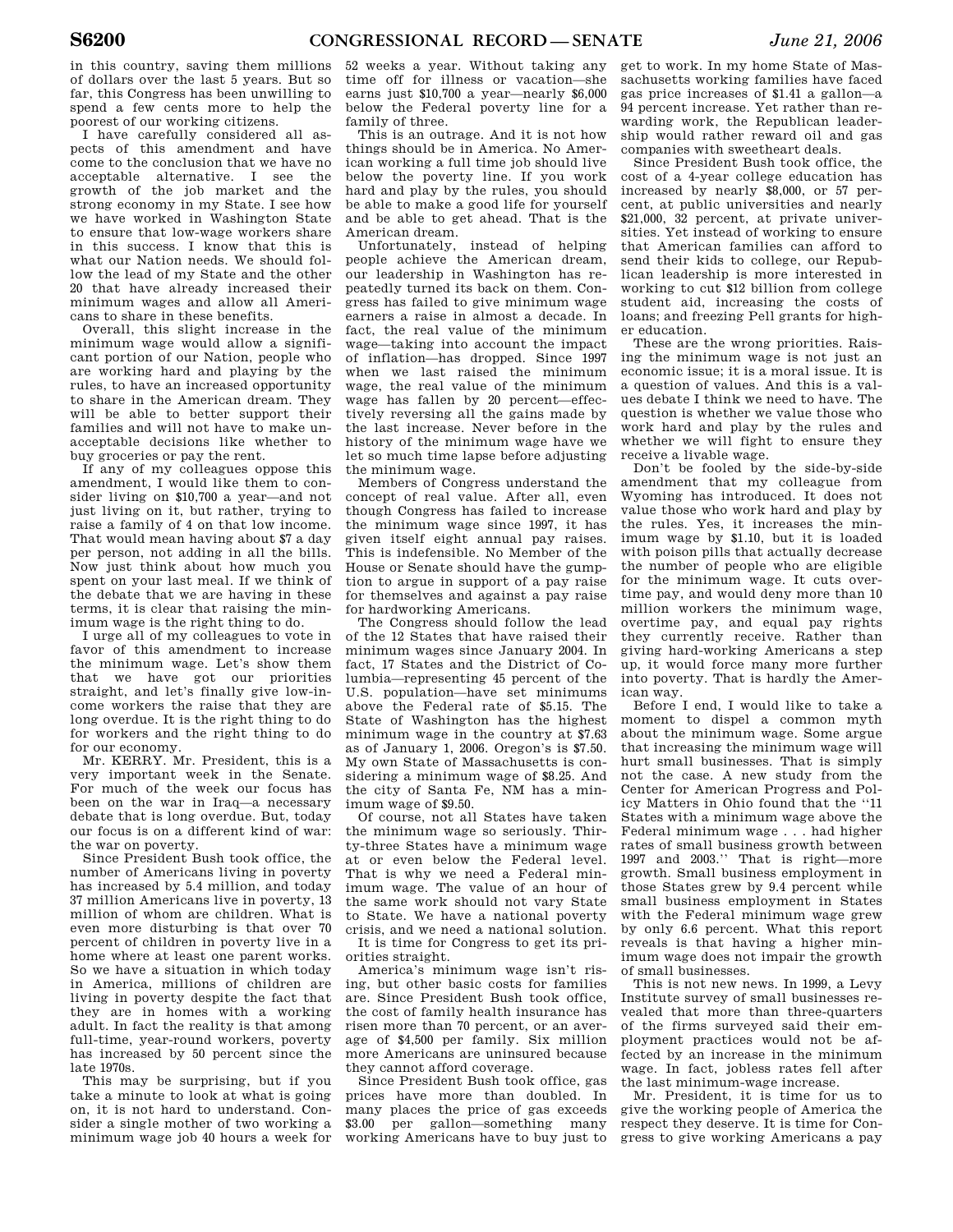raise. It is time for us to get our priorities straight. I am proud to cosponsor my colleague, Senator KENNEDY's, amendment to increase the minimum wage. I urge my colleagues to join me in voting in its favor.

Mr. REID. Mr. President, I rise today in support of giving 56,000 Nevandans a raise by increasing the Federal minimum wage to \$7.25 an hour.

My colleagues have done an excellent job of making the case for this raise. My side has pointed out it has been nearly 10 years since the minimum wage was last increased. We have communicated that the current wage is woefully inadequate, that someone who works full-time and makes the minimum wage lives below the poverty line. We have also talked about how minimum wage workers don't make enough to provide their families adequate housing, food, and essentials like clothing. We have talked about all the facts. So what I wish to do now is appeal to the Senate's sense of fairness.

All of us in the Senate, don't we believe that someone working full time should be able to live a life out of poverty? I believe the answer is yes, and I believe that is reason enough for us all to vote yes to increasing this wage. Three times in the last Congress the Republican leadership brought down a minimum wage bill rather than have an up-or-down vote. We can't wait any longer. There are only a few weeks left in this Congress, and those 56,000 Nevadans deserve a raise.

I know the majority has a proposal to raise the minimum wage by about a dollar an hour but it is not enough. It doesn't impact nearly enough Americans and won't make a big enough difference. Whereas an increase to \$7.25 will help over 5 million Americans, the majority amendment will help only 2. Moreover, our amendment will mean an additional \$4,370 a year to help minimum wage earners support their families. An increase of this size can help offset the cost of high gas prices, not to mention the costs of health care, food, and other needs.

Mr. President, I urge my colleagues to pass a graduated increase of the minimum wage to \$7.25 per hour.

Mr. FEINGOLD. Mr. President, I speak today in support of efforts to increase the Federal minimum wage and urge my colleagues to vote in support of Senator KENNEDY's amendment to increase the Federal minimum wage to \$7.25 an hour over the next 2 years. This much-needed increase would benefit over 7 million Americans directly and approximately 8 million Americans indirectly. The Federal minimum wage has not been increased in almost 9 years and action by Congress is long overdue. The Center on Budget and Policy Priorities notes that after adjusting for inflation, the value of the minimum wage is at its lowest level since 1955. As the costs of housing, health care, energy, and education continue to skyrocket, we must raise the minimum wage to provide millions of

hard-working Americans the respect and dignity their work demands.

I think it is unconscionable that in the almost 9 years that we have not raised the minimum wage, Congress has voted to increase its own pay by \$31,600. Most recently, last November we allowed the \$3,100 pay raise to go through for Members of Congress. People will find it hard to understand why Members of Congress received substantial pay raises at a time when the real value of the minimum wage has eroded by 20 percent since 1997. As my colleagues know, I have long fought against automatic congressional pay increases and will continue to do so. I have introduced legislation that would put an end to automatic cost-of-living adjustments for congressional pay. We have Americans who are working full time, 52 weeks a year and they cannot afford health care, housing, and child care. They don't have the power to automatically raise their pay—they are dependent on Congress to raise the Federal minimum wage. But instead of working to raise the minimum wage, we in Congress have worked to protect our automatic pay raises.

Over 20 States and the District of Columbia have responded to congressional inaction and have passed or are in the process of passing State minimum wage increases above the Federal level. I am proud to report that my State of Wisconsin is one of these States that have passed a minimum wage increase. Last June, Wisconsin raised its minimum wage to \$5.70 an hour and earlier this month, raised its minimum wage again to \$6.50 an hour. The State Department of Workforce Development estimates that this modest two-step increase will benefit an estimated 200,000 low wage workers in Wisconsin.

While this increase is a step in the right direction, it is still not enough to even ensure that minimum wage employees can pay for affordable housing in Wisconsin. The National Low Income Housing Coalition estimates that the fair market rent for a two-bedroom apartment in Wisconsin is \$647 a month and calculates that a full-time minimum wage employee needs to work 77 hours a week, 52 weeks a year to afford a two-bedroom apartment. Mr. President, 77 hours a week is almost the equivalent of two full-time minimum wage workers and the number of hours of work required to cover the costs of an apartment are even higher in States with higher housing costs. It is a disgrace that in many cases, minimum wage workers cannot afford adequate housing or are forced to pay a huge share of their income to cover housing costs.

Housing costs are not the only necessity of life that minimum wage workers have to provide for themselves and their families. They also have to purchase groceries, provide health care, pay for higher education, pay for increasingly expensive gas and electric costs, and provide child care for their

children. Some Americans may think that the majority of minimum wage workers are teenagers in the first job; that perception is incorrect. The Economic Policy Institute notes that over 70 percent of minimum wage workers are adults and in Wisconsin, over 80 percent of minimum wage workers are adults. Moreover, of these adult minimum wage workers, over 30 percent are the sole breadwinners of their families.

More and more of these working Americans find themselves mired in poverty or living on the cusp of poverty. Currently, there are 37 million Americans living in poverty, including 13 million children. Among full-time, year-round workers, poverty has increased by 50 percent in the late 1970s. Minimum wage workers who work full time earn \$10,700 a year, which is almost \$6,000 below the Federal poverty guidelines for a family of three. No American should work full-time, yearround and still live in poverty. This modest increase in the Federal minimum wage will not eliminate poverty, but it will provide hard-working Americans with a much-needed increase in their wages. This increase would provide more money for workers to purchase prescription drugs, to pay utilities and rent, to provide child care for their children, and to invest in higher education opportunities. This increase is needed because the majority of the poor people in our country are working and are holding down low-paying jobs with stagnant wages that do not allow them to finally break free from poverty.

Opponents of this amendment argue that it hurts the economy and job growth. In the 4 years after the last minimum wage increase, nearly 12 million new jobs were created. In the last 4 years, only 4.7 million jobs have been created and the real value minimum wage continues to erode. A 1998 Economic Policy Institute study did not find significant job loss associated with the 1997 minimum wage increase. Additionally, the Center on Wisconsin Strategy examined job growth after the June 2005 increase in Wisconsin's minimum wage and found that Wisconsin had an average growth of 30,000 more jobs, not a job loss. History shows that minimum wage increases have not had a negative impact on unemployment.

I was proud to vote for the 1996–1997 increase bringing the minimum wage to its current level of \$5.15 an hour and I am pleased to be a cosponsor of this amendment by Senator KENNEDY to increase the minimum wage to \$7.25 an hour. When the minimum wage was established in 1938, its purpose was to ensure that American workers were fairly compensated for a day's work. But today, the minimum wage isn't living up to that promise. Far more work needs to be done to support hard-working American families, and Congress can start by increasing the minimum wage.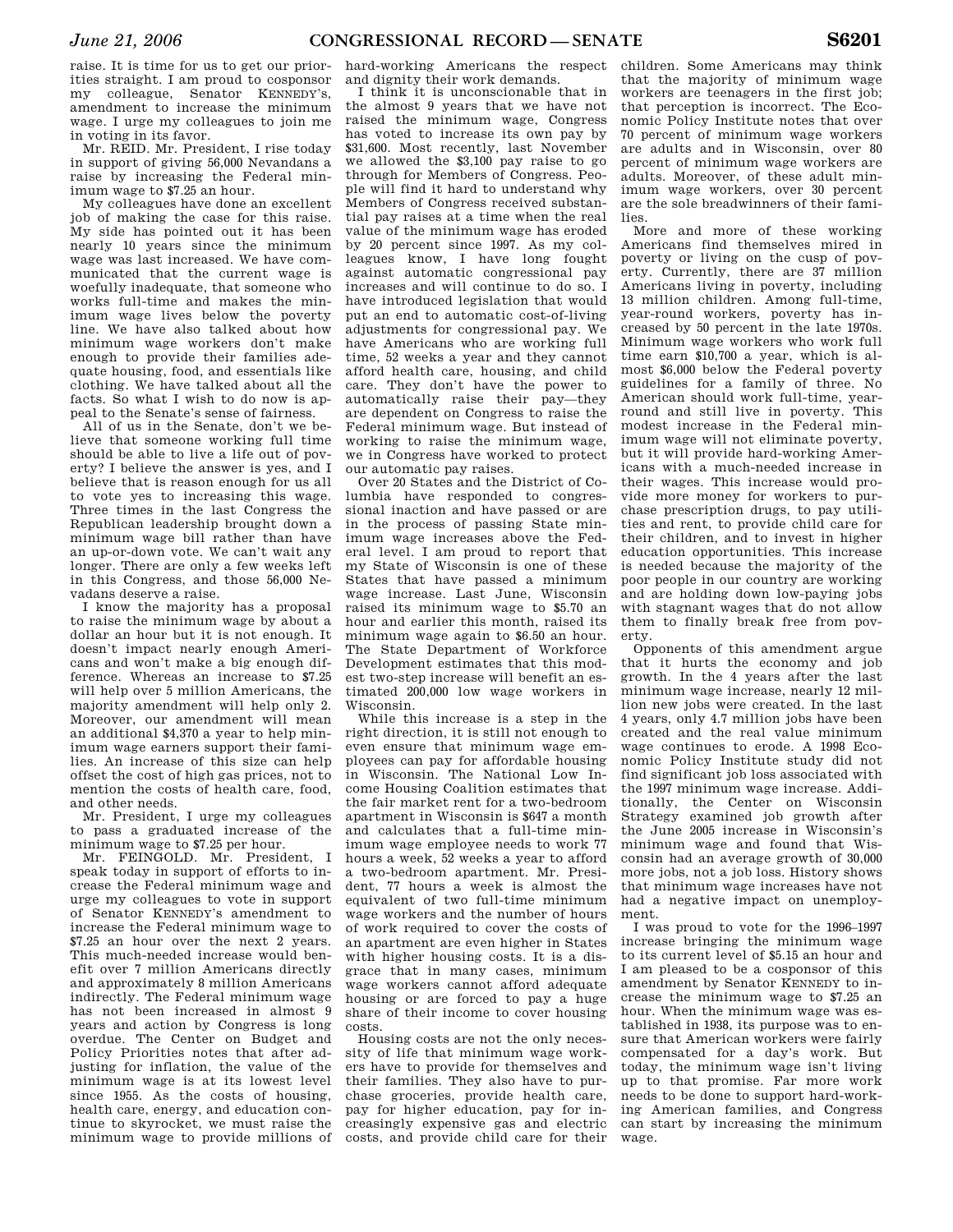Mr. KENNEDY. How much time do I have?

The PRESIDING OFFICER. The Senator has 4 minutes 38 seconds.

Mr. KENNEDY. I yield 2 minutes to the Senator from California.

Mrs. BOXER. Mr. President, Senator ENZI says this debate is grating on the Republican side of the aisle. Sorry, that is how it is when you are on the wrong side of the truth. It is grating to have to hear the truth as Senator KEN-NEDY and others have spoken of.

It has been 9 long years since there has been an increase in the minimum wage. It is a disgrace. While we see our friends on the other side fight for the CEOs of oil companies, in the Committee on Commerce, they would not even swear them in. They are all on that side. When it comes to working families, forget about it.

Then Senator ENZI implies this does not have anything to do with women. Women make up 59 percent of the workers who would be affected as a result of raising the minimum wage; 1.4 million working mothers would benefit directly, 760,000 single moms would get an immediate raise, and over 3 million kids have parents who would get an immediate raise.

What has happened to family values on the other side of the aisle? It seems to me it is just so many empty words.

Then they scare you and say the economy will suffer. All you have to do, again, is look at the facts and look at the truth. In the 4 years after the last minimum wage increase passed, the economy experienced its strongest growth in over three decades. All the talk about how bad a minimum wage increase is for the economy is not true.

I say to my Republican friends, support the Kennedy increase in the minimum wage. The truth shall set you free.

I reserve the remainder of my time.

Mr. ENZI. Mr. President, I yield myself 4 additional minutes.

The Senator from Massachusetts has said: Let's have an up-or-down vote. There are a lot of things around here that we talk about having an up-ordown vote on. We have not been able to have up-or-down votes, and it is always because there are some other amendments that might make the bill better. Sometimes they are even germane to the bill we are talking about.

The one we are talking about, the amendment we are putting this on now is Department of Defense. Yes, you can make some arguments about how this is defense related, I guess, but what we would normally do, if we were serious on an issue such as this, is bring it up as a separate issue and allow amendments to it. But that is not going to happen because there are a few things in my bill that the other side of the aisle would not like to have.

One of those is flextime. They show that chart where the person could make 50 hours this one week and get overtime and then make 30 hours in the next week. That is not how the real

world works either. They would earn 40 hours in one week, which would not be overtime, and 40 hours in the next week, which would not be overtime. That is still the same 80 hours. With the agreement of the person asking for the flextime, they could put the 50 hours in one week, the 30 hours in the other week, have the extra day to do whatever they want with their kids.

If flextime is a bad idea, why did we let the Federal employees do it? The problem in my State is with the person who works for a private industry in Wyoming who is married to someone who works for the Federal Government because the Federal Government lets them do the flextime that the Senator from Massachusetts says steals overtime. If it stole overtime, does anyone think our Federal employees would be interested in it? No; they have other values.

When we did flextime for the Federal Government, Senator KENNEDY voted to ensure that the Federal employees would have access to flextime, to have the scheduling options necessary to balance work and family life. Senator KENNEDY, along with 11 other Democrats, cosponsored the Nickles bill that extended flextime and comp time to State and local employees. If it is a bad idea, why would they do it for Federal employees and State and local employees? And why don't we do it for the private employees? The argument is, nasty employers would never let them have the time.

That is a terrible rap for business. Small business understands the needs of their people better than big business because they work with them every day, they go to church with them every weekend, they are in civic organizations with them, their kids go to the same schools, and they are the ones who have to deliver the bad news that they are not going to be allowed to do that flextime, and they cannot afford to do it a different way.

Sometimes the employees in small business make more than the employers in small business. Those are some of the CEOs whom I am worried about, the ones who have to wake up in the middle of the night and say, How am I going to make payroll this week? I would like to be paying my people more, but I don't know how I am going to pay them at all.

That is a reality in small business. I know small businessmen across the country who are hearing me say that are saying: He's got it. He understands our problem. What can you do to help us?

So we put together some provisions that in a normal situation we would be able to debate one of those at a time and decide on some of them and reject some of them. That is how it ought to work. But it is not just as simple as saying we can get everybody and all the kids out of poverty if we were just to raise the minimum wage.

Mr. President, I yield the floor and reserve the remainder of my time.

The PRESIDING OFFICER. The Senator from Massachusetts.

Mr. KENNEDY. Mr. President, as I understand, I have 2 minutes 50 seconds left.

The PRESIDING OFFICER. That is correct.

Mr. KENNEDY. Mr. President, there are going to be two votes, and the first vote will be on my increase in the minimum wage; am I correct?

The PRESIDING OFFICER. That is correct.

Mr. KENNEDY. Mr. President, in just about 5 minutes from now the Senate will have an opportunity to make a judgment as to whether we are going to offer a helping hand to some 15 million Americans who are at the lower end of the economic ladder who are earning the minimum wage and just above.

These workers are men and women of dignity. They take pride in their work. They are overwhelmingly women. If you care, this is a women's issue, having an increase in the minimum wage. It is a children's issue because a great majority of the women have children.

So many of these mothers look in the eyes of their child, and they wonder if they are going to be able to feed that child. They are worried whether that child is \$80 sick, when they hear that child cry in the night because they know they have to pay \$80 to go to an emergency room.

They know they cannot afford a birthday present for their child, to be able to go to a neighbor's house, to be able to enjoy the things every child who is a son or a daughter of a Member of Congress can enjoy.

That is what is happening out across America. It is a women's issue, a children's issue; it is a civil rights issue because so many of those workers are men and women of color. It is a family issue. It is a values issue. Don't talk to us on the other side of the aisle about family values. This is it.

This is an issue of decency and fairness. Americans understand decency. Americans understand fairness. Americans understand that if you work hard, 40 hours a week, 52 weeks of the year, you should not live in poverty. And that is what is happening. Nine years they have waited. Nine years they have waited—but not the Members of the U.S. Senate.

Mr. President, \$30,000 we have increased our salary, and in 9 years we have refused to provide an increase for the men and women who are working on the lowest rung of the economic ladder. That is obscene.

We have a right to alter that and change that now when the roll is called. Let's say that we stand for those workers who are working hard, trying to make a difference for their families, playing by the rules. I hear from my friend from Wyoming they should not be on the Defense authorization bill. How many soldiers who are over there fighting in Iraq, mothers or fathers, might have been earning the minimum wage? What are they fighting for? They are fighting for American values.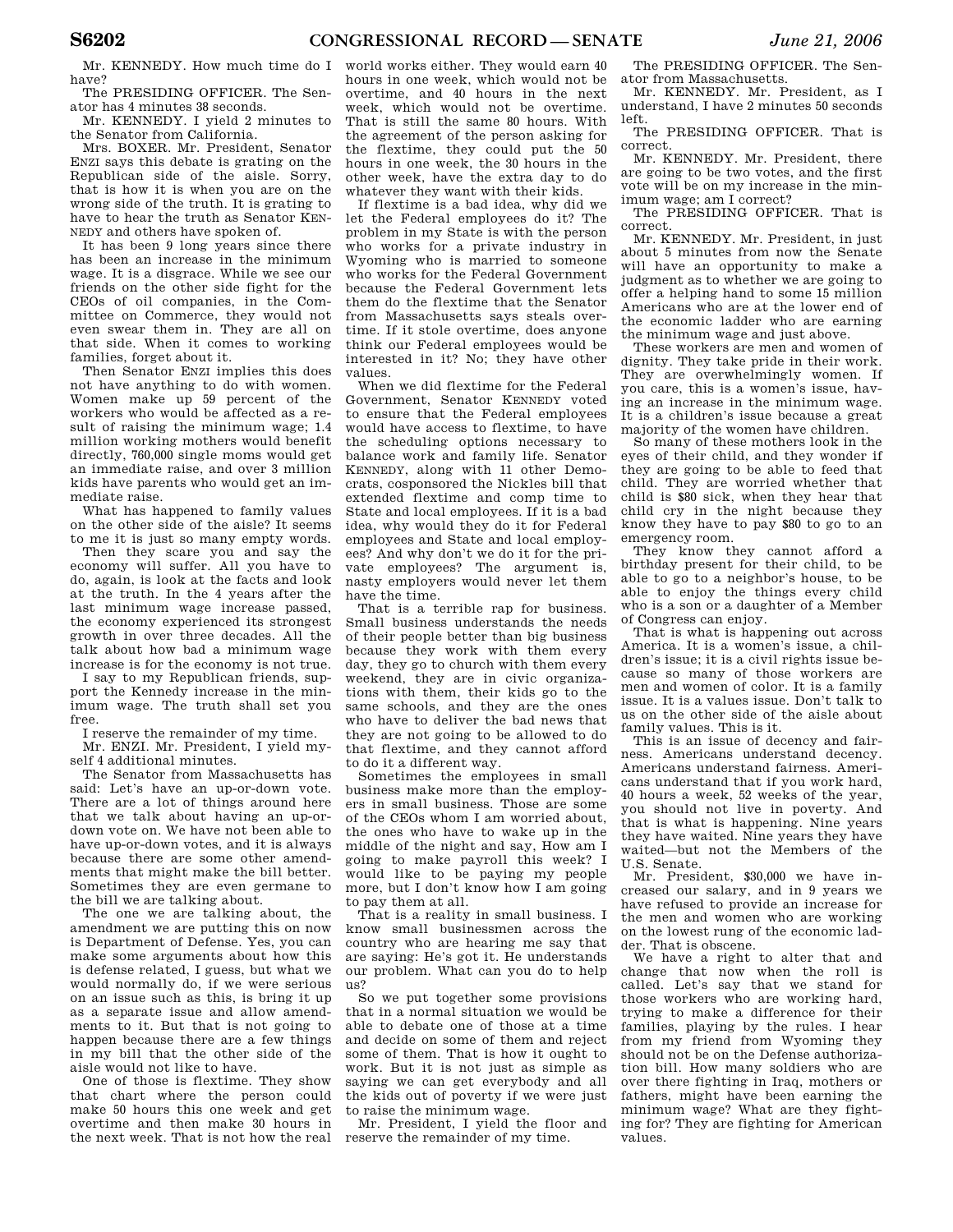American values are to treat people fairly and with respect. Increase the minimum wage, and we will have taken a very important step down that road.

Mr. President, I understand my time has expired.

The PRESIDING OFFICER. The Senator's time has expired.

The Senator from Wyoming.

Mr. ENZI. Mr. President, I would quote the Senator from Massachusetts again who said: Minimum wage jobs don't get you out of poverty, they keep you in poverty. Until we get a Workforce Investment Act passed around here that increases job training for 900,000 people a year so they can get higher-skilled jobs so they can get the jobs of the future, not the jobs of the past, we are going to have problems with the minimum wage and poverty.

We need to be able to give people more choices, not less choices. There is a definite difference in philosophy. We think that free enterprise can work and that it is working and that it does work, and also that States rights work. States are changing the minimum wage to match the economy of their State. Although, if they have really good jobs, they will attract people, I hope. We are having a little problem attracting people to Wyoming, and those are not for the minimum wage jobs, those are for outstanding jobs.

So people need to think a little bit about more training or moving a little bit to get better jobs and get out of the minimum wage rut that will cause a spiral. As we increase the minimum wage, we also cause an upward spiral that eliminates the value of that minimum wage.

I ask you to vote against the Kennedy amendment and to vote for my amendment.

Something that has been overlooked is my amendment includes a \$1.10 increase in the minimum wage over 18 months.

Mr. President, I ask to have printed in the RECORD a letter dated June 13, 2006, to Senator KENNEDY.

There being no objection, the material was ordered to be printed in the RECORD, as follows:

UNITED STATES COMMONWEALTH OF THE NORTHERN MARIANA ISLANDS, OFFICE OF THE RESIDENT REP-RESENTATIVE TO THE UNITED STATES,

*Washington, DC, June 13, 2006.*  Hon. EDWARD M. KENNEDY,

*Russell Senate Office Building,* 

*Washington, DC.* 

DEAR SENATOR KENNEDY: I understand that you have offered an amendment to the Department of Defense bill that would raise the minimum wage in the Commonwealth of the Northern Mariana Islands (CNMI). While I am a proponent for an increase in our minimum wage as a step in creating opportunities for our young indigenous people to find jobs in the CNMI, I want this done in a rational and democratic manner. I object to the manner in which your amendment was offered, and find it rather arbitrary and capricious.

The Northern Marianas joined this great country because of the principles of democ-Bau Bayh Bid

racy that are at the heart of almost everything that is done. I will assume that your effort was prompted out of the same frustration that has fueled your colleague Congressman George Miller's desire for a quick fix to a complex problem. I had hoped those days were behind us. It is my desire that we enter into a new era of CNMI/Federal relations, an era which includes open discussion, dialogue, and a shared commitment to reform and to promote sustainable development in the CNMI.

You may not be aware that the CNMI's economy is on the verge of collapse. Unemployment is at 14%, the economy is down 23%, and this downward trend is showing no sign of reversing in the near future. An increase in our minimum wage implemented without economic considerations will surely destroy what is left of our fragile economy. I strongly believe that an appropriate increase must be a component in our economic recovery, but done in isolation will insure that recovery is impossible. Please don't take out your frustration with former CNMI and Congressional leaders on the CNMI as a whole. Your amendment may help a few, but will surely further increase unemployment and the number of business failures. Where is the American commitment to compassion and fairness?

I invite you to come to the CNMI and hold discussions with employers, employees, and the CNMI Enterprise Group, an NGO formed to promote sane and sustainable economic relief. I ask that you support my request for a sound and responsible study of the CNMI economy, and help us, not punish us.

The CNMI is without a Delegate in the House of Representatives. This fact alone prevents us from experiencing the democracy that our people have chosen. The rights of the people of the CNMI are unrepresented in the halls of Congress, and we must rely on members like yourself to see that they are treated with the same respect and integrity that the citizens of your state enjoy. I hope that we have the opportunity to discuss this matter further.

Sincerely,

PEDRO A. TENORIO, *Resident Representative.* 

Mr. ENZI. I yield the floor.

The PRESIDING OFFICER. All time has expired.

The question is on agreeing to the Kennedy amendment.

Mr. KENNEDY. Mr. President, I ask for the yeas and nays.

The PRESIDING OFFICER. The yeas and nays have been requested.

Is there a sufficient second?

There appears to be a sufficient second.

The clerk will call the roll.

The legislative clerk called the roll.

Mr. MCCONNELL. The following Senator was necessarily absent: the Senator from Alabama (Mr. SHELBY).

Mr. DURBIN. I announce that the Senator from West Virginia (Mr. ROCKEFELLER) is necessarily absent.

The PRESIDING OFFICER. Are there any other Senators in the Chamber desiring to vote?

The result was announced—yeas 52, nays 46, as follows:

[Rollcall Vote No. 179 Leg.]

|        | $YEAS - 52$ |         |
|--------|-------------|---------|
| Akaka  | Bingaman    | Carper  |
| Baucus | Boxer       | Chafee  |
| Bayh   | Byrd        | Clinton |
| Biden  | Cantwell    | Coleman |

| Collins   |
|-----------|
| Conrad    |
| Dayton    |
| DeWine    |
| Dodd      |
| Dorgan    |
| Durbin    |
| Feingold  |
| Feinstein |
| Harkin    |
| Inouve    |
| Jeffords. |
| Johnson   |
| Kennedy   |

Burns Bur Cha  $Coh$ Coc Cor Cra Cra DeM

Reed Reid Salazar Sarbanes Schumer Snowe Specter Stabenow Warner Wyden

Obama Pryor

NAYS—46

Kerry Kohl Landrieu Lautenberg Leahy Levin Lieberman Lincoln Lugar Menendez Mikulski Murray<br>Nelson (FL) Nelson (NE)

NOT VOTING—2

Rockefeller Shelby

The PRESIDING OFFICER. Under the previous order, the amendment is automatically withdrawn.

Mr. KENNEDY. Mr. President, I move to reconsider the vote.

Mr. DODD. I move to lay the motion on the table.

The motion to lay on the table was agreed to.

#### AMENDMENT NO. 4376

The PRESIDING OFFICER. The question is now on the Enzi amendment.

Mr. ENZI. Mr. President, I ask for the yeas and nays.

The PRESIDING OFFICER. Is there a sufficient second? There is a sufficient second.

The question is on agreeing to the amendment.

The clerk will call the roll.

The legislative clerk called the roll.

Mr. MCCONNELL. The following Senator is necessarily absent: the Senator from Alabama (Mr. SHELBY).

Mr. DURBIN. I announce that the Senator from West Virginia (Mr. ROCKEFELLER) is necessarily absent.

The PRESIDING OFFICER (Ms. MUR-KOWSKI). Are there any other Senators in the Chamber desiring to vote?

The result was announced—yeas 45, nays 53, as follows:

# [Rollcall Vote No. 180 Leg.]

|                  | $YFAS - 45$    |           |
|------------------|----------------|-----------|
| Alexander        | Ensign         | McConnell |
| Allen            | Enzi           | Murkowski |
| <b>Bennett</b>   | Frist          | Roberts   |
| <b>Brownback</b> | Graham         | Santorum  |
| Bunning          | Grasslev       | Sessions  |
| Burns            | Gregg          | Smith     |
| Coburn           | Hagel          | Snowe     |
| Cochran          | Hatch          | Specter   |
| Coleman          | Hutchison      | Stevens   |
| Collins          | <b>Isakson</b> | Sununu    |
| Craig            | Kyl            | Talent    |
| Crapo            | Lott           | Thomas    |
| DeWine           | Lugar          | Thune     |
| Dole             | Martinez       | Voinovich |
| Domenici         | McCain         | Warner    |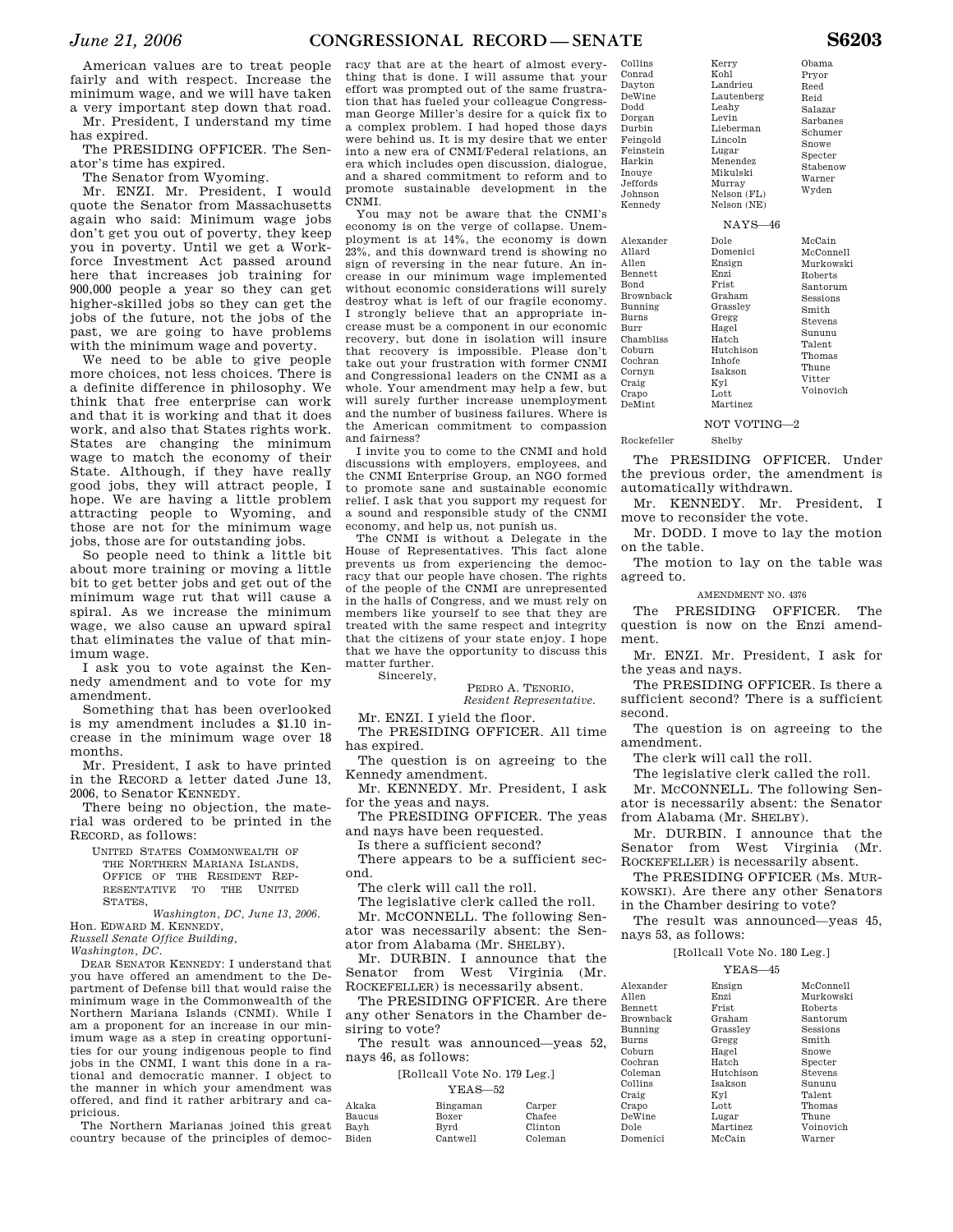|                                                                                                                                                                                      | $NAYS - 53$                                                                                                                                                                                      |                                                                                                                                                                                         |  |
|--------------------------------------------------------------------------------------------------------------------------------------------------------------------------------------|--------------------------------------------------------------------------------------------------------------------------------------------------------------------------------------------------|-----------------------------------------------------------------------------------------------------------------------------------------------------------------------------------------|--|
| Akaka<br>Allard<br>Baucus<br>Bayh<br><b>Biden</b><br>Bingaman<br>Bond<br>Boxer<br>Burr<br>Byrd<br>Cantwell<br>Carper<br>Chafee<br>Chambliss<br>Clinton<br>Conrad<br>Cornyn<br>Dayton | DeMint<br>Dodd<br>Dorgan<br>Durbin<br>Feingold<br>Feinstein<br>Harkin<br><b>Inhofe</b><br>Inouye<br>Jeffords.<br>Johnson<br>Kennedy<br>Kerry<br>Kohl<br>Landrieu<br>Lautenberg<br>Leahv<br>Levin | Lieberman<br>Lincoln<br>Menendez<br>Mikulski<br>Murray<br>Nelson (FL)<br>Nelson (NE)<br>Obama<br>Pryor<br>Reed<br>Reid<br>Salazar<br>Sarbanes<br>Schumer<br>Stabenow<br>Vitter<br>Wyden |  |
| NOT VOTING                                                                                                                                                                           |                                                                                                                                                                                                  |                                                                                                                                                                                         |  |

Rockefeller Shelby

The PRESIDING OFFICER. Under the previous order, the amendment is automatically withdrawn.

Mr. LEVIN. I move to reconsider the vote, and I move to lay that motion on the table.

The motion to lay on the table was agreed to.

Mr. LEVIN. Madam President, I ask unanimous consent that Senator SCHU-MER be granted 5 minutes to speak as in morning business, and the 5 minutes would come off our time on this side from the Iraq amendment.

Mr. WARNER. Madam President, reserving the right to object, and I will not object, I simply wish to acquaint Senators with the fact that we are beginning a 5-hour debate on the Levin amendment; is that correct?

Mr. LEVIN. That is correct.

Mr. WARNER. And within that period of time, speaking for my time, I will manage the time, but I would be anxious to have those colleagues who wish to participate to indicate to me the periods which would be most convenient for them, and I will do my very best to accommodate all of the speakers.

Mr. LEVIN. Madam President, I would make the same statement on behalf of our side, that Senators who do wish to speak in support of my amendment let us know, and we will try to work in as many as possible. There is a great demand for time, but it would help us a great deal to know who it is who seeks to speak, and we will try to sequence people to the best of our ability for the convenience of everyone.

The PRESIDING OFFICER. Is there objection? Without objection, it is so ordered.

The Senator from New York is recognized.

HOMELAND SECURITY FUNDING SHORTAGES FOR NEW YORK

Mr. SCHUMER. Madam President, I want to thank my colleagues from Michigan and Virginia for their graciousness. I am about to speak at a hearing that is occurring across the hall in the House on homeland security funds.

As you know, Madam President, homeland security funds were struck a cruel blow against the city and State of New York. Despite the fact that we are the epicenter of terrorism, despite the fact that every day the New York Police and Fire Departments have to go all out to protect us, our funding was cut by 40 percent in the city funding and 36 percent in New York State funding. It came as a total shock and surprise to all of us, particularly since Secretary Chertoff had promised that he was going to rectify the funding inadequacies and restore New York to full funding. He did that for 1 year, but then we went right back to receiving an inadequate amount.

Just recently we learned from Mr. Suskind's book that New York subways were targeted with cyanide by al-Qaida. The bottom line is very simple. There are threats against New York regularly, and every week and every day the brave police officers and firefighters and others in New York are on vigilance to make sure we are not struck by terror. All of a sudden the funding is cut—a slap in the face to this Nation's promise for New York.

At today's hearing, there is a gentleman who is missing: Secretary Chertoff. He should be testifying and answering questions, not sending a subaltern to answer those questions, but he should be there himself because he made commitments to New York, commitments that have not been lived up to by the Department of Homeland Security.

There are so many questions about why funding was cut. Just take the rationale that they want to fund systems more than they want to fund personnel. First, against cyanide, there are no systems to be funded. Cyanide can be made easily. We don't have any kind of detector. The only way to guard against the threat that occurred in 2003 is better training and more personnel on the subways. That is what New York City did.

Second, New York did apply for funding in terms of equipment. The socalled ring of steel, which would have protected downtown, was part of New York's grant. Yet the funding was cut. Secretary Chertoff bounces from rationale to rationale to rationale as to why our funding was cut, but none of them are satisfactory.

Unfortunately, there is terrorism in the world. Unfortunately, New York City has always been, is today, and will continue to be the No. 1 target of terrorists. And for this Department of Homeland Security and this Government to abdicate its responsibility and not provide New York with the funding that it needs is an absolute disgrace. The funding cut, the percentage that we went down is just unpardonable.

I am urging Secretary Chertoff to come clean and to testify before the House and the Senate and to answer the questions that New Yorkers and all Americans of goodwill have. He is not there today. He should be. But make no mistake about it. As a united delegation, Democrats and Republicans together, we will press the issue to both try and get the kind of funding we deserve this year out of other pots of

money and change the formula for next year so that this kind of poor treatment of the No. 1 target of terrorists in America—New York—will not continue.

Again, I thank my colleagues for their graciousness, and I yield the floor.

The PRESIDING OFFICER. Who yields time?

AMENDMENT NO. 4320

Mr. LEVIN. Madam President, I call up amendment No. 4320 and ask for its immediate consideration.

The PRESIDING OFFICER. The clerk will report.

The assistant legislative clerk read as follows:

The Senator from Michigan [Mr. LEVIN], for himself, Mr. REED, Mrs. FEINSTEIN, Mr. SALAZAR, Mrs. CLINTON, and Mr. BIDEN, proposes an amendment numbered 4320.

Mr. LEVIN. Madam President, I ask unanimous consent that further reading of the amendment be dispensed with.

The PRESIDING OFFICER. Without objection, it is so ordered.

The amendment is as follows:

AMENDMENT NO. 4320

(Purpose: To state the sense of Congress on United States policy on Iraq)

At the end of subtitle A of title XII, add the following:

**SEC. 1209. UNITED STATES POLICY ON IRAQ.** 

(a) SHORT TITLE.—This section may be cited as the ''United States Policy on Iraq Act of 2006''.

(b) FINDINGS.—Congress makes the following findings:

(1) Global terrorist networks, including those that attacked the United States on September 11, 2001, continue to threaten the national security of the United States and are recruiting, planning, and developing capabilities to attack the United States and its allies throughout the world.

(2) Winning the fight against terrorist networks requires an integrated, comprehensive effort that uses all facets of power of the United States and the members of the international community who value democracy, freedom, and the rule of law.

(3) The United States Armed Forces, particularly the Army and Marine Corps, are stretched thin, and many soldiers and Marines have experienced three or more deployments to combat zones.

(4) Sectarian violence has surpassed the insurgency and terrorism as the main security threat in Iraq, increasing the prospects of a broader civil war which could draw in Iraq's neighbors.

(5) United States and coalition forces have trained and equipped more than 116,000 Iraqi soldiers, sailors, and airmen, and more than 148,000 Iraqi police, highway patrol, and other Ministry of Interior forces.

(6) Of the 102 operational Iraqi Army combat battalions, 69 are either in the lead or operating independently, according to the May 2006 report of the Administration to Congress entitled ''Measuring Stability and Security in Iraq'';

(7) Congress expressed its sense in the National Defense Authorization Act for Fiscal Year 2006 (119 Stat. 3466) that ''calendar year 2006 should be a period of significant transition to full Iraqi sovereignty, with Iraqi security forces taking the lead for the security of a free and sovereign Iraq, thereby creating the conditions for the phased redeployment of United States forces from Iraq''.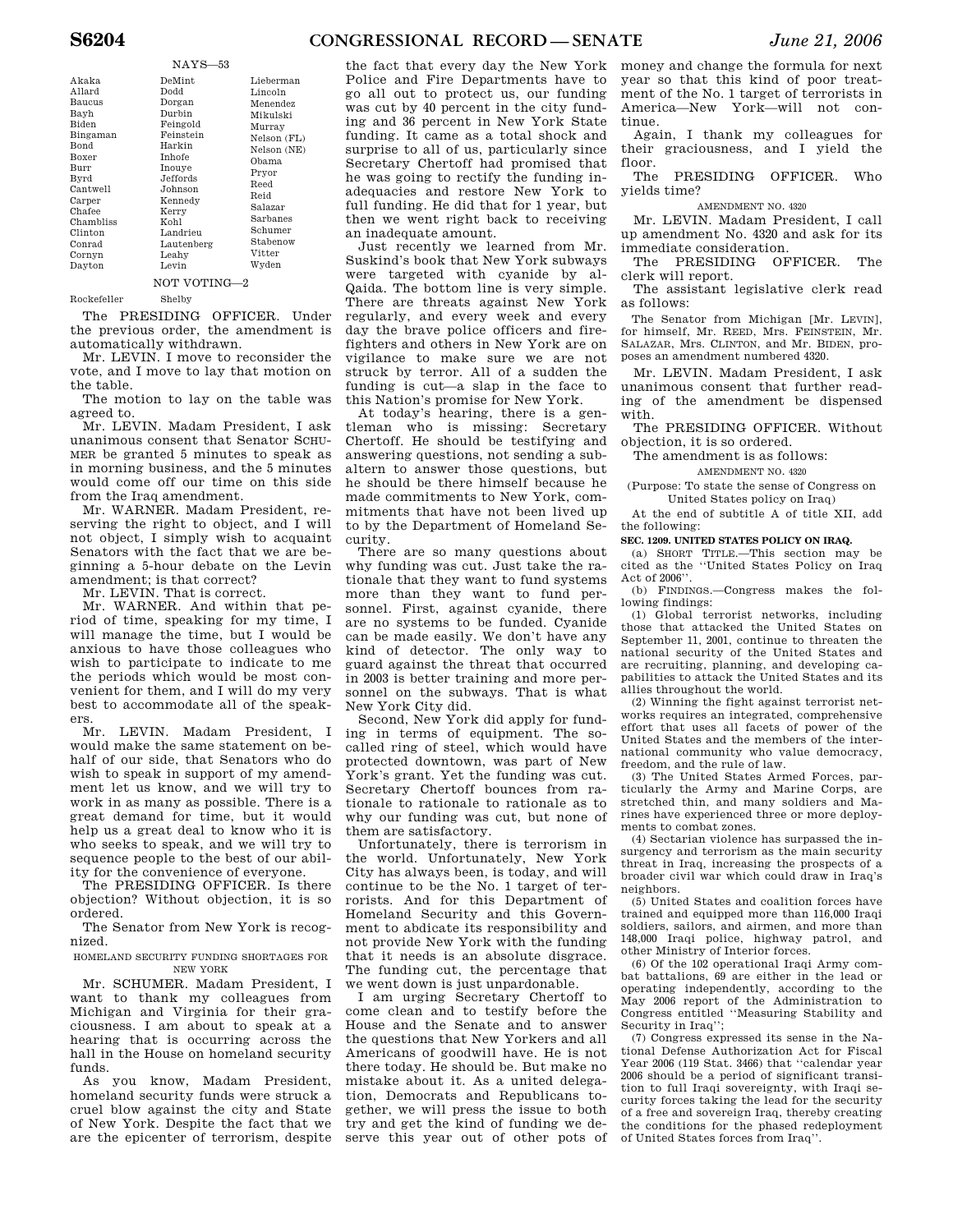(8) Iraq's security forces are heavily infiltrated by sectarian militia, which has greatly increased sectarian tensions and impeded the development of effective security services loyal to the Iraq Government.

(9) With the approval by the Iraqi Council of Representatives of the ministers of defense, national security, and the interior on June 7, 2006, the entire cabinet of Prime Minister Maliki is now in place.

(10) Pursuant to the Iraq Constitution, the Council of Representatives is to appoint a Panel which will have 4 months to recommend changes to the Iraq Constitution.

(11) Despite pledges of more than \$8,000,000,000 in assistance for Iraq by foreign governments other than the United States at the Madrid International Donors' Conference in October 2003, only \$3,500,000,000 of such assistance has been forthcoming.

(12) The current open-ended commitment of United States forces in Iraq is unsustainable and a deterrent to the Iraqis making the political compromises and personnel and resource commitments that are needed for the stability and security of Iraq.

(c) SENSE OF CONGRESS.—It is the sense of Congress that in order to change course from an open-ended commitment and to promote the assumption of security responsibilities by the Iraqis, thus advancing the chances for success in Iraq—

(1) the following actions need to be taken to help achieve the broad-based and sustainable political settlement so essential for defeating the insurgency and preventing allout civil war—

(A) there must be a fair sharing of political power and economic resources among all the Iraqi groups so as to invest them in the formation of an Iraqi nation by either amendments to the Iraq Constitution or by legislation or other means, within the timeframe provided for in the Iraq Constitution;

(B) the President should convene an international conference so as to more actively involve the international community and Iraq's neighbors, promote a durable political settlement among Iraqis, reduce regional interference in Iraq's internal affairs, encourage more countries to contribute to Iraq's extensive needs, and ensure that pledged funds are forthcoming;

(C) the Iraq Government should promptly and decisively disarm the militias and remove those members of the Iraqi security forces whose loyalty to the Iraq Government is in doubt; and

(D) the President should—

(i) expedite the transition of United States forces in Iraq to a limited presence and mission of training Iraqi security forces, providing logistic support of Iraqi security forces, protecting United States infrastructure and personnel, and participating in targeted counterterrorism activities;

(ii) after consultation with the Government of Iraq, begin the phased redeployment of United States forces from Iraq this year; and

(iii) submit to Congress a plan by the end of 2006 with estimated dates for the continued phased redeployment of United States forces from Iraq, with the understanding that unexpected contingencies may arise;

(2) during and after the phased redeployment of United States forces from Iraq, the United States will need to sustain a nonmilitary effort to actively support reconstruction, governance, and a durable political solution in Iraq; and

(3) the President should carefully assess the impact that ongoing United States military operations in Iraq are having on the capability of the United States Government to conduct an effective counterterrorism campaign to defeat the broader global terrorist networks that threaten the United States.

Mr. LEVIN. Madam President, the current open-ended commitment of U.S. forces in Iraq is unsustainable and counterproductive, contributing as much to Iraqi instability as it does to Iraqi security.

Our troops have performed magnificently in Iraq. We are all deeply grateful for their professionalism and their sacrifices. But, ultimately, as our military commanders have repeatedly said, stability in Iraq can only come through a political settlement by the Iraqis, and the best way to bring about that political settlement is to make it clear, in words not yet spoken by the administration, that our commitment is not open-ended, and that a phased redeployment of our forces from Iraq will begin by the end of this year.

The administration's refrain that we are in Iraq as long as the Iraqis need us is creating a dependency of unlimited duration and gives the Iraqis the impression that their security is more in our hands than in theirs.

The hallmarks of the administration's open-ended policy are the President's extraordinarily broad and vague description of our mission—nothing less than ''complete victory,'' as he put it, along with the President's explicit commitment to stay until the Iraqis can ''govern themselves, sustain themselves, and defend themselves.'' The President's statement that American force levels in Iraq ''will be decided by future Presidents'' reinforced that unlimited commitment, as did Secretary Rice's statement that we will stay in Iraq "as long as we are needed.

The President of Iraq, Mr. Talabani, reflected the Iraqi perception of the administration's policy when he said that U.S. forces are ''ready to stay as long as we ask them no matter what the period is.'' That is what the President of Iraq says he understands our policy to be, that U.S. forces are ''ready to stay as long as we,'' the Iraqis, ''ask them, no matter what the period is.'' We must change that Iraqi perception and the open-ended commitment which led to it, and that is what our amendment would do.

Our amendment urges the President to begin the phased redeployment of U.S. troops from Iraq by the end of 2006—to begin the phased redeployment of U.S. troops by the end of 2006. Our amendment also calls for a number of actions to help achieve the broad-based and sustainable political settlement so essential for defeating the insurgency and preventing all-out civil war.

It calls for adoption by the Iraqis of a fair sharing of political power and economic resources among all the Iraqi groups so as to invest them in the formation of an Iraqi Nation. That can be done by amendment to the Iraq Constitution or by legislation or other means, but it needs to be done within the timeframe provided for in the Iraqi Constitution; namely, 4 months from the beginning of the functioning of their parliament.

An international conference needs to be convened so as to more actively in-

volve the international community and Iraq's neighbors in promoting a durable political settlement among Iraqis and by reducing regional interference in Iraq's internal affairs. It is also important to encourage more countries to contribute to Iraq's extensive needs and to ensure that pledged funds are forthcoming.

Our amendment also points out that it is critically important for the Government of Iraq to promptly and decisively disarm the militias and remove those members of the Iraqi security forces whose loyalty to the Iraqi Government is in doubt.

Now, what does our amendment urge the President to do relative to our troops in Iraq?

First, after consultation with the Government of Iraq, begin a phased redeployment of U.S. forces from Iraq by the end of this year.

Second, submit to Congress a plan by the end of 2006 with estimated dates for the continued phased redeployment of U.S. forces from Iraq, with the understanding that unexpected contingencies may arise.

Third, expedite the transition of U.S. forces in Iraq to a limited presence and mission of training, providing logistical support, protecting U.S. infrastructure and personnel, and participating in targeted counterterrorism activities.

Our amendment does not establish a fixed ending date for redeployment. It doesn't set out fixed milestones once the phased redeployment has begun. So while it does not establish a timetable, it does establish a fixed, but not precipitous, time for the beginning of a phased redeployment—by the end of this year.

Beginning the phased redeployment of American troops in 2006 would send a very clear message to the Iraqis: We have been in Iraq over 3 years. We have lost 2,500 brave Americans and suffered more than seven times that number of casualties to make it possible for Iraq to become a free Nation. You, the Iraqis, must now decide whether you want a civil war or a nation.

Madam President, sending that message to the Iraqis and ending the openended U.S. policy towards Iraq will prod the Iraqis to take the necessary steps to end the dominance of the militias; will reduce the Iraqi dependence on the U.S. security blanket which deters tough choices by the Iraqis; will change the perception that we are permanently occupying Iraq, a perception which plays into the hands of terrorists; will reduce the number of U.S. targets for terrorists and insurgents; and will reduce the strain on U.S. forces.

Supporters of our amendment are just as determined to maximize prospects for success in Iraq as are the opponents of our amendment. We do not accuse opponents of our amendment of wanting failure or of advocating surrender to chaos and terror. We do believe that maintaining the status quo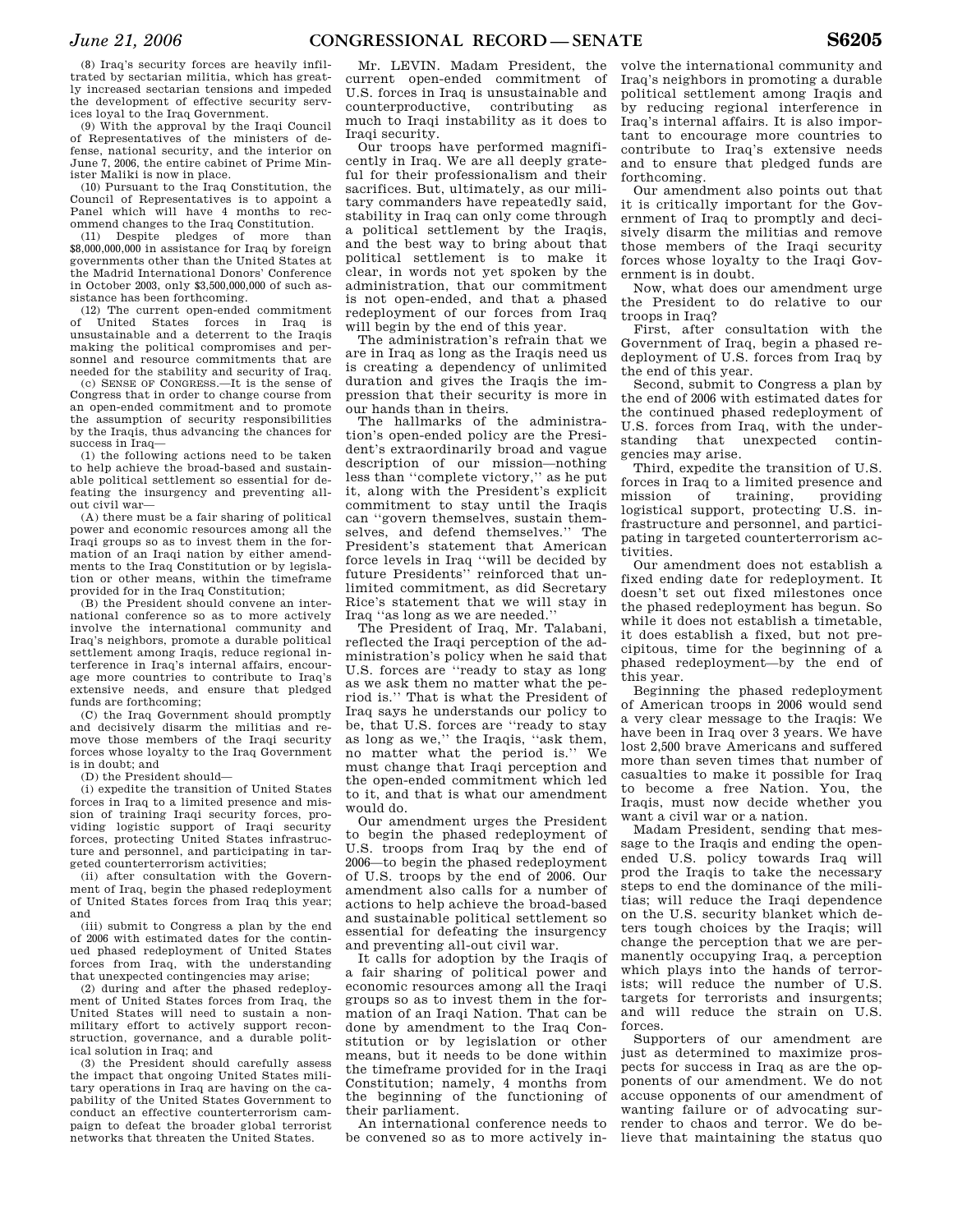and the open-ended commitment, which is the hallmark of that status quo and that open-ended commitment, and adhering to a bumper sticker slogan of ''stay the course'' is a recipe for continuing instability and failure.

Success isn't assured in any event, but letting the Iraqis know that we are not there for as long as they want us is key to avoiding a culture of dependency. The bottom line is that our openended policy and presence has become a deterrent to the very success that we want to bring about. Although the administration policy is aimed at providing security, it is a major contributor to instability.

The Iraqi leaders themselves have set a 6-month goal for making major progress in assuming their security responsibility. Iraqi Prime Minister al-Maliki said on May 22 that his government could take over security for 16 of Iraq's 18 provinces by the end of this year.

On June 11, the Iraqi National Security Adviser, Mr. Rubaie said:

I believe by the end of this year the number of the multinational forces will be probably less than 100,000 in this country.

That amounts to a reduction of at least 30,000 U.S. forces by the end of this year. Mr. Rubaie repeated that position in an op-ed in yesterday's Washington Post. He, again, is the National Security Adviser to the Prime Minister. Our amendment's call for the beginning of a phased redeployment by the end of this year fits the very goals Iraq's leaders have set for themselves.

Listen to what Mr. Rubaie wrote about the many benefits of Iraq reducing the number of coalition forces. This is benefits to Iraq of our reducing the number of coalition forces in Iraq:

It will remove psychological barriers and the reason that many Iraqis joined the socalled resistance in the first place. The removal of troops will also allow the Iraqi government to engage with some of our neighbors that have to date been at the very least sympathetic to the resistance because of what they call the coalition occupation.

''Moreover,'' Mr. Rubaie said:

the removal of foreign troops will legitimize Iraq's government in the eyes of its people . . . the drawdown of foreign troops will strengthen our fledgling government to last the full four years it is supposed to.

Mr. Rubaie's words are similar to those of General George Casey, the commander of the U.S. and coalition forces in Iraq, who told Congress last fall:

Increased coalition presence feeds the notion of occupation, contributes to the dependency of Iraqi forces on the coalition, extends the time it will take Iraqi security forces to become self-reliant, and exposes more coalition forces to attack at a time when Iraqi security forces are increasingly available and capable.

That is our commander talking about the disadvantages of having a large number of troops remain in Iraq.

Regardless of one's views on whether it was wise to attack Iraq—and I for one thought it was unwise, and so voted—and regardless of one's views on

whether the war has been well managed—and I have been critical of the administration's management—all of us want to maximize the chances for success in Iraq. To maximize the chances for success in Iraq, the Iraqis must take control of their country. Our approach, our amendment, maximizes the chance for success.

Last year, by a bipartisan vote of 79 to 16, the Senate adopted an amendment stating that:

[C]alendar year 2006 should be a period of significant transition to full Iraqi sovereignty.

The Senate language remained in the bill and was signed into law. Our amendment implements that policy direction. The Iraqis are standing up. U.S. and coalition forces have trained and equipped more than 250,000 Iraq security forces. More than two-thirds of Iraq's Army combat battalions are either in the lead or operating independently, according to the administration's May 2006 report to Congress. It is now time for the United States to set a date for the beginning—the beginning of a standdown.

Last fall, General Casey said that our presence in Iraq ''fuels the insurgency'' and that ''beginning to reduce our presence in Iraq'' as conditions warrant would result in ''taking away one of the elements that fuels the insurgency.'' That is our commander speaking. Conditions not only warrant the beginning of a reduction of our presence, conditions are such that only a phased, orderly redeployment beginning by the end of this year will maximize the chances of succeeding in Iraq.

By making clear that a phased redeployment of our forces from Iraq needs to begin this year, we will send a clear message to the Iraqis that our presence is not an open-ended security blanket and that they need to assume responsibility for their own future.

I yield the floor.

The PRESIDING OFFICER (Mr. BURR). Who yields time?

The Senator from Virginia.

Mr. WARNER. I see the principal cosponsor, the Senator from Rhode Island, a member of our committee, is waiting to speak. I would just like to inquire the following of my colleague.

I have found in our many years in this body that the most effective means to convey a message, the most effective way for the persons beyond this Chamber to follow proceedings on the floor, is often through a colloquy where we not just read speeches but we begin to exchange interpretations of what is before this body by virtue of your amendment and get the responses.

Might I inquire of my colleague of his willingness to permit the Senator from Virginia, at such time as the Senator from Rhode Island has completed, to get up and propound questions chargeable to my side and responses that you wish to make, to the extent you wish to make them, chargeable to your side? Is that a procedure about which I can be persuasive to my colleague, which I

find to be a very effective way to deal with this?

Mr. LEVIN. Mr. President, am I responding on the time of the Senator from Virginia?

The PRESIDING OFFICER. Yes, you are.

Mr. LEVIN. I am perfectly happy to engage in a colloquy at the instigation of the Senator from Virginia. Indeed, I will probably have some questions which I would want to propound to the Senator from Virginia.

On the other hand, I cannot agree that a colloquy which he instigates would be divided in terms of the time consumption. The usual policy around here is the persons who begin a colloquy have that colloquy charged to their time. I have more speakers than I have the time to allocate. It would be unfair to them for me to say that the time consumed in my answering the questions of the Senator from Virginia would come off the time for their remarks.

I am not only happy to engage in a colloquy, I look forward to it, but I would want to follow the usual procedure, which is that those persons who wish to ask questions of somebody have that colloquy taken from their time rather than from the time of the person of whom they are asking the questions.

Mr. WARNER. Mr. President, I would have to respectfully disagree with what is usual. Time and time again, Senators get up and allocate between themselves the question and answer. I have to take it we are confined primarily, I imagine, to the reading of speeches by individuals and limiting the ability to have a colloquy.

Mr. LEVIN. If the Senator will allow a comment on that, we are not confined to that at all. I expect, when I ask questions of the Senator from Virginia or others who oppose this amendment, that their answers would come from my time and not from their time. I would apply the same rule to me as I suggest would be applied to the questions of the Senator.

Mr. WARNER. The Senator has made clear his statement. I yield the floor as a courtesy to the Senator from Rhode Island.

Mr. LEVIN. Mr. President, I yield 15 minutes to the Senator from Rhode Island.

The PRESIDING OFFICER. The Senator from Rhode Island is recognized for 15 minutes.

Mr. REED. Mr. President, I join with my colleague, Senator LEVIN, and Senators FEINSTEIN and SALAZAR, to offer this amendment. Too often, the Bush administration deals simply in slogans. We have heard them so often, so many times: mission accomplished; stay the course; don't cut and run; we will stand down when they stand up; complete victory. But a military operation such as this requires much more than slogans. It requires sufficient personnel and adequate equipment. It requires coherent strategic policy, and it requires detailed plans.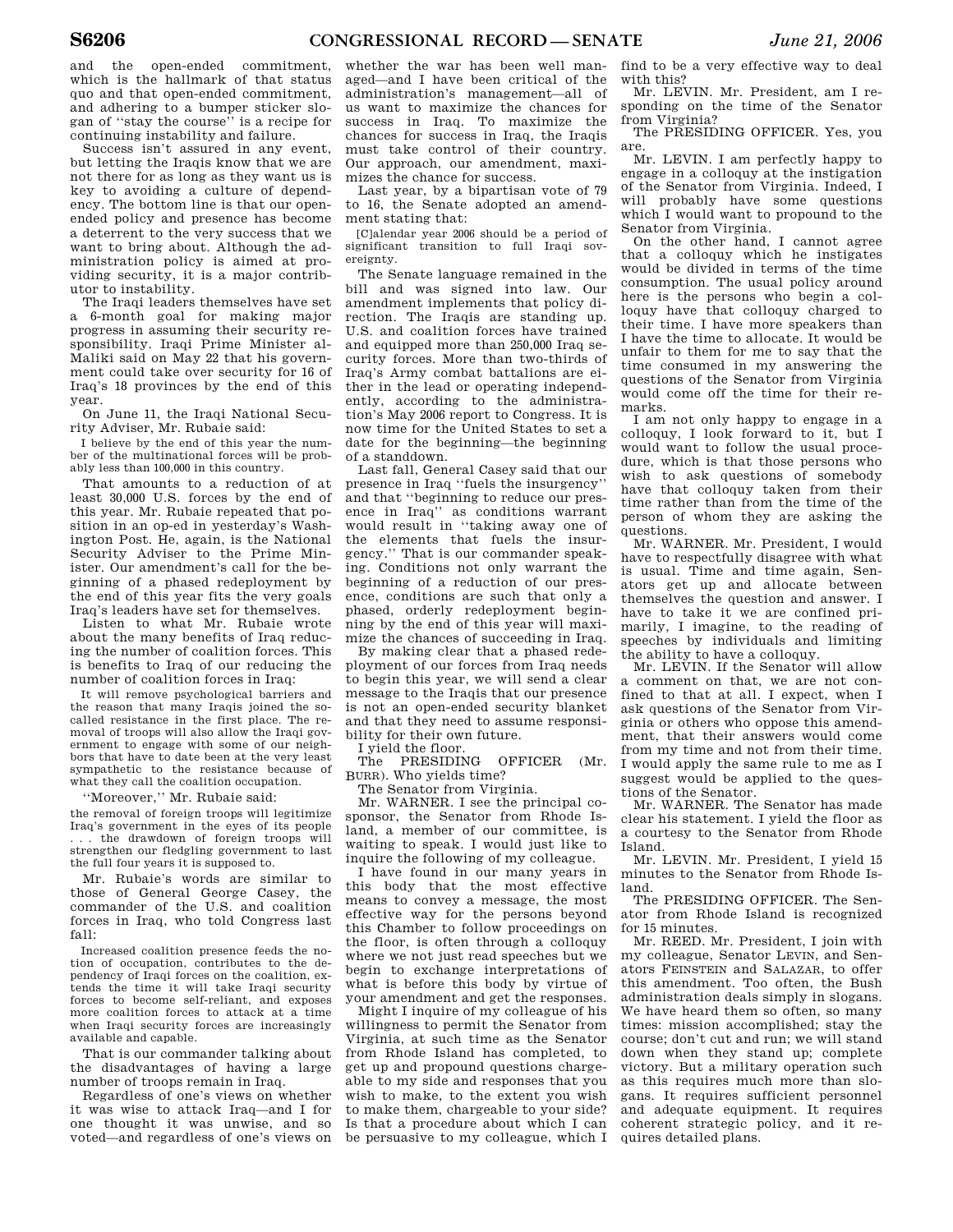At critical junctures in this effort in Iraq, this administration has been extraordinarily insufficient in all of this. We had insufficient personnel on the ground with the collapse of the government of Saddam Hussein. We opened up regions of Iraq so that insurgents could begin to form and begin to conduct this attack against their own people and against our people. Too often we went out to Iraq, visited the country, and were confronted by our own soldiers who complained that they didn't have armored humvees and body armor.

I believe there has never been a really coherent strategic policy here. We heard the initial defenses of the approach to Iraq as we were going after weapons of mass destruction. were not there. We are going to go after the heart of terrorism, when in fact the terrorists' connection to Saddam Hussein was tangential at most. Then, we are going to build an oasis of freedom and transform the Middle East. It is not an oasis today in Iraq.

Certainly there were not detailed plans. We entered into this occupation without sufficient planning, without sufficient resources in so many different ways. The faults continue to plague us today. Insufficient resources to run detention facilities contributed in a significant way to Abu Ghraib, and that, as even the President admits, has been an extraordinary blot on our record and inhibits us today in our ability to achieve a stable Iraq.

There is something else that you need to conduct military operations, and that is public support. Today, a majority of Americans would like to see a deadline to withdraw our forces from Iraq. They are not unpatriotic. They are not without grit and determination. They are terribly concerned, and they are looking for leadership.

But I believe this leadership comes in not adopting some type of arbitrary timetable or deadline; it comes from adopting what is the most coherent and realistic policy we can today to stabilize the country of Iraq, to assist them in this stability, and to begin the phased redeployment of our forces from Iraq to begin this year. To begin, not with an arbitrary timetable or deadline, but to begin with the notion that these decisions will be based upon the advice of military commanders and based upon the conditions on the ground. But we must begin. We must begin because we have to send a strong signal to the Government of Iraq that they must take their future in their own hands, that they must make difficult choices about their constitution, about sharing political power, about eliminating sectarian elements from their security forces, and a host of other difficult problems. This rests upon the fundamental reality of the situation. Ultimately, it will be the Iraqis who stabilize their country and reform their country. We can help. We have helped. But it is up to them, and it must begin now.

Also, this approach which we are proposing recognizes another reality. Our

military forces, our Army and our Marine Corps, have been under tremendous pressure. They have done a magnificent job. The young men and women who wear the uniform of the United States have performed in an extraordinary fashion. But for some of them, it will be their third deployment to Iraq. Others have gone to both Iraq and Afghanistan. The wear and tear on these young Americans and their families is significant. The wear and tear on our equipment is significant. There is a \$50 billion pricetag just to repair the equipment that has accumulated over the last several years in Iraq. So we have to recognize also that our forces need a signal that their mission will be coming to a conclusion, not in the next Presidency but, based upon a careful deliberation by the commanders, we hope in the near future.

We also have to recognize that our threats are not confined to Iraq alone. Today we are all waiting anxiously to see what the North Koreans might do with respect to a scheduled—or at least a tentative launch of an intercontinental missile. We are today engaged in serious negotiations with our European colleagues with respect to the situation in Iran. We have seen in the last few weeks an Islamic government takeover on the streets of Mogadishu and Somalia. We have seen other areas of concern and conflict. Our commitment in Iraq, frankly, constrains our flexibility to deal with all these issues.

Senator LEVIN and I have come forward today with a proposal that we believe will be an approach that begins a policy that we can achieve, that it is necessary for us to achieve, so we can move forward to begin to transition the burden from American military shoulders to those of the Iraqis. It begins with a phased redeployment which we believe should commence this year. Let me hasten to add again: There is no specific timetable. There is no deadline. This is based upon the advice of our military officers in the field. This is not cut and run or cut and jog or cut and anything else. It is an attempt to articulate a policy based upon the reality of Iraq, the reality of our present military forces, and the reality of a world which is engaged in conflicts in many different places.

In the past weeks, we have seen some progress in Iraq—the installation of a government, the naming of a Prime Minister of Interior, and the naming of a Prime Minister of Defense. We have seen the death of Zarqawi. But still we recognize how turbulent and uncertain and how hostile the environment remains for our soldiers and the Iraqi security forces.

We have about 127,000 forces there in the last 3 years, or more. We have seen more than 2,500 of these young Americans killed and more than 18,000 wounded. Their sacrifices have to be respected and honored—not simply with force but with wisdom and with a policy that will work, a policy that is attuned with what is happening in Iraq

and around the globe and not a policy based upon bumper stickers that have been trotted out at a moment's notice.

We recognize that we have an interest certainly in Iraq in terms of succeeding. And this plan we hope and we believe will be a success. We are putting together a plan—more of a policy than a plan—because the planning is the province of the President, as it should be, as Commander in Chief. But a policy of redeployment beginning now is the right direction. It will require the President to begin to outline those steps. It will also require the Government of Iraq to begin to take responsibility for their own situation. It will require them to begin deliberations for constitutional changes. These changes are necessary to ensure that this is an inclusive Government in Iraq, that the Sunni community feels that they can have a future in the new Iraq.

It also recognizes that we have to have a sharing of political power in Iraq so that Iraq will succeed.

In addition, the Iraqis must address the issue of sectarian militias, and the infiltration of security forces by sectarian elements have to be dealt with and dealt with decisively.

We also have to recognize that ultimately these decisions will be made and must be made by the Iraqis.

In this proposal there is a clear signal to the Iraqis that they must make these decisions beginning now for their future and, we hope, for a stable region and a much more stable world.

We also understand that we have to bring together the international community.

Since October of 2002, I have argued that this unilateral approach to Iraq is not destined for success; that we have to have a multinational approach to be successful. We have carried the burden both militarily and in many other ways. It is time that the administration engage and energize the regional neighbors and the broader international community to help address the issues that are presented to us all throughout the world by Iraq.

We understand, on a financial basis, that this is an expensive undertaking.

Originally, the administration suggested that this would be \$50 billion or \$60 billion. We understand now that we have already spent \$320 billion, and the end is not in sight.

In a recent study by Joseph Stiglitz, the Nobel prize economist, if you added all the costs, all the costs of rehabilitating our equipment when comes home, all of the cost of veterans' benefits and caring for those who have served so well, the price will reach perhaps \$1 trillion, if our commitment extends until 2010.

Also, the international community has to do much more. The international community has pledged \$8 billion, and only \$3.5 billion of that money has been forthcoming. They need to do more, and we need to make them do more.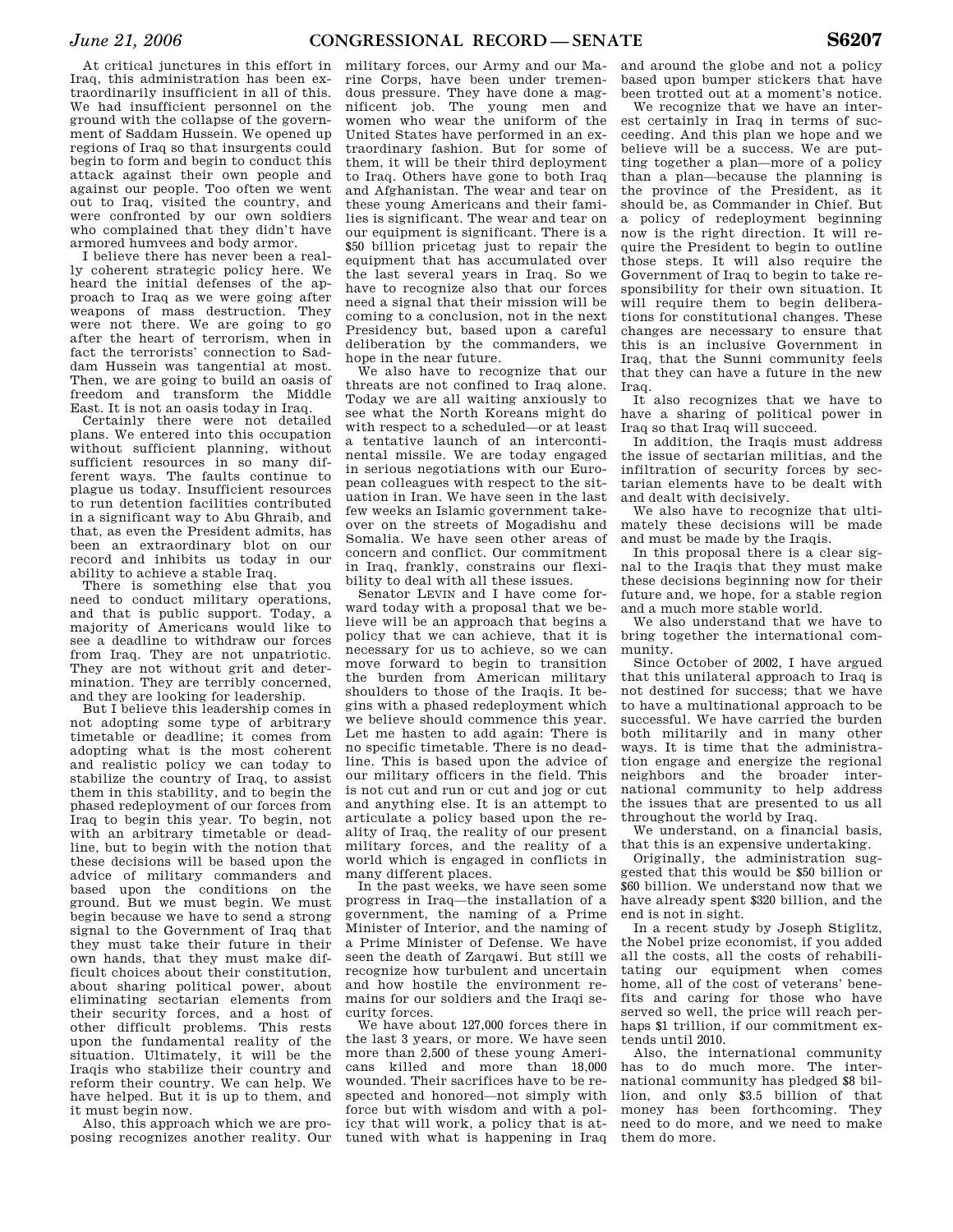This approach of going it alone has to end. And part of our amendment is to request that we engage in a much more multilateral approach to Iraq.

We have trained 116,000 Iraqi soldiers, sailors, 148,000 Iraqi police and highway patrol and other Ministry of Interior forces. There are 102 operational Iraqi combat battalions in their Army, and 69 are either in the lead or operating independently.

We have made progress. We hope that they are ready, but we think that we have made enough progress to begin our redeployment. Again, the pace of that redeployment will be set by our military commanders.

As General Casey pointed out:

As we are able to draw down our forces, we will receive additional benefits. A reduction in American forces will essentially push more Iraqi troops to the front lines. This is about the dependency.

Those are General Casey's words.

As long as we are there to do the heavy lifting, we will do the heavy lifting. That is an important point to be made and emphasized again and again.

The Government of Iraq was formed. Their National Security Adviser, Mr. Rubaie, stated this week in an editorial that Iraq's position is that it have full control of the country by the end of 2008, and this will mean a significant foreign troop reduction. We envision U.S. troop presence by the year's end to be under 100,000 with the most of remaining troops to return home by 2007. The eventual removal of coalition troops will help the Iraqis who now see foreign troops occupying rather than as liberators. Moreover, the removal of foreign troops will legitimize the Iraqi Government in the eyes of its people.

I do not know if my colleagues will come and accuse the Iraqi National Security Adviser of cutting and running on its own country. Perhaps they will, but they will be wrong.

That is what a leading figure in the Government of Iraq is suggesting. A phased redeployment beginning this year, hopefully concluding by the end of 2007—but again we will leave that up to our military commanders. The benefits will be that the Iraqis will step forward, and also this notion of occupiers will be diminished substantially.

From many different perspectives, this is the right policy at the right time. I hope that our colleagues, on a bipartisan basis, will embrace this policy.

I retain the remainder of any time I have and yield the floor.

The PRESIDING OFFICER. Who yields time?

Mr. WARNER. Mr. President, I yield myself such time as I may require.

Mr. President, I remember so well last year when we debated an amendment of great importance, and our colleague from Michigan laid down an amendment. Then I took that amendment and rewrote certain portions of it. A great majority of the Senate—I can't remember exactly how many but a vast majority of the Senate—supported that.

I have waited patiently for this amendment. It was given to me yesterday. I have studied it ever so carefully. I didn't denounce the amendment. I said it was a serious amendment. It is a serious amendment. It deserves serious thought.

But, regrettably, there is no way in which I can truthfully say to my side of the aisle and others that this amendment can be revised or modified such that we could hope to get what we achieved last year—a large majority of the Senate supporting the amendment.

That is unfortunate because we start out on a basis of where we could well end up today along strong partisan lines. That comes at a time when our Nation—indeed, the world and, most importantly, the men and women of the Armed Forces—would like to see the Senate and, indeed, hopefully, the Congress standing behind them with strong bipartisanship. But I fear that it is going to be lost with this amendment.

First, I carefully point out to those who are following this debate that this amendment in effect is nonbinding. It is the sense of the Senate, or Congress, as the case may be. But nevertheless it sends signals. It sort of states what this body feels should be done by the President of the United States as he continues to exercise his constitutional powers—I underline ''constitutional powers.'' He is the Commander in Chief, not Members of the Senate—constitutional powers in carrying forward the actions of our Armed Forces, and the actions of our Government as we try to support the newly elected unified Government of Iraq.

As the nature of this free advice may be, my burden—and those of us on this side—is to point out how this can be misconstrued as the message crosses the ocean and as the Congress is trying to order the President to do certain things. That is not going to be the case.

I have had recently the opportunity to have some private conversations with the President of the United States. My gray hair indicates that I have been privileged to serve in this institution now in my 28th year and before that for a number of years in the Department of Defense. I have worked with, I say with a sense of humility, many Presidents through many chapters of American history. But I must say I have yet to find any President with a stronger resolve, a stronger conviction to do what he believes is in the best interests of the American people, employing the forces of our men and women of the Armed Forces, employing every means this Government has to bring about solutions which he has outlined time and time again in Iraq and, indeed, Afghanistan. It is remarkable, unwavering, listening to advice, taking into consideration the views of others but clearly looking into the future, a future that generations long after we are gone will look back on this chapter of American history and I believe will

decide that we pursued the correct course. Hopefully, those generations will be enjoying the measure of freedom that we have today. But that will only come to pass if the Congress of the United States provides this President the support that he needs.

Therefore, it may be in the nature of free advice, but I want to clearly indicate to all following that there is much to be done to try and explain where I see there is fault in this amendment.

Last week, the Senate overwhelmingly rejected a proposal to establish an arbitrary deadline of a timetable for withdrawal of United States forces from Iraq. An arbitrary deadline of a timetable would have been a serious strategic error, and a historic mistake of withdrawing our forces prior to the Iraqis being able to defend themselves. It would encourage terrorism, embolden al-Qaida, and threaten American security.

Regrettably, the various courses of action that spring forth from the Democratic side of this aisle concern me greatly. They may not say it is a timetable.

It is interesting that in the course of the presentation of this amendment in the media, I have watched my colleagues from that side of the aisle explain what it is they are going to put before the Senate today. Time and time again, they keep saying it is not a timetable; it is not a timetable.

Why must they keep saying that the language is clear, that it is not a timetable?

But let us start with the key paragraph in the amendment of my good friend and long-time colleague.

I repeat it. It is on page 6.

Submit to the Congress a plan by the end of 2006 with estimated dates for the continued phased redeployment of United States forces from Iraq.

Folks, I don't mean to demean this, but that is the English language. It reads very clearly. It is a timetable, no matter how many times people protest it is not a timetable. It is the English language written with clarity.

We cannot accept that.

Our colleagues today on this side of the aisle will vigorously give their views as to why we cannot accept that.

Foremost in my mind is the loss of our men and women of the Armed Forces, now 2,500 in number, that have given the ultimate that any human being, any soldier, any sailor, any marine, any airman can give and that of their families.

I wonder how these individuals would look at this clause and find any other conclusion to draw but that this is a timetable—a timetable that could well cripple the ability of this new government created by the courageous actions of the Iraqi people time and time again in elections, after a hard fought political situation, in which emerges, hopefully, a strong Prime Minister.

They are just beginning to take full seizure of the reins of sovereignty, something this Nation has not had for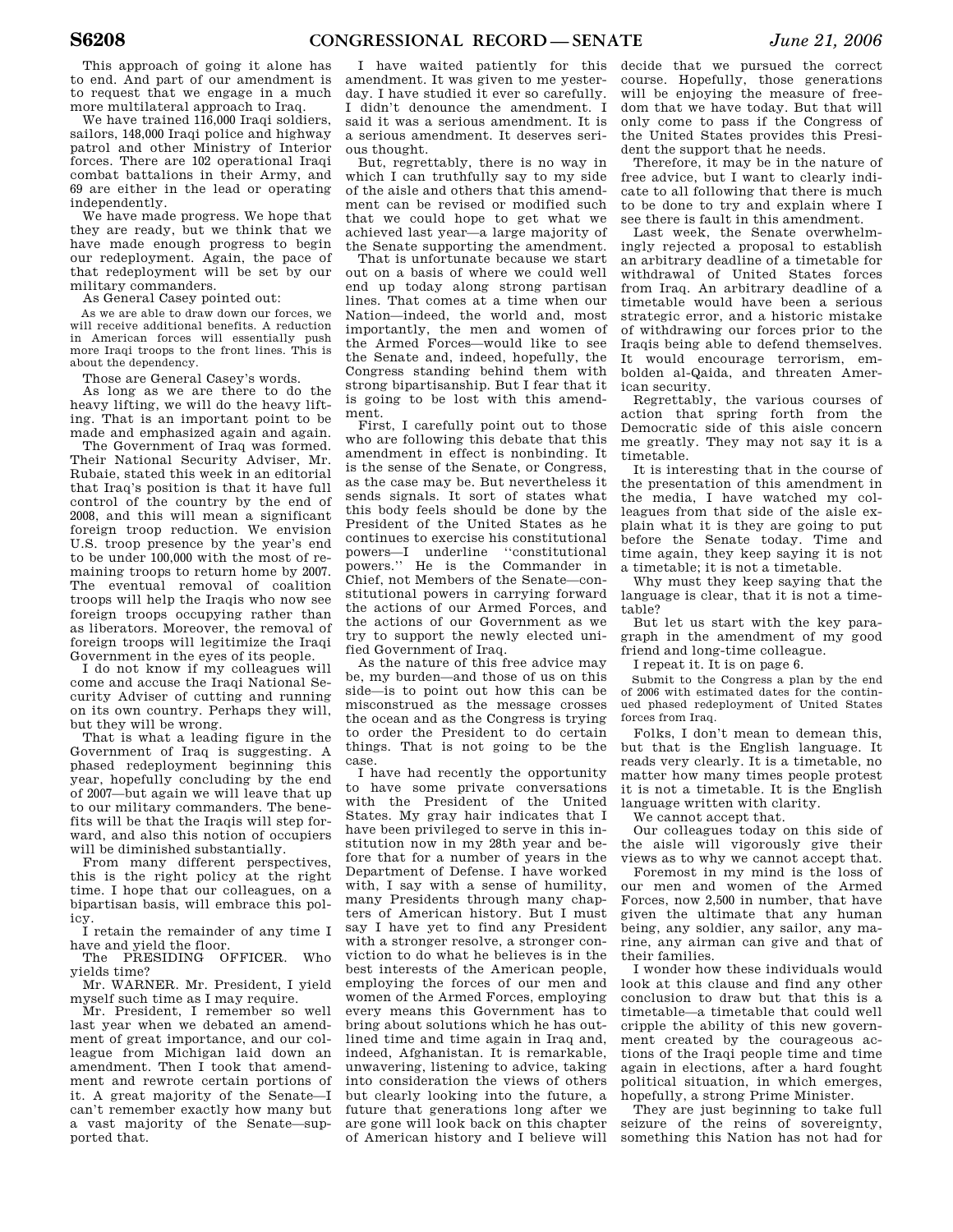a very long time. As they are seizing those reins, we are asked to stand in the Senate and to lay out in writing for all those who want to destabilize this new government the timetable on which we will remove our Armed Forces.

Of course, there is a collateral question that is not addressed in this amendment. Maybe my colleague will address it. The United States, albeit, is the principal force of military. Great Britain, commensurate with the size of their armed forces and their nation and their population, has made a very significant contribution, as has Poland, and I could enumerate the other nations; modest though they may be, they are there. How are they to respond to this amendment? Are they to go on and pursue the missions they have laid out or are they to devise a timetable? That is one of the many unanswered questions I find in this amendment. Perhaps my colleagues will be forthcoming.

The major events certainly of the last 10 days—the elimination of al-Zarqawi, a terrorist without parallel in the contemporary times of all mankind, his elimination, the formation of this new government—has given a momentum forward. It has spawned a measure of hope among the Iraqi people. It has spawned a measure of hope within our Armed Forces that there is clear proof our many sacrifices to date are beginning to produce concrete, visible results that cannot be challenged.

We are moving toward establishing a secure and prosperous nation that will be an inspiration for the entire region of that world, and it is hard to think at this time we would take any action in this Senate to set back that momentum. The only way we are going to see our troops come home is if they seize that sovereignty, exercise that sovereignty, produce their own security and begin to reestablish their infrastructure.

I do not see this amendment in any way helping. I see this amendment as impeding the progress.

Give this new government a timetable. I ask my colleague, give them a timetable if you have to give a timetable to establish their goals, seize the reins of sovereignty. Do not broadcast through this amendment a timetable with regard to our forces.

We all know there have been some very difficult days, tragic hours, the most recent of which is the loss of our two brave soldiers seized, and although not fully confirmed, certainly the probability is they were badly abused, not treated as prisoners of war but badly abused by someone in Iraq. Who knows who they may have been? Obviously, the insurgents, presumably al-Qaida.

Our President, Secretaries of State and Defense, and our military commanders have all stood and said forthrightly, these are painful losses. Each one of these individuals I know and have worked with personally. They feel the loss of life. They feel for the in-

jured. They feel for their families. But to attain the freedom, not just for the Iraqis but for this country, from terrorism, that pain has to be endured, those losses are likely to continue. I commend all for being forthright that the days ahead pose challenges and further losses.

Any amendment requiring phased redeployment as our policy on a timetable to begin in 2006 sends that signal that begins to set back the progress we have achieved to date. That phrase about the timetable of redeployment will be examined with utmost care by those who are trying to destabilize this government—be they al-Qaida, insurgents, or, unfortunately, the sectarian violence. They are likely to say, we will wait out the timetable and then we will resume the violence and with every means we can to destabilize this government. That will be the result of this amendment.

This is an inopportune time because in the last 10 days we witnessed the death of the most prominent terrorist in Iraq, the complete formation of the Iraqi Government, a historic meeting in Baghdad between President Bush and Prime Minister Maliki, more raids against al-Qaida cells in Iraq, and a plan for the way ahead for this new democratically elected government in Iraq. We have the momentum. We must take advantage of this moment and this opportunity and move forward.

I know other colleagues are anxious to speak. I want to share this time.

I pose a question to my distinguished colleague from Michigan about another paragraph in his amendment. This one I find particularly puzzling. It is written, again, in very clear language, so I feel the meaning of it is written explicitly on page 5.

It says that the President of the United States should do the following: (i) expedite the transition of United States forces in Iraq to a limited presence . . .

What do you mean by ''limited presence''?

. . . limited presence and mission of training Iraqi security forces . . .

That we are doing with every bit of vigor we can possibly muster.

. providing logistic support of Iraqi security forces . . .

We are doing that as best we can.

. . . protecting United States infrastructure and personnel, and participating in targeted counterterrorism activities;

Does that mean we limit our force structure to the special ops forces? What is it that the balance of our forces do? Do they begin to rotate back under this timetable?

I hope at some point in this debate those questions can be fully answered because the President is the Commander in Chief. He makes the decisions with regard to how our Armed Forces are employed utilizing the advice of the professional military commanders to direct specifically the actions to carry out the missions to achieve our goals.

I say to my good friend, this paragraph D, the President should expedite the transition, what is the nature of the transition of United States forces in Iraq to a limited presence?

I see no contingency phrase in this as there is elsewhere in this amendment. If they were to have a tremendous insurrection, what do we do if we have transitioned our forces? Does that mean they are moved somewhere? Does that mean they stay in their bases?

This paragraph, in effect, is usurping the rights under the Constitution of the Commander in Chief to direct the day-by-day operations and deployment and disposition of our Armed Forces. I hope in the course of this debate they will find time to explain with greater clarity what is meant by that paragraph.

After consultation, No. 2, ''with the Government of Iraq, begin the phased redeployment of United States forces from Iraq this year,'' to me, again, lays down a marker that something is in the hip pocket regarding a timetable.

Yes, we start with the government, and the Senator from Michigan cited some of the current government officials and some of the statements they have made. I freely say some of those statements do raise questions in my mind, but this government has only been in business a bare month. We have to give them time. We have to give the new Congress of the Iraqi Government an opportunity to voice its views in conjunction with those of the government officials.

This word ''after consultation . . . begin the phased redeployment,'' how about if the government said we did not want a phased redeployment at this time? What would be the purpose of the consultation if they said, We do not want it at this time?

That statement, in effect, has been stated time and time again while there have been remarks that, yes, we hope you will lure your forces away, the bottom line is, they know they cannot survive with this new government if we begin any major withdrawal of forces in the coming 2 or 3 months while this government is taking root.

That is clear. No one disputes that. But you say ''consultation,'' then

''begin the phased redeployment . . . from Iraq.'' That is not my idea of consultation. My idea of consultation is to take into consideration the viewpoints of both sides.

So we come back to submit to Congress a plan by the end of the year 2006 with estimated dates for the continued phased redeployment of United States forces from Iraq with the understanding that unexpected contingencies may arise.

That is fortunate to have that in there, but that is sort of lost because of the prominence of the first sentence. That is what is going to be read and interpreted by the insurgents, all those who want to bring down this new government. That signal must not be sent by the Congress.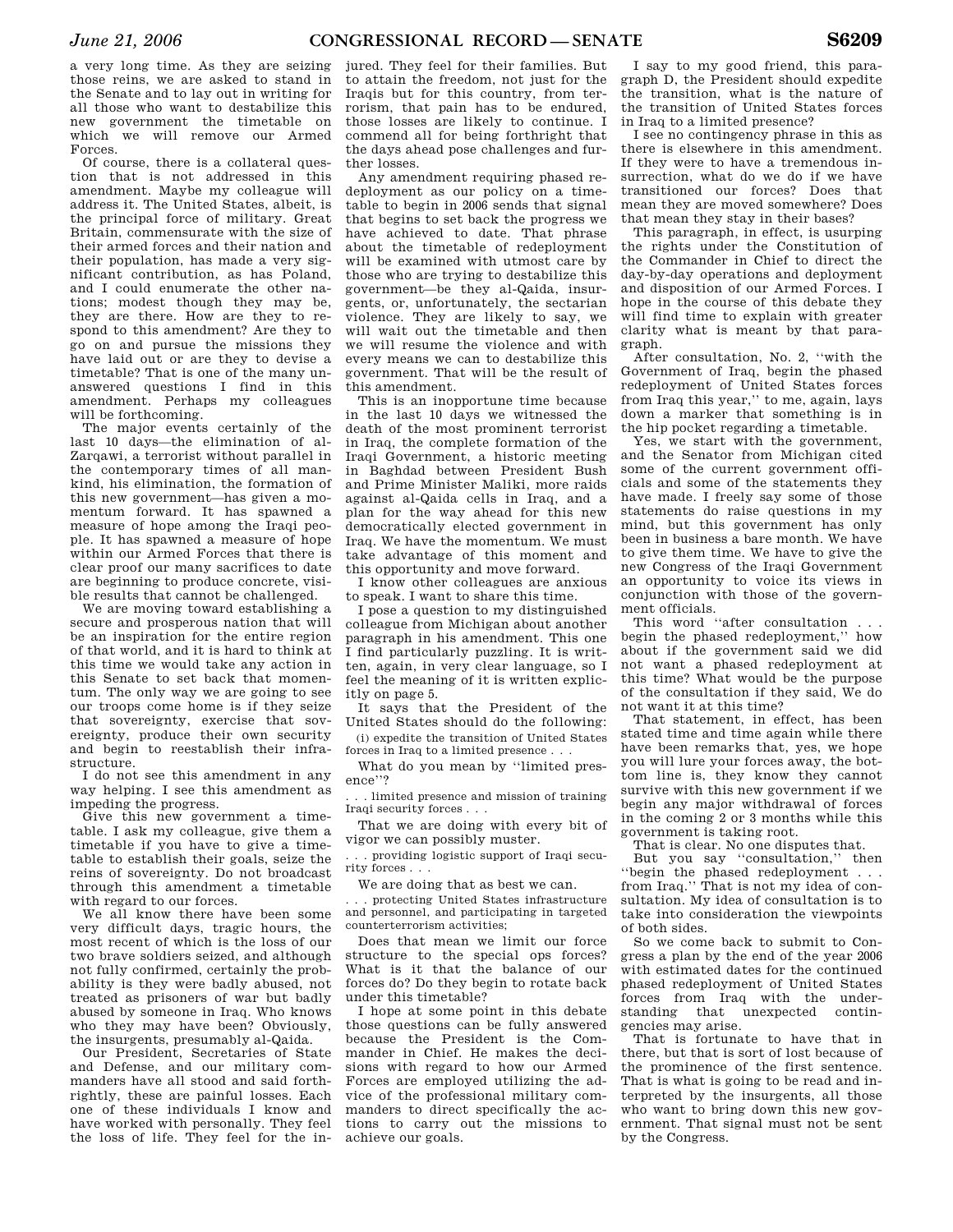Mr. President, I yield the floor at this time and reserve the remainder of my time.

The PRESIDING OFFICER. Who yields time?

Mr. WARNER. Mr. President, let me inquire of colleagues on this side who wish to speak. We started this morning by according the Senator from Michigan and the Senator from Rhode Island their opportunities. I have spoken on this side. I know Senator MCCAIN has just arrived, and Senator CORNYN.

So I say to Senator MCCAIN, I think you were the first on the floor.

Mr. MCCAIN. I think Senator CORNYN was.

Mr. CORNYN. Mr. President, I yield to Senator MCCAIN and ask to be recognized following him.

Mr. WARNER. Mr. President, I ask that Senator MCCAIN follow me, and then we will rotate to this side and back to Senator CORNYN.

So at this time, I yield the floor and ask unanimous consent that recognition be given to the Senator from Arizona.

The PRESIDING OFFICER. The Senator from Michigan.

Mr. LEVIN. Mr. President, I am wondering if we could sequence speakers.

Mr. WARNER. Why don't you designate someone?

Mr. LEVIN. After Senator MCCAIN is done, we would then seek to sequence the Senator from New York immediately after the Senator from Arizona.

Mr. WARNER. Following that, Senator CORNYN will speak.

Mr. LEVIN. And then Senator SALAZAR is here.

Mr. WARNER. He would follow Senator MCCAIN and the distinguished Senator from New York and the Senator from Texas.

Mr. LEVIN. Let's leave it at that-Mr. WARNER. Then the Senator from Colorado.

Mr. LEVIN. Because Senator FEIN-STEIN is now on the floor.

Mr. WARNER. You designate that Senator.

I yield the floor.

The PRESIDING OFFICER. Is there objection to the request?

Without objection, it is so ordered. The Senator from Arizona.

Mr. MCCAIN. Mr. President, I thank you. And I express my appreciation for the courtesy of the Senator from Texas who was on the floor before I was, and I appreciate his courtesy very much. I intend to take about 12 minutes, if that is agreeable to the Senator.

Mr. WARNER. Mr. President, we grant 12 minutes to the Senator from Arizona.

Mr. MCCAIN. Mr. President, I strongly oppose the amendment offered by the Senators from Michigan and Rhode Island and the amendment offered by the Senator from Massachusetts. These amendments share the same problem: calling for a withdrawal of American troops tied to arbitrary timetables rather than conditions in-country.

The amendment we are debating now states the sense of Congress that the

President should begin the phased redeployment of U.S. forces from Iraq this year and that he should submit to Congress a plan with dates for this redeployment. I believe such a move would be a significant step on the road to disaster.

There is an understandable desire, 3 years after our invasion, to seek a quick and easy end to our intervention in Iraq. We face real difficulties there, we have made serious mistakes, and the costs have been very high. But these would pale in comparison to what is likely to unfold should we follow the course advocated by this resolution.

The violence we see on Iraqi streets today illustrates one fundamental fact: Iraqi forces are not yet capable of securing the country on their own. On the contrary, even with current troop levels, a level of violence in Iraq remains unacceptably high. To withdraw our forces would have one, all-too-predictable outcome—the violence currently constrained by our security operations around the country would rise commensurately. If the main enforcer of Government authority—coalition troops—draws down prematurely, the only questions will be the degree to which the increased violence engulfs the country and whether full-scale civil war erupts.

Much has been said about the effect of an American withdrawal on the Iraqi Government, and the sponsors of this amendment argue that a withdrawal would somehow force the Government to take on responsibilities it currently evades. But consider for a moment the effect of a withdrawal timetable on individual Iraqis outside the Government. An Iraqi Shi'a living in Baghdad or perhaps a Sunni living in Kirkuk learns that the Congress has called on our President to begin withdrawing troops this year and to present a timetable by which they will all return home. This knowledge changes the calculation made by individuals like these, decisions critical to the eventual security of Iraq. It makes joining the police forces or the Iraqi Government look like an increasingly bad bet. Participation in a militia appears better by comparison. And by changing these calculations across the country, we have made the goal of stability in Iraq more difficult to achieve. By signaling that an end to the American intervention is near, we will alienate our friends, who fear an insurgent victory, and tempt undecideds to join the antigovernment ranks.

Not every Member of this body agreed with the decision to topple Saddam Hussein, but when our country went to war, we incurred a moral duty to not abandon the people of Iraq to terrorists and killers. If we withdraw prematurely, risking all-out civil war, we will have done precisely that. I can hardly imagine that any U.S. Senator would want our Nation to suffer that moral stain.

But the implications of premature withdrawal from Iraq are not moral

alone; they directly involve our national security. Greater instability in Iraq would invite further Syrian and Iranian interference, bolstering the influence of two terror-sponsoring states firmly opposed to America's policy. Iraq's neighbors—from Saudi Arabia to Israel to Turkey—would feel their own security eroding and might be induced to act. This uncertain swirl of events would have a damaging impact on our ability to promote positive change in the Middle East, to say the least.

Withdrawing before Iraqis can bring stability to the country on their own would turn that land into a failed state in the heart of the Middle East. We have seen once before a failed state emerge after U.S. disengagement, and it cost us terribly. In pre-9/11 Afghanistan, terrorists found sanctuary to train and plan attacks with impunity. We know that there are today in Iraq terrorists who are planning attacks against Americans. We cannot make this fatal mistake twice.

Whether or not Members of this body believe that Iraq was part of the war on terror in 2003, it is simply incontrovertible that the war on terror is being fought there today. Al-Qaida is present in Iraq. Jihadists continue to cross the borders. Suicide bombers target American troops, Government personnel, and civilians. If we leave Iraq prematurely, the jihadists will interpret the withdrawal as a triumph of their brutal tactics against our power. And I do not believe they will stop with Iraq.

The letter released last year from Ayman al-Zawahiri, bin Laden's lieutenant, to Abu Mus'ab al-Zarqawi draws out the implications. The Zawahiri letter is predicated on the assumption that the United States will leave Iraq and that al-Qaida's real game begins as soon as we abandon the country. In his missive, Zawahiri lays out a four-stage plan—establish a caliphate in Iraq, extend the ''jihad wave'' to the secular countries neighboring Iraq, clash with Israel—none of which shall commence until the completion of stage one: expel the Americans from Iraq. Zawahiri observes that the collapse of American power in Vietnam, ''and how they ran and left their agents,'' suggests that ''we must be ready starting now.'' We cannot let them start, now or ever. We must stay in Iraq until the Government there has fully functioning security forces that can keep the insurgents at bay and ultimately defeat them.

Some argue that it is our very presence in Iraq that has created the insurgency and that if we end the occupation, we end the insurgency. But, in fact, by ending military operations, we are likely to empower the insurgency. The fighting is not simply against coalition forces; rather, the insurgents target the Iraqi Government, opposing militias, and various sects and ethnicities. There is no reason to think that an American drawdown would discourage these fights.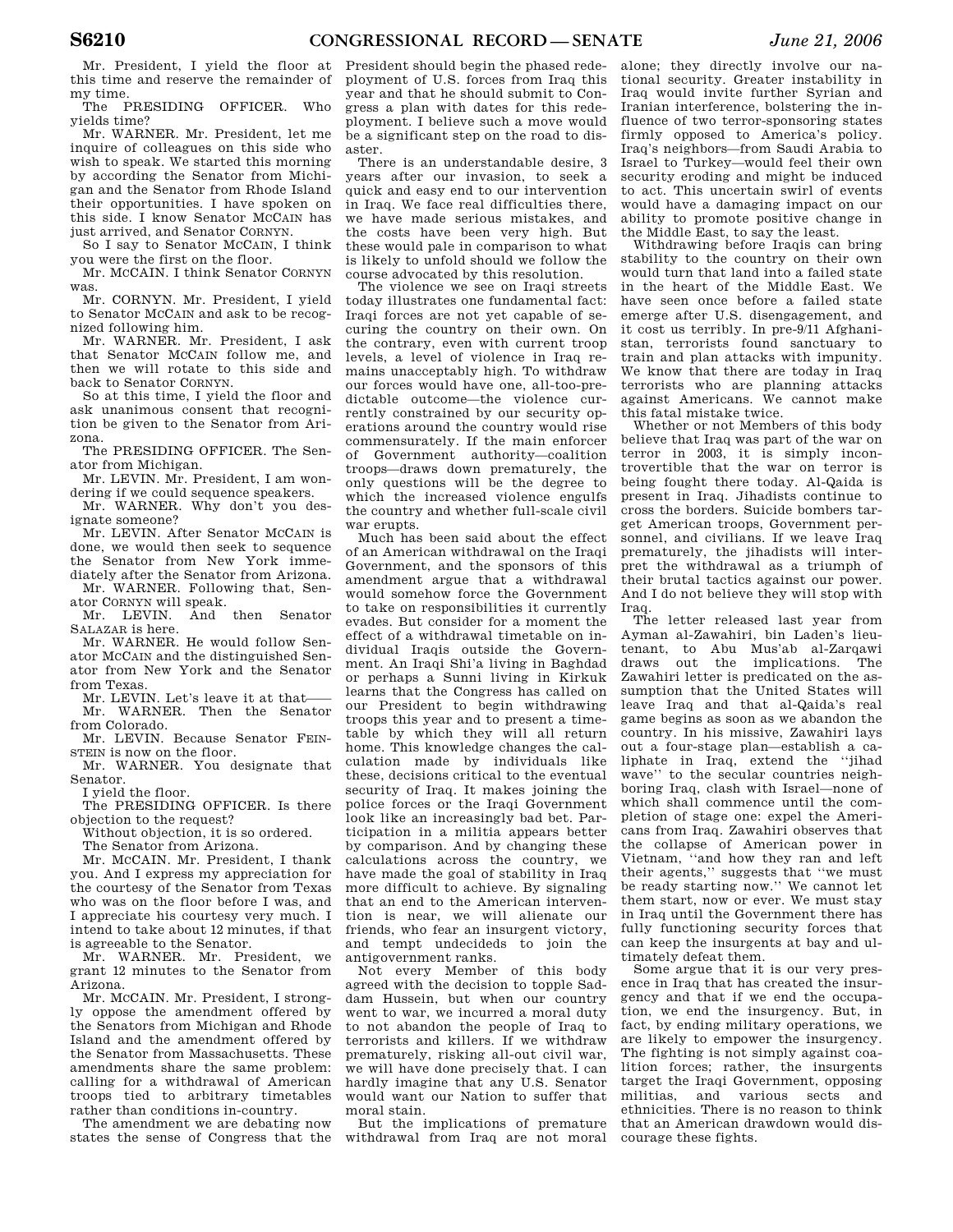Those who support a withdrawal might wish to examine the assumptions that lie behind their suggestion. What if we withdraw and the violence actually worsens, full-scale civil war ensues, or terrorists enjoy safe-haven to plan attacks against America and our friends? Do we then face the options only of tolerating this situation in perpetuity or reinvading the country?

A few observers have argued that the United States has an option of somehow pulling our troops from Iraq but still managing things from afar. This is nonsense. The United States will have no leverage to manage things once we have left the country. The battle in Iraq, which is likely to remain counterinsurgency in character, is illsuited to the extensive use of air power, which would be the foremost instrument available to us from outside. We could no more prevail in Iraq from outside than we could win the war in Vietnam by continuing to bomb the North. As tempting as it is to seek a solution that would let us both draw down our troops and preserve our military options in Iraq, that solution does not exist. The options on the table have been there from the beginning: withdraw and fail or commit and succeed.

Don't take my word for it. Ask those whose security is at stake every day. The Iraqi Government does not want us to set an arbitrary timeline for withdrawal. As the Iraqi Minister for National Security wrote in yesterday's Washington Post, more important than some series of dates is the achievement of set objectives for restoring security. Similarly, our friends in the neighborhood fear a precipitous American withdrawal. Allies in Europe and Asia encourage us to see this war through to its end.

Because we cannot pull out and hope for the best, because we cannot withdraw and manage things from afar, because morality and our security compel it, we have to see this mission through to completion. Drawdowns must be based on conditions in-country, not an arbitrary deadline rooted in our domestic politics.

Our domestic politics do have an effect on the war in Iraq, and again I fear that this amendment would have a deleterious effect. Anyone reading it gets the sense that the Senate's foremost objective is the drawdown of American troops. The sense they should get is that America's first goal in Iraq is to win the war—that is what they should get—and that all other policy decisions support and are subordinate to the successful completion of our mission. Like the sponsors of this legislation, I hope we bring home American troops as soon as possible. But suggesting to the American people that withdrawal is at hand, we risk once again raising unrealistic expectations that can only cost domestic support for America's role in this conflict, a war we must win.

None of this is to say that success in Iraq will be quick or easy. On the con-

trary, this war is long and it is hard and it is tough. We will see significant achievements, like the killing of Zarqawi and the completion of the Iraqi Cabinet, but we will see steps backward as well, like the continuing violence in Baghdad and the insurgency in Ramadi. No one should have any illusions about the costs of this conflict as it has been waged thus far or as it will be waged as we move ahead, but neither should anyone have illusions about the role of Iraq in the war on terror today. It has become a central battleground in our fight against those who wish us grave harm, and we cannot wish away this fundamental truth. We cannot fall prey to wishful thinking that we can put the costs and the difficulties and the frustrations aside by ignoring our challenges and responsibilities.

I urge my colleagues to vote against this amendment.

The PRESIDING OFFICER. Under the previous order, the Senator from New York is recognized.

Mr. LEVIN. Mr. President, if the Senator will yield for a unanimous consent request?

The PRESIDING OFFICER. The Senator from Michigan.

Mr. LEVIN. Mr. President, I ask unanimous consent that Senator ROCKEFELLER be added as a cosponsor of our amendment.

The PRESIDING OFFICER. Without objection, it is so ordered.

Mr. LEVIN. Mr. President, for the information of Senators—if I could get Senator WARNER's attention—the order on our side will be Senators CLINTON, FEINSTEIN, and SALAZAR.

Mr. WARNER. Mr. President, the same order with the addition of SALAZAR.

The PRESIDING OFFICER (Mr. THUNE). The Senator from New York is recognized.

Mrs. CLINTON. Mr. President, I rise in support of the Levin amendment of which I am proud to be an original cosponsor. At a moment when 130,000 soldiers, sailors, Marines, airmen, active duty, Guard and Reserve are serving bravely in Iraq and when the debate in Congress over our Nation's Iraq policy has grown particularly divisive and heated, I believe it is time for the Members of this body to put politics aside and choose between success and the status quo.

By playing politics and blindly following the President, too many are deaf to the hue and cry about the failures of this administration in the execution of its policies. And too often, our colleagues on the other side of the aisle in both Chambers are asking politically motivated questions, not engaging in the kinds of fruitful discussion that asks the tough national security questions we need to address and answer.

I think it is time to choose whether we believe we have the right roadmap for success in Iraq. While our troops are serving bravely and with our na-

tional security in the balance, it is time to choose what is more important—a strategy to win in Iraq or a strategy for Republicans to win elections here at home.

There are no easy answers as to how we solve the problems created by this administration. There are no easy answers as to how we work to enable the Iraqis to hold their country together and to keep it from becoming a terrorist refuge and launching pad.

I simply do not believe it is a strategy or a solution for the President to continue declaring an open-ended and unconditional commitment, nor do I believe it is a solution or a strategy to set a date certain for withdrawal without regard to the consequences. Instead, I support this responsible way forward, a roadmap for success that will more quickly and effectively take advantage of Iraqi oil revenues, build up Iraqi infrastructure, foster Iraqi civil society, challenge Iraq's neighbors to do more to ensure stability in Iraq, and allow our troops to begin coming home.

We all know that our troops are in harm's way right now in a volatile region of the world for which America has significant interests at stake. We are at a profound turning point for our Nation. We are entrusted by our constituents, both those who serve and those who do not, to do what we think is right for them, for our States, and our country.

Let's be clear about what this debate is about. My friends on the other side of the aisle believe that the status quo is working in Iraq. They do not believe we need a fundamental change in policy. They choose to continue blindly following the President.

We Democrats disagree. We believe we need a new direction in Iraq that will increase the chances for success on the ground. I may disagree with those who call for a date certain for withdrawal, but I do not doubt their patriotism. I may disagree with those who believe in an unconditional commitment without end, but I do not doubt their patriotism either.

Sadly, however, there are those who do doubt the patriotism of many who raise serious questions about this war. They choose to tar all who disagree with an open-ended, unconditional commitment as unpatriotic, as waving the white flag of surrender.

They may not have a war strategy, but they do have an election strategy. This is the road they took America down in 2002. It was a dead end for our country then; it is a dead end now.

The politically motivated resolutions put forth by leading Republicans to gain tactical partisan advantage are a disgrace. In so doing, they have broken faith with those who serve and those of us who support our troops and who work for the success of this mission.

It is wrong, plain and simple, to turn this serious debate about our policies and national security into a partisan squabble designed to mislead voters.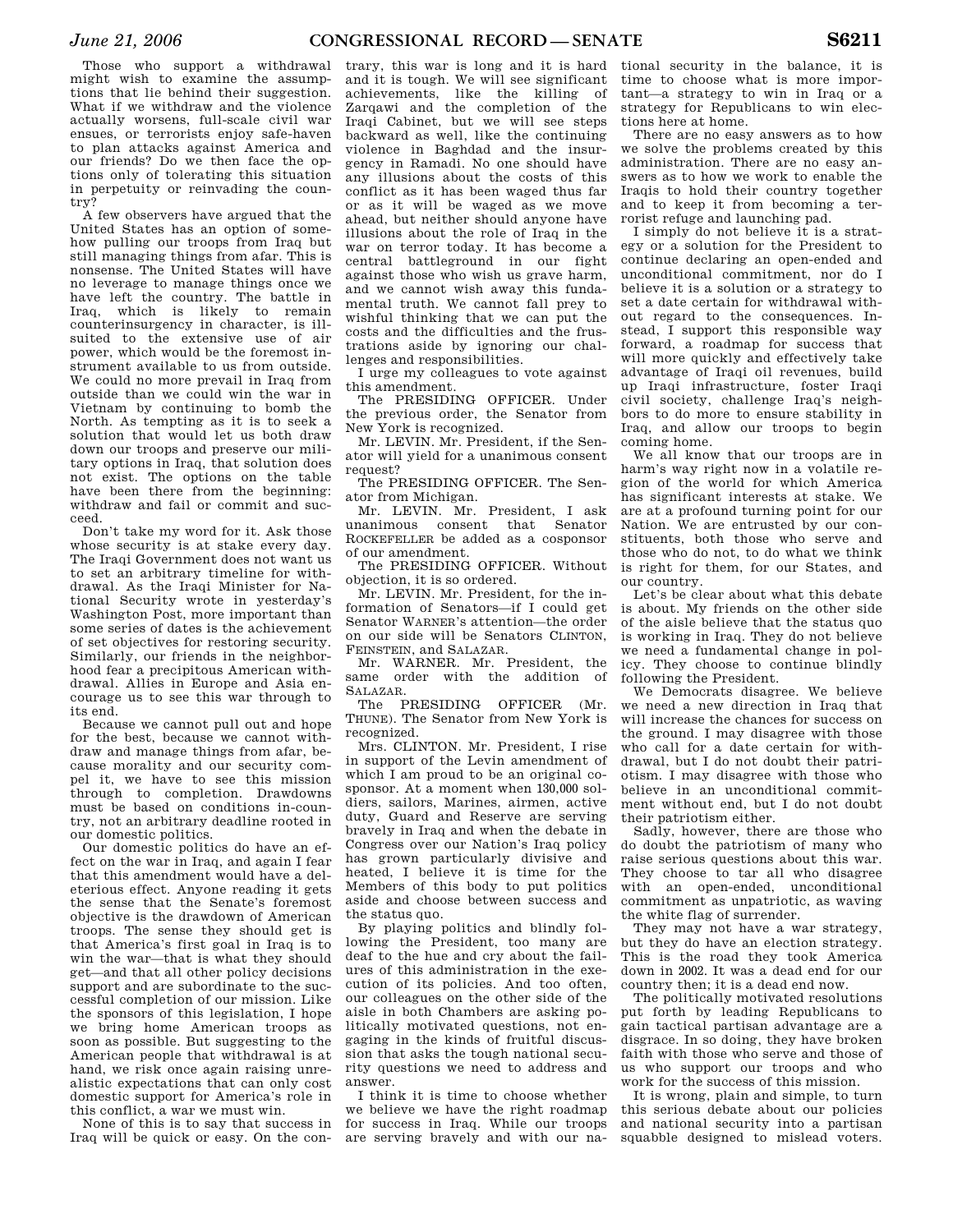This is politics at its worst, played over war. And that is no way to honor the service and sacrifices of our troops and their families or to find a better way forward in Iraq.

Like many in this Chamber, I have traveled to Iraq and to Afghanistan. I have met there and here with tough, smart, patriotic men and women who fill me with tremendous pride. They have been performing magnificently under difficult conditions. They have paid a heavy price since the war began in 2003.

Last week we had a moment of silence to mark the day that the number of American servicemembers killed in Iraq reached 2,500. And more than 18,000 others have been wounded. As of June 17, New York has lost 116 soldiers. The combined number of New York soldiers killed and wounded is 1,038.

I have spent time with wounded soldiers and Marines. I spent time on Saturday with grieving families, mourning lost loved ones. I have tried to answer the questions they ask. I have shared the grief they feel. Those who have not lost a loved one or seen him or her return injured still are anxious every day while a parent or a child or a spouse serves far from home. Not a day goes by that I do not pray for the safe return of every man and woman now stationed in dangerous places around the world—not a single day.

This is not a time for partisanship. It is past time for this administration to level with the American people, for this Congress to find its voice and fulfill its constitutional duties to check and balance the executive branch, and for the Iraqis to chart a clear and responsible path to stability and peace.

I call on our colleagues on the other side of the aisle to fairly and honestly consider the Levin amendment as an alternative to the status quo, when we know that the status quo has not, is not, and will not create the conditions needed for the Iraqis to achieve the stability and security they seek and for us to bring home our troops.

The conflict in Iraq has now gone on longer than U.S. fighting in the Korean war before the armistice. We ought not to attack one another for asking the tough questions and presenting alternatives about how to achieve success, limit the loss and sacrifice of our young men and women.

As we debate our next steps in Iraq, it is critical that we recognize and fix, as best we can, the mistakes that have already been made and not repeat them. The Bush administration misused the authority granted to it, choosing to act without allowing the inspectors to finish the job in order to rush to war, without a plan for securing the country, without an understanding of the insurgency or the true human, financial, and strategic cost of this war, all the while viewing the dangerous and unstable conditions in Iraq through rose-colored glasses and the prism of electoral politics here at home.

It is time to put policy ahead of politics and success ahead of the status quo. It is time for a new strategy to produce what we need, a stable Iraq Government that takes over for its own people so our troops can finish their job.

That is what the Levin amendment does. It calls for a comprehensive roadmap to achieve peace and stability. It also sets into motion the steps that should be taken for Iraq to move itself forward and become more capable of defending its territory, ending the sectarian violence, and purging the insurgency.

The Levin amendment does put us on a responsible path by calling for stronger nonmilitary actions, such as a conference of neighboring nations, greater rebuilding efforts, and better internal political reconciliation, by requiring the Iraqis to disarm road militias and take over more of their own security.

The only way the new Iraqi Government can gain credibility is by proving they can handle an increasing share of the security of the country with fewer, not more, U.S. troops.

It is clear in the Levin amendment that we recognize the President's role as Commander in Chief. It is the President who will make these decisions. What the amendment attempts to do is to provide a different roadmap, to set some conditions in contrast to the unconditional, open-ended commitment that we have had for the last 3 years and 3 months.

In yesterday's Washington Post, one expert laid out such a roadmap which described the importance of reducing our military presence in Iraq so as to enhance the legitimacy of the Iraqi Government in the eyes of both Iraqis and Iraq's neighbors. That expert was Iraq's own national security adviser.

I commend the entire article to be read because as the national security adviser sets forth a roadmap for the way out of Iraq, he makes very clear that the removal of foreign troops will legitimize Iraq's government in the eyes of its people. That is not an American. That is not a Democrat. That is an Iraqi in this new government who recognizes what some, apparently, in this Chamber refuse to, which is, yes, we need conditions. The current policy has no conditions. It is unconditional.

The Levin amendment sets forth conditions, sets forth the kind of steps and benchmarks that we as Americans in positions of responsibility have every right to expect that the Iraqis will step up and meet. Clearly, that is also the position of the new Iraqi Government. In fact, one can read this statement and find much in the Levin amendment that supports the position put forth by the Iraqi national security adviser.

No war since Vietnam has stirred the emotion to the extent of our people as this one. I hear it all the time as I travel from one end of New York to the other. People stop and ask if there will be an end to the loss of American lives.

They wonder what the goal is; how do we define success? The rhetoric on the other side is all about symbols and slogans, but how do we define success?

They believe that we in Congress should not be wasting this country's time with partisan political slogans while we have troops in the field. They grieve over the mistakes that have been committed by an administration that failed at every turn to see the difficulties ahead of it or the benefits of using all the nonmilitary means available to it.

Of course, there are always unexpected events in war that can change the best plan or put some detours into the roadmap. The Levin amendment takes that into account. But I believe we must end the current open-ended. unconditional policy and focus on clear goals on all fronts and to make that absolutely clear to the Iraqi Government.

If we do that, we can begin to bring our troops home this year. That is why I fervently believe members of both parties should support this resolution.

How much time do I have left, Mr. President?

The PRESIDING OFFICER. The Senator has used 151⁄2 minutes.

Mrs. CLINTON. I yield the floor.

The PRESIDING OFFICER. The Senator from Texas is recognized.

Mr. CORNYN. Mr. President, I want to start my remarks this afternoon by recognizing the ultimate sacrifice paid by one of our soldiers, one of my fellow Texans, who gave his life this week in Iraq.

PFC Kristian Menchaca, age 23, of Houston, joined the military last year and was soon deployed to Iraq as part of the 1st Battalion, 502nd Infantry, 2nd Brigade, of the 101st Airborne based in Fort Campbell, KY.

According to military reports, Menchaca and his fellow soldier, PFC Thomas Tucker of Oregon, were part of a unit checking vehicles near the Euphrates River south of Baghdad. They were taken when their checkpoint was attacked and, as we now know, they died in service to their Nation, and their bodies have since been recovered.

Private First Class Menchaca is described by his family in various reports as a man who loved basketball and Mexican food. His cousin, Sylvia Grice, is quoted as saying:

He talked about how happy he was that he was serving his country. Everyone he met liked him. He had that kind of personality. He liked to help people. He was just the kind of person that you enjoyed being with.

Private First Class Menchaca was married in September of last year, and he often talked of joining the Border Patrol when he finished his military service.

Mr. President, I know I speak for a grateful Nation when I say I am thankful for the service of good men and women like Private First Class Menchaca who serve our country day in and day out and who place themselves in harm's way in the service of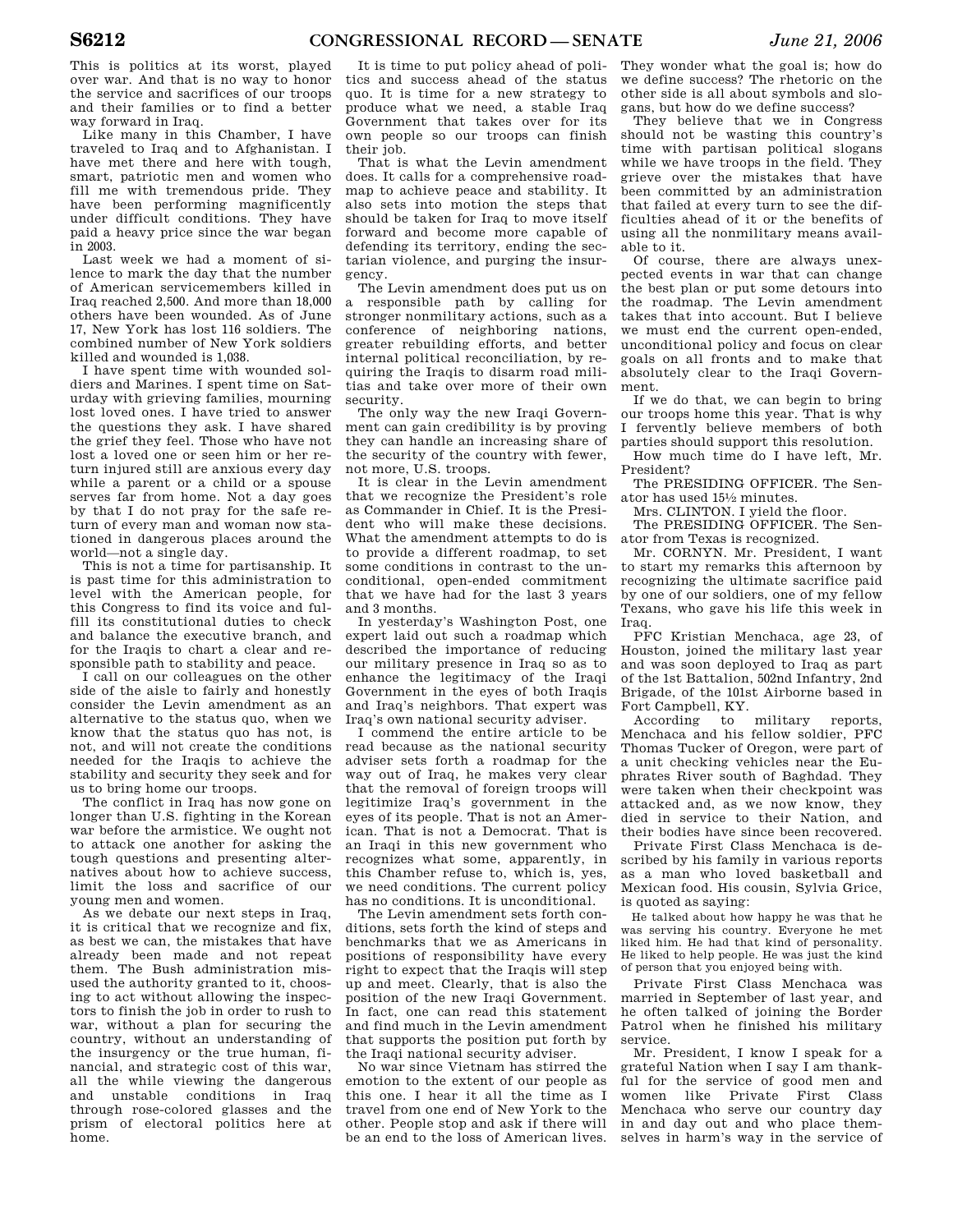freedom. I am glad there are people like Private First Class Menchaca, who was happy to serve his country, not knowing perhaps that that service to his country would end in the ultimate sacrifice for the cause of freedom.

Mr. President, I have been listening to the debate so far on the amendments on the floor. I cannot help but be struck by those who would cast the only options available to America, when it comes to what is now the central front in the global war on terror in Iraq, as open-ended, unconditional commitment versus arbitrary deadlines. We have more choices than that, and it is indeed the policy of our Government at the present time not to offer open-ended, unconditional commitments, or to set arbitrary deadlines that serve as an encouragement to the enemy, knowing that if they hunker down long enough and wait us out long enough, the American people will lose their resolve and simply give up.

Mr. President, our policy is one based on conditions on the ground, and based on the sound advice of our professional military experts, people such as GEN John Abizaid, head of Central Command, and General Casey, head of the coalition forces in Iraq. These are the professional generals—those with knowledge of the facts on the ground who are making the judgments and recommendations to the President and the Secretary of Defense and to this Congress about what our policy should be, and that policy is based on conditions on the ground.

Those who suggest that our only choice is between open-ended, unconditional commitments and arbitrary deadlines are presenting us with a false choice, one that, in the end, simply looks a lot like giving up. I speak in opposition to any proposal to impose an arbitrary deadline for the removal of our troops from Iraq and to speak about what I believe and know others of my colleagues believe is our need to win the war on terror and, while doing so, to stand beside the Iraqi people as they work to build their fledgling democracy and work to expand their growing ability to secure themselves.

The fundamental question we have before us today is: Are we going to base our military strategy in Iraq on an arbitrary timetable for withdrawal based upon defeatism, a policy of retreat, a policy of appeasement, a policy of surrender, or are we going to rely upon the military judgment of those who are currently leading us to victory in Iraq?

It is clear, as in all wars, that our Nation is being tested. This is not so much a test for our professional military, which is the preeminent fighting force in the world today and no doubt the premier fighting force that the world has ever known—there is no military force that can defeat the United States of America—the only thing that can defeat the United States of America, when it comes to the global war on terror, is America itself, if we lose the courage of our convictions, if we simply give up.

On October 11, 2002, 77 Members of this body voted to authorize the use of force to remove Saddam Hussein in Iraq. I will be interested to see, when we vote on these various amendments, how many of our colleagues have simply lost the courage or conviction they displayed then, in saying it was important to remove a terrible, bloodthirsty tyrant from Iraq. I have stood on the mass burial grave sites in Iraq where at least 400,000 Iraqis lie who were victims of that bloodthirsty dictator.

We know that Abu Musab al-Zarqawi was in Iraq more than a year before American forces went in. We all know that Saddam Hussein, with his fantasies of developing weapons of mass destruction, teamed up with terrorists and presented a clear and imminent threat to the safety and security of the United States.

We have much unfinished work to do. But we must not forget to honor the sacrifices of those 2,500 people, like Private First Class Menchaca of Texas, who have made the ultimate sacrifice for their country. Are we going to tell those brave patriots and their families that they have sacrificed in vain, that we were not really serious about our commitments both to the American people, to preserve their safety and security, as well as to our allies, the Iraqi people? I hope not.

There is no victory in arbitrary withdrawal from Iraq, and victory must remain our sole resolve. Any suggestion that a withdrawal from Iraq would somehow accelerate or pressure the Iraqi Government, and Iraqis themselves, into supporting democracy more fervently is simply inconsistent with the facts. The people who are probably most anxious for the American and coalition forces to leave Iraq—second only to the American people's desire to have their sons and daughters come home—the people most eager to see them come home, beyond their family members, are probably the Iraqi people themselves. But they understand that they are not yet prepared to defend themselves against the terrorists, against the insurgents, against the sectarian strife that is currently racking that country. Yet we find that the armchair generals in Washington, DC, are hardly in a position to determine the best military strategy. How could it be any other way? Who is in a better position to determine what that strategy should be, based on conditions on the ground, than those professional military men and women who study this issue daily, who live with it daily, and who have tremendous experience? Surely, they have a better idea about how we can win the war in Iraq than the armchair generals in Washington who are resigned to defeat and simply giving up.

The Senator from New York quoted from a Washington Post article of yesterday and suggested that the National Security Adviser in Iraq had somehow endorsed the provisions of the Levin amendment. But I want to quote one

sentence that clearly refutes that suggestion. The National Security Adviser said:

This roadmap on foreign troop withdrawals is based not just on a series of dates but, most important, on achievement of set objectives for restoring security in Iraq.

In other words, Iraq's National Security Adviser understands the foolishness of setting arbitrary deadlines that have no relationship to achievement of set objectives for restoring security in Iraq. Do we all wish that our troops could come home sooner rather than later? Of course we do. But it is simply foolishness and folly to impose an arbitrary timetable on our forces, requiring them to withdraw from Iraq before the job is done and while the going gets tough.

I have in my hands a report from the U.S. Department of State that is 19 pages long. Anybody with access to the Internet could copy this or view it online. It is called ''Significant Terrorist Incidents, 1961 to 2003; A Brief Chronology.'' It is 19 pages long. I ask our colleagues who counsel retreat, who counsel self-defeatism, what do they think is going to happen if we leave Iraq prematurely, before the Iraqi security forces can defend themselves in that new democracy? What do they expect will happen? I think what we know will happen is that power void would be filled by those who are currently fighting and killing innocent people in Iraq and who, given the opportunity, would use that failed state, if we were to retreat prematurely, as a platform to plot, plan, finance, and export terrorist acts to the United States and elsewhere around the world.

It is pure folly to think that the terrorists somehow would simply give up if we decided to come home prematurely, or that Iraq could stand on its own to fight and defend itself and have any chance of nursing this fledgling democracy into full maturity.

Just yesterday I heard some of the Members on the other side of the aisle say that they, too, thought that troop withdrawal should be based upon the judgment of military commanders. But they added: As long as the generals agree with them, that withdrawal will take place within 6 months.

Another one of our colleagues who has a resolution that has been much discussed announced he would extend his initial proposal of a 6-month deadline to a 1-year deadline. I wonder what sort of wisdom he acquired over the course of a weekend that told him, no, the arbitrary deadline should not be 6 months but should now be a year. What sort of new information did he acquire that led him to the conclusion that a withdrawal in 1 year was better than a withdrawal 6 months from now?

It is clear that such arbitrary decisions have no basis in military strategy. According to one news story last week, there were colleagues of ours on the other side of the aisle who were up all hours searching for a troop withdrawal position on the war on terror that would unite their political party.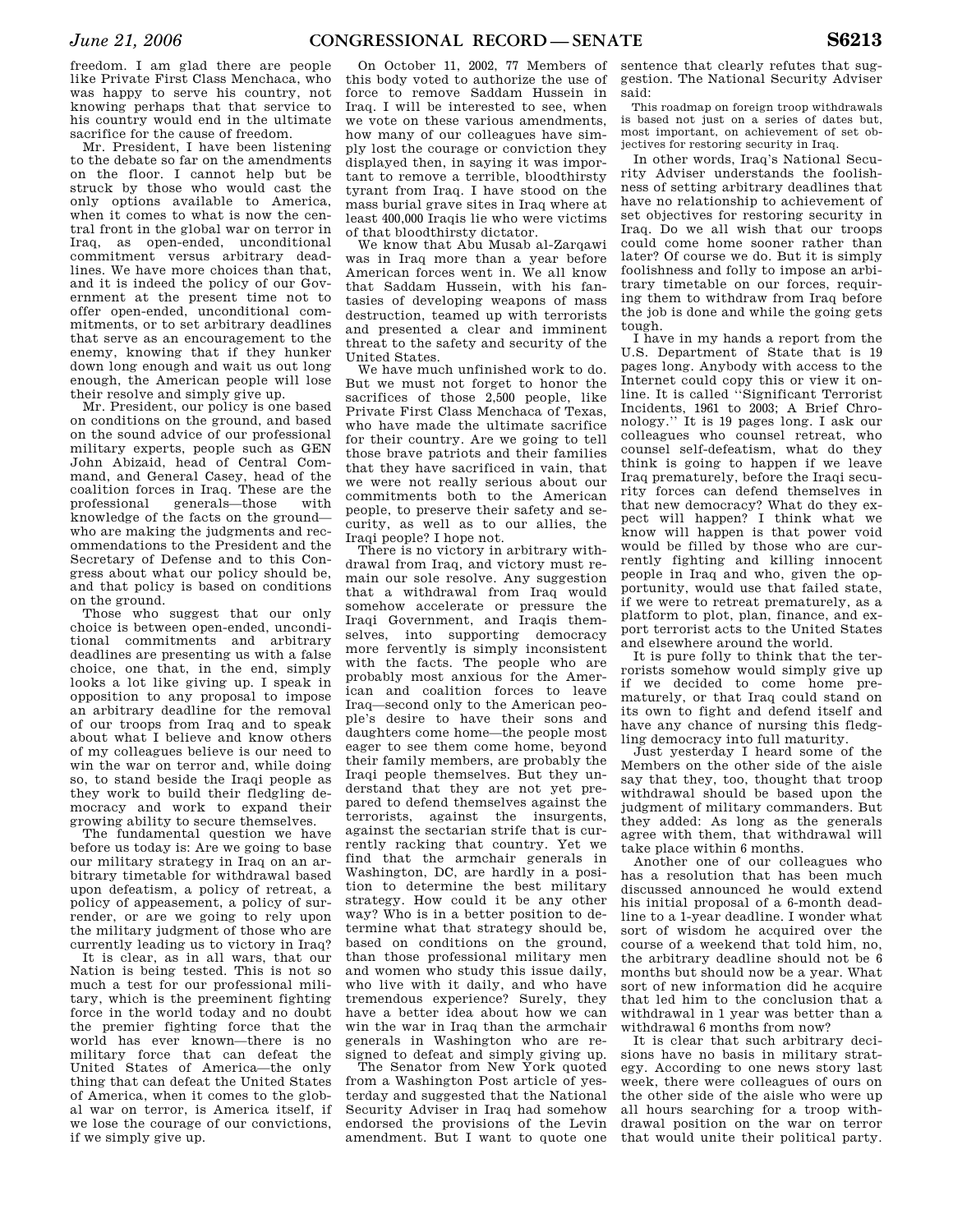My question is: Can they really be serious? Can they really be serious that they are still searching for some unifying position? It appears that they have no unifying position, and they have no plan to lead the victory in Iraq, or to lead the American people during one of the toughest fights that our Nation has ever endured.

It is indeed a time of testing for our Nation, and we must pass the test, not just for the safety and security of the Iraqi people, but for our own safety and security, and for the safety and security of our children and our children's children.

So far, it appears that the only thing the critics can agree on is their willingness to criticize the efforts in the global war on terror, to harp on those things in a way that is not productive and certainly not helpful. And it has the consequence, unintended or not, of undermining public support and confidence for our efforts in Iraq and in the global war on terror.

So it makes me wonder—and I am sure the American people must be wondering—are they more interested in the upcoming elections not in Iraq, but in America in November, or are they more interested in winning the global war on terror without regard to politics or elections?

It is important that we put the situation in Iraq in perspective. We are moving forward. Every single day we are making progress. The Iraqi people and their military forces are reaching out and taking responsibility in their own country and the hope we are extending to them for democracy and freedom.

Just over 3 years ago, Saddam Hussein ruled that country. We all know he killed hundreds of thousands of his own people whose only crime was to oppose his tyranny. Our military performed flawlessly in their march to Baghdad and overthrew Saddam Hussein. Then, in January 2005, the Iraqis held elections for a transitional national assembly to begin the drafting of the Iraqi Constitution. They overwhelmingly approved that Constitution in October of 2005. And then in December of 2005, they held elections for a permanent national assembly.

The Iraqi Parliament then approved the Cabinet, including the most controversial post of Defense and Interior Ministers. I remind my colleagues that the Iraqi voter turnout during last year's elections for their national assembly and referendum on their Constitution was respectively 58 percent, 77 percent, and 63 percent. It is clear that the Iraqi people are participating in their political process and building their own institutions that will eventually allow them to govern themselves and determine their own future.

On the security side, we have trained more than 260,000 Iraqi security forces and these forces are daily becoming more and more competent. They are now leading daily operations against insurgents and al-Qaida and the sectarian strife in Iraq.

We know there is a price to be paid, and I guess in the end, the difference between those who would retreat prematurely and simply give up and those of us who believe the fight is worth fighting for and the sacrifices that this Nation has made in the cause of freedom are unfortunate but worth it, the differences between those who believe war is bad and must never be fought and those who believe that war is bad but sometimes must be fought for the right reasons.

It is dispiriting that some politicians reading the polls in Iraq want us to set an arbitrary timetable for withdrawal, and this despite they have no plan for success for winning the war or what to do in the vacuum that will be created once we give up.

We know that terrorists remain on the attack and, given our willingness to retreat, will simply take advantage of that vulnerability and attack America and other innocent people again.

In conclusion, I think the policy of retreat and defeatism and simply giving up is not one that serves our Nation well. It does not serve the interests of the Iraqi people, and it would simply be the wrong decision for this Senate to make at this time.

I yield the floor.

The PRESIDING OFFICER. The Senator from Virginia.

Mr. WARNER. Mr. President, I wish to thank our colleague from Texas for his powerful message and also for his work on the Senate Armed Services Committee where he has labored long and hard and well into the future, I hope. I thank the Senator.

I yield the floor.

The PRESIDING OFFICER (Mr. SUNUNU). The Senator from California.

Mrs. FEINSTEIN. Mr. President, as has been said, more than 2,500 brave men and women of America's fighting forces have now been killed in Iraq. Another 18,500 have been wounded. The victims of this violence include two American soldiers captured in an ambush at a checkpoint south of Baghdad who were brutally tortured, killed, and left surrounded by roadside bombs. I join with all of my colleagues in offering our deepest sympathies.

Yet with American troops now caught in the middle of raging sectarian violence, it is all too likely that such heinous acts will go on and on. This war, originally projected to last but a few months, has gone on for 39 months with no end in sight.

Our Nation is spending \$2.5 billion a week on the conflict, and the violence has worsened.

Iraqis have suffered greatly. More than 30,000 civilians have been killed, including 4,000 in the past 3 months alone. And another 90,000 Iraqis have had to flee their homes and their country to avoid the bloodshed.

In the past 5 days alone, according to news reports, nearly 100 civilians have been murdered in car bombings, shootings and other attacks, despite a new security crackdown by Iraqi and American forces.

For example, on Friday, 16 people were killed and 28 wounded when a shoe bomber blew himself up inside the Buratha mosque during religious services.

Saturday, one of the bloodiest days yet in recent months, over 40 civilians died in a series of car bombs and mortar attacks around Baghdad.

Day after day and month after month, we see that an open-ended commitment of United States forces neither controls nor abates the insurgency but, rather, it appears to inflame it.

What is becoming very apparent is that the murderous conflicts that bloody Baghdad and other cities daily can only be reduced by Iraqis—Iraqis who are willing and able to come together and stop this brutal and ruthless violence.

So I rise today to say that the time has come for the United States to recognize that United States troops cannot abate this kind of sectarian violence; only Iraqis can.

Late last year, Congress approved and President Bush signed into law an amendment that was in this very Defense authorization bill. That amendment pointed out that:

Calendar year 2006—

That this year—

should be a period of significant transition to full Iraqi sovereignty, with Iraqi security forces taking the lead for the security of a free and sovereign Iraq, thereby creating the conditions for the phased redeployment of United States forces from Iraq.

Mr. President, 79 Senators from both sides of the aisle voted for this amendment, and I believe the amendment presented today that we are debating right now is the right way to follow up on this earlier Senate initiative. It is not cut-and-run by any stretch of the imagination.

When President Bush staged his brief visit to Baghdad last week, he told Iraqi Prime Minister Nouri al-Maliki that he came to look him ''in the eye.'' Now it is time for the President of the United States to look the American people in the eye.

As a nation, we have had enough repetition of slogans and reassurances that have become increasingly hollow in the continuing blast of roadside bombs and the rattle of automatic gunfire. No longer will ''we stand down when they stand up'' suffice for policy. No, Mr. President, we want you to recognize this.

Three years ago, the United States may have been misguided into war in Iraq, but now most certainly the country must not be misguided about the realities in Iraq today and the need to change our mission.

What is victory in a land torn by its own warring factions? Is it quite possibly allowing Iraqis to solve Iraqi problems and to remove the shibboleth of an ongoing occupying army making decisions that should be left to Iraqis?

Despite what may have been said these past few days, our amendment is not about cutting and running. Rather,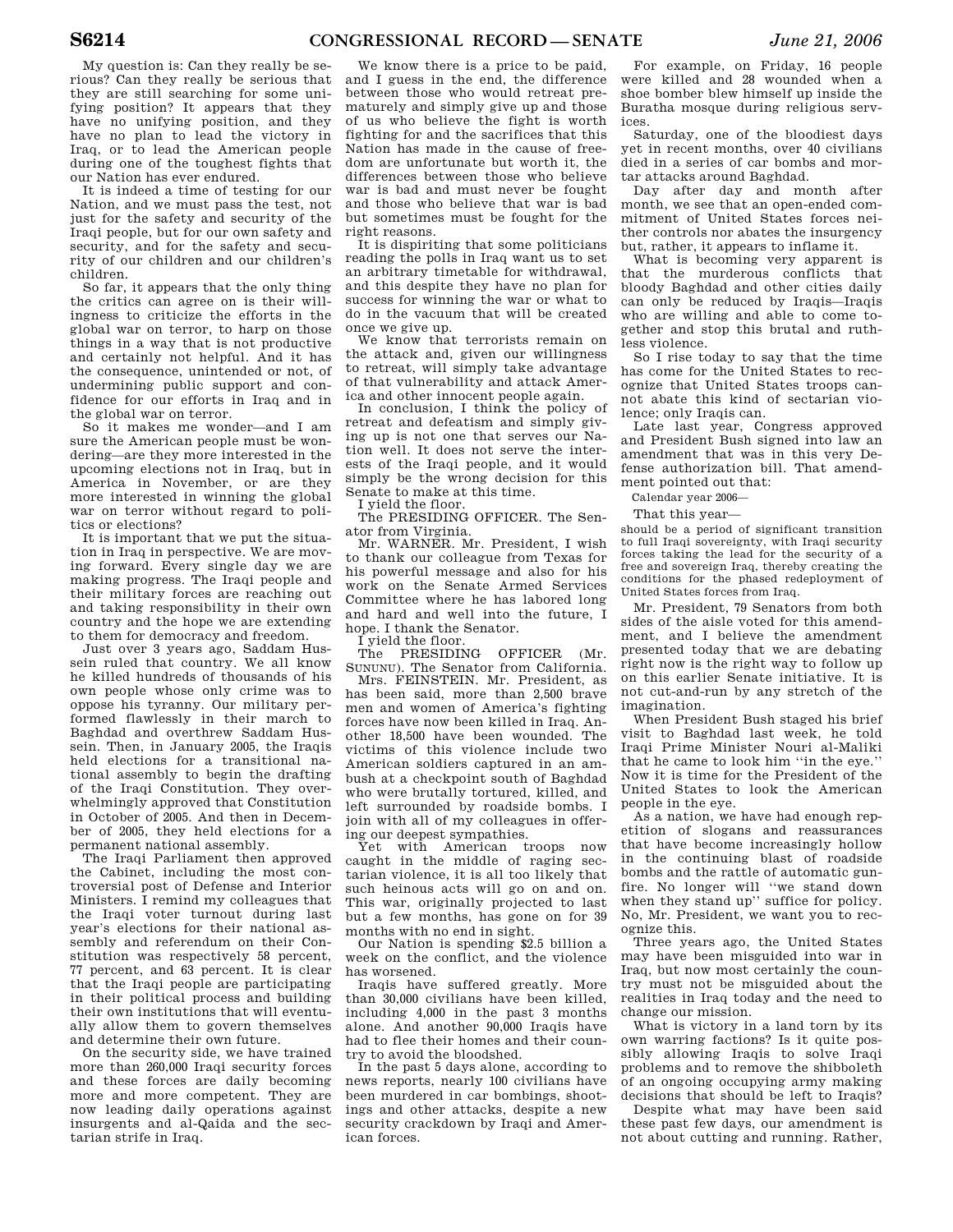our amendment acknowledges that staying the course is a strategy that shows no promise of success, and it is time to change that strategy.

There remains a thunderstorm of conflicting forces over much of Iraq. Questing for dominance are al-Qaida, nationalistic Baathists left over from the days of Saddam's tyranny, and an array of rival religious armies.

The battle lines are as uncertain and diverse as are the competing objectives of the various combatants. True, there have been some other positive developments. Iraq finally put a constitutional government in place last month, 5 months after the December 15 election.

After extensive deliberation and debate, the Iraqi Government is finally functioning, but much work remains to be done by the Iraqi people and their elected leaders, for only they can ultimately defeat the forces that have left the Iraqi nation on the brink of civil war. There are now over 260,000 Iraqi military and police personnel who have been trained and equipped, well over three-quarters of the way to reaching the Pentagon's stated goal of establishing an Iraqi force of 325,000 troops. Of the 102 operational Iraqi Army combat battalions, 69 are either in the lead or operating independently. That is over 60,000 soldiers.

Now that Iraqis have assumed the reins of control, it is critical that the United States not be caught in the middle of the ongoing carnage, sectarian violence, and civil strife.

I believe strongly that our mission in Iraq needs to change—train police and military, provide necessary infrastructure assistance, advise when asked but now that the entire Iraqi leadership is in place, it is time for the phased redeployment promised last year in this bill to begin.

Our amendment calls on the administration to prepare and present to Congress and the American people by the end of this year a plan outlining the steps needed to proceed with the redeployment of our troops, either back to the United States or to other critical areas of potential terrorist conflict around the globe.

This amendment would place the Senate on record asking that the President expedite the transition of U.S. forces in Iraq to a limited presence and confine the mission to training and providing logistical support to Iraqi security forces.

We request the President to begin the phased redeployment of forces this year. It would ask that the President submit a plan to the Congress by the end of 2006 with estimated—estimated—days for the continued phased redeployment of U.S. forces from Iraq. Is this too much to ask 3 years and 3 months into the most costly conflict the United States has yet entered into?

It would also ask the President to convene an international conference to bring together the international community to discuss and implement a strategy to assisting Iraq's development and infrastructure.

This amendment also calls on the Iraqi Government to, one, achieve a broad-based and sustainable political settlement within its own groups of people; two, share political power and economic resources among all Iraqi groups; three, develop a unifying constitution; and, four, disarm the militias and remove members of the Iraqi security forces whose loyalty to the new government is in doubt.

Moreover, and most importantly, it is increasingly clear that the Iraqis themselves wish to see a structured downsizing of American troops in their country. Why don't we listen?

Senator CLINTON eloquently pointed this out, and it bears repeating. The new Iraqi National Security Adviser first said a week ago, and then more recently in a Washington Post op-ed just yesterday, that the Iraqi Government hopes that by year's end, United States troop levels will be under 100,000, and that most of the remaining troops will return home by the end of 2007.

We don't make accusations of the Iraqi National Security Adviser. I have a hard time understanding why the opposite side makes accusations of us when we simply say we agree with the Iraqis, whose business it is to know this, chart this, advise this, and carry this out.

He states unequivocally that Iraq's ambition is to have full control of his country by the end of 2008. He says: The removal of coalition troops from Iraqi streets will help the Iraqis, who now see our troops as occupiers rather than the liberators they were meant to be.

Members, this is the Iraqi National Security Adviser saying that the Iraqi people now see our troops as occupiers rather than the liberators they were once meant to be. This is a point worthy of serious consideration by this body.

Al-Rubaie goes on to suggest that such a drawdown: ''Will legitimize Iraq's government in the eyes of its people'' and ''strengthen it to last the full 4 years it is supposed to.'' A drawdown, he says, will legitimize Iraq's Government in the eyes of its people and strengthen it to last the 4 years it is supposed to. Why don't we listen?

And he concludes yesterday's op-ed by stating—and I find this eloquent:

Iraq has to grow out of the shadow of the United States and the coalition, take responsibility for its own decisions, learn from its own mistakes, and find Iraqi solutions to Iraqi problems, with the knowledge that our friends and allies are standing by with support and help should we need it.

This is exactly what this legislation would do. If the Iraqi National Security Adviser is willing to put forward goals and timetables for the downsizing of the American troop presence in Iraq, why shouldn't the President of the United States?

I hope this body will join together in a bipartisan fashion, as we did last year, and call for the redeployment and

in Iraq beginning this year. Three years and 3 months. This hasn't been 30 days, it hasn't been 60 days or 90 days. It has been 3 years and 3 months with ''stay the course,'' and things get worse and worse. Now we have the National Security Adviser in Iraq saying essentially exactly what the amendment before us today says. Are we going to listen to him or do we think we know better?

I believe this is the right thing to do for our troops who have sacrificed so much. It is the right thing to do for their families who wait anxiously for them to return home. It is the right thing to do for the overwhelming majority of the American people who have stated clearly their desire for a change of course in Iraq.

I believe it is the right thing to do for the Iraqi people. They are prepared to stand up. They are prepared to handle their own destiny. I believe Iraq should be for Iraqis.

Thank you, and I yield the floor.

Mr. WARNER. Mr. President, I yield myself just a minute or two. I listened carefully, as I do to all the comments made by my colleagues, and I believe I heard my distinguished colleague from California say that the most costly war ever is the one we are engaged in.

I would like to remind my colleague and all those listening and all in America—we deeply grieve the 2,500 lives we have lost thus far and the 18,000 wounded—but I remember so well when I was but 17 or just turned 18. I was in the Navy during the last battle of World War II; just one of those battles in World War II. I was in the training command at that time awaiting my orders to go to the Pacific. It began on Easter Sunday morning, and it ended 81 days later. One battle, 81 days, in 1945. Let me tell my colleague what America suffered. Twelve thousand men, and I expect some women, were killed or missing and never accounted for; 38,000 were wounded, 763 aircraft were lost, 368 U.S. naval ships either sunk or were severely damaged.

We have to be cautious and put this conflict in context with the sacrifices that Americans have made. That was just one battle in World War II. The casualties eventually went over a half a million. That was only one battle.

As we look at this conflict, yes, we grieve the losses, but we have to maintain this steadfast commitment, as we did in World War II, to put an end to this tyranny of terrorism. If not, we will not see casualties like Okinawa in any military conflict in the years to come between soldiers, sailors, airmen, and their counterparts, but we could see those casualties here at home if these terrorists acquire weapons of mass destruction or are given places in the world to have their training camps, and if they perceive that this Nation is in any way wavering its commitment to fight terrorism in every aspect we can.

transition of the United States mission I don't think this is the most costly So I would say to my dear colleague,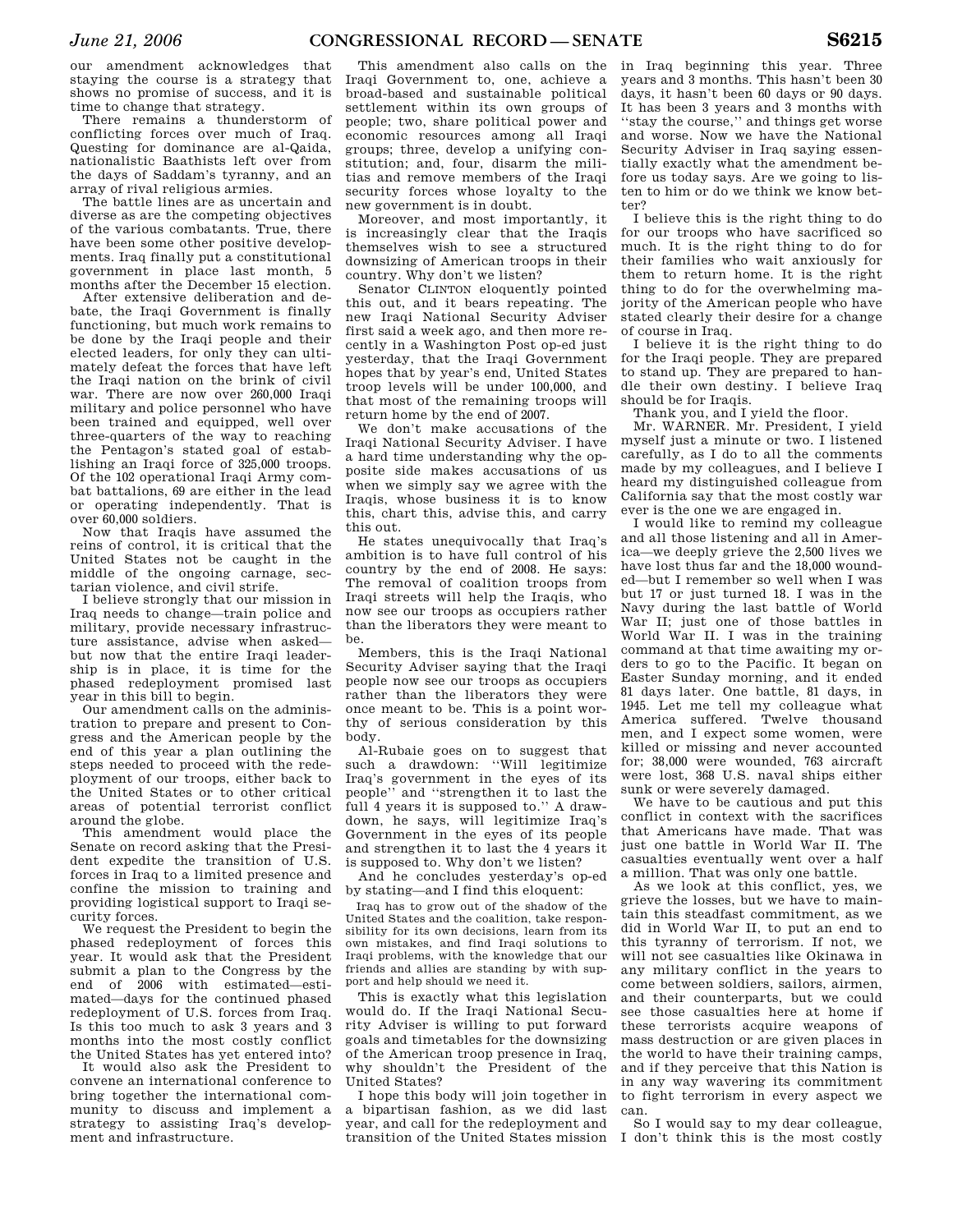war ever, as I believe the record will reflect. Mrs. FEINSTEIN. Mr. President, may

I respond to that? Mr. WARNER. I yield the floor.

Mrs. FEINSTEIN. I would respond just for a brief moment. I believe the total cost of World War II was \$210 billion in real dollars. The cost thus far of just Iraq has been \$320 billion; and if we include Afghanistan, my understanding is it is about \$370 billion. So I did not mean it in terms of lives lost; I meant it in terms of dollars spent.

Mr. WARNER. Well, that was not clear in the statement that you made. You used the word ''cost.'' I did not put down the cost of all the military equipment of the wars. But I think when we look at cost, we should think of lives expended. And we are here today exercising that freedom from that generation of World War II, the generation that fought in Korea, the generation that fought in Vietnam, and the generation that is fighting today.

I yield the floor.

The PRESIDING OFFICER. The Senator from Texas is recognized.

Mrs. HUTCHISON. Mr. President, I want to start my remarks in opposition to this resolution by sharing the story of Marine First Lieutenant David Lewis from Spring, TX. Following participation in the Corps of Cadets at Texas A&M University, he was commissioned on August 10, 2001. He wanted to serve his country, and he found very quickly after he graduated that he would have that opportunity.

Lieutenant Lewis has served two terms in Iraq, two tours in Operation Iraqi Freedom I and II. During his second tour, on August 5, 2004, Lieutenant Lewis was badly wounded in Najaf, while leading his platoon of 35 Marines into conflict against a group of insurgents. A rocket-propelled grenade grazed off his helmet and exploded, leaving him blinded and severely wounded. He survived the blast, and following numerous surgeries after returning home, he has regained partial vision in one eye. He was awarded the Purple Heart, and the Navy and Marine Corps Commendation Medal with V for his service.

But he still wanted to serve his country. He was frustrated by the negative image of the war portrayed by the media. So Lieutenant Lewis came to Washington and applied for a job on my staff. And I am very pleased to report that he is sitting with me on the floor today, a valuable member of my staff.

Lieutenant Lewis, like so many of his brothers and sisters in the Armed Forces, has sacrificed for our country, none more than the three who were ambushed just last week and have given the ultimate sacrifice for our country. Private First Class Menchaca from Houston, TX, Private First Class Tucker from Madras, OR, and Specialist David Babineau from Springfield, MA. We are horrified by what we have heard of the deaths of Private First Class Menchaca and Private First

Class Tucker. My thoughts and prayers go out to them and their families. But I cannot imagine anything worse than what has already happened to those two people and their families, along with Specialist Babineau and Lieutenant Lewis, I cannot imagine anything worse than for us to pass a resolution that says we are going to stop our commitment because we just can't take it anymore. It is like saying, the cause for which they have paid such a price really wasn't worth sticking with it.

This war on terror must be won at all costs. If we step back and say we are willing to walk away because times are too tough, we have jeopardized the 2,502 who have given the ultimate sacrifice in this war on terror. Furthermore, we are giving away the security of future generations. We are saying that we are not going to protect freedom because it might be too tough.

If we did this, the terrorists would surely be emboldened. They attacked us, according to Osama bin Laden, on 9/ 11 because of our reaction to previous attacks: The USS *Cole,* the bombings of our embassies in East Africa, Somalia, the bombing of Khobar Towers, and the first attacks on the World Trade Center. We treated it like this was going to be a criminal case, and we had to have justice in court. The terrorists got the message that America's attention span wouldn't last very long, not long enough certainly to see through an entire war on these people who would take away the freedom of our children.

I cannot imagine telling the terrorists that if times get too tough, if you are too horrible, if you do things that we cannot even imagine because we are a civilized society, we are going to turn around and run away. I cannot imagine saying that America will not have the stamina to stand up and fight and win a war at all costs for the freedom of future generations.

That is the message we would send to our enemies. What about the message we would send to our allies? You know, this resolution and previous resolutions have called on President Bush to get more international involvement in the war on terror. I know President Bush has tried to get international involvement, and we have international involvement. But what country would ever step up to the plate and be by the side of the United States of America in the future if we say: We are going to set a timetable, and if it gets too tough we are going to leave, but we sure appreciate your coming and being with us, until it gets too hard? That cannot be the role of the greatest country on Earth. If we show that kind of weakness, we will no longer have allies, and we will certainly have plenty of enemies.

If we establish a timetable for redeploying our troops from Iraq by the end of the year or by July of next year, we are handing the enemy our playbook. We would be saying that in 194 days our commitment is going to end. Why they picked 194 days to say that our atten-

tion span would last, I don't know. But it would be 194 days for the Government of Iraq to get up and going, for the security forces to be trained, 194 days to root out the insurgency, and 194 days to stand beside our allies and by the Government that is forming in Iraq. That is not the role of the United States of America.

It has been mentioned on the floor that there is an opinion piece in the Washington Post yesterday from an Iraqi adviser saying Iraq needs to learn from its mistakes and Iraq needs to stand on its own. No one wants Iraq to be able to stand on its own more than the United States of America. We have shown that. But does anyone in this body believe that Iraq is totally in control of Iraqis today? Does anyone believe there are not insurgents and agitators from other parts of the world? Al-Qaida? Iran? Other terrorist organizations that have come into Iraq for the specific purpose of destabilizing that country?

If you do believe it is just Iraqis who are there and if everyone else leaves they will be able to settle their differences, then this resolution would be just fine. But that is just a fantasy. Of course there are insurgents from other parts of the world. Of course there is al-Qaida right in the middle of Iraq. The last thing the terrorists want is a stabilized Iraq. That is why they are fighting so hard. So we would say to this fledgling Government that has just been able to get on its feet but is still struggling, that has trained soldiers but not nearly enough because the insurgents continue to bomb their police headquarters and recruiting headquarters, we would say to them: We are going to leave you on your own and hope for the best.

Can you imagine what would happen in Iraq if America says we are leaving at the end of this year, we are going to start to pull out troops, and then we are going to finish by July of next year or whatever date would be determined by the authors of this amendment? Who would be in control of Iraq? Anybody who believes that it would be Iraqis, with the condition they are in, is just not looking at the reality. So I cannot think of anything worse that I could say to the family of Private Menchaca, from Houston, TX, or his 18 year-old wife who is with her family, than—the very week that this young man paid a terrible price for a cause he believed in—that we are not really committed to the cause. I cannot imagine anything more disheartening to Lieutenant Lewis, who has already served twice in Iraq and wanted to come and do more for his country, than to say: I am glad you are committed, but the Senate just isn't there with you.

No. No. The United States of America and the Senate representing the 50 States of this Nation must not pass a resolution that would walk away from our commitment to the cause of freedom for the citizens of the United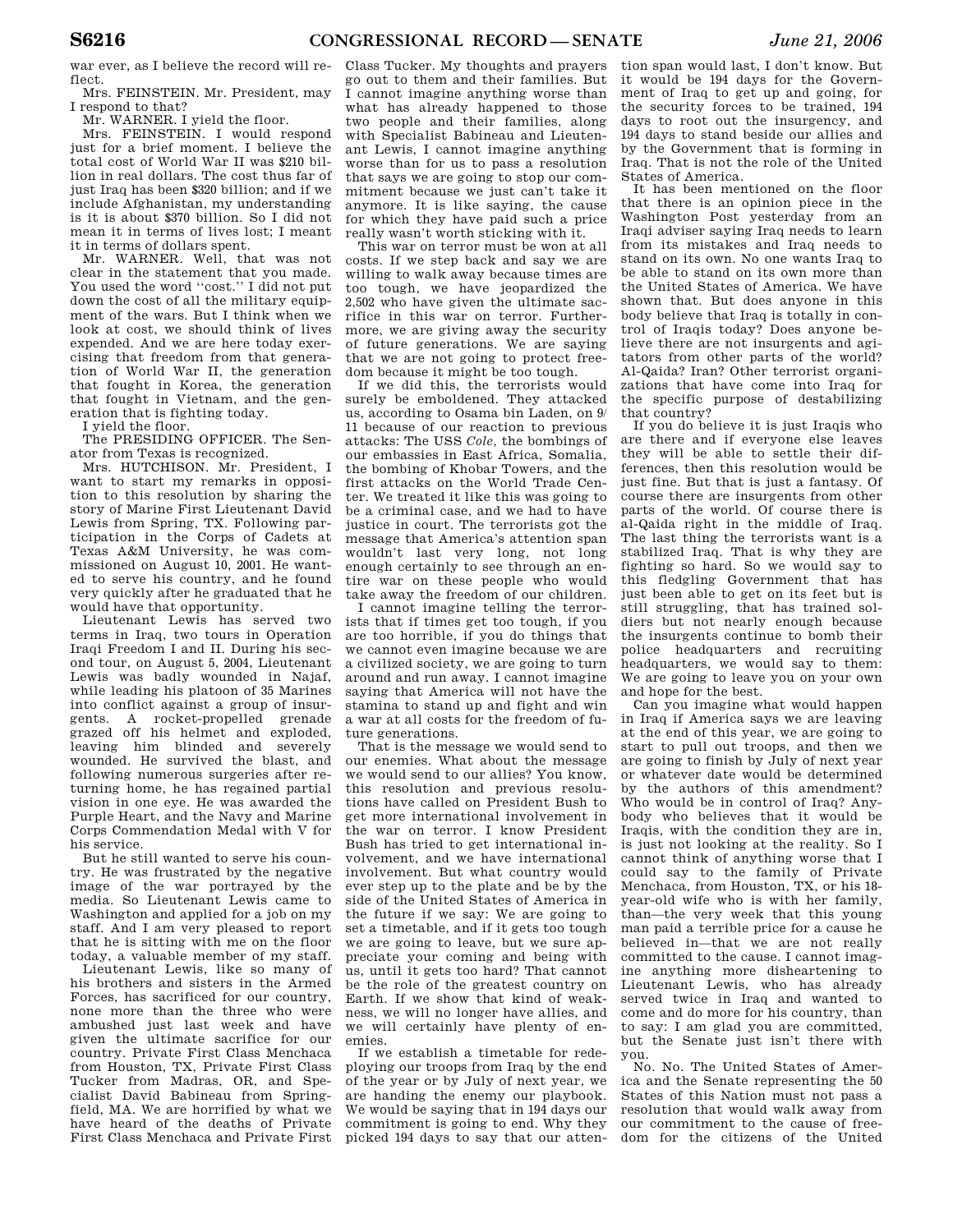States, because that is what is at stake here. It is not the Iraqi people alone in this fight. We are fighting terrorists on their turf. We have not had an attack in the United States of America because we have been vigilant in keeping them on their turf, containing them on their turf, and building up our homeland security at the same time. We must keep the word and the commitment of the greatest Nation on Earth, and we must keep the trust of the people that we are going to keep the will to fight for freedom for their children and their children's children. That is what is at stake in this resolution.

I urge my colleagues to think of the consequences of cutting and running from a fight that is much bigger than the stabilization of Iraq. It is for the freedom and the way of life of Americans and our allies throughout the world.

I yield the floor.

The PRESIDING OFFICER. The Senator from Virginia.

Mr. WARNER. Mr. President, would you advise the managers as to the allocation of time still remaining under the control of each?

The PRESIDING OFFICER. The majority has 1 hour 14 minutes; the minority has 1 hour 26 minutes.

Mr. WARNER. I thank the Chair.<br>The PRESIDING OFFICER. Who

The PRESIDING OFFICER. yields time? The Senator from Michigan.

Mr. LEVIN. I yield 10 minutes to Senator SALAZAR.

The PRESIDING OFFICER. The Senator from Colorado is recognized.

Mr. SALAZAR. Mr. President, I am proud to be an original cosponsor of the Levin-Reed amendment on our Iraq policy.

The United States of America has already invested mightily in helping the Iraqi people. It is now time for the United States to make a clear and specific statement that the Iraqi people must assume the responsibility for finding Iraqi solutions to the challenges they face.

Indeed, that is exactly what the Iraqi government has said it wants. Just a few days ago, the new Iraqi National Security Advisor, Mowaffak al-Rubaie, stated that the Iraqi government anticipates some drawdown in U.S. troop numbers by the end of this year and continuing in 2007. He also said:

The removal of troops will also allow the Iraqi government to engage with some of our neighbors that have to date been at the very least sympathetic to the resistance because of what they call the ''coalition occupation.''

Finally, he made the statement:

The removal of foreign troops will legitimize Iraq's government in the eyes of its people.

The security adviser continued and essentially said that there would be a gradual transition from the American troop presence there in Iraq. So our amendment builds on what the Iraqi Government is telling us that they want.

America has invested life, blood, and treasure in Iraq over the past 31⁄2 years.

Mr. President, 2,506 U.S. servicemen and women have been killed; Over 18,500 servicemen and women have been wounded: and some \$320 billion taxpayer dollars have been appropriated.

We all recognize that U.S. forces cannot and should not remain in Iraq indefinitely. Yesterday the House of Representatives voted overwhelmingly to retain language indicating that the U.S. will not construct permanent bases in Iraq precisely because they wanted to send a signal to Americans and to Iraqis—we don't plan on staying forever.

Last year the Senate joined together in calling for 2006 to be the year of transition in Iraq. That was a positive step, one that helped bring unity and cohesion to a debate too often marked by partisan rancor. Now we can take another constructive step together by supporting this well-thought-out amendment.

The Levin-Reed amendment affirms the statement that the Senate made last year: 2006 should be a year of transition in Iraq. It asks the President to present a flexible plan for that ongoing transition—one that can give some shape and direction to the oft-repeated mantra that ''as the Iraqis stand up, we will stand down.''

Let me just outline what this amendment does.

It states that an open-ended commitment in Iraq is unsustainable, and urges the following actions be undertaken to help the American people and the Iraqi people achieve success.

The Iraqis should take steps to promote more power sharing in Iraq, including through Constitutional changes, to avert civil conflict.

The President of the United States should convene an international summit on Iraq to increase burden-sharing in efforts to stabilize the country.

The government of Iraq should disarm militias and insist on integrity in the Iraqi armed forces and police.

The U.S. President should begin the transition of U.S. forces to a limited, three-fold mission. That mission would involve continued training of Iraqi forces, protecting U.S. assets and personnel, and targeted counter-terrorism activities, and by the end of 2006, the President should submit a plan to Congress for continuing the phased redeployment.

The U.S. should continue heavy diplomatic engagement in Iraq for the foreseeable future.

The President should assess the impact that our operations in Iraq are having on the overall US campaign against terrorism worldwide.

One thing that has become apparent in recent months is that many Americans are losing confidence in our Iraq policy—not in our servicemen and women, but in our policy. I know that history tells us that the U.S. is most successful in undertakings of this magnitude and difficulty when the American people are wholeheartedly behind the effort. It is my sincere hope that

this amendment, and the plan for phased redeployment appropriate to conditions on the ground that it calls for, will help contribute to success in Iraq by giving the American people new confidence that we are moving toward a clear destination, along a distinct path.

It is precisely because I recognize that stability in Iraq is important, and because I want this mission to succeed, that I am pleased to cosponsor this amendment. The only path to sustainable stability in Iraq requires Iraqis assuming responsibility for their own security and making the political accommodations necessary to avert civil war. The U.S. cannot do this for them. An open-ended policy in Iraq is not helping matters—it is letting extremist and divisive elements hide behind the cloak of nationalism, and it is providing a rationale for postponing tough choices which must be made by the Iraqi people.

And so those who would rather engage in mudslinging, those who would rather politicize this vital national security issue than deal with the reality that the only choices before us are tough choices, need to think again. We all in this Chamber, I believe, want success in Iraq. We need to work with the democratically-elected Iraqi government to get there. This amendment is in step with their vision.

I want to succeed in Iraq, and I also want our broader foreign policy goal to succeed—the goal of defeating the terrorist networks that wish to do us harm. It is precisely because I am concerned about the consequences for our national security of an open-ended commitment to keep large numbers of American troops deployed in Iraq that I support the Levin-Reed amendment. The fight against terrorism is a global endeavor, and for years Iraq has been sucking up most the resources, the troops, and the political will and capital in this room. This amendment calls on the administration to responsibly assess and adjust our policies so that we don't strain our military to the breaking point even as a global struggle rages on for years and perhaps decades to come.

The very fact that this amendment is likely to be criticized from both sides in the Iraq debate is, in my view, an endorsement of its language. This amendment rejects any call for an immediate withdrawal, because that would be irresponsible and would not serve our national interests. A failed Iraqi state would further destabilize an already volatile region, creating a lasting haven for terrorists. Our national security imperatives mandate our commitment to Iraq's success. There is no cutting, there is no running in this language. There is no deadline. There is no arbitrary timeframe.

But it also rejects the fingerscrossed, stay the meandering-course approach favored by those whose strategy seems to involve little more than hoping for the best. Optimism is a terrific attitude, but it's not a policy.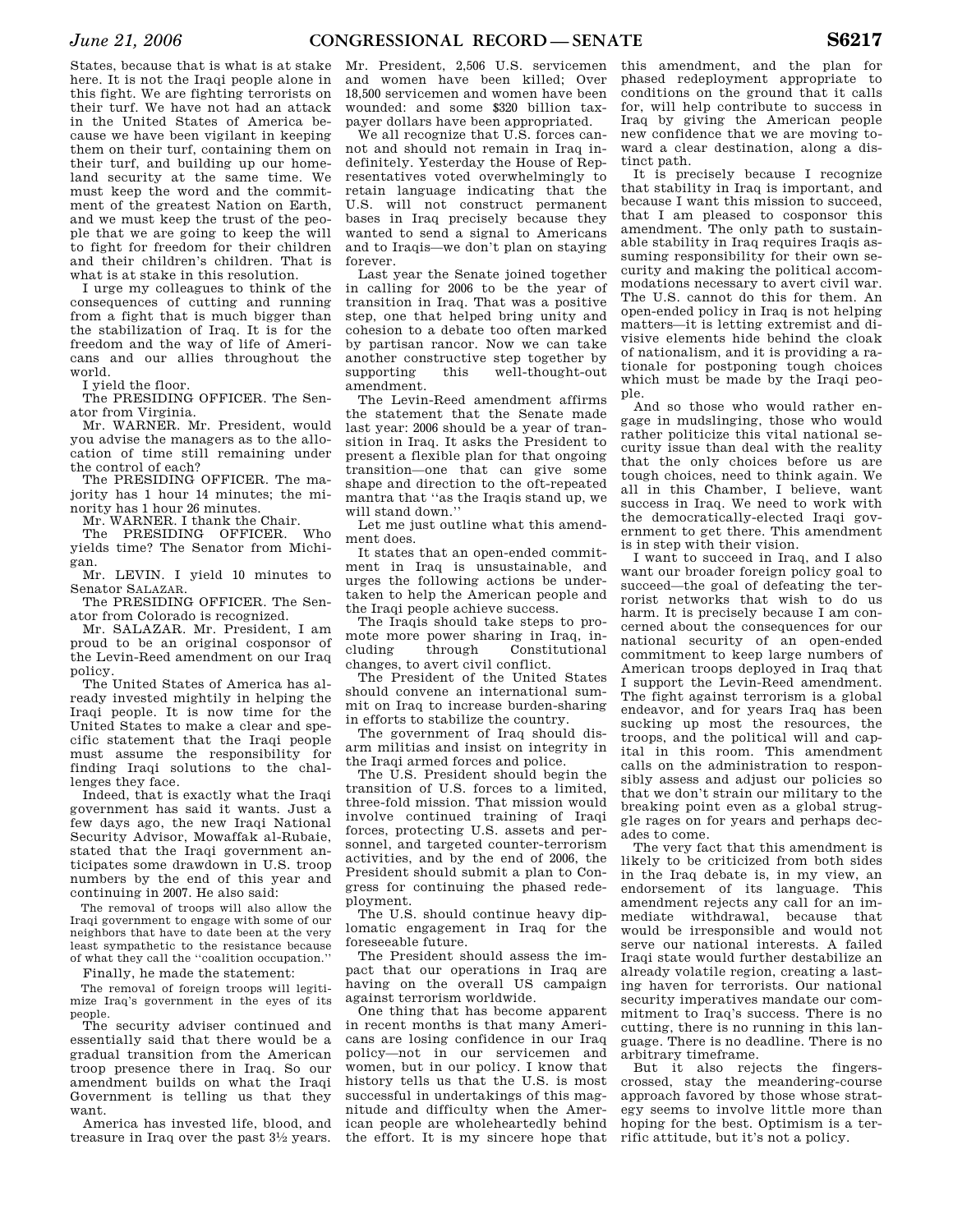Success in Iraq is dependent on several factors: controlling violence, creating a stable government of national unity, delivering basic services and the promise of economic development to the Iraqi people, and establishing strong and supportive relations between Iraq and its neighbors in the region. If any of these pillars are missing, Iraq's future becomes uncertain and unstable. America can help, but ultimately the Iraqis must achieve these goals on their own.

This amendment calls for us to begin shifting that responsibility, even as we work to shore up international cooperation and support and reaffirm our commitment to intense ongoing engagement.

Since I became a United States Senator, I have twice traveled to Iraq to get a better sense of the status of our mission. Each time, I have been overwhelmed with admiration for our servicemen and women who are serving so honorably, and who, along with their families, are sacrificing so much.

I am so proud of our troops and we must do right by them. Sitting on our hands while policy drifts from one goal and mission to another with no end in sight just isn't good enough. By the end of this year, we will have been in Iraq nearly as long as we were engaged in World War II, but as sectarian violence is on the rise, the picture is getting murkier and murkier. Congress needs to get into the mix—but to get in responsibly. I hope that my colleagues, both those who support this amendment and those who find fault with it, will engage in this debate in that spirit. Our men and women in uniform, and the American people, deserve nothing less.

I yield the floor.

The PRESIDING OFFICER (Mr. MAR-TINEZ). Who yields time?

Mr. WARNER. Mr. President, I yield to the Senator from Oregon up to 10 minutes.

The PRESIDING OFFICER. The Senator from Oregon is recognized for 10 minutes.

Mr. SMITH. Mr. President, since the conflict in Afghanistan and Iraq, 2,808 American men and women have paid the ultimate sacrifice. Of that number, 63 are Oregonians, or those who have Oregon ties. There are 63 patriots among that total.

I rise today to honor them, but I also feel compelled to come here this afternoon to pay particular honor to Tom Tucker who recently lost his life and to do what I can through my words to assuage in some possible way, if possible, the grief of his parents, Wes and Meg Tucker of Madras, OR. Army PVT Thomas Tucker was born in Pineville, OR, in central Oregon, in the beautiful rimrock country of that part of our State. He grew up in Madras and graduated from Madras High School in 1999. He worked in a variety of jobs before feeling the call to serve his country and enlisted in the U.S. Army in July of 2005. He was attached to the First

Battalion of the 502nd Infantry Regiment of the Second Brigade, 101st Airborne Division. He has been in Iraq since February of 2006.

When word came through that he had been taken hostage by al-Qaida fighters in Iraq, I called his father Wes. I wasn't very far into the conversation when it was clear to me that I was talking to a dad who was also a patriot, was proud of his son and fearful for the consequences that may befall him.

The worst-of-all news came out when the whole country, and particularly my State, learned not only that Thomas had given his life but that he had been tortured, that his body had been defiled and had been booby-trapped to take the lives of other American soldiers.

I have no words sufficient to tell the Tucker family how truly sorry I am for the extent of their loss. Yet I stand in awe and amazement that this morning on the NBC ''Today'' program there came Wes Tucker's face. And he said: ''Our son, as far as we are concerned, has died for the freedom of everyone in the United States.''

I could not agree with him more.

Wes and Meg Tucker are made of sterner stuff. They did not blame the President. They did not blame the military. They simply acknowledged that their son was in the service of his country knowing the risk and willing to sacrifice it all.

I salute them, and I will never forget them or their son.

I am told by news accounts that Madras, OR, a town of 6,000 people, has now become a family of 6,000 people, gathering around the Tucker family, to offer whatever consolation they can and the support that is required, to let the Tucker family know that their son is an American hero now and forever.

Many wonder, what did Tom die for? I believe, as his father said, that he died for his country, that he died for freedom's sake, and the cause of freedom is one that comes with a very high price. It has hit home hard in Oregon today.

Al-Qaida is a serpent with many heads. It found Tom, and in finding him revealed the ugliness, the barbarity, the brutality of the enemy that we face.

Understand, al-Qaida's words in this war, their purposes, their intentions, their objectives are to create—these are not George Bush's words, these are their words—a new califate in the Middle East such as existed for several centuries, ranging from Spain as far as Pakistan, to establish sharia law.

If you want to know what sharia law is, look at the governments of the Taliban and the brutality that attended their government. It is for the extermination of the state of Israel, and it is for the holding hostage of western civilization. I believe Tom Tucker died in opposition to these hideous aims of our enemies on Earth today.

Anyone who believes that America does not have a stake in this is deeply mistaking themselves.

During my first term in the U.S. Senate I served on the Foreign Relations Committee. I wasn't on that committee long until I was simply amazed and overwhelmed in terms of my schedule by the number of foreign leaders who sought out an audience in my office seeking trade, aid, and military alliance with the United States.

I used to wonder, why do they come to us? Why must we solve their problems? It was evident because they knew America had values for which it was willing to pay a high price.

So I have to ask, why us? And history's answer is, why not us?

In the 20th century, the United States of America and a number of our stalwart friends—the British come quickly to mind—have filled the void to stop tyranny when our defense, first, our interests, our values and our allies required our help. It is no different now in 21st century.

We all want our kids to come home. I pray for that daily. And I am thankful that their numbers are declining and that they are coming home.

What this debate is about and the difference we share with our friends on the other side of the aisle is simply the wisdom of announcing a date for withdrawal.

As I have studied history, I have never found an instance whereby victory is won by announcing retreat. Wisdom counsels, I believe, that we hold our cards closer to our vest.

Al-Qaida is counting on us to go home just as they cite in their Web sites our retreat from Beirut, our inaction in the face of innumerable, outrageous terrorist attacks during the 1990s—and they took it all for weakness.

I want our kids to come home. But I want us to see the ugly face of al-Qaida and understand the deadliness and earnestness of their purposes and how antithetical they are to the future of this Nation and to the future of our children and to the civilization that we enjoy in such abundance in this blessed land.

Al-Qaida is counting on us to set a date. It is for that reason that I will vote against any amendment that sets a date.

I want to express to my colleagues on the other side that the rhetoric is too heated. When I hear things like ''Bush lied, kids died,'' or even on our side, ''retreat''—and whatever the mantra is—my soul cries out for something more dignified.

I don't believe their dissent is unpatriotic. I simply believe it to be unwise. It is a tactical mistake of monumental proportions.

I do not know how long the war on terror will go. But I do know that we have an interest in it. We learned that interest on 9/11. We learn that interest with the death of every soldier.

I yield the floor with a plea that we keep our tactics to ourselves and that we understand that America will not be defeated but that we can defeat ourselves.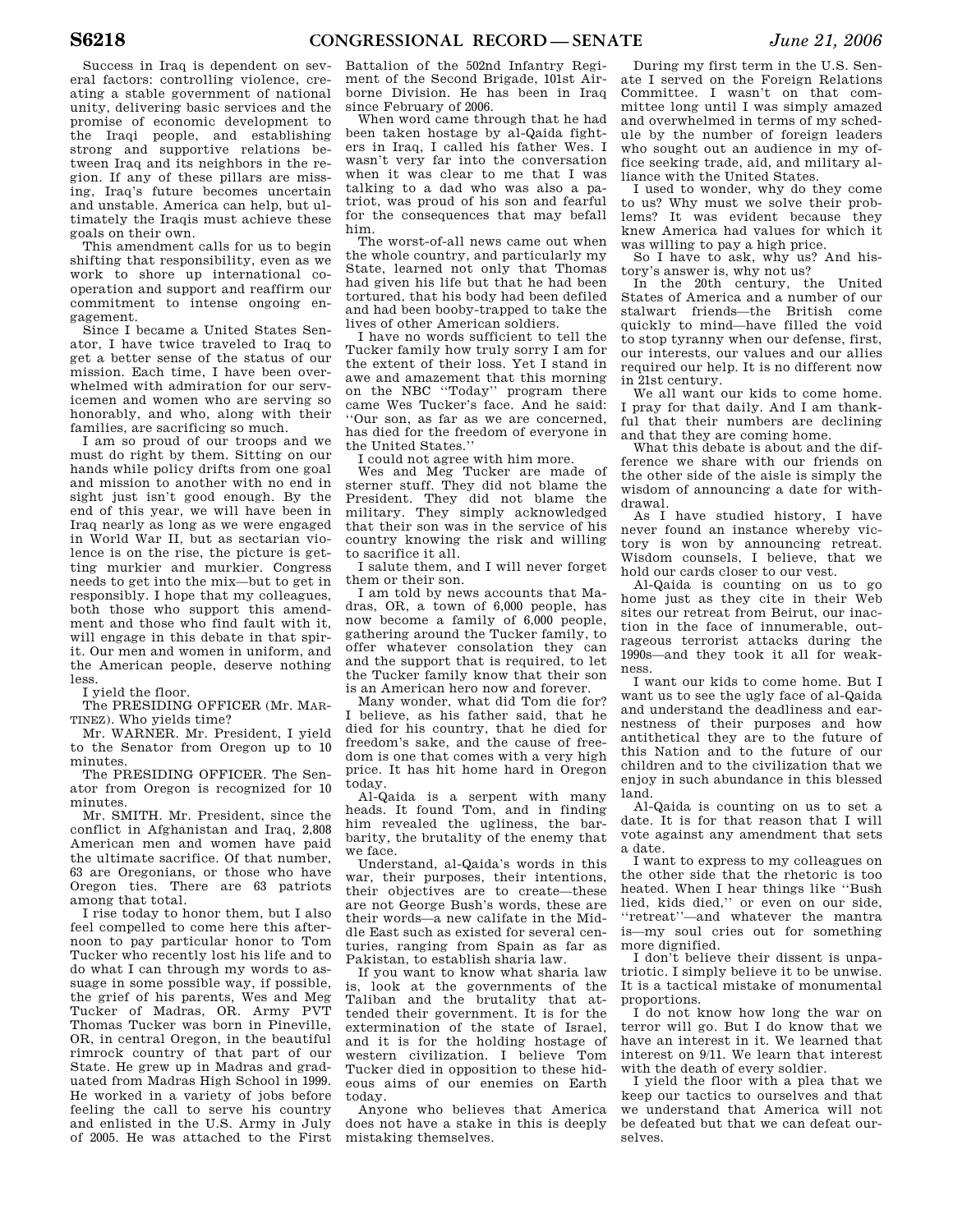I urge opposition to the Levin amendment.

I yield the floor.

Mr. WARNER. Mr. President, I yield myself such time as I may consume to say to my colleague, what a truly heartfelt, remarkable set of comments. I thank the Senator for contributing to this important debate.

I yield the floor.

The PRESIDING OFFICER. Who yields time?

Mr. LEVIN. Mr. President, I yield 15 minutes to the Senator from Connecticut.

The PRESIDING OFFICER. The Senator from Connecticut.

Mr. DODD. Mr. President, as I begin my remarks, by coincidence, I am following my good friend from Oregon, GORDON SMITH. It is purely by coincidence that we are lined up to address our thoughts on this important and most critical issue facing our country. I say to my colleague from Oregon, my opening comments are exactly the Senator's closing comments.

I plead with my colleagues during the remaining hours of this debate to try to stay away from the personal attacks and the mindless use of labels that we are tempted to gravitate to in order to impassion our constituencies. Such approaches do little to contribute to an understanding of the important subject before the Senate.

The Senator from Oregon eloquently described the loss of Thomas Tucker and of Kristian Menchaca from Houston, TX, the insane and hideous loss of life, and how it occurred. These young men and the 2,500 others who have lost their lives, along with the 18,000 who have been permanently injured, deserve better than some of the rhetoric and some of the discussion I have heard over the last number of days in talking about this issue.

I believe all 100 Senators in this Chamber care deeply about what happens to our men and women in uniform. I don't question for a single minute the patriotism of a single colleague. While we may disagree about how to successfully conduct our policies with respect to Iraq, we all deserve to give to our constituencies an intelligent discussion of these matters rather than resort to language of ''cut and run'' or ''lie and die'' or other such talk. It is that kind of rhetoric which causes most of our constituents to become disgusted with Congress.

I may disagree with my colleague from Oregon over the Levin amendment. In fact, I am a cosponsor of this amendment, and I believe CARL LEVIN and JACK REED have put us on the right track, which I am going to explain. I can fully respect those with a different point of view in all of this, while disagreeing with them. I do not question for a minute any Senator's goals or patriotism. I hope the rest of my colleagues over the remaining hours will conduct themselves accordingly. Before giving your speech, read the speech of GORDON SMITH and then de-

cide whether you are going to engage in the kind of talk you may have prepared in your remarks in this Senate.

I thank CARL LEVIN, JACK REED, and others who put this amendment together, which I have asked to be a supporter of. It is a major step in getting our Iraq policy headed in the right direction. I also thank our colleagues who met on numerous occasions over the last several weeks, to have discussions about how best to frame this amendment. They were thoughtful discussions which I was pleased to participate in with Senators CARL LEVIN, JOE BIDEN, HARRY REID, JACK REED, DIANNE FEINSTEIN, DICK DURBIN, JOHN KERRY, and RUSS FEINGOLD. The Levin amendment is a consensus product of those conversations. Any one of us developing an amendment on this subject might have done it somewhat differently, emphasized some ideas more than others, included more specificity in the information we are seeking from the President with respect to benchmarks and a timeframe for the significant redeployment of U.S. forces from Iraq. But I believe that the amendment that emerged from that process is useful for a serious and important debate on the need to begin the process of redeploying our forces this year from Iraq and turning over full responsibility for governing that country to Iraq's democratically elected leaders.

I believe very strongly that it is very appropriate we begin any discussion about Iraq by first commending our men and women in uniform who have served so nobly there. Whatever else your views may be, it is critically important that they know this great Senate respects and honors their service. Our men and women in uniform have performed with honor, bravery, and skill in attempting to bring order and stability into the post-Saddam Iraq. They have put themselves in harm's way, as I said a moment ago. More than 2,500 of our sons and daughters have given their lives serving our Nation. Thousands more have suffered life-altering injuries. The American people and the Iraqi people owe them, more than any other group, in my view, a great debt of gratitude for their service.

We in Congress must continue to provide them with every resource to ensure they return home safely and as expeditiously as possible. Whatever disagreements may arise during the course of our debate about the administration's Iraq policy, those disagreements should in no way be interpreted as criticisms of our troops. Every one of my colleagues, as I said a moment ago, cares deeply and respects deeply the service of these men and women in uniform.

Our disagreement with the President and his administration is that we believed we were misled in 2002 about the rationale for going to war in Iraq. There was hyped intelligence, cherrypicking of intelligence data to paint a picture of a threat, in my view, that

did not exist at the time. That is and was unconscionable.

After the war began, the President continued to mislead America about the course of the war, the adequacy of planning, the postwar reconstruction, and the bill the American people would be asked to pay for the cost of U.S. involvement. Key members of the administration played critical roles in disseminating information that was inaccurate.

I have said on a number of occasions that if I had known then what I know now—namely, that Saddam Hussein possessed no weapons of mass destruction—I would not have given the President my vote for a resolution to use force in Iraq. I doubt there would have been a vote had all Members been aware of the information we now know exists.

Having said all of that, it is not possible to turn back the clock. We are where we are with respect to our involvement in Iraq. Sectarian violence has now outpaced that of foreign jihadists and ex-Baathists and insurgents as the greatest threat confronting American and Iraqi forces and Iraqi civilians. Ethnic mistrust, according to a recent cable from our Ambassador in Iraq to Secretary of State Rice, is increasingly ripping that country apart at the seams. That is from our Ambassador in Baghdad.

According to that same cable from our Ambassador—and I am not quoting, but this is the substance—the Iraqi people largely blame, unfortunately, the United States for the current situation, seeing their own Government as a puppet of the United States and believing that much of the violence in Iraq is being allowed by the United States as a type of retribution for the problems we faced in our mission to Iraq. Those are not my views but the views expressed by the American Ambassador in Baghdad writing to the Secretary of State saying this is how we are perceived. I strongly object to that kind of conclusion, but that is the conclusion of our Ambassador.

Iraq's economy is also in a shambles. Three years after major combat operations ended, the Iraqi infrastructure remains inadequate by every measure. Oil production, electricity generation, and the availability of clean water are all below prewar levels. Schools and hospitals lack adequate supplies and personnel. No matter how the administration tries to paint the picture, the reality which we all accept and know is that the chaos in Iraq is transparent and it is growing.

Most importantly, Iraq's elected Government is now poised to function, but only after 5 months of political haggling over key Cabinet and sub-Cabinet posts. That is the reality, colleagues, that the U.S. policy must now address in Iraq.

To be fair, there has been some good news. Over the last 10 days, particularly with the announcement that U.S. forces were able to detect and eliminate the Jordanian terrorist Abu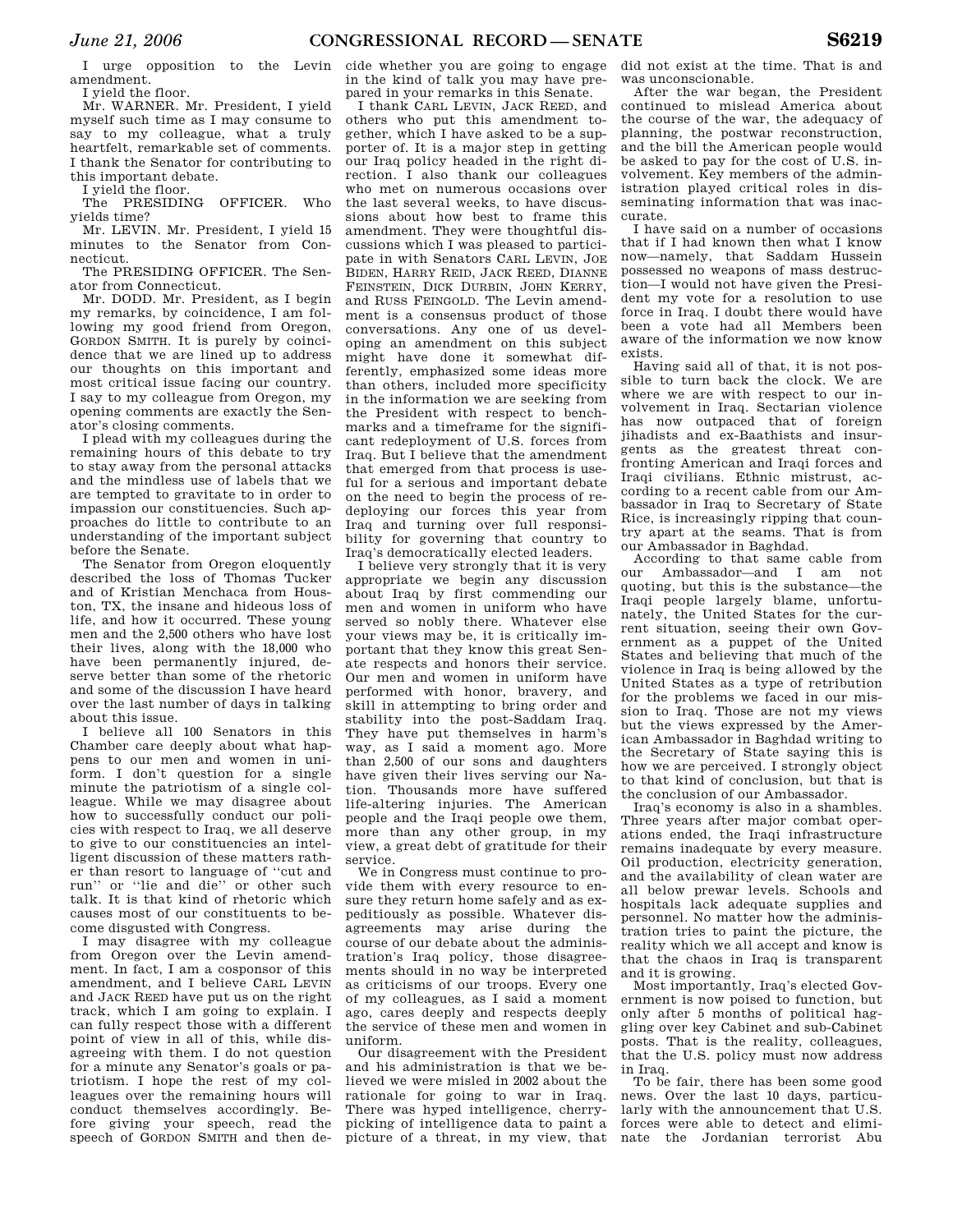Mus'ab Al-Zarqawi, al-Qaida's henchman in Iraq and the architect of the brutal attacks against U.S. military personnel and Iraqi civilians alike. We can be justifiably proud, and should be, of how the United States and Iraqi forces, together, carried out this extremely dangerous and important mission. It is also a positive development that the Iraqi Government is now as its full capacity, with all Cabinet positions filled, particularly the critical national security posts. That is the good news. It is important to cite that as well.

Now that this Government of Iraq is a reality, it is also an important and appropriate moment for U.S. policymakers to take stock of our policy in Iraq and consider the next steps to turning over full responsibility to Iraq's democratically elected government.

Let me remind our colleagues, last year, President Bush signed into law as part of the fiscal year 2006 Defense Authorization Act a provision that states:

Calendar year 2006 should be a period of significant transition to full Iraqi sovereignty, with Iraqi security forces taking the lead for the security of a free and sovereign Iraq, thereby creating the conditions for the phased redeployment of United States forces from Iraq.

I commend, as I should have at the outset, the chairman of the committee, my good friend from Virginia, JOHN WARNER. He has done a wonderful job allowing debate in the committee, bringing witnesses forward, allowing dissent to occur where appropriate, and authoring this language last year in that Defense authorization bill which the President signed into law calling for this year to be a year of transition. Those words were important. They were not crafted in a cavalier fashion; they were put together carefully in a bipartisan fashion as a message to the American people and to the Iraqi people and their Government. This year— 2006—would be a year of transition for Iraq's leaders to assume greater responsibility over security matters and other challenges facing their country.

There have now been national elections in Iraq. A permanent broad-based government has been formed. It is important that the Iraqis now take on a significant role in establishing domestic security. Ultimately, a solution in Iraq will not be achieved through U.S. military action alone but, rather, through the political will and substantive action on the part of the new Iraqi Government to bring various factions in their country together.

In short, the future of Iraq ultimately rests with the Iraqi people, not with U.S. military might, not with the size of our treasury, but on the resolve of the Iraqi people and their leaders. That is where their future rests. Let's be clear however about our role in that process.

We should continue to assist this nascent Government in Iraq during these difficult times. But at the same

time, we must also refocus the nature of that assistance if we are going to succeed and if Iraq is going to succeed. Iraq's problems are essentially political problems that call out for political solutions. It is becoming increasingly evident, I think to all of us, that a continuing substantial U.S. troop presence in and around Iraqi cities is not the answer at all. In fact, the road to any success in Iraq will be contingent on a lessening of U.S. military presence, if, in fact, the U.S. Ambassador is right in his message to our Secretary of State. And having visited Iraq on two occasions I believe he is right.

We have won the larger war against Iraq's dictator but at no small cost. It has been a successful effort in that regard. Saddam has been toppled and is on trial. A new democratically elected Iraqi Government is now in place. Al-Zarqawi has been killed. Those are successes.

The remaining mission, however, of stabilizing Iraq and bringing factions together is something that can only be done by Iraq's new Government and its citizens. An indefinite and prolonged U.S. troop presence in that country is quickly reaching a point of diminishing returns.

I am a realist and an optimist. I recognize American involvement in Iraq and the gulf region will be required for years to come. It is a very important neighborhood in which we have very important interests. It is a dangerous neighborhood, as well. And we have vital national interests at stake there. But we have other important global interests, as well; among these combating the threat of global terrorism and terrorist organizations. Global terrorism is and remains our greatest threat.

In that context, I don't think it is unpatriotic or otherwise inappropriate for the supporters of the pending amendment to ask President Bush to tell the American people, tell the U.S. Congress, when and how he plans to successfully conclude the U.S. military presence in Iraq so that U.S. forces can be redeployed to more effectively combat global terrorism and protect our vital national interests.

Why was it reasonable and appropriate for the administration to set deadlines for Iraqis and unreasonable to set deadlines for itself? The Bush administration set a deadline for the establishment of an interim government, a deadline for writing a Constitution and for holding a referendum to approve it, and a deadline for holding elections for a permanent Iraqi government. Guess what. It worked. The Iraqi political leadership met the challenges. It wasn't always easy and the process wasn't perfect, but it produced results because we insisted upon those deadlines. In fact, I would argue had we not set deadlines, I believe we would be facing a very different picture in Iraq today.

I believe U.S. interests in Iraq can be advanced by developing benchmarks

and a timeframe for getting done what needs to be done to produce the success we all need and want in Iraq. I don't mean to suggest that U.S. forces should in any way be precipitously redeployed from Iraq next week or next month—that would be a mistake, in my view—but I do believe it is imperative for planning purposes to think about benchmarks and a realistic timeframe within which U.S. force levels can be significantly reduced below the current level of 130,000.

The benchmarks are fairly obvious: a unity government that equitably represents the interests of and distributes resources to all sectors of Iraq; professionalism of Iraq's security and police forces; disbanding of sectarian militias; the creation of a gulf regional security umbrella to enhance stability and deter unwanted interference by Iraqi's neighbors; and greater international participation and resources in Iraq's reconstruction agenda.

These are all obvious and necessary benchmarks. The more quickly the benchmarks are realized, the more hopeful we can be for Iraq's future.

It is both realistic and, in my view, possible to achieve these benchmarks within the next 12 to 18 months. Whether we achieve them depends on the determination of the Iraqi Government and the Iraqi people to assume responsibility for their shared future not on the military might of the United States.

And in conjunction with such progress, I think it is also realistic and possible to undertake the phased strategic redeployment of our forces from Iraq to other nations in the gulf and to other regions posing significant terrorist threats to our country. The details of any redeployment should appropriately be left to our military commanders on the ground to work out, in consultation with Iraqi leaders. This is a very critical and central point. Let me repeat it. The details of any redeployment should be appropriately left to our military commanders on the ground to work out, in consultation with Iraqi leaders. But we must no longer remain in an open-ended commitment.

The PRESIDING OFFICER. The Senator's time has expired.

Mr. DODD. Mr. President, I ask unanimous consent for 1 additional minute. Mr. LEVIN. Mr. President, I yield 1

additional minute to the Senator.

The PRESIDING OFFICER. Without objection, it is so ordered.

Mr. DODD. The Iraqis are going to have to take responsibility for their future. This, in my view, is a strategy for success in Iraq. This is a reasoned and responsible approach. It is realistic. This is not cut-and-run. The alternative is for more of the same, in my view—endless occupation, violence, instability, and the erosion of America's global leadership and national security.

I do not underestimate the challenges facing the Iraqi people. They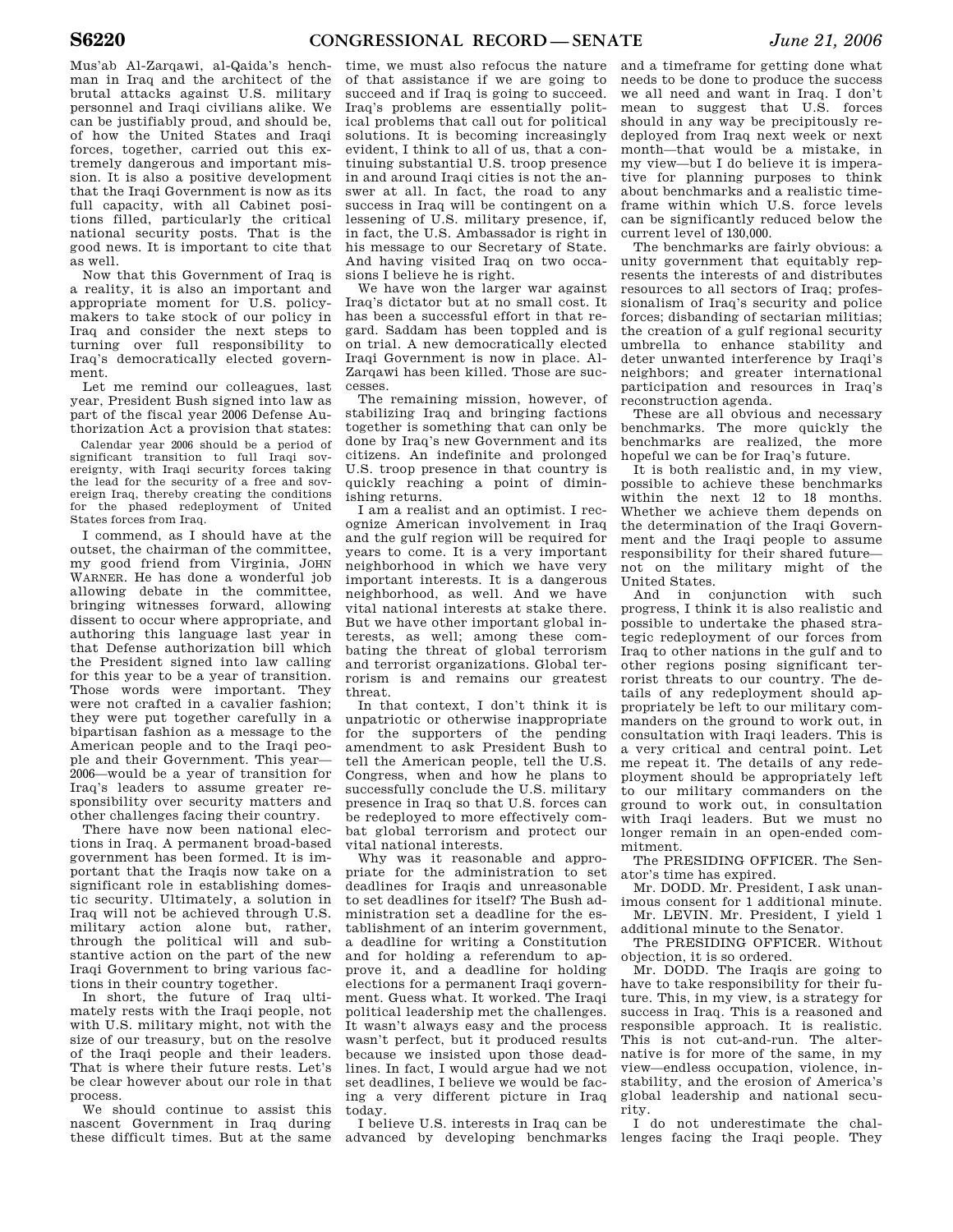will need to make an extraordinary effort in the coming months and years to secure their future. But we have been giving them the necessary tools to do so. Let's not forget when the President signed the Defense authorization bill into law last year, again, those words: This should be the year of transition.

We have given the Iraqis the necessary tools. Now it is up to them. The sage words of Benjamin Franklin, following the success of the 1787 Constitutional Convention come to mind in thinking about Iraq at this moment in history. When Franklin was approached by a Mrs. Powell of Philadelphia on the streets of Philadelphia and said to him: What have you given us?— Ben Franklin said to that woman: Mrs. Powell, we have given you ''a republic, if you can keep it.'' The Iraqi people are asking a similar question of us: What have we given them? We have given them a republic, if they can keep it. But it is up to them to keep it.

I urge the adoption of the Levin amendment. It puts us on the right road for success.

Mr. President, I yield the floor.

The PRESIDING OFFICER. Who yields time?

The Senator from Kentucky.

Mr. MCCONNELL. Mr. President, the terrorists have had a very difficult almost 5 years since 9/11. That was clearly the high-water mark, their attack on America, the killing of over 3,000 people.

Ever since that day, they have been on defense because the President, with widespread support in the Congress, decided to go on offense. And for the last 41⁄2 years, we have been killing terrorists, capturing terrorists. Many are hiding in their caves. We have liberated 50 million people in Afghanistan and Iraq. The number of rogue regimes, which numbered four when President Bush took office—at that time there was Libya, Iraq, Iran, and North Korea—is now down to two. Libya and Iraq no longer threaten their neighbors. The terrorists have had a very difficult 5 years.

Now, the President made it clear at the beginning of this war—and we all agreed—that there was not going to be a sort of clear end date. I have heard this conflict compared, by many of our colleagues, to the length of time in Korea or the length of time in World War II. It seems to me those comparisons are not apt. They do not apply to the current war in which we are engaged.

No one predicts a kind of ticker-tape parade at the end of this conflict. We are dealing with international gangsters who move across borders, who are adept at using the Internet and other modern means of communication.

The best way, then, to measure success in the war on terrorism is this: Have we been attacked again here at home since 9/11? While none of us would confidently predict that will never happen again, it is truly remarkable that we have not been attacked again since

9/11. I wonder why that is. Just good luck? A quirk of fate? Or good policy? It is no accident we have not been attacked again since 9/11. We have been on offense going after the terrorists where they are so they have to confine their mischief to their territory and not here.

So it is a statement of the obvious that they want us out of Iraq. They saw what happened in Beirut in the 1980s. They saw what happened in Somalia in the 1990s. In fact, they are anticipating it, and we have their own words. We have their own words. Ayman al-Zawahiri, No. 2 to Osama bin Laden, in a message to the late Abu Musab al-Zarqawi killed 2 weeks ago in Iraq—last year intercepted by us—this is what al-Zawahiri had said to say: The Jihad in Iraq requires several incremental goals . . . The first stage: Expel the Americans from Iraq. . . . The second stage: Establish an Islamic authority . . . in order to fill the void stemming from the departure of the Americans, immediately upon their exit and before un-Islamic forces attempt to fill this void. . . . The third stage: Extend the Jihad wave to the secular countries neighboring Iraq . . .

the mujahedin must not have their mission end with the expulsion of the Americans from Iraq . . . their ongoing mission is to establish an Islamic state, and defend it, and for every generation to hand over the banner to the one after it until the Hour of Resurrection. . . . The Americans will exit soon, God willing.

We do not have to guess about what their goals are. They have been quite clear about it—quite clear about it.

So here we are debating which kind of exit date, which kind of announcement of imminent departure we are going to send in a message to them.

Our good friend from Massachusetts, the junior Senator from Massachusetts, has had no less than four different plans over the last 12 months or so. The first plan of the Senator from Massachusetts was to withdraw 20,000 troops by the end of 2005 and the bulk of troops out by the end of 2006. That was Senator KERRY's first plan.

Senator KERRY's second plan: to withdraw if the Iraq Government was not finalized by May 15 of this year. The third plan of the Senator from Massachusetts, which we had an opportunity to vote on last week, was to have all the troops out by the end of this year. Fortunately, only six Senators—six—voted to have all the troops out by the end of this year.

And tomorrow we will have Senator KERRY's fourth plan, which is to have the withdrawal consummated by July 1 of next year—about a year from now.

So four different plans—a kind of floating withdrawal date. But the one thing all the plans have in common is they send a message to the other side that if you can hang on until a date certain, we are on the way out.

We heard the distinguished Senator from Oregon mention earlier he had

not been able to find a single time in history in which setting a specific time for withdrawal produced a positive result.

One thing we know for sure, if they drive us out of Iraq, they will soon be back here. If they drive us out of Iraq, they will soon be back here. And they have already demonstrated they had the capacity, the intelligence, to carry out catastrophic attacks on us here at home.

We all regret and have great anguish over the death of every single American soldier. And it is a fact that we have lost 2,500 of our finest in this war. We revere human life, unlike the gangsters in Baghdad who mutilated two of our soldiers in the last couple of days.

But it is noteworthy that in liberating 50 million people in Afghanistan and Iraq, we have lost fewer soldiers than we had Americans killed in one day on 9/11, 2001, and fewer soldiers than we lost in Normandy on one day in World War II.

We hurt with every loss, but the losses have been quite minimal given the enormity of the task. And the job, of course, has not been completed. We have to keep on offense, keep after the terrorists, or they will be back here.

So I think this is an extremely important debate. I am glad the Senate is having it. We have sort of different versions of what kind of notice we are going to give to the enemy—that we are either on the way out by a certain day or beginning to pack up to go next door or pack up to go somewhere else by a certain time.

All of those are not good messages for our own troops, who are involved in trying to win the conflict, not a good message to the new Iraqi Government, which is trying to establish itself and get control of Baghdad, and the worst possible news to every terrorist anywhere in the world, just aching for an American defeat, after almost 5 years of a tough situation for them, because they know a lot of their colleagues are dead, they know some of their colleagues are at Guantanamo, they know a bunch of their colleagues are hiding in caves, and they know all the rest of their colleagues are occupied on their turf and not on ours.

They would love to get back on offense. They would love to come back over here and kill Americans right here at home. But as long as we are forward deployed, as long as we are taking out the terrorists where they are, we are winning the war on terror. But we need to keep reminding ourselves what the war was about. It was about protecting us here at home. And so far, I would have to say the policy has been extraordinarily successful.

This is a great debate. We are going to hear from a number of our colleagues over the next day or so. When we finally have votes on both the Levin amendment and the Kerry amendment, I hope they will be defeated, and it will be made clear to the terrorists, once again, that we do not intend to send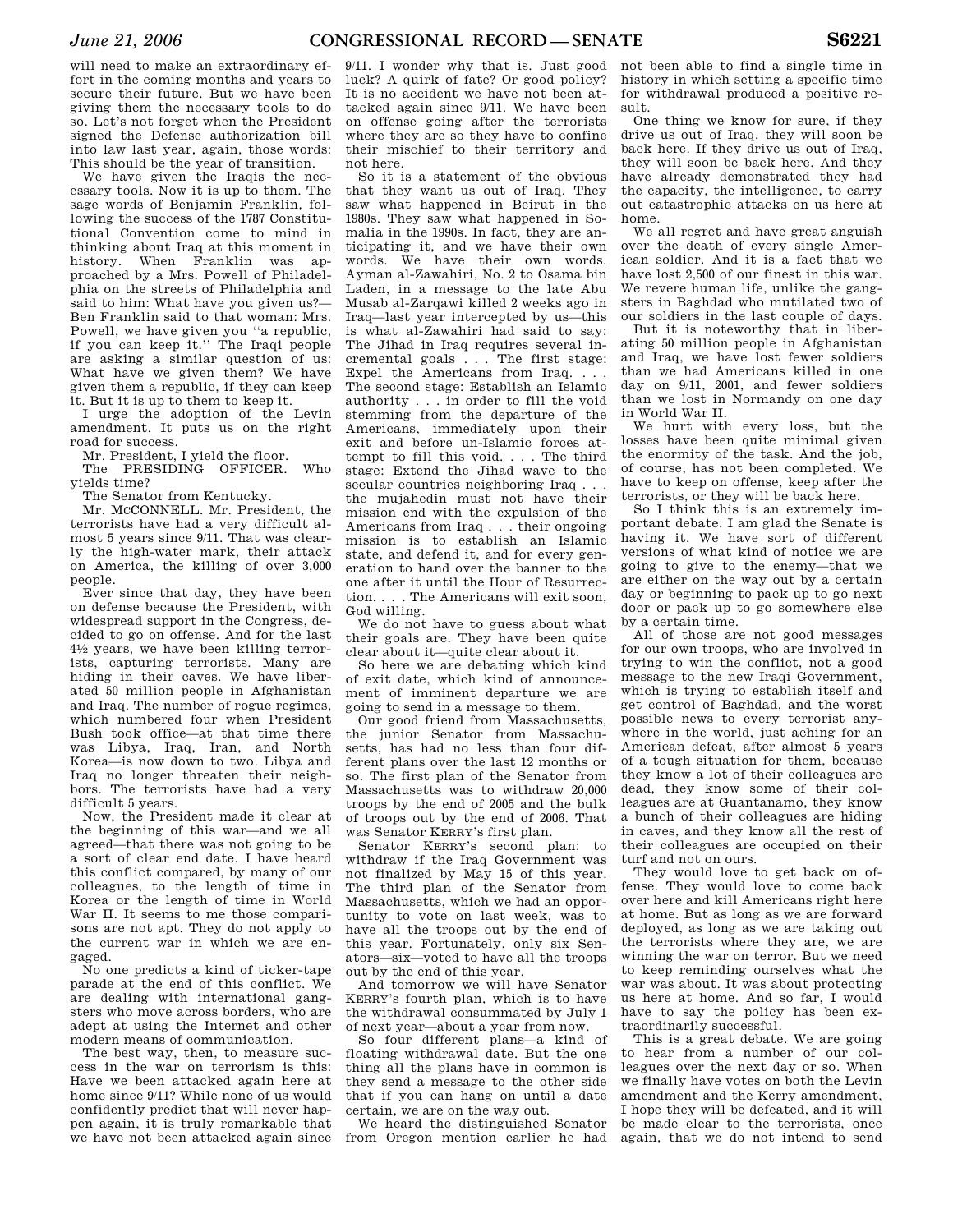them a notice, do not intend to send them a notice that we are on the way out by a certain date.

Mr. President, I yield the floor.

The PRESIDING OFFICER. Who yields time?

The Senator from Michigan.

Mr. LEVIN. Mr. President, I yield 10 minutes to the Senator from Massachusetts.

The PRESIDING OFFICER. The Senator from Massachusetts is recognized for 10 minutes.

Mr. KENNEDY. Mr. President, I intend to support the Levin-Reed amendment, and I also intend to support the Kerry amendment.

Both amendments make clear that Democrats are united in our belief that it is time to shift to the Iraqis the responsibility for their own future and to begin to withdraw our troops from Iraq. It is wrong for the Republicancontrolled Congress to be a rubberstamp for the President's failed policy. We cannot ignore our responsibility to our men and women in uniform.

America was wrong to go to war in Iraq in the way we did, when we did, and for the false reasons we were given. There was no immediate threat. There was no persuasive link to al-Qaida. Saddam Hussein was not close to acquiring a nuclear weapon.

But as my brother Robert Kennedy said in 1968:

Past error is no excuse for its own perpetuation.

Mindless determination and foolish consistency don't make a better outcome likely. With each passing day, the American people are growing more and more impatient with the war in Iraq.

They want a policy worthy of the sacrifice of our men and women in uniform, not sloganeering and accusations of ''cut and run.'' The American people don't want our troops deployed in Iraq indefinitely, defending the same flawed strategy. Staying the course is not an acceptable strategy when the course is a failed course.

Our military forces have now been deployed in Iraq for 39 months, more than 3 years. That's longer than the 37 months of combat in the Korean war. By the end of this year, it will be longer than it took to fight and win World War II.

The American people want a realistic strategy for our troops to be redeployed out of Iraq, and this amendment provides it. It sends clear message: now that a democratic government has been elected by the Iraqi people, it is time for American troops to begin to come home.

We need to view disengagement as part of the solution in Iraq. Our overwhelming military presence and our open-ended military commitment have only fueled the insurgency, made America a crutch for the Iraqi Government, made our country more hated in the world, and made the war on terrorism harder to win.

The best hope for the success of the

us to begin disengaging from Iraq, and they from us. The Iraqi Government must begin to make its own decisions, make necessary compromises to avoid full-scale civil war, and take responsibility for its own future.

As Iraq's National Security Adviser wrote in the Washington Post yesterday: ''Iraq has to grow out of the shadow of the United States and the coalition, take responsibility for its own decisions, learn from its own mistakes, and find Iraqi solutions to Iraqi problems<sup>"</sup>

Iraq has had elections, a permanent government has been established, more than 200,000 members of Iraqi security forces have been trained, and it is time to begin bringing Americans home. The Levin amendment and the Kerry amendment can help us achieve that goal and prevent our troops from being caught in an endless quagmire.

The cost of this war in blood and treasure has been far too great. More than \$320 billion has already been spent, with no end in sight. A recent estimate by Nobel Prize winning economist Joseph Stiglitz suggests the total cost will exceed \$1 trillion.

Our military is stretched to the breaking point. Many soldiers have been deployed more than three times to Iraq.

More than 2,500 American lives have been lost, including more than 50 sons of Massachusetts. More than 18,000 of our troops have been wounded. Clearly, despite the death of Zarqawi, al-Qaida terrorists and insurgents remain determined to kill American soldiers.

Despite what Vice President CHENEY says about the insurgency being in its last throes, the insurgency rages on. Last month, 68 American soldiers were killed in Iraq. Insurgents attacked American soldiers 90 times a day.

We always knew that deposing Saddam Hussein would be easy, but the administration should have foreseen that winning the peace would be difficult. Unfortunately, for our men and women in uniform, the arrogance of the administration blinded it to the cold, hard realities that our troops would face every day in Iraq.

Alarm bells had been ringing, but the Bush administration ignored them.

As General Hoar, former head of the Central Command, warned before the war, in September 2002, winning the peace would be bloody. He said: ''In urban warfare . . . It looks like the last 15 minutes of Saving Private Ryan.''

General John M. Shalikashvili, former Chairman of the Joint Chiefs of Staff, warned, before the war, in September of 2002: ''I think if it gets to urban warfare, and the likelihood is certainly great that it could . . . it could get very messy. The collateral damage could be very great, and our own casualties could increase significantly.''

new Iraqi Government to succeed is for and his National Security Adviser In fact, in their 1997 book, A World Transformed the first President Bush

Brent Scowcroft explained why they didn't go on to Baghdad in the first gulf war. They wrote that it: ''would have incurred incalculable human and political costs . . . We would have been forced to occupy Baghdad and, in effect, rule Iraq. The coalition would instantly have collapsed, the Arabs deserting it in anger and other allies pulling out as well. Under those circumstances, there was no viable exit strategy we could see. . . . Had we gone the invasion route, the United States could conceivably still be an occupying power in a bitterly hostile land.''

Those words eerily describe what happened when the current President Bush ignored that wise advice and invaded Iraq.

We must not forget that ultimately this is a debate about real people who are risking their lives every day. With this amendment and the Kerry amendment, we provide a realistic way out of the quagmire in Iraq, and I urge my colleagues to support both.

The PRESIDING OFFICER. Who yields time?

Mr. WARNER. Mr. President, I yield 5 minutes to the Senator from South Carolina.

The PRESIDING OFFICER. The Senator from South Carolina.

Mr. GRAHAM. Mr. President, this is a very important debate. There is a lot of interest in this debate throughout the world. I am sure everybody at home is probably not sitting on the edge of their seats listening to what I am saying, but in many ways this debate will define the U.S. relationship with the Middle East and the world at large for a long time.

The authors of this amendment are as patriotic as anyone I have ever met. They are fine Senators. They are smart. They are trying to do what they believe is in the best interest of the country and the world at large. The problem I have with the amendment and the reason I rise in opposition to it is that there is an underlying premise about this amendment that we need to set timetables to send a signal to the Iraqi people to do their part and to get on with the transition and to stand up faster and to get political solutions to hard problems faster so that we can come home, and without this amendment, the Iraqi people may just draw this thing out and rely on us too much.

I understand your concern, but I take a different view of the Iraqi people. I am here today publicly to say that I could not be more proud of standing with the Iraqi people and their Government than I am now. What we have asked of them, they have delivered. Senator DODD was right. Every time we tried to set deadlines, they delivered. They delivered on some of the most difficult circumstances imaginable. If you want to run for office in Iraq—it is tough in America; they say awful, bad things about us in this body when we run—they try to kill you, and they come after your family. So to those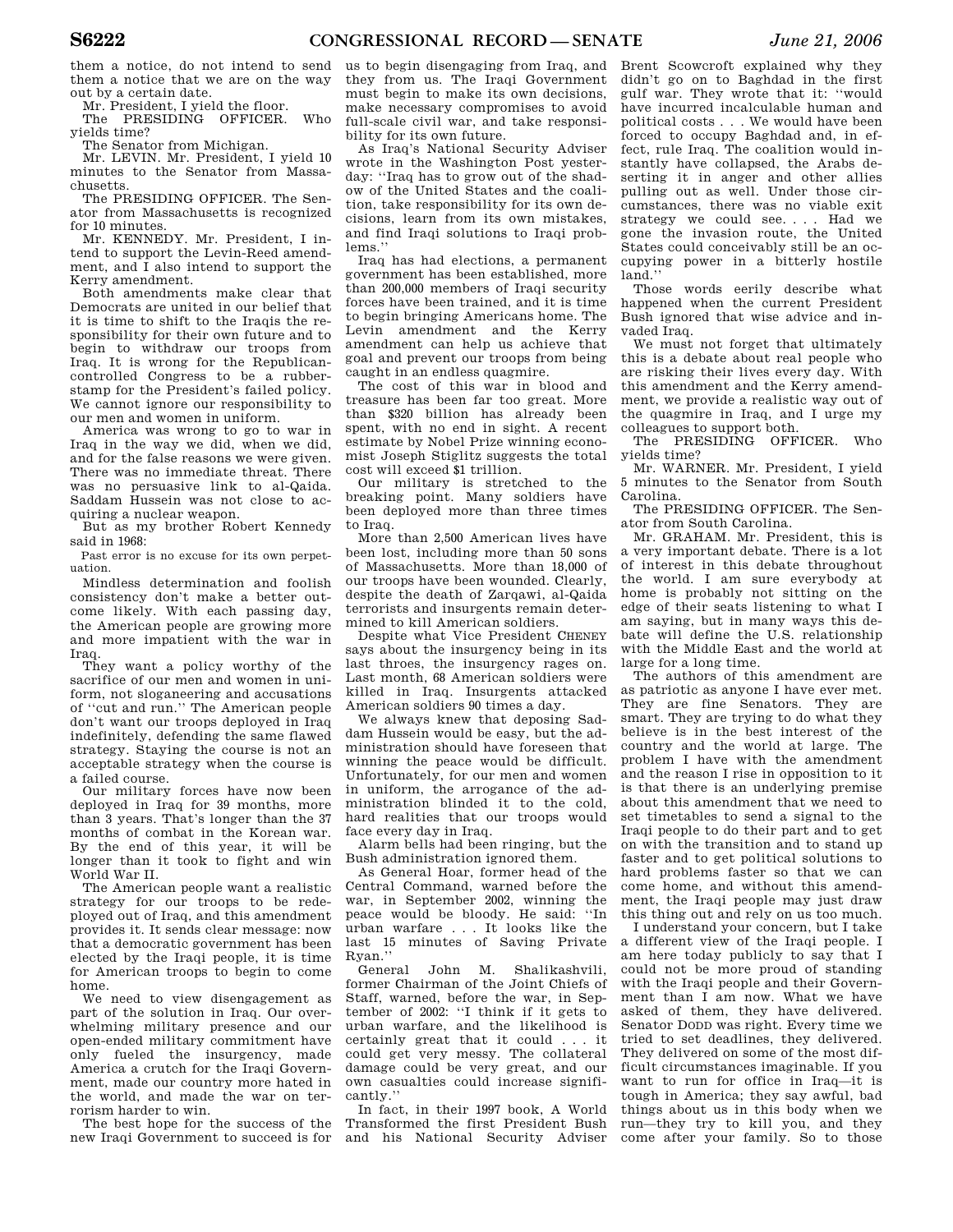Iraqis who have joined the police force for the right reasons, to those who are serving in the military for the right reasons, to those politicians trying to bring that country together with a unity coalition government, my hat is off to you. I admire you. I am proud to stand by your side. I have no desire to leave you in a lurch. I have every confidence that you want us gone as much as we want to leave, but you understand your capacity is limited right now.

The National Security Adviser said there is a roadmap for us to leave, and the Iraqi people want to have the ability to chart their own destiny sooner rather than later.

To my friends in the Senate, if the U.S. Congress sets a timetable, it is a rebuke of the Government in Iraq. It is a vote of no confidence in the Iraqi people, and it will be seen as such on al-Jazeera and throughout the Middle East.

There will be a timetable for us to leave. It will be performance driven, and it will be authored by the Iraqi people themselves. The day they set the timetable and they set the benchmarks, it will empower their Government and their people and it will diminish the terrorists. If we set those timetables and the benchmarks, it will diminish the Iraqi Government, all of the efforts of the Iraqi people, and empower the terrorists.

I hate to say that I disagree with my good friends, but I do. We are going to come home one day. That day is not so far away. History will judge us by not when we left but by what we left behind. I want to leave behind a regime capable of pulling off something no one else has been able to do in the Middle East, a functioning democracy so the Shias and Sunnis and Kurds can live together under the rule of law and they can take out their differences at the ballot box and the courtroom. It has been 31⁄2 years almost. They have come a long way. We have been at this over 200 years. We still have our problems. Under the best of circumstances it is very difficult to bring people together of different backgrounds, religions, and ethnic groups. We had our own Civil War. It started in my State. When we wrote our Constitution, after 11 years, women couldn't vote. African Americans were not even recognized as people. We have come a long way, and it has taken us a long time to get there.

Our Iraqi friends, the moderates are fighting and dying for their own freedom. They have come a long way in 31⁄2 years. I am begging this body, let us not, as a body, set a timetable that would diminish their sacrifice and not recognize it for what it is. The truth is, the Iraqi Government and the Iraqi people are doing historic things in the Mideast that no one else has been able to accomplish. They are not lazy. They are not indifferent. They are not letting us fight their war. They are fighting it alongside us and dying. They are dying in larger numbers than we are. If

they pull this off with our help, the world will be eminently safer. If they fail, moderate forces in the Mideast will be less likely to rear their head and stand up against terrorists, and the terrorists will seize the moment in the decades to come.

Never has so much been at stake for mankind and with so few people sacrificing. Stand with the Iraqi people. They want us out, but don't diminish their sacrifice.

The PRESIDING OFFICER. Who yields time?

Mr. WARNER. I yield 5 minutes to the Senator from Colorado.

The PRESIDING OFFICER. The Senator from Colorado is recognized for 5 minutes.

Mr. ALLARD. Mr. President, I rise to discuss the situation in Iraq and to ask several questions about the withdrawal proposals being offered by the other side.

Why would we risk our success by a premature withdrawal? Why would we risk handing over Iraq to the terrorists when they are on the run? Why would we send a message to the families who had loved ones die fighting for freedom that it was all in vain? Why would we pass legislation that calls for the withdrawal of our troops and that undermines everything we have achieved? These same questions are being asked by many of my constituents in Colorado.

According to the Grand Junction Daily Sentinel, a key newspaper in Colorado's western slope:

President Bush and Congress are right not to set a date certain for moving all the troops out of Iraq. That would signal terrorists they only need to hide out until the Americans leave, then reignite their attacks. . And it would tell others that our commitment to freedom in the Middle East is limited.

I ask unanimous consent that the editorial from the Grand Junction Daily Sentinel be printed in the RECORD.

There being no objection, the material was ordered to be printed in the RECORD, as follows:

[From the Daily Sentinel, June 18, 2006]

IT WOULD BE FOLLY FOR CONGRESS TO CUT AND RUN

Days after President George W. Bush told the new prime minister of Iraq that the United States would not abandon the fledgling democratic nation to terrorists, both houses of Congress gave the president muchneeded overwhelming support for his position.

Late Thursday the Senate voted 93–6 to reject a deadline by the end of this year to withdraw all U.S. troops from Iraq. On Friday, the House voted 256–153 to kill a deadline for withdrawal from Iraq.

No one wants to keep American military personnel in that dangerous country indefinitely and risk more than the 2,500 U.S. military personnel who have already sacrificed their lives there. Fortunately, there are encouraging signs that the United States may be able to start reducing its military presence before long.

The raid on the safehouse of Abu Musab al-Zarqawi proved to be successful far beyond the death of one important leader. It pro-

vided a treasure trove of computer documents and other intelligence that led to more than 400 additional raids and the arrests of more than 700 suspected terrorists.

What's more, 140 of the additional raids and many of the arrests were handled entirely by Iraqi forces, without back-up from U.S. troops, a sign that the Iraqi forces are becoming more capable of protecting their country.

Additionally, with an Iraqi Cabinet finally in place, the government has initiated muchneeded security efforts in and around Baghdad. Those measures haven't eliminated terrorist attacks, but they may be slowing them.

Even so, Bush and Congress are right not to set a date-certain for moving all of the troops out of Iraq. That would signal terrorists they only need to hide out until the Americans leave, then reignite their attacks. And it would tell others that our commitment to freedom in the Middle East is limited.

There was, to be sure, a good deal of politics involved in the Republicans' push for a vote on Iraq. But it was not entirely the GOP's doing.

It was Democrats such as Sen. John Kerry of Massachusetts and Rep. John Murtha of Pennsylvania who have been loudly calling for an immediate troop withdrawal from Iraq. With congressional elections in November, it makes sense to let voters see how their senators and representatives feel about withdrawing now.

Nobody should read these votes as unqualified support for Bush administration and the mistakes it has made, especially in underestimating the strength of the terrorists. But the votes do recognize it would be wrong to abandon the Iraqis even as they are beginning to take control of their country. And that's good news, not so much for either party's election prospects, but for the ongoing efforts to overcome the savage forces of Islamofascism.

Mr. ALLARD. Relationships between the 3rd Armored Cavalry and the local community were so strong that the Iraqi mayor of the city of Tall Afar actually traveled to Colorado Springs to present these soldiers with a proclamation from the city.

I ask unanimous consent that the full copy of the proclamation be printed in the RECORD.

There being no objection, the material was ordered to be printed in the RECORD, as follows:

OFFICE OF THE MAYOR, CITY OF TALL'AFAR IN THE NAME OF GOD THE COMPASSIONATE AND MERCIFUL

To the Courageous Men and Women of the 3d Armored Cavalry Regiment, who have changed the city of Tall'Afar from a ghost town, in which terrorists spread death and destruction, to a secure city flourishing with life.

To the lion-hearts who liberated our city from the grasp of terrorists who were beheading men, women and children in the streets for many months.

To those who spread smiles on the faces of our children, and gave us restored hope, through their personal sacrifice and brave fighting, and gave new life to the city after hopelessness darkened our days, and stole our confidence in our ability to reestablish our city.

Our city was the main base of operations for Abu Mousab Al Zarqawi. The city was completely held hostage in the hands of his henchmen. Our schools, governmental services, businesses and offices were closed. Our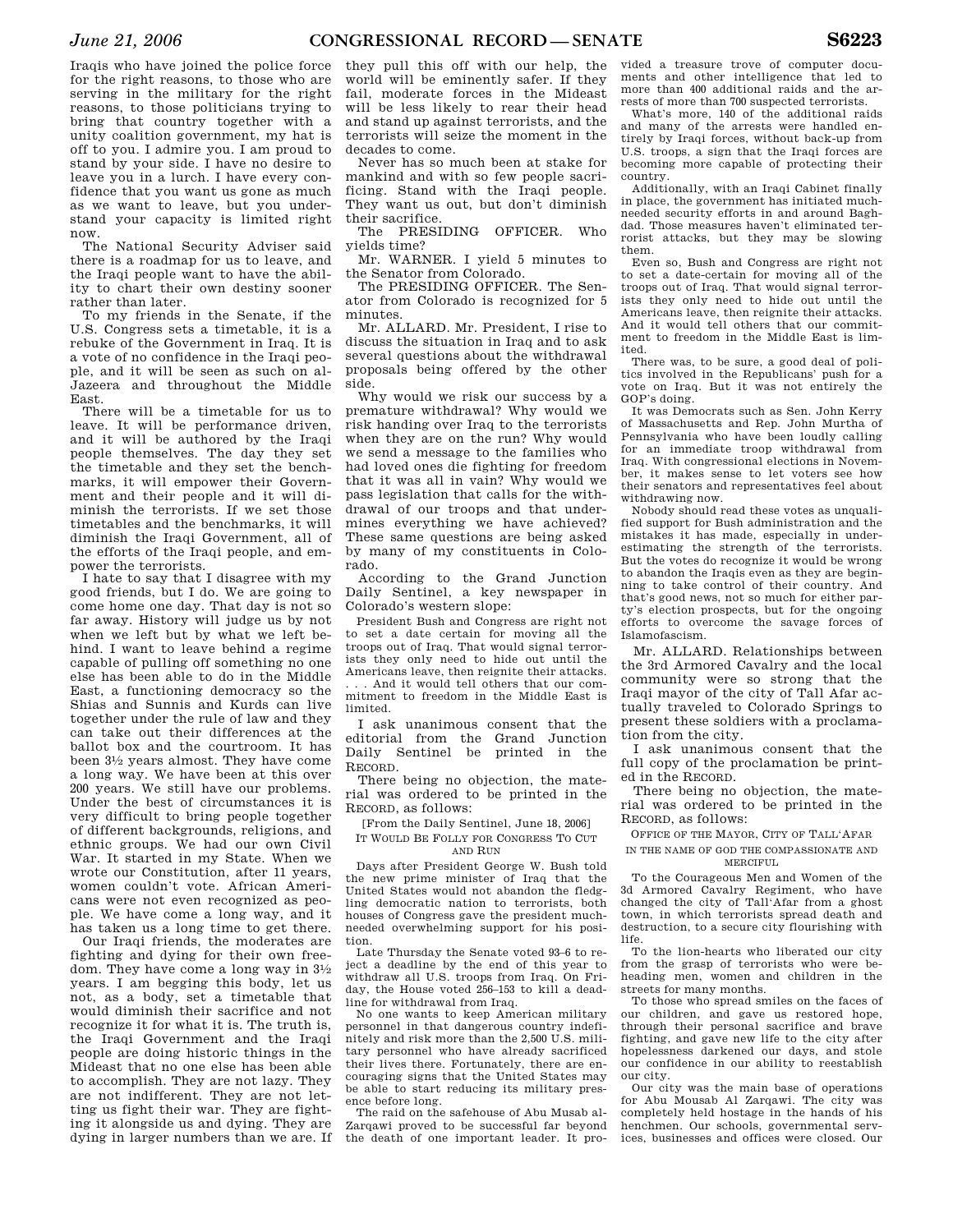streets were silent, and no one dared to walk them. Our people were barricaded in their homes out of fear; death awaited them around every corner. Terrorists occupied and controlled the only hospital in the city. Their savagery reached such a level that they stuffed the corpses of children with explosives and tossed them into the streets in order to kill grieving parents attempting to retrieve the bodies of their young. This was the situation of our city until God prepared and delivered unto them the courageous soldiers of the 3d Armored Cavalry Regiment, who liberated this city, ridding it of Zarqawi's followers after harsh fighting, killing many terrorists, and forcing the remaining butchers to flee the city like rats to the surrounding areas, where the bravery of other 3d ACR soldiers in Sinjar, Rabiah, Zumar and Avgani finally destroyed them.

I have met many soldiers of the 3d Armored Cavalry Regiment; they are not only courageous men and women, but avenging angels sent by The God Himself to fight the evil of terrorism.

The leaders of this Regiment; COL McMaster, COL Armstrong, LTC Hickey, LTC Gibson, and LTC Reilly embody courage, strength, vision and wisdom. Officers and soldiers alike bristle with the confidence and character of knights in a bygone era. The mission they have accomplished, by means of a unique military operation, stands among the finest military feats to date in Operation Iraqi Freedom, and truly deserves to be studied in military science. This military operation was clean, with little collateral damage, despite the ferocity of the enemy. With the skill and precision of surgeons they dealt with the terrorist cancers in the city without causing unnecessary damage.

God bless this brave Regiment; God bless the families who dedicated these brave men and women. From the bottom of our hearts we thank the families. They have given us something we will never forget. To the families of those who have given their holy blood for our land, we all bow to you in reverence and to the souls of your loved ones. Their sacrifice was not in vain. They are not dead, but alive, and their souls hovering around us every second of every minute. They will never be forgotten for giving their precious lives. They have sacrificed that which is most valuable. We see them in the smile of every child, and in every flower growing in this land. Let America, their families, and the world be proud of their sacrifice for humanity and life.

Finally, no matter how much I write or speak about this brave Regiment, I haven't the words to describe the courage of its officers and soldiers. I pray to God to grant happiness and health to these legendary heroes and their brave families.

NAJIM ABDULLAH ABID AL-JIBOURI,

*Mayor of Tall'Afar, Ninewa, Iraq.* 

Mr. ALLARD. Let me read a portion of the proclamation as written by the Najim Abdullah Al-Jibouri, Iraqi mayor of Tall Afar:

To the Courageous Men and Women of the 3rd Armored Cavalry Regiment, who have changed the city of Tall' Afar from a ghost town, in which terrorists spread death and destruction, to a secure city flourishing with life. . . . Our city was the main base of operations for Abu Mousab Zarqawi. The city was completely held hostage in the hands of his henchmen. . . . Their savagery reached such a level that they stuffed the corpses of children with explosives and tossed them into the streets in order to kill grieving parents . . . this was the situation of our city until God prepared and delivered unto them the courageous soldiers of the 3rd Armored Cav-

alry Regiment, who liberated this city, ridding it of Zarqawi's followers after harsh fighting.

The commander of Iraq's 3rd Army Infantry Division, MG Khorsheed Al-Dosekey, wrote the following in a letter to our soldiers:

Your ability to plan, the excellent coordination, the overall supervising and the right decisive decisions along with your great leadership have helped us build up the individual soldier and increase his abilities. Your leadership and devotion to duty have helped form an army from the gathered people. Your behavior and your actions have built strong friendships that will last a lifetime.

I ask unanimous consent that letter be printed in the RECORD.

There being no objection, the material was ordered to be printed in the RECORD, as follows:

3RD IRAQI ARMY INFANTRY DIVISION, *Headquarters in AKMTB.* 

3rd Armored Calvary,

*Regiment Headquarters.* 

Bravery, strength, determination, correct thought, flexibility, knowledge, and impartiality. These are the features of your regiment's leadership that are displayed through participation with our division headquarters, our troops, and their units in all the daily occasions. Your wise daily, operational, and successful leadership was the decisive factor in achieving victory. We noticed clearly the main features for victory in your leadership. They are the same for each people or army who are looking for victory, and it is the common purpose of your troopers and faith in their goal along with their principles, high morals and focus on their mission, coupled with perfect logistics support and impartiality and sincere leadership that makes you the right people for this mission.

Your abilities to plan, the excellent coordination, the overall supervising and the right decisive decisions along with your great leadership have helped us to build up the individual soldier and increase his abilities as well as those for the platoons, companies, battalions, brigades and division. It is said that heaps of construction materials cannot build a house and the gathered people cannot be considered an army. Your leadership and devotion to duty have helped us form an army from the gathered people.

Your behavior and your actions have built strong friendships that will last a lifetime. Your behavior is a feature of the wise leadership, which is the tree and the reputation you leave behind is the shadow of the tree.

So we present our heartfelt thanks, appreciation and respect to you as we touched during this past period of cooperation and coordination and fighting side by side. We also offer the thanks of the division's staff, NCOS, and enlisted. You will disappear from our eyes, but you will stay in our hearts.

We send our greetings to the 3rd ACR fighters and to their families and we wish all of you to get back home safely under victory's flag.

With God's Care,

MAJOR GENERAL KHORSHEED SALEEM AL-DOSEKEY,

*3rd IA Infantry Division Commander.* 

Mr. ALLARD. That is the message from the Iraqi people for the heroic efforts fighting for freedom. I know most if not all the Members of this body share in their appreciation for the valiant service of our men and women in uniform. I was pleased last night when we passed my sense-of-the-Senate

amendment which commends the members of our Armed Forces for their outstanding service to our Nation in Iraq and for their commitment to the highest ideals and values of our Nation. It also honors the families of our servicemembers who have given so much in the fight against terror. Our soldiers deserve our support and our trust.

In conclusion, I ask, why would we risk all this by a premature withdrawal and set a specific date for withdrawal? I yield the floor.

The PRESIDING OFFICER. Who yields time?

Mr. LEVIN. Mr. President, I understand that Senator CARPER is on his way over. He is next on our side. I wonder if I may inquire how much time remains on both sides?

The PRESIDING OFFICER. The Senator from Michigan has 50 minutes 40 seconds. The Senator from Virginia has 41 minutes 29 seconds.

Mr. LEVIN. Mr. President, is the other side ready?

Mr. WARNER. Mr. President, I suggest that the Senator from Virginia is next, to be followed then by the Senator from Nebraska, Mr. HAGEL.

Mr. LEVIN. I wonder if I may list the sequence on our side so it would be understood that after Senator CARPER, we would expect Senator LAUTENBERG and then Senator MURRAY, Senator OBAMA, Senator BIDEN, and Senator DURBIN.

Mr. WARNER. Mr. President, we will go from one side to the other. I have waiting the Senator from Virginia, Senator HAGEL, Senator ROBERTS, Senator BOND, and Senator THUNE. I will try to get them all in order of appearance. The Senator from Virginia is next on our side. I will sort out the sequence of the others.

The PRESIDING OFFICER. The Senator from Virginia, Mr. ALLEN, is recognized.

Mr. ALLEN. Mr. President, before I speak on these amendments, I will share with my colleagues three amendments I have introduced.

The first amendment will double the current referral bonus from \$1,000 to \$2,000, which will encourage more men and women to enter the U.S. Armed Forces.

The second amendment will provide statutory authority to the Army to pay \$8,000 dollar enlistment bonuses to individuals who enlist in Officer Candidate School. The Army has made this promise—and this amendment provides statutory authority to fulfill that promise.

And finally, I have offered—with Senators CRAIG, HUTCHISON, BURNS and SNOWE as cosponsors—an amendment that will provide financial protection to the 25.6 million military personnel and veterans whose personal data and Social Security information were stolen from the home of a Veterans Affairs employee in May of this year.

Under the terms of my amendment, the VA would be required to provide credit monitoring and data theft protection to these veterans at no cost to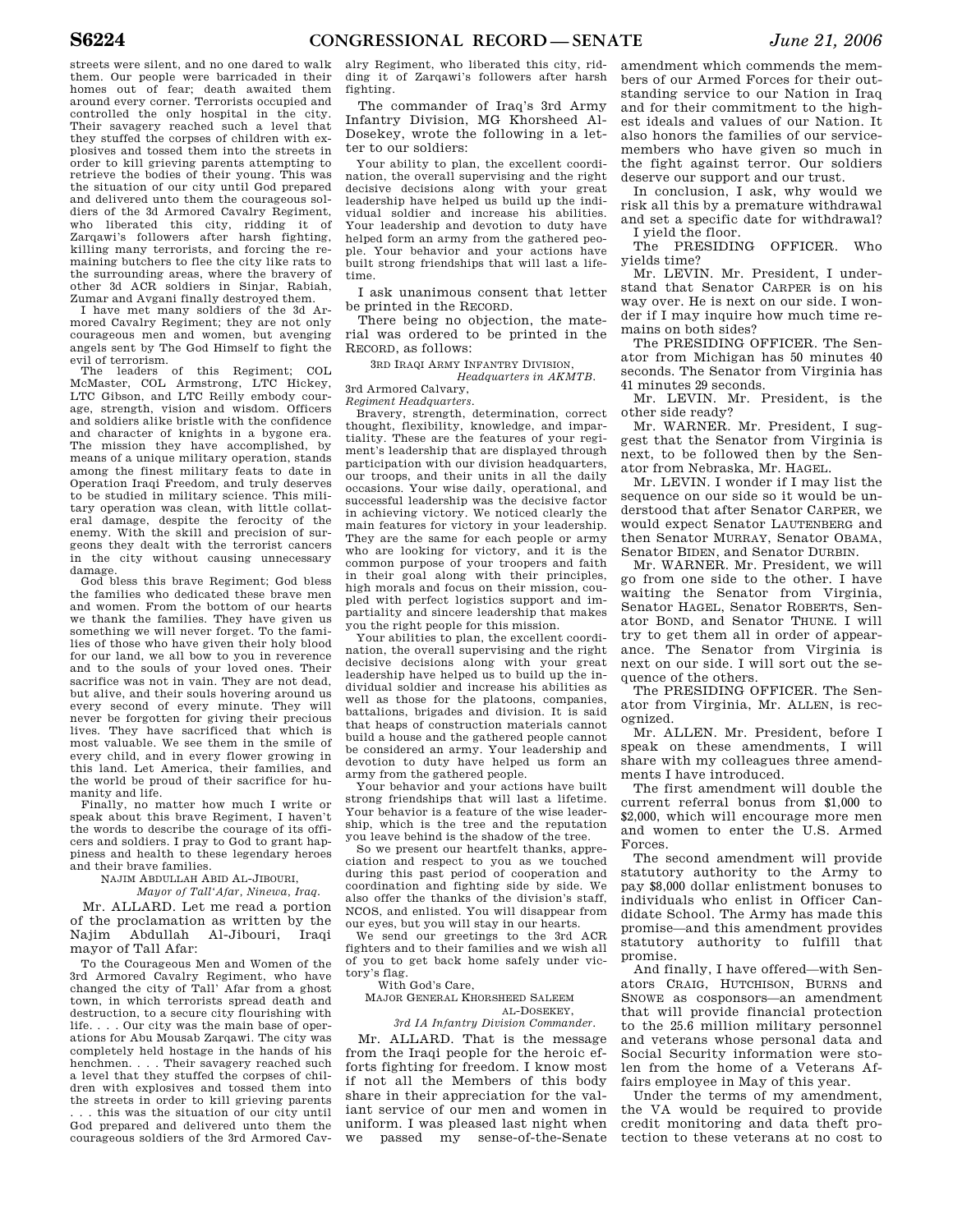our veterans. My amendment is supported by the VFW.

I spoke to Secretary of Veterans Affairs Jim Nicholson earlier today, and he informed me that he had announced that the VA will provide credit monitoring and data theft protection, and at no cost to the servicemembers and veterans. I thank Secretary Nicholson for making this sound and responsible decision.

I also rise in strong opposition to the amendments brought forth by Senators KERRY and LEVIN which, in my view, is a vacillating strategic plan of retreat. We don't need a plan of retreat. We need to have a steady, strategic plan for success in the war on terror and, in particular, in the theater of Iraq. We need to honor our troops and honor their families, whether they are serving now, or those who have fallen in the midst of this battlefront in Iraq.

We need to move forward in Iraq, and we need to unite all Americans behind our mission, unite Americans behind a strategic plan for success, bringing Americans together, and also our NATO partners and other allies, and get the neighbors of Iraq together, whether they be Jordan, Turkey, Kuwait or Saudi Arabia—they are all important—rather than Senator KERRY's plan, which is a plan for retreat, a tuck-tail-and-run approach. That is not what is need.

We want to see this new unity, diverse Government elected by the people of Iraq, have a chance to stand on its own feet and defend its own interests. We want to see measured, tangible success as quickly as possible, and we want to bring home our troops as soon as possible. But I believe some on the other side of the aisle are too anxious, and that would be retreating. This is not the sort of steady leadership that I believe would unite the American people.

Moreover, I think this approach can embolden our enemies. It would show a weakened resolve in the midst of this war on terror. The terrorists always talk about the United States and Mogadishu or the Beirut bombing and how Americans will retreat. We don't need to be emboldening our enemies. Moreover, it can cause discouragement and dismay to the Iraqi leaders who are bravely trying to stand up for a free and just society. It also can be a discredit to the United States in the eyes of some of our allies. Our European allies came out strongly in support of us today, for example, in our negotiations with Iran and telling the Iranian leaders: You ought to take the carrot, take the right approach. It is important as we deal with the Iranians that the United States shows there is a resolve and a commitment to sticking to a path of security and peace.

Just a few weeks ago, I was on a bipartisan delegation to Iraq. Everyone we spoke with, whether they were Kurds, Sunnis, or Shiites, was grateful to the United States for liberating them from that repressive regime. We

asked what would happen if we left in 6 months. They all said it would be a ''disaster.'' That was the word we heard more than anything else. Even the Sunni speaker of the new assembly, who was once imprisoned by the United States, said that if the U.S. military left—as a Sunni who was once imprisoned and was against the United States being there in the first place—he said to us, as he said subsequently to the President, that: We are grateful, and the U.S. military presence in Iraq is helpful to them. If we left, then those who would come in would be the Iranians, the Syrians, or potentially, of course, in the north, the Turks.

We are making progress. We are fighting vile terrorists. We need to understand who we are fighting. These terrorists are beheading men and women in Iraq. Meanwhile, the United States and our coalition partners are trying to give the Iraqis the chance to vote, to have a say on their public servants in that country.

We are also making progress on the security fronts. General Casey relayed to us that, right now, maybe a quarter of military operations are led by Iraqis. He said that by the end of the year, as much as three-quarters of the military operations will be led by the Iraqis, with the United States being in a supportive role for medical, intelligence, and military efforts.

Mr. President, I know Iraq has been tough. It is a tough battlefront for Americans. But it is a war and a theater in this war on terror that we can win and must win. The next few months will be vitally important. This is not the time to get weak in the knees. The future of Iraq is ultimately the responsibility of the Iraqi people. It is going to be the Iraqis' hands, backs, and minds that will be needed to build a secure and free Iraq. We don't want to stay a day longer than absolutely necessary. We are supporting Iraq in this because we are a generous people, but it is also good for our national security.

So I think we need to make sure that Senator KERRY's strategic plan for retreat—a tuck-tail-and-fail approach must be rejected. We must unite as Americans for a renewed commitment for a strategic plan for success. It is important for Iraq, important for the Middle East, and it is vitally important for the security of the United States of America.

I yield the floor.

The PRESIDING OFFICER. The Senator from Nebraska is recognized.

Mr. HAGEL. Mr. President, I thank the sponsors of this amendment, Senators LEVIN and REED, for offering a thoughtful amendment. They are making a responsible contribution to this debate. All Americans want a successful outcome in Iraq. Congress has an obligation to help craft a responsible policy to help achieve a successful outcome in Iraq. Congress fails in its duty when we do not probe, when we do not ask tough questions, and we fail when

we don't debate the great issues of our day.

There is no issue more important than war. The war in Iraq is the defining issue on which this Congress and the administration will be judged. The American people want to see serious debate about serious issues from serious leaders. They deserve more than a political debate. This debate should transcend cynical attempts to turn public frustration with the war in Iraq into an electoral advantage. It should be taken more seriously than to simply use the focus group-tested buzzwords like "cut and run" and political slogans and debase the seriousness of war. War is not a partisan issue. It should not be held hostage to political agendas. War should not be dragged into the political muck. America deserves better. Our men and women fighting and dying deserve better.

As mentioned earlier by Senator FEINSTEIN and others, there was a very important piece in yesterday's Washington Post, written by Iraq's National Security Adviser. It was titled ''The Way Out of Iraq; A Roadmap.'' The National Security Adviser's op-ed mentions three very important things we need to clearly understand. The first thing this op-ed provides is measurable goals for the progress of the Iraqi Government with regard to U.S. troop presence. The Iraqi National Security Adviser says this:

Iraq's ambition is to have full control of their country by the end of 2008. In practice, this will mean a significant foreign troop reduction. We envision the U.S. troop presence by year's ends to be under 100,000, with most of the remaining troops to return home by the year 2007.

The second point the op-ed makes clear is the unavoidable reality that an endless U.S. troop presence is not in the interest of the new Iraqi Government. The Iraqi National Security Adviser says this:

The eventual removal of coalition troops from Iraqi streets will help Iraqis who now see foreign troops as occupiers rather than the liberators they were meant to be. The removal of troops will also allow the Iraqi government to engage with some of our neighbors that have, to date, been at the very least sympathetic to the resistance because of what they call the ''coalition occupation.'' The removal of foreign troops will legitimize Iraq's government in the eyes of the people.

He makes clear that it will be the Iraqis who determine the success of the Iraqi Government. He says:

The government in Iraq is trying to gain its independence from the United States and the coalition, in terms of taking greater responsibility for its actions, particularly in terms of security. There are still some influential foreign figures trying to spoon feed our government and take a very proactive role in many key decisions. Though this may provide benefits in the short-term, in the long term it will only serve to make the Iraqi government weaker and will lead to a culture of dependency.

I believe the Iraqi national security adviser has it exactly right. After all, he is the Iraqi national security adviser. Americans listening to this debate on Iraq are too often being given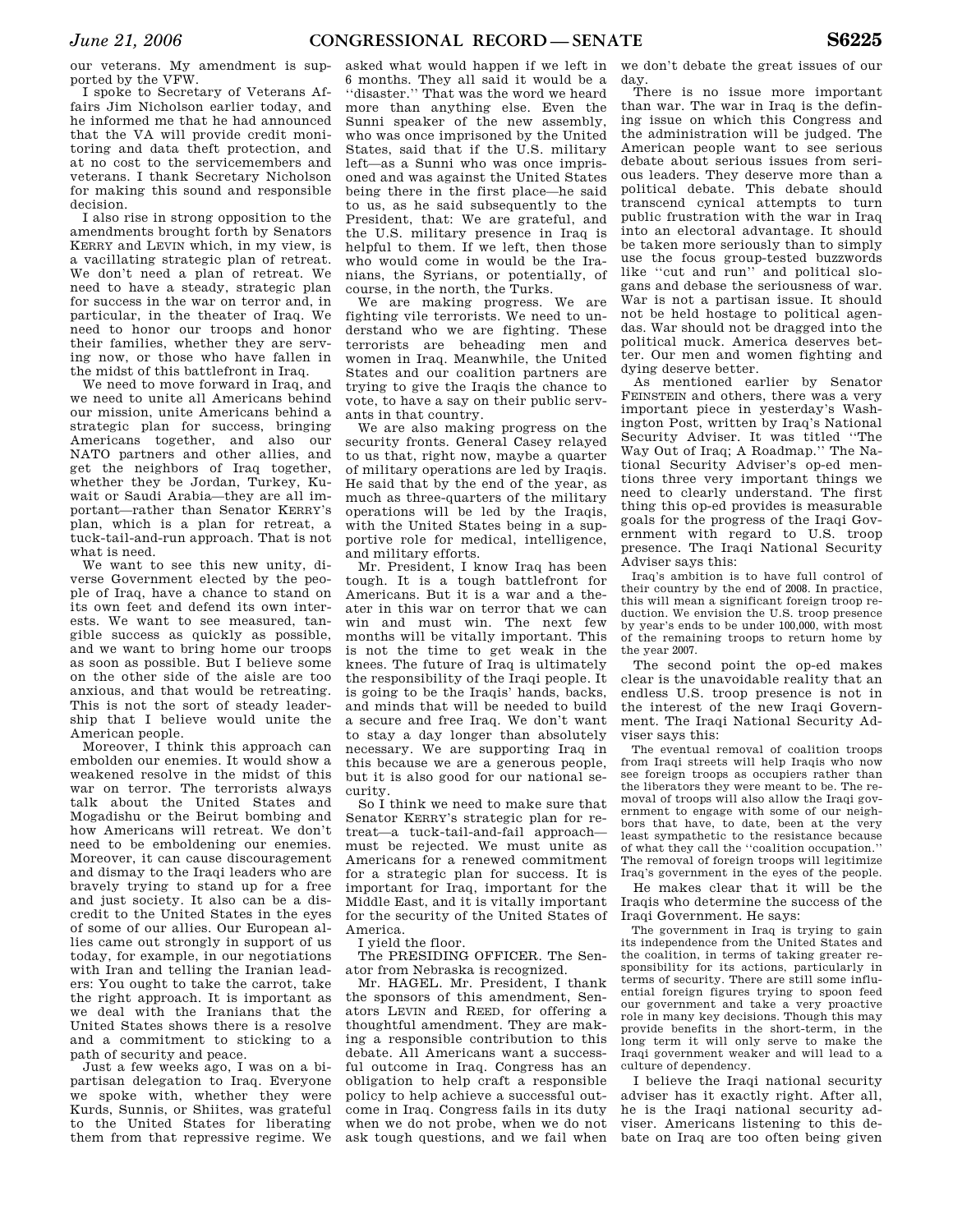false choices between, one, supporting the Iraqis with no end of troop deployments in sight or staying the course, or, two, laying down arbitrary deadlines for troop withdrawals. The reality is more complicated than this.

We should not limit the Commander in Chief's options in Iraq. That is why I will vote against the Levin amendment. However, anyone who believes we will be in Iraq indefinitely ignores the forces of reality, as the Iraqi Security Adviser's op-ed makes very clear. It is not in Iraq's interest for the United States to remain in Iraq. Our influence is limited and becoming more limited every day.

I note another story in yesterday's Washington Post that detailed the reaction of Vietnam veterans to the war in Iraq. I know a little something about this. My generation worries about Iraq becoming not the failure of our sons and daughters fighting in Iraq, but our failure as policymakers—policymakers—because I believe our policymakers failed us in Vietnam.

Our troops today are doing what we did a generation ago in Vietnam. They are fighting bravely. They are doing their very best. They believe in their country, they have faith in their leaders, and we cannot let them down.

I would say that there may be two Members of Congress today—Congressman MURTHA in the House and myself who served in Vietnam and were both here working in the Congress in the spring of 1975. Many might recall that time because that was the time the House of Representatives essentially voted to cut off funding for American presence in Vietnam. That was a disastrous decision for disastrous reasons, but it was the result of having a Congress absent and not involved in the policy formation, not involved in asking the tough questions, not involved in doing its job.

This debate today is critical. It is important for our country, agree or disagree with it. Amendments such as the Levin amendment are relevant, and they are an important contribution. When we debate these issues, Congress is doing its job. We do not want our legacy as a Congress to be no congressional oversight. We do not want it to be said we were irrelevant when it becomes too late. We do not want to repeat the history of Vietnam. We must not allow what happened in the Congress in April of 1975 to happen with Iraq, and it happened because we didn't debate the issues. It happened because the Congress was absent; it forfeited its responsibilities. It debased the very responsibility of elected officials. And that is why to debate these issues in a legitimate, honest, open manner is so important to our country, and to keep it out of politics, the ''gotcha'' kind of amendments, the ''gotcha'' kind of phraseology of which America is sick.

This is a serious issue. We have lost over 2,500 men and women in Iraq. We have been in Iraq longer than the Korean war. We have over 18,000 wounded.

We are spending around \$10 billion a month. The Congress must be present.

The PRESIDING OFFICER. The Senator from Nebraska is advised he has

now consumed 8 minutes. Mr. HAGEL. I ask for 15 seconds.

The PRESIDING OFFICER. Without

objection, it is so ordered.

Mr. WARNER. Mr. President, take a minute or so.

Mr. HAGEL. I thank the chairman.

I conclude, Mr. President, with this: What would be the real disaster for America, the real disaster for Iraq, the disaster for the Middle East, the disaster for the world is if this Congress is not present and accounted for and is not part of a policy formation for not just Iraq but the Middle East and the future of our country and the world. That would be the disaster. That is why it is so important today that we debate this issue; it is so important that we have amendments, such as the Levin-Reed amendment, that are offered in an important way that make a contribution to the understanding of America's presence and commitment and our responsibilities as a free nation and the beacon of freedom in the world.

Mr. President, I appreciate the time. I yield the floor.

Mr. WARNER. Mr. President, I thank our colleague for his remarks. He speaks from a body of personal experience and considerable courage as a member of the Armed Forces of the United States, which he has exhibited in these years.

Mr. LEVIN. Mr. President, may I have 10 seconds? I wish to add my thanks to the Senator from Nebraska for his very constructive, positive remarks.

Mr. WARNER. Mr. President, we have on our side Senators THUNE and ROBERTS who are waiting. I know Senator BOND has indicated he wishes to speak, and Senator INHOFE. I wish to advise those Senators I have to recognize those on the floor; otherwise, we lose time to a quorum call or otherwise. So we are going to alternate at this time. We are going to shift to the other side.

The PRESIDING OFFICER. The Senator from Michigan is recognized.

Mr. LEVIN. Mr. President, I yield 5 minutes to the Senator from Delaware.

The PRESIDING OFFICER. The Senator from Delaware is recognized for 5 minutes.

Mr. CARPER. Mr. President, 6 months ago, I was in Iraq with Senator HAGEL. We met with a number of people. Among the people with whom we met in one of the beautiful palaces of Saddam Hussein not far from Baghdad Airport, were the leaders of our American military forces in that country.

During the course of that conversation, we heard these words from our top military leader: It is time for America to move toward the door. He didn't say it is time for us to walk out of the door, leave, close the door. He said: It is time for us to move toward the door.

Subsequent to that, we met with Iraqi military and political leaders and our own diplomatic leaders, and the message I heard in almost all of those meetings was: it is time for America to begin moving toward the door.

We have had a policy in Iraq, at least in the last couple of years, of stay the course. ''Stay the course'' is a good slogan, and there have been times in our history as a nation when staying the course was actually a pretty good strategy. This is not one of those times.

What is needed is a different—not a different slogan, but a different strategy, and the strategy we need would be not stay the course but change the course.

The American people would like for us to begin to bring our men and women home and, as it turns out, so would the Iraqi people. In talking with the President upon our return, I said: You know, Mr. President, sometimes less is more. In this instance, having a smaller presence, a less visible presence would actually be more supportive of our efforts in Iraq than not.

The Iraqi people don't want us to cut and run. They don't want us to leave. They want us to be close by. They want us to be not far away and to be helpful if we can be, if needed. But they don't want us to leave this year. They don't want us to leave entirely next year.

Senator HAGEL just quoted the words of the Iraqi National Security Council. That is what we heard in Iraq last December. Their message has been pretty consistent, and it has been pretty much the same.

Last year in the Senate we voted by an overwhelming majority that 2006 needs to be a year of significant transition in Iraq. In other words, the Senate, on a bipartisan basis, called on the Bush administration to take action this year in 2006 to change course in Iraq to make clear to the Iraqis and the rest of the world that the United States does not intend to stay in Iraq forever.

The amendment before us today, the Levin-Reed amendment, builds on that resolution we passed barely a year ago. It rejects the extremes on both sides of the Iraqi debate—the one side of the extreme that would say either we should stay in Iraq on an open-ended basis, and the other extreme to say we ought to withdraw all of our troops by an arbitrary deadline. This amendment rejects both of those, and it says instead: Why don't we find a way to change the course going forward?

The policy of ''stay the course'' isn't working for our troops. They have served bravely, they have served honorably despite very difficult circumstances in extended tours of duty. More than 2,500 of our finest have been killed in action. Almost 18,000 have been injured, including a former member of my staff, Marine Corps LCpl Sean Barney, who was shot in the neck last month in Fallujah. Fortunately, he is alive. He is going to live.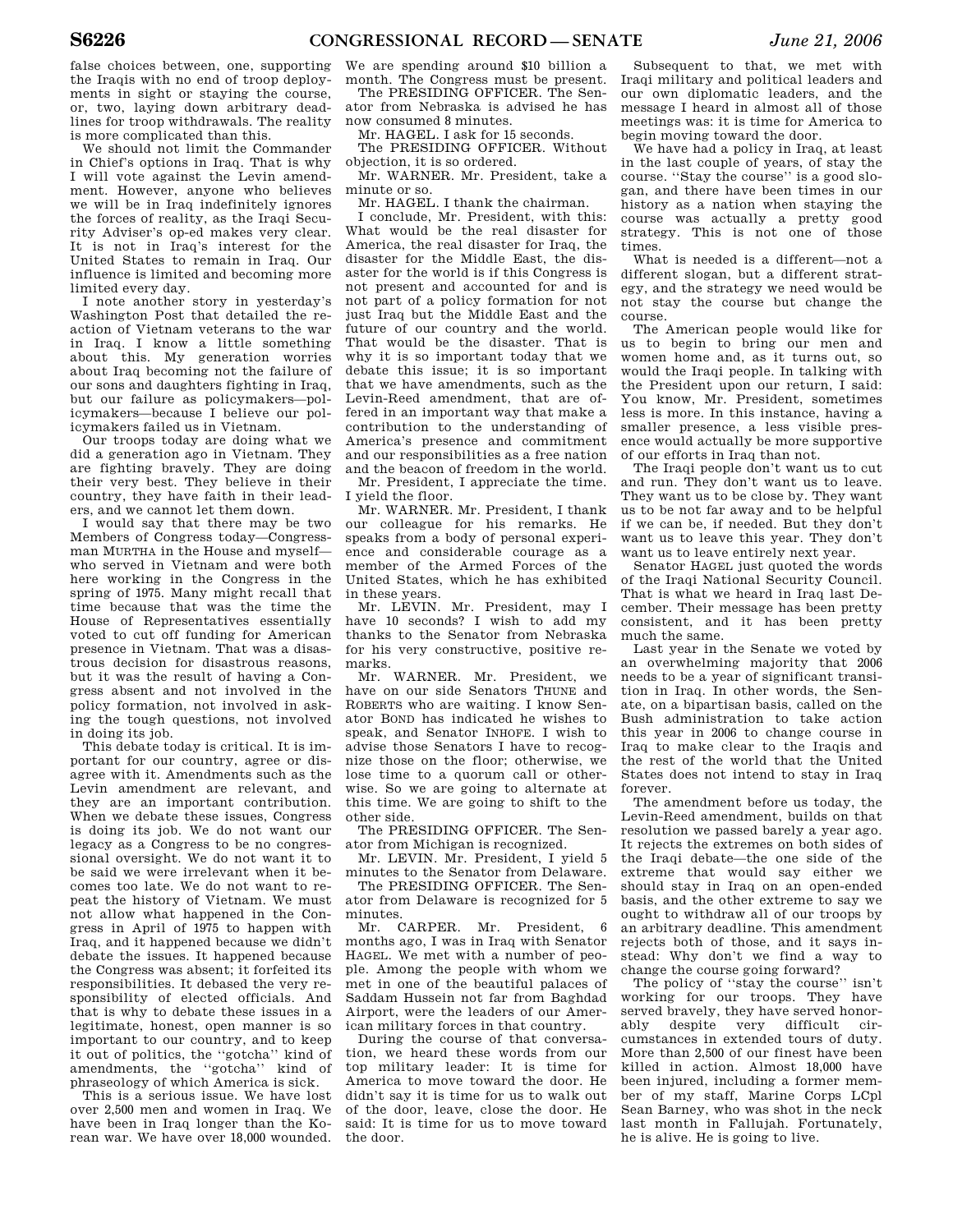The President's ''stay the course'' plan also is not working for the Iraqis. Insurgent violence is on the upswing, and our efforts to help rebuild Iraq are at a standstill. Electricity output has been pretty much flat-lined in the last couple of years, and we haven't been able to finish building the schools and hospitals they want and need and that we would like to help them build.

"Stay the course," I say to my friends, is not working. This amendment is about a new direction in Iraq. It is about accountability. It is about being tough. It is about being smart. It is about changing the course, not staying the course. It is about laying out a plan for victory in Iraq.

I urge my colleagues to support the amendment and the advice I heard not 6 months ago that it is time for America to move toward the door—not to leave, not to leave precipitously but to move toward the door and to allow the Iraqi people themselves to carry more of the burden in an effort to relieve from us some of that burden, an effort to make sure they have, in the end, a democracy and a country of their own to govern.

I yield back my time.

The PRESIDING OFFICER. Who yields time?

Mr. WARNER. Mr. President, I yield 5 minutes to the Senator from South Dakota.

Mr. President, I advise colleagues on my side, there is one Republican waiting, and others who have indicated a desire to speak. I urge them to come to the floor because I have under my control roughly 20 minutes.

The PRESIDING OFFICER (Mr. COBURN). The Senator from South Dakota is recognized for 5 minutes.

Mr. THUNE. Mr. President, we face a difficult choice in Iraq and the war on terror at large. Iraqis are desperately trying to form a fragile government in the face of overwhelming odds. They are, as John Dickinson once said of American independence, ''braving the storm in a skiff made of paper.''

Despite that, the odds they face, look at the progress that has been made just of late. Prime Minister Maliki just completed the formation of a new Iraqi Government, including filling three national security positions. In the past few weeks, U.S. forces have taken out terrorist leader al-Zarqawi, the head of the snake, and many of his henchmen. This was a huge blow to al-Qaida and a major victory in the war on terror.

Iraqi security forces are growing in number every day. Only a year and a half ago, Iraqi security forces had just begun to form. Today there are 264,400 trained and equipped Iraqi security forces, more than double the number of U.S. troops in the region.

At the beginning of this year, the Iraqi forces had 10 brigades and 43 battalions. They controlled areas of responsibility. Only a few months later and those numbers have nearly doubled to 18 brigades and 71 battalions.

Large- and small-scale water treatment facilities have been rehabilitated

or constructed for an estimated 3 million people at a standard level of service, with plans underway to deliver clean, safe drinking water to 5 million more.

May oil production was over 2.1 million barrels of oil per day, and the Treasury Department, from the United States, is sending additional professionals to Iraq to provide technical support for the creation of a public finance system that is accountable and transparent. And our State Department is coordinating a broad effort to support an economic policy framework that enhances investment, job creation, and growth.

As Americans, we know, as Thomas Jefferson once said, ''the price of freedom is eternal vigilance.'' In America, we like things to happen in a 24-hour news cycle, but it doesn't always happen that way. If we look throughout the pages of history, we have countless examples of those who have come before who have understood the stakes and the risks that were at work in the conflicts they faced. A great figure from history of the last century, Winston Churchill, said wars are not won by evacuations. Churchill and those of his generation knew they were in a pitched battle for future generations, a titanic struggle between good and evil.

A more recent example is, as I was growing up in the State of South Dakota and going through what at that time we knew was the Cold War, I remember a great leader at the end of the last century, Ronald Reagan, when asked his strategy for winning the Cold War, who said: It is very simple, Mr. President, we win; they lose.

I believe that is the same strategy and same objective we need to apply to the war on terror because the evil we face today—it has a different name—is equally deadly. Failure to confront and prevail in this war on terror and we will be creating huge problems for the next generations of Americans.

When we hear this debate on the floor of the Senate and, I believe people have sincere motivations—I don't doubt the motivations of anyone who comes to the floor to debate this issue, and I think it is appropriate to have this debate, but this is not and should not ever be about partisanship. It is not about politics. It is about the future and the security of future generations of Americans.

We have heard lots of people come here and say, Well, staying the course is not a strategy, it is not a solution. Yet at the same time, we know full well that as we look at the threat that we face from the war on terror, failure is not an option either. We cannot afford a strategy that includes running away from our responsibility not only to the people of Iraq but to the people of this country who are counting on us to protect them and to provide security and safety for generations of Americans to come.

I think some simple questions we

line in the war on terror? I believe it is. We have demonstrated that in the last few weeks as we have eliminated many of the leading terrorist figures. We have to ask the question: Are the people we are fighting in Iraq terrorists who want the kill Americans? The answer clearly is yes. We also have to ask the question: If we don't have them pinned down there, will they not be planning and launching attacks against the United States? I believe the answer to that question also is yes.

The good men and women of the United States military are doing good work in Iraq. They are doing the job that we asked them to do. We need to make sure they understand we are there to win.

The PRESIDING OFFICER. The Senator has consumed 5 minutes.

Mr. THUNE. Mr. President, I would ask simply that as we vote on this amendment and the one that will follow, that we vote them down and give our generals and our troops the ability to complete the work that we have asked them to do, and that is to win, to prevail, and to make this country safer for future generations.

The PRESIDING OFFICER. The Senator from Michigan.

Mr. LEVIN. Mr. President, I yield 8 minutes to the Senator from New Jersey.

The PRESIDING OFFICER. The Senator from New Jersey is recognized for 8 minutes.

Mr. WARNER. Mr. President, and then following the Senator from New Jersey, the Senator from Kansas, Mr. ROBERTS, will be recognized, and then following Senator ROBERTS, the Senator from Missouri, Mr. BOND.

Mr. LAUTENBERG. Mr. President, may I claim my full 8 minutes?

The PRESIDING OFFICER. The Senatorcan claim his full 8 minutes.

Mr. LAUTENBERG. Mr. President, I rise to speak in support of the resolution put forward by the senior Senator from Michigan. I appreciate the fact that he has framed the debate on the war in Iraq both for the Senate and for the American people.

Last week the American death toll in Iraq passed 2,500. It is a tragic milestone and the American people are not happy about it, because our President has yet to articulate exactly what we are trying to accomplish in Iraq.

I maintain a gallery of pictures of U.S. servicepeople who have died in Iraq and Afghanistan outside the front door of my office. It reminds me and all who visit my office about the loss of young lives and the terrible cost of this war.

As a war veteran, I know what these troops and their families are going through. I heard the Bush administration say that some Iraqis are worried about us leaving. But I say this: The American people are worried about us staying.

have to ask are these: Is Iraq a front-of U.S. taxpayer funds there. We have What more can we do for the Iraqi people? We have spent over \$300 billion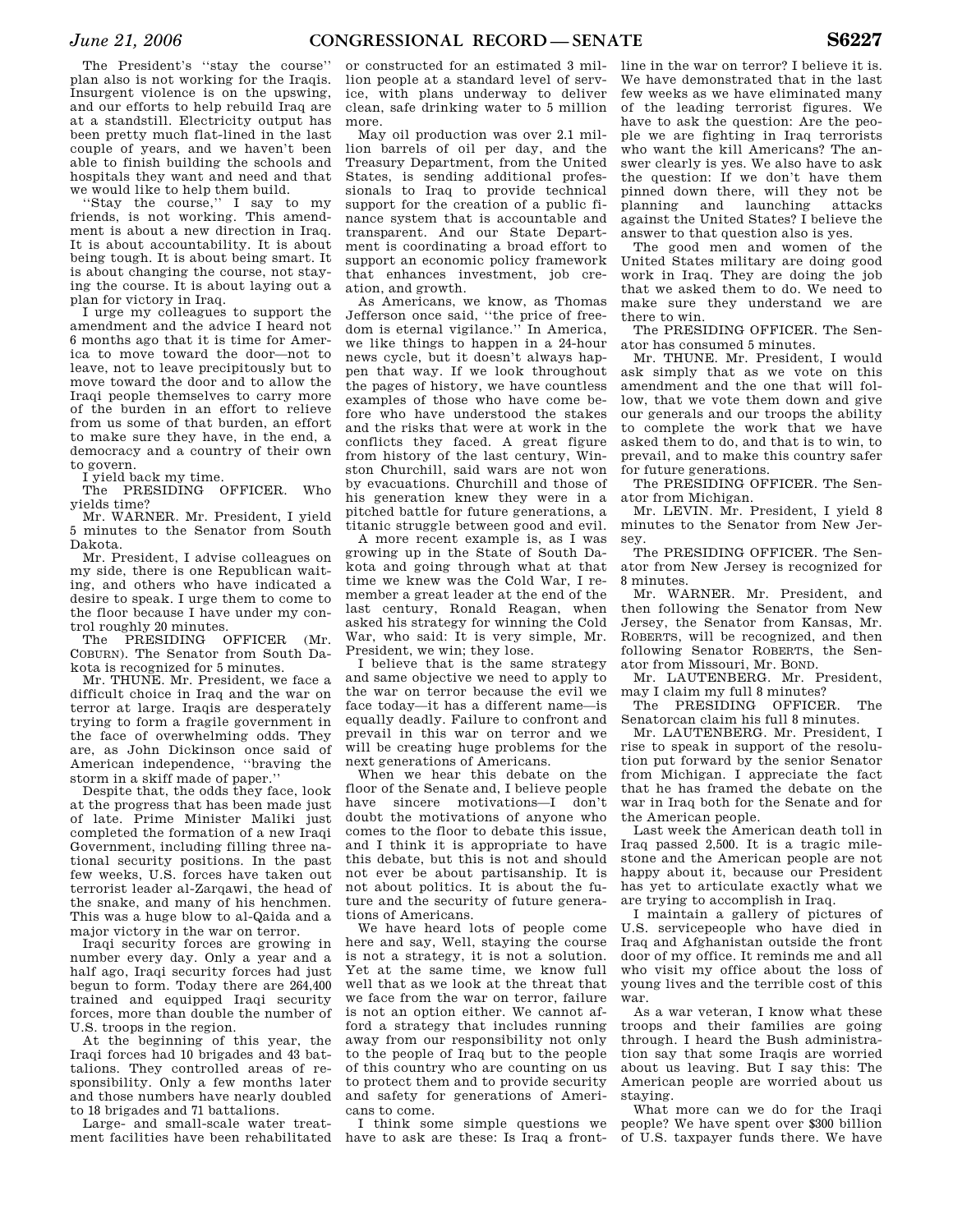helped them hold three elections. We have trained and armed their police and their military.

I say it is time for them to take control of their country.

I have heard my colleagues on the other side of the aisle say that we would bring dishonor to those who lost their lives if we begin to leave Iraq. But ask the families with loved ones over there how they feel. I met with a group in my Newark office with loved ones in Iraq, including a mother who lost her son there. As far as they were concerned, it would bring dishonor to other families if we just stay there with no plans for the future.

So why are we having so much trouble securing Iraq? The answer is clear: The administration has no plan in place to do it. When they tried, we saw misstep after misstep by the civilian leaders in the Pentagon. And the leadership problems at the Pentagon start at the top.

This administration went to war on the cheap: Not enough troops, not enough body armor, not enough help from our allies. I think we are down to a coalition that has very little coalescence attached to it. No help. And our troops have paid the price for these mistakes.

There were so many mistakes and miscalculations by the Bush administration that it is hard to believe it at all.

Secretary Rumsfeld said the Iraqis would welcome U.S. troops and that the Iraqi resistance would be limited. He was obviously wrong.

He also failed to build coalitions with our allies. One of the few major allies that did join the coalition was Poland, which sent about 1,600 troops. But they began withdrawing early this year. Half are already gone, and by the end of the year, Poland will have all of its troops out of Iraq. Just this week, the Japanese announced they will withdraw their troops.

We ask, when are we going to start withdrawing our troops?

So far, 16 nations who have provided some assistance in Iraq have withdrawn their troops. The administration's failure to build a real coalition has caused our troops to bear the vast majority of the risk and suffer the casualties.

Mr. INHOFE. Will the Senator yield? Mr. LAUTENBERG. No, I will not yield. I don't have enough time, I am sorry to say. Perhaps afterwards, the Senator from Oklahoma can use his own time to have an exchange.

Secretary Rumsfeld said the war would be short. He said, ''I doubt 6 months.'' More than 3 years later, we know how tragically wrong that assessment was.

Additionally, Secretary Rumsfeld was also way off on the cost of the war. He said it would cost no more than \$100 billion. But the staggering reality is that it has cost \$320 billion thus far, and we expect it will get close to half a trillion dollars before this year is over.

Now we are experiencing a crisis in military recruiting. But about that, Secretary Rumsfeld is in denial. Whether in public or in private, he claims that recruiting is fine. Well, it is not. Here is the reality: The Army National Guard and Reserve are falling well short of their goals, and the only reason other branches are meeting goals is because the Pentagon has reduced the target numbers.

Eight retired generals have come forward to say what many in the military have been thinking for years, and that is: It is time for a change at the top as well as the recovery of our people back home. One of the generals, General Eaton, who served in Iraq, said the following about Secretary Rumsfeld:

In sum, he has shown himself incompetent strategically, operationally, and tactically, and is far more than anyone else responsible for what has happened to our important mission in Iraq. Mr. Rumsfeld must step down.

But instead of taking a stand like the generals, we have heard our colleagues on the other side of the aisle simply repeating talking points that were handed to them by the Bush administration: ''Cut and run''—disgusting words when you look at the reflection of what is intended there.

We know this because the Secretary of Defense sent a Republican briefing booklet to Democrats by mistake last week. This briefing book is a three-ring binder of spin. It contains the same spin that we hear today from the other side of the Chamber.

Instead of developing talking points and spin for Republican Senators, we should concentrate on putting together a plan for our troops in Iraq: For our troops to come home.

I think my Republican colleagues should have stamped that briefing book ''Return to Sender'' and told the administration that they will think for themselves. That is what I would hope my colleagues across the aisle would do.

I know that they want to protect our troops and I know that they care as much about loss of life. But we have a different approach on it. We need a fresh start, honest leadership, and we are not going to get either one as long as those in charge maintain their positions.

In sum, I think it is time for Secretary Rumsfeld to go, and it is time for our troops to start to go home.

I yield the floor.

Mr. WARNER. Mr. President, how much time remains for the Senator from Virginia?

The PRESIDING OFFICER. Nineteen minutes and 22 seconds.

Mr. WARNER. Mr. President, I recognize on the floor Senator ROBERTS, Senator BOND, and Senator INHOFE, and Senator KYL intends to come. So with the balance of that time, I will try to allocate it as equally as we can. I think Senator ROBERTS is next in line, so I yield to Senator ROBERTS 4 to 5 minutes.

The PRESIDING OFFICER. The Senator is recognized for 4 to 5 minutes.

Mr. ROBERTS. I thank the President and I thank the chairman. I rise in opposition to the amendment offered by Senator LEVIN. I would just tell the Senator from New Jersey that nobody gave me my billet points; I wrote this myself out of conviction, and I know he speaks from conviction as well.

There is nobody in the U.S. Congress, nobody in America that does not want stability in Iraq and to get our troops home as soon as possible. But there is a right way and a wrong way. Last week the Senate voted overwhelmingly against adopting a strategy focused on an arbitrary date for the withdrawal of U.S. forces. We are back again. Despite that lopsided vote of last week, we are again debating yet another withdrawal amendment. By the time we are done, no less than three withdrawal amendments, three messages to our troops, three messages to our adversaries, and three very damaging blows for I think the resolve of this country.

Senator HAGEL brought this up. As a careful reading of the amendment clearly shows, I think we are setting a disturbing and counterproductive precedent. We, the U.S. Senate, are now getting into micromanaging the military and the military's plans and the military's strategy—not the President, not the commanders in the field, but the Senate. This is the same body, by the way, that has a little difficulty trying to decide when to adjourn.

While we may wish otherwise, the blunt truth of it is there is no exit from either Iraq or the global war on terrorism but through success. So in that regard, we did not ask for this war, but in fighting worldwide terrorism, a war that must be successful, we must be willing to use force if necessary and to protect our security and that of our allies or we invite more insurgency, more terrorist acts for the next President, the President after that, and on down the line. So regardless of future policy, current or future Presidents, our ultimate success against terrorism will only be won through resolve.

Let's talk about one thing that has been missing in this debate, and that is consequences. Calling for withdrawal is one thing; facing the consequences of that action and the responsibility for it is another. I fully understand the need and the value of full debate on this issue, but we should do so with the understanding that words do have consequences, and their effect not only influences the intended audience, the partisan base or otherwise, but they also affect the morale of our troops in the midst of war and the terrorists who question our resolve.

Make no mistake: if America leaves—all at once or in stages—our adversaries will rejoice—all at once or in stages.

Last year we received an intercepted letter that Osama bin Laden's deputy sent to Abu Musab al-Zarqawi which urged Zarqawi to prepare for what the terrorists clearly believe will be a U.S.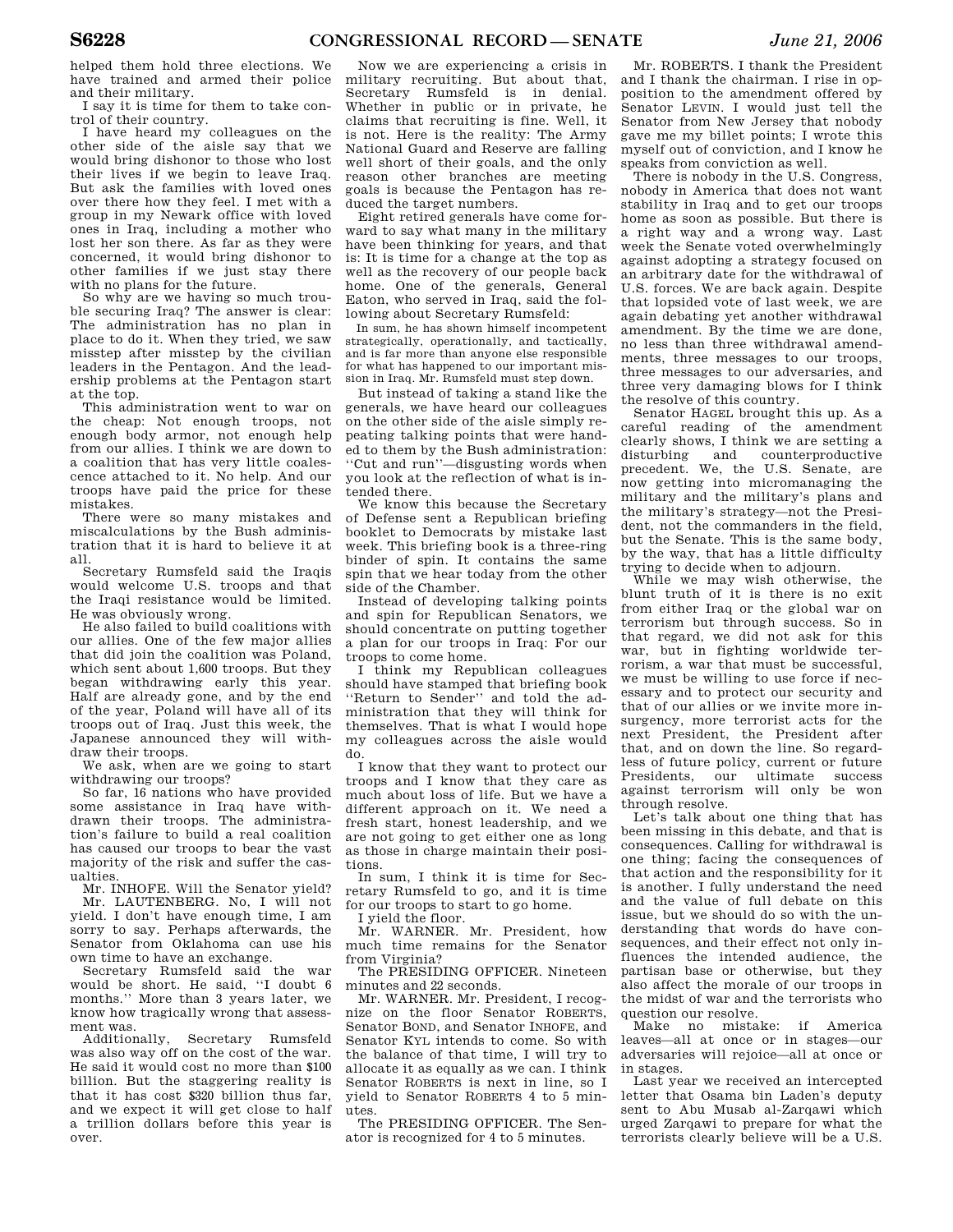retreat from Iraq. Ironically, while the terrorists are preparing for what they hope will be a premature U.S. retreat, we are making real, tough, step-by-step progress, highlighted with the recent killing of Abu Musab al-Zarqawi.

But of all things, in a paradox of enormous consequence and irony, we stand here today debating this withdrawal commensurate with the predicted retreat by al-Zarqawi and his terrorist associates.

Now is not the time to abandon our momentum and retreat. Such a retreat would do more than encourage the bin Ladens of the world. Jihadist terrorist cells throughout the world, and in our own country, would be rethinking their attack plans with ominous repercussions.

Let us not ignore the very nature of our adversaries. Senator ALLEN spoke to that. They think of us as dust. We have no human value. And they are not giving up. They are planning attacks as we speak—everybody knows that within the U.S. Capitol. Imagine how such a withdrawal would be viewed in places like Iran, in the midst of aggressively building up its nuclear capacity; North Korea, with its existing capacity; China, with its continued military expansion, the greatest since World War II; and Russia, where we are now witnessing a return to totalitarianism round II, especially with Ukrainian democracy; and Venezuela, where Hugo Chavez has become the next Castro.

Imagine what doubts the lack of resolve would really create in the minds of our allies now working with us with unprecedented intelligence cooperation, and the impact on the progress we have made in Pakistan and Afghanistan, leading to a radical Islamic takeover of the Mushariff and Karzi governments and further leading to increased threats within the next terrorist nerve centers in Indonesia and Africa.

The PRESIDING OFFICER. The Senator has consumed 4 minutes.

Mr. ROBERTS. I ask unanimous consent for 2 additional minutes.

Mr. WARNER. Mr. President, what is the time remaining?

The PRESIDING OFFICER. Fourteen minutes and 40 seconds.

Mr. WARNER. I will yield the 2 minutes, and then the two other colleagues can divide equally the time that is remaining.

Mr. ROBERTS. Mr. President, this amendment has consequences to our allies, including Libya, Tunisia, Jordan, Egypt, even Saudi Arabia, and Israel. Basically, this amendment has consequences, introducing it on the floor of the Senate has consequences, debating it has consequences, and voting for it has consequences.

I am going to close by calling to mind a lesson of historical precedent. Upon learning of the attack on Pearl Harbor, Sir Winston Churchill said this:

Silly people; that was the description many gave in discounting the force of the United States. Some said they were soft,

others that they would never be united, that they would never come to grips. They would never stand for bloodletting, that their system of government and democracy would paralyze their effort.

Now we will see the weakness of this numerous but remote, wealthy and talkative people. But, American blood flows in my veins. I thought of a remark made to me years before—the United States is like a gigantic boiler. Once the fire of freedom is lighted under it, there is no limit to the power it can generate. It is a matter of resolve.

I say to my colleagues that, if approved, this amendment could, in a matter of minutes, undo that resolve now, and for the next generation who will face new threats to our way of life. Setting an artificial timetable will send the wrong message to the Iraqi's, who need to know that America will not leave before the job is done, and our troops, who must know that we are serious about the mission that they are risking their lives to achieve.

The PRESIDING OFFICER. The Senator from Michigan.

Mr. LEVIN. I yield 3 minutes to the Senator from Washington.

The PRESIDING OFFICER. The Senator from Washington is recognized for 3 minutes.

Mrs. MURRAY. Mr. President, I want the same thing all Americans do, for our troops to complete their mission in Iraq and return home safely and quickly. To accomplish that, the President must define what our current mission is and how that mission serves our Nation's security interests.

The men and women of our military have done everything we have asked them to do. They looked for weapons of mass destruction and found none. We got rid of Saddam Hussein. We helped the Iraqis hold elections and set up their government and security forces. So what is our mission today?

Right now, our Nation's policy on Iraq is adrift. Instead of addressing this head on, the administration and this Congress continue to build on the miscalculation and incompetence of the past and are dismissing any serious discussion of the challenge the American people now face.

Instead of working to unite this Nation behind a common purpose in defense of our security and freedom, the President and his aides are using the war as political fodder for the next election cycle. Instead of being honest with the American people about the costs of our effort and the sacrifice necessary to support them, the Congress continues to hand a blank check to the administration to continue the status quo. That approach has left us with heated rhetoric and a long series of bad choices.

True security for the American people depends on an honest assessment of the threats we face, a very clear mission, and an honest discussion about the costs of confronting those threats.

On Iraq we do not have any of those components. Continuing the status quo is unacceptable. We need the President

to tell us what the mission in Iraq is so we, as Congress and as a country, can decide if it is worth the continued price we are paying.

Like all of us, I want the troops home as soon as possible. In fact, I think they should start coming home this year. It is absolutely time for a new strategy in Iraq. An arbitrary, specific date for full withdrawal, however, could force us to ignore facts on the ground, facts that have a direct impact on the security of our troops or the interests of our Nation. I appreciate those who ask for a date certain. I, too, am frustrated with where we find ourselves today. But what we do need is change. What we do need is leadership. What we do need is a defined mission. And what we do need is a plan for success.

The troops on the ground, as well as the American people, deserve an honest discussion and a plan for victory and a goal to achieve that. That is why I support the Levin amendment.

This administration, this Congress, and this Nation should be focused like a laser on how we can be successful and bring our troops home safely. Our troops and the American people deserve a plan that brings us all together to accomplish that goal.

I yield my remaining time.

Mr. WARNER. What is the time remaining on this side?

The PRESIDING OFFICER. There remains 13 minutes 2 seconds.

Mr. WARNER. I am going to relinquish the time I hoped to use to do wrapup remarks and divide it equally between the Senator from Missouri and the Senator from Oklahoma.

The PRESIDING OFFICER. The Senator from Missouri is recognized for 6 minutes 30 seconds.

Mr. BOND. Mr. President, I thank the floor manager of the bill. As we have heard, the end of al-Zarqawi is a significant blow to al-Qaida operations in Iraq. It is another clear indication of the progress we are making. In addition, the documents we captured at that time indicate that the al-Qaida terrorists themselves know that we are making progress. They are worried that time is now on our side. They know they cannot withstand our military forces.

But even before our troops eliminated one of America's fiercest enemies, some at home had described the current situation in Iraq as bleak. Now they are introducing measures for a timetable for withdrawal from the region.

The insurgents will no doubt consider the debating of this measure one of the best pieces of news they have had this year. That is because the terrorists know that time is on our side unless we give them a timetable for withdrawal. We know that a timetable for withdrawal will undercut the momentum that the insurgents themselves say we have gained in Iraq.

As I have talked to our troops who have been in the field, they say, doesn't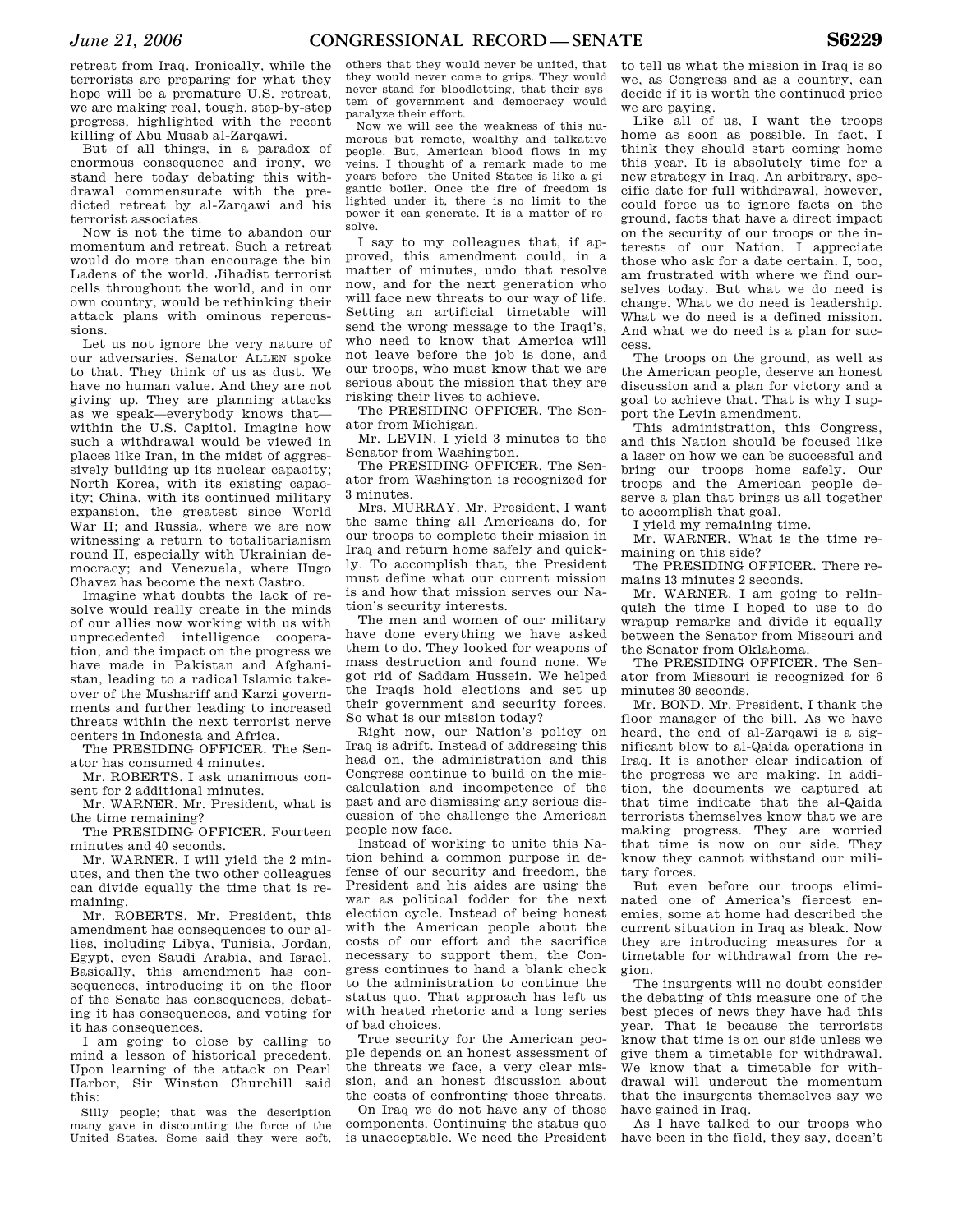anybody understand that the terrorists watch our media? They have calendars. If they know we are going to get out on a certain date they will declare victory, lay back and wait to take over the country after we have departed.

I would imagine that the terrorists are dumbfounded, yet ecstatic with this self-destructive proposal. I am dumbfounded and aghast. If insurgents had any representation in the Senate, I am sure they would support it. I am not saying my Democratic colleagues are in any way intentionally aiding the insurgents or undermining our troops, but regrettably that is what it would do. I implore my colleagues on both sides to consider the facts and the words of the insurgents themselves, who view this as a time when they are losing.

Last Monday night, when our President was addressing a group outlining in detail the program of progress and how we are going to build up the security forces in Iraq so they can take over, and committing to finishing the job we in Congress overwhelmingly endorsed, Mr. Howard Dean was on national television claiming that Republicans were sitting in air-conditioned offices asking others to do the work in Iraq. He stated:

Republicans are great about sending other people's children to war.

I take issue with the words of Mr. Dean, the voice of the Democratic National Party. First, our brave young men and women volunteered to serve, to go to war to keep America safe from the terrorists who struck on 9/11 and who would strike again if they had the chance.

Second, 77 of us on this floor, Democrats and Republicans, voted to support the President to carry out the mission that President Clinton first outlined about regime change in Iraq.

Finally, I say to Mr. Dean personally, my only son returned from Iraq over a year ago and is preparing to go back. When I told him we were going to have this debate, I asked him: What is your view on it? I got this e-mail back. He said:

In case anyone is paying attention, there is progress being made. AMZ himself indicated as much in the confiscated letters around the time of his death. If al-Qaida, No. 1, confesses the U.S. is having good success, who here in conus has the standing to contradict us?

I don't get it. I am not wild about going back to Iraq but I'd sure as heck would rather do that than essentially invalidate everything we have done to date by leaving too early and inviting chaos.

Happy Father's Day.

That was a message from one of the people who are serving us in Iraq, and he speaks for all the other young people he knows.

I implore my colleagues, let our troops finish what we started, what most of us voted for. Let's leave Iraq self-sufficient, free, and stable, an Iraq no longer a safe haven for terrorists, threatening to bring WMD and terrorist attacks to our shore. Let's leave

when the job is done, not before. Let's not defeat our mission with political attacks on the President and the Secretary of Defense as we have heard today, and on those of us in Congress, giving the terrorists a victory politically by laying out for them a ''get out of jail free'' card, giving them a timetable for withdrawal whether or not Iraqi security forces are fully capable of controlling their country.

I yield the floor.

The PRESIDING OFFICER. The Senator from Michigan.

Mr. LEVIN. I yield 10 minutes to Senator BIDEN.

Mr. WARNER. Mr. President, if the Senator will yield, I will just yield a minute to myself. I compliment the Senator from Missouri. That was a heartfelt message. I hope Mr. Dean gets it verbatim because your son, whom I have watched grow up through these many years, is proud to be a United States Marine and to take on his duty.

Mr. President, I wish to advise colleagues at the hour of 5 o'clock this debate on the Levin amendment is concluded. My understanding is we proceed to an amendment by the Senator from Massachusetts, Mr. KERRY, and Mr. FEINGOLD, Mrs. BOXER, and Mr. LEAHY. In examining that amendment, I say to my colleagues who are anxious to continue addressing the issues of the amendment of Senator LEVIN, I think the basic format in this amendment lays a clear predicate for all those who are desiring to speak to have their word tonight sometime because we are to conclude this debate tonight. I yield the floor.

Mr. LEVIN. Mr. President, how much time remains on our side?

The PRESIDING OFFICER. You have 34 minutes.

Mr. WARNER. How much?

Mr. LEVIN. We started at 12:15. I would then yield for 10 minutes to Senator BIDEN. I then yield 8 minutes to Senator OBAMA, and then Senator DUR-BIN will be next. Depending on how much time is left we can determine the time allocation.

The PRESIDING OFFICER. The Senator from Delaware is recognized for 10 minutes.

Mr. INHOFE. Was this a unanimous consent request made by the Senator from Michigan? We are still going back and forth?

Mr. LEVIN. No. We understand that. Mr. INHOFE. I thank the Senator.

Mr. BIDEN. Mr. President, I thank the Senator from Michigan. I, too, compliment the Senator from Missouri for the service of his son. My son is not—he is in the military, in the National Guard. He is not in Iraq, although he did spend some time in Kosovo. I admire the patriotism of his son and respect the point of view his son expressed. But I think it confuses things.

Mr. President, last Thursday, we passed by a 99—1 vote an emergency spending bill to support our troops in Iraq and Afghanistan and provide relief to the victims of Hurricane Katrina.

Unfortunately, behind closed conference doors, a key provision of both the House and Senate versions was stripped out—an amendment, introduced by Representative BARBARA LEE and myself that would bar any funds from being used to establish permanent U.S. military bases in Iraq or to control Iraq's oil.

I voted to support our troops, though I was surprised that my amendment was stripped after not a single Senator publicly spoke against it during the floor debate.

But what bothers me is that by removing the ''no permanent bases'' amendment, we make life more difficult for our men and women in uniform and undercut our Nation's broader effort against terrorism.

So I will reintroduce my amendment as part of the Defense authorization bill.

It is straightforward, clear, and simple. It affirms that the United States will not seek to establish permanent military bases in Iraq and has no intention of controlling Iraqi oil.

I will repeat what I said 6 weeks ago: While it may be obvious to Americans that we don't intend to stay in Iraq indefinitely, such conspiracy theories are accepted as fact by most Iraqis.

In an opinion poll conducted by the University of Maryland in January, 80 percent of Iraqis—and 92 percent of the Sunni Arabs—believe we have plans to establish permanent military bases.

The same poll found that an astounding 88 percent of Sunni Arabs approve of attacks on American forces in part.

Why do Iraqis believe we want permanent bases? Why do they think we would subject ourselves to the enormous ongoing costs in Iraq in blood and treasure? Do they think we want their sand? No, they think we want their oil.

To my mind, the connection between these two public opinion findings is incontrovertible.

Before you dismiss these as simple conspiracy theories, remember what Iraqis have been through in the past 3 decades:

Three wars and a tyrannical regime that turned brother against brother and made paranoia a way of life.

And there is a longer history, too: 400 years of British and Ottoman occupation have led to a deeply ingrained suspicion of a foreign military presence.

These views extend well beyond Iraq. In a 2004 Pew Charitable Trust survey, majorities in all four Muslim states surveyed—Turkey, Pakistan, Jordan, and Morocco—believed that control of Mideast oil was an important factor in our invasion of Iraq.

Our enemies understand the boon these misconceptions provide to their recruiting efforts and use them as a rallying cry in their calls-to-arms.

Last year in a letter intercepted by the United States military, Ayman al-Zawahiri, the deputy leader of al-Qaeda, wrote to the recently killed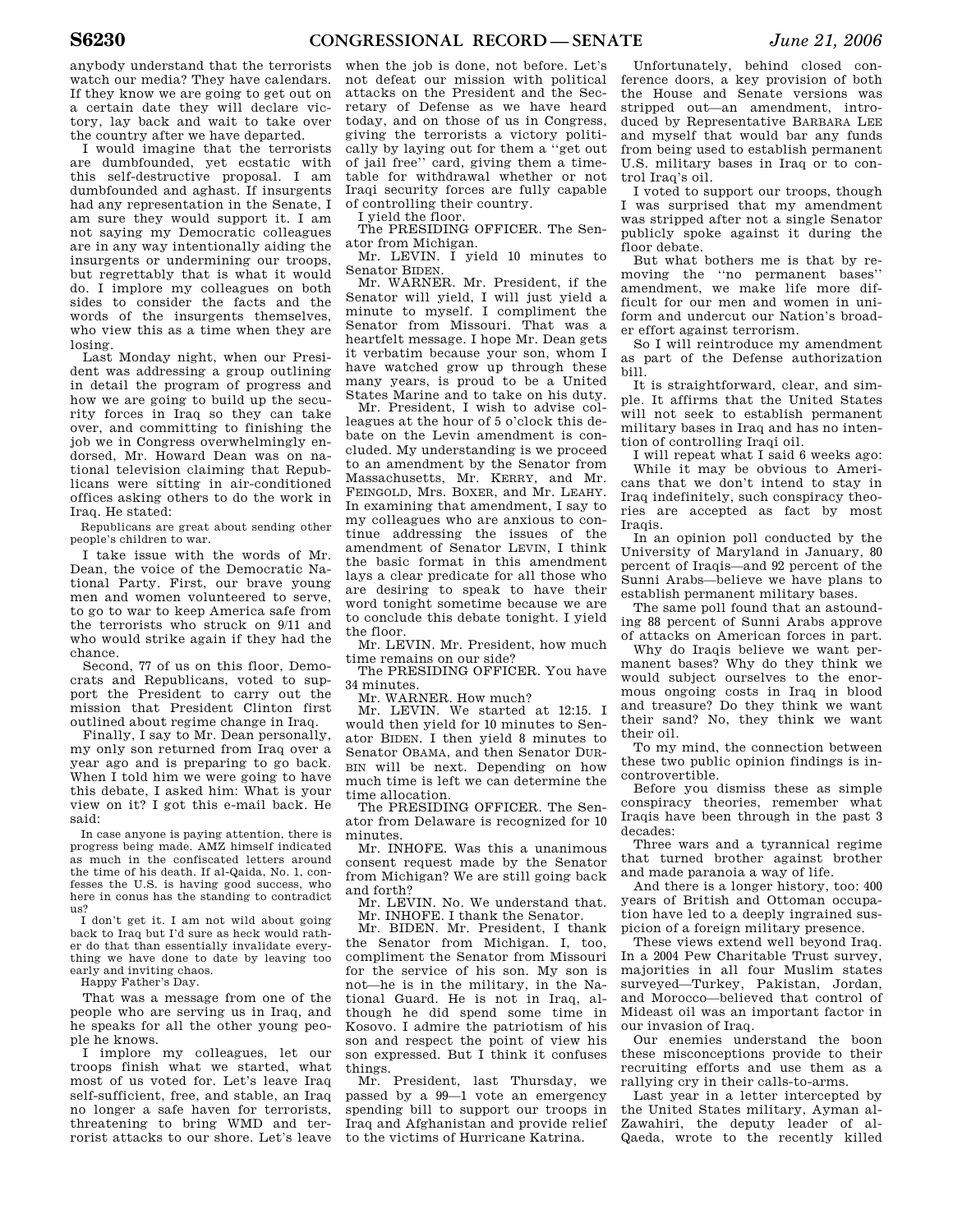Jordanian terrorist Abu Musab al-Zarqawi:

The Muslim masses . . . do not rally except against an outside occupying enemy.

Our military and diplomatic leaders understand that countering this vicious propaganda requires clear signals about our intentions in Iraq. And they have done just this.

General George Casey, the ground force commander in Iraq, told the Committee on Armed Services last September:

Increased coalition presence feeds the notion of occupation.

At the same hearing, General John Abizaid, the commander of all U.S. troops in the Middle East, told Congress:

We must make clear to the people of the region we have no designs on their territory or resources.

In March, the American ambassador to Iraq, Zalmay Khalilzad, told an Iraqi television station that the United States has ''no goal in establishing permanent bases in Iraq.''

Unfortunately, this clarity has been clouded by mixed messages from the senior-most decision-makers in the Bush administration.

To my knowledge, President Bush has never explicitly stated that we will not establish permanent bases in Iraq, and both the Secretary of Defense and the Secretary of State have left the door open to do just that.

On February 17, 2005, Secretary Rumsfeld told the Committee on Armed Services:

We have no intention, at the present time, of putting permanent bases in Iraq.

''At the present time'' is not exactly an unequivocal statement.

On February 15, 2006, at the Senate Foreign Relations Committee hearing, my friend, the Senator from Massachusetts, asked Secretary Rice:

Is it, in fact, the policy of the administration not to have permanent bases in Iraq?

Rather than answering the simple one word, ''Yes,'' Secretary Rice said during a 400 word exchange on the question:

I don't want to in this forum try to prejudice everything that might happen way into the future.

Just last Thursday, columnist Helen Thomas asked the White House press secretary to unambiguously declare that the United States will not seek permanent bases in Iraq. Again, the press secretary could not unequivocally declare this to be the case.

These mixed messages are confusing to the American people and the Iraqi people alike. They feed conspiracy theories and cede rhetorical space to our enemies. They make it that much more difficult to win the battle for the hearts and minds of 1.2 billion Muslims in the world. Our success in that battle will determine our success in the struggle between freedom and radical fundamentalism.

Against this backdrop, I believe that it is incumbent upon us to speak where the administration has not.

My amendment will have no detrimental effect on the military operations of our Armed Forces in Iraq or their ability to provide security for Iraqi oil infrastructure.

United Nations Council Resolution 1546 recognizes that the American and coalition forces are present in Iraq at the invitation of the Iraqi Government and that their operations are essential to Iraq's political, economic, and social well-being.

In his first speech to the Iraqi parliament last month, Prime Minister Nouri al-Maliki endorsed that resolution. We are anxious for the day when Iraqis can take control of their own destiny, but the Iraqis are suspicious of our intentions and growing increasingly impatient.

This amendment may not in itself change a lot of minds on the ground or in the region.

But it can mark the beginning of a sustained effort to demonstrate through words and deeds that we have no intention of controlling Iraq's oil or staying there forever.

I believe it is our duty to do so.

I want to point out a couple of things. I have listened to some of this debate. Sometimes I wonder whether we are debating the Levin amendment or not. The Levin-Reed amendment says two things. It lays out a plan. The front part of it is the part that is being ignored by most people. The amendment lays out a specific plan to avoid trading a dictatorship for chaos in Iraq. Right now, I respectfully suggest the President has a plan how not to lose but no plan how to win. In my view, a plan to arbitrarily set a date to leave is not a plan. It is an expression of overwhelming frustration and maybe on the part of some a conclusion reached that it is not winnable because it has been so badly handled the last 2 years. I respect that position. I don't agree with it, but I respect it.

The fact is, what is before us in the Levin amendment is it first calls for a political settlement and the sharing of economic resources. That is another way of saying the Iraqis need a deal on oil that gives the Sunnis a fair share of the revenues; and, secondly, it calls for the President to convene what not just JOE BIDEN and this amendment but BIDEN before, and before that Henry Kissinger, and Secretary Shultz and others called for, and that is convening of an international conference to promote a durable political settlement and reduce the interference by Iraq's neighbors in Iraq. And it calls for the things that everyone agrees have to be done, purging the sectarian militia which has infiltrated the security forces.

My friend from Missouri stood up and talked about the Iraqi security forces. The Iraqi security forces are riddled with sectarian infiltration. There is overwhelming evidence that Sadr suggests his Mahdi militia join the military. There is overwhelming evidence that the SCIRI and Dawa Parties have

moved their people into the military as have the Sadr militia. There is evidence of the fact that the Peshmerja are in the north. So let me ask a question: How is it remotely possible that this government, assuming it is really good government, has a lot of personal courage and wisdom?

How can it run a country when it does not have a military that—at least at any one time—one-third of the country doesn't trust?

Did you all notice what happened today? Saddam's defense lawyer, for whom I have no particular empathy or sympathy—guess what. Five cops or four cops—Iraqi police—show up with identification, take him away, and shoot him.

What has been going on? Pick up the paper. Every day—almost every day for the past months—a bus gets stopped, a group of Iraqi policemen take people off the bus identified as Sunnis and blow their brains out; or the next morning—every morning—you read the paper. What do you find? You find 9, 12, or 30 Sunnis handcuffed with bullets in their heads.

So I ask you the question, imagine the United States of America trying to unite the North and the South, and if you had hit squads in the South after the Civil War going after anybody who fought in the Confederacy—this is a big deal.

There is no possibility of avoiding a civil war, in my humble opinion, if you don't purge the police and then purge the military of the sectarian thugs.

Second, we have a very first-rate Ambassador there. The best thing that has happened to our effort is our present Ambassador. What did he do? Remember when he said the first unity government wasn't legitimate because the Sunnis didn't participate? It was a legitimate point. How do we get the Sunnis to participate in the election? You had the acting Parliament pass a law defining what could kill the Constitution—changing the law. That is a disaster.

So what did our Ambassador do? He said: Change it—quietly; a brilliant diplomatic move. They changed the law going back to what it had been under the law that was written in the first instance. Second, what did he do? He said: This isn't the final document. They amended the Constitution at the last minute it was being voted on to say you can amend it later. Why? For a specific purpose. Everybody knows that unless you get the Sunnis to buy in, there is no possibility of success. So everyone has anticipated from the beginning, beginning with our Ambassador, that you have to amend the Constitution to give the Sunnis a piece of the action.

Up to now, our administration has been saying quietly that would be divisive absent the Parliament doing what is called for under the law, convening, as they should be now, and now with about 3 months left, reporting to the entire Parliament amendments to the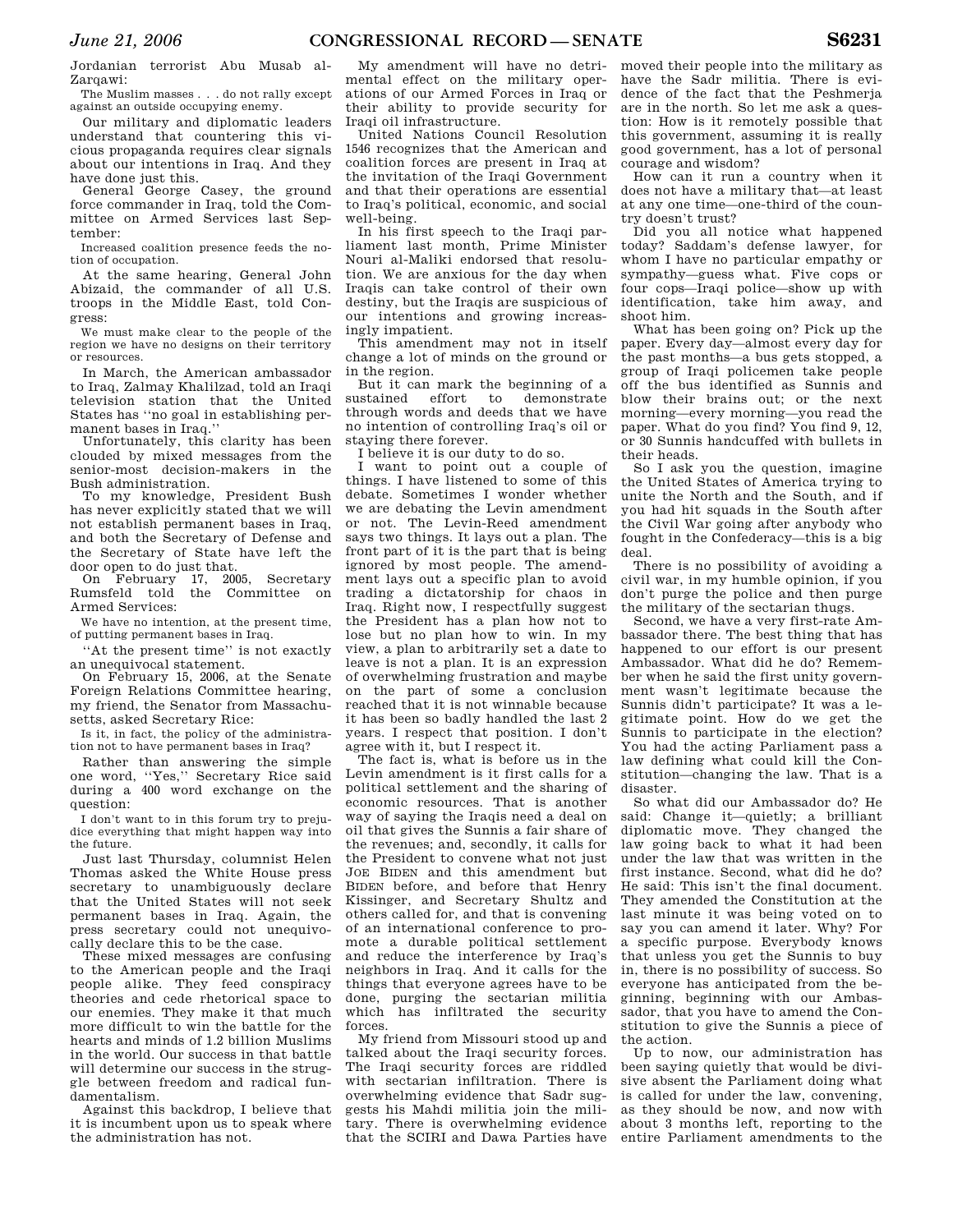Constitution that will then be sent out to the people to vote on. Absent that, I do not know how this works.

The Sunnis need a piece of the action, to stay in the action.

My friend, the chairman, understands that there are three things going on. One, they are so-called insurgents. They are basically the old Saddamists. They are the Baathist Party, they are former military, and they are the Republican Guard.

As I said to the President, who asked the question after my first trip from Iraq—he said: We have taken care of— I don't want to put words in his mouth—he said it was a great victory. And it was a great victory. I said: But Mr. President, 400,000 people went home with their guns. I said: Count the bodybags. We had such a blitzkrieg success; what happened? They didn't resist. They took off their uniforms, kept their guns, and raided the 800,000 tons of ammunition dumps we didn't guard. That is the insurgency—not bunch of dead-enders, as the Secretary of Defense said some time ago, and they are getting increasingly organized.

There is a second group. The second group is the Zarqawi guys. They are the guys who are the jihadists—mostly from out of the country. As my friends, the chairman and ranking member, know, the military has never estimated them to make up more than 5 percent to 8 percent of the entire insurgency. They do bad things, but they are a separate group, coordinating with but separate, with separate agendas, from the insurgents.

There is a third group. The real problem is civil war. Insurgency is not the big problem. It is a problem. The problem is sectarian violence with Sunnis killing Kurds, Kurds executing Shiites, and Shiites mostly eliminating Sunnis. Unless you stop that, what is the deal? I hope I am wrong, but as I say, take a look at my record on this for the last 3 years and tell me. Am I wrong a lot of times? I haven't guessed this one very wrong very many times.

Ask the following question: By December of 2007, we are going to have a drastic withdrawal of American forces for one of two reasons: either because we actually have things going in Iraq, the Iraqis have not only stood but stood together, dealt with the Sunnis, dealt with the militia and kept the neighbors out, which means we will be able to draw forces home, or we are going to be in a full-blown civil war.

I will make a prediction. This is a dangerous thing to do on the floor, and I pray to God I am wrong about it. I think there is at least an even chance that you will hear the following debate among the foreign policy intellectuals on the left and on the right a year from now. You have to let them fight it out in a civil war. It has to be decided in a civil war; nothing we can do about it. Let the chips fall where they may, and we come back in and try to pick up the pieces. That may be the ultimate strategy we have to deal with.

But to my friends who say get out at a time certain, I say I understand your frustration, but what do you do afterward? What do you do if things go to hell in a hand basket quickly and there is civil war that turns into a regional war? What is your plan?

The Levin amendment lays out a plan. It says take care of the insurgency by giving the Sunnis a piece of the action so they turn on the insurgents. They have a reason to want to be a part of the deal.

I thank the Chair.

I have a more detailed plan as to how we should proceed. But don't confuse the Levin plan by ruling it out. The Levin plan lays out what must be done, how to do it, and it is done on the path by which we can leave and leave our interests intact.

I thank the Chair. I thank my colleagues for allowing me a few minutes. The PRESIDING OFFICER. The Sen-

ator from Oklahoma is recognized.

Mr. INHOFE. Mr. President, first of all, let me say that I did want to get in there when the Senator from New Jersey was speaking.

They keep talking about 8 generals out there—8 generals out of 4,000 generals who are retired right now. Three of the eight generals who had their own political plans were using that. I have listened to that over and over again.

I have just returned from my 11th trip, I say that to my friend from Delaware, to the Iraqi AOR. The reason I have done this is so I can watch the progress that is being made—and I see the progress.

When the Senator from New Jersey stood up saying nothing has happened, consider the fact that we now have three successful elections behind us. Before each election, the Democrats on this floor said it is not going to work, they will not have a free election, it isn't going to be successful. We now have had three. I was over there. I went over the day the Ministers were ratified, and they are in there.

There are 164,000 trained and equipped troops. I think it is really bad, particularly when it is in error, for us to stand here on the floor of this Senate and say that those troops are really not trained and equipped, that they are really not serviceable for war. I have heard all kinds of things which are a great disservice to these people. I was up there in Fallujah during the last election when these Iraqi security forces were risking their lives going into town to vote.

Anyway, I went over there the other day, the day Zarqawi was killed, and I thank God that happened. It happened to be the same day that the 4 Ministers out of some 30 Ministers were confirmed. I can remember talking to them on a one-to-one basis.

Dr. al-Rubaie, the National Security Adviser for the Iraqis, is really a quality guy. I spent several hours talking to him. He projects that the number of troops in Iraq will drop below 100,000 by the end of this year. This is kind of in-

teresting. Here we are trying to dictate terms as to when we are going to pull out when they already know when they are going to request and make a recommendation to us to pull out. The other side has it completely backward. He is saying that right now; he projects, the way we are going, that they are going to make a request by the end of this year to drop the U.S. forces and the coalition down to 100,000. That would be a reduction of 30,000. Then he says that by the end of the following year, they should be all the way out.

Dr. al-Rubaie has made it clear that a timetable has to be on Iraq's terms and that there is already a roadmap. For people who say we don't know, there is no roadmap, there is no criteria out there, there is.

Let me tell you. This is a quote from Dr. al-Rubaie. This isn't me talking, this is a quote from him. He said that Iraqi governorates must meet ''stringent minimum requirements as a condition of being granted control. Threat assessment of terrorist activities must be low or on a downward trend. Local police and the Iraqi army must be deemed capable of dealing with criminal gangs, armed groups and militia, and border control. There must be a clear and functioning command-andcontrol center overseen by the governor.'' He said, and this is his quote, that ''13 of the 18 provinces''—18 in Iraq, and 13—''have met'' or are close to meeting this criteria already.

One thing which has bothered me most recently is the inconsistency I have observed over time in the Democrats' position. They claim to disagree with the war in Iraq for the very same reasons that they used for supporting going into Bosnia and Kosovo. I remember them standing on this Senate floor saying that we have no reason to be going to Bosnia and Kosovo because we don't have any security interests at stake.

In 1995, President Clinton urged Congress to support involvement in Bosnia, and they agreed with his philosophy to ''stand up for peace and freedom because it's in our interest to do so.'' That sounded real good at the time. Now, when President Bush is doing exactly the same thing, they are saying: No. We have changed our position. We don't want to do that anymore.

Opponents of the war in Iraq contradict themselves.

Senator KERRY stated, on April 6 of this year, that ''the [Iraq] insurgency grew day by day to be an insurgency that is now a low-grade civil war . . . and our troops can't resolve a civil war.''

The Senator from Delaware characterized this as a civil war. This isn't a civil war. This is a war where others are going after the Iraqis. The insurgents aren't Iraqis. I don't know why people can't understand that.

Zarqawi was Jordanian, and Osama bin Laden is Saudi. There are outsiders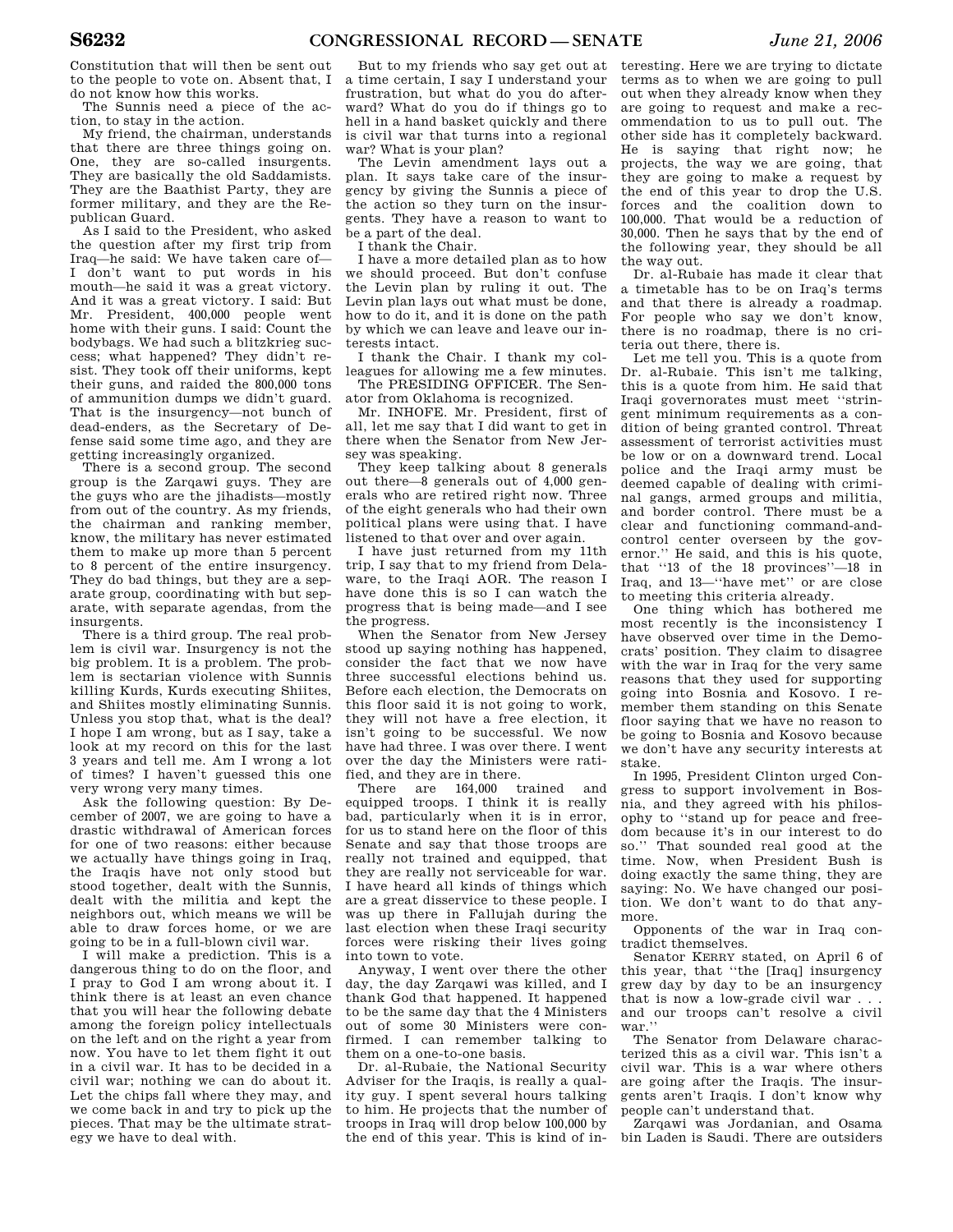who caused them to coalesce into getting along better with each other. There were factions in Iraqi that you do not see today.

But Kerry endorsed involvement of U.S. troops in Bosnia and Kosovo, both of which were civil wars. Those were civil wars. This is not a civil war.

In 1995, President Clinton said that ''we must not turn our backs on Bosnia,'' which was echoed by Senator KERRY when he stated that, ''History has taught us that we can't sit idly by while people commit these incredible evil acts against humanity.'' He was talking about Bosnia and Kosovo. I would like to ask him: What evil acts are you talking about when compared to Saddam Hussein, who murdered and tortured to death hundreds of thousands of his own people; where they dropped people into vats of acid; where people were begging, before they were put into the shredders, to put their heads in first so they could die quickly; women being raped and buried alive? We have not seen atrocities such as this since Hitler in World War II. And here he was talking about things that were taking place in Kosovo and Bosnia. It wasn't happening.

Let me tell you what Dr. al-Rubaie said. He said:

There is . . . an unofficial ''roadmap'' to foreign troop reductions that will eventually lead to total withdrawal of U.S. troops.

The roadmap is there. It is there, and it is one which they have put down in writing.

I am going to deliver to you what Minister of Defense Jasim asked me to deliver to you—to us—in this Chamber today. He said:

Tell them their sacrifice is for a very noble cause, they have given freedom to 26 million people. I believe they are waging a just war for humanity. The terrorism must be stopped or it will spread all over the world, like a carbon copy of fascism and communism. . . . The American victims have borne the price of a freer world. . . . We are very grateful. .. The war in Iraq is a just war and we have no option but victory. It is not a war that affects Iraq alone, but is truly a world war.

The terrorists are a sickness that must be eliminated . . . There is great transformation taking place in Iraq but, the international media does not focus on positive things happening.

Here he talks about the only focus being on the negative things.

I will talk against the next amendment later.

I can tell you, after 11 trips to Iraq and the AOR, that every time I come back to this Chamber and talk about the quality of the Iraqi security forces and the successes they have had, I am very proud of them, and they are very proud of us.

The PRESIDING OFFICER. The Senator from Virginia.

Mr. WARNER. Mr. President, I thank the Senator from Oklahoma for wrapping up close to 20 Senators on this side who have spoken to this issue. I remind my colleague there will be further debate tonight. I am anxious to have as many as possible come over

and join me. I commend the Senator on his statement and thank the Senator for his long, hard work on our bill throughout this year.

The PRESIDING OFFICER. The Senator from Michigan.

Mr. LEVIN. Mr. President, I yield to the Senator from Illinois 10 minutes.

The PRESIDING OFFICER. The Senator from Illinois is recognized for 10 minutes.

Mr. OBAMA. Mr. President, I thank the Senator from Michigan for managing this fine amendment.

In October of 2002, I delivered a speech opposing the war in Iraq.

I said that Saddam Hussein was a ruthless man, but that he posed no imminent and direct threat to the United States.

I said that a war in Iraq would take our focus away from our efforts to defeat al-Qaida.

And, with a volatile mix of ethnic groups and a complicated history, I said that the invasion and occupation of Iraq would require a U.S. occupation of undetermined length, at undetermined cost, with undetermined consequences.

In short, I felt the decision unfolding then to invade Iraq was being made without a clear rationale, based more on ideology and politics than fact and reason. It is with no great pleasure that I re-

call this now. Too many young men and women have died. Too many have been maimed. Too many hearts have been broken. I fervently wish I had been wrong about this war; that my concerns had been unfounded.

America and the American people have paid a high price for the decision to invade Iraq and myriad mistakes that followed. I believe that history will not judge the authors of this war kindly.

For all these reasons, I would like nothing more than to support the Kerry amendment; to bring our brave troops home on a date certain, and spare the American people more pain, suffering and sorrow.

But having visited Iraq, I am also acutely aware that a precipitous withdrawal of our troops, driven by congressional edict rather than the realities on the ground, will not undo the mistakes made by this administration. It could compound them.

It could compound them by plunging Iraq into an even deeper and, perhaps, irreparable crisis.

We must exit Iraq, but not in a way that leaves behind a security vacuum filled with terrorism, chaos, ethnic cleansing and genocide that could engulf large swaths of the Middle East and endanger America. We have both moral and national security reasons to manage our exit in a responsible way.

I share many of the goals set forth in the Kerry amendment. We should send a clear message to the Iraqis that we won't be there forever, and that by next year our primary role should be to conduct counterinsurgency actions, train Iraqi security forces, and provide needed logistical support.

Moreover, I share the frustration with an administration whose policies with respect to Iraq seem to simply repeat the simple-minded refrains of ''we know best'' and ''stay the course.'' It's not acceptable to conduct a war where our goals and strategies drift aimlessly regardless of the cost in lives or dollars spent, and where we end up with arbitrary, poll-driven troop reductions by the administration—the worst of all possible outcomes.

As one who strongly opposed the decision to go to war and who has met with servicemen and women injured in this conflict and seen the pain of the parents and loved ones of those who have died in Iraq, I would like nothing more than for our military involvement to end.

But I do not believe that setting a date certain for the total withdrawal of U.S. troops is the best approach to achieving, in a methodical and responsible way, the three basic goals that should drive our Iraq policy: that is, (1) stabilizing Iraq and giving the factions within Iraq the space they need to forge a political settlement; (2) containing and ultimately defeating the insurgency in Iraq; and (3) bringing our troops safely home.

What is needed is a blueprint for an expeditious yet responsible exit from Iraq. A hard and fast, arbitrary deadline for withdrawal offers our commanders in the field, and our diplomats in the region, insufficient flexibility to implement that strategy.

For example, let's say that a phased withdrawal results in 50,000 troops in Iraq by July 19, 2007. If, at that point, our generals and the Iraqi Government tell us that having those troops in Iraq for an additional 3 or 6 months would enhance stability and security in the region, this amendment would potentially prevent us from pursuing the optimal policy.

It is for this reason that I cannot support the Kerry amendment. Instead, I am a cosponsor of the Levin amendment, which gives us the best opportunity to find this balance between our need to begin a phase-down and our need to help stabilize Iraq. It tells the Iraqis that we won't be there forever so that they need to move forward on uniting and securing their country. I agree with Senator WARNER that the message should be ''we really mean business, Iraqis, get on with it.'' At the same time, the amendment also provides the Iraqis the time and the opportunity to accomplish this critical goal.

Essential to a successful policy is the administration listening to its generals and diplomats and members of Congress especially those who disagree with their policies and believe it is time to start bringing our troops home.

The overwhelming majority of the Senate is already on record voting for an amendment stating that calendar year 2006 should be a period of significant transition to full Iraqi sovereignty, with Iraqi security forces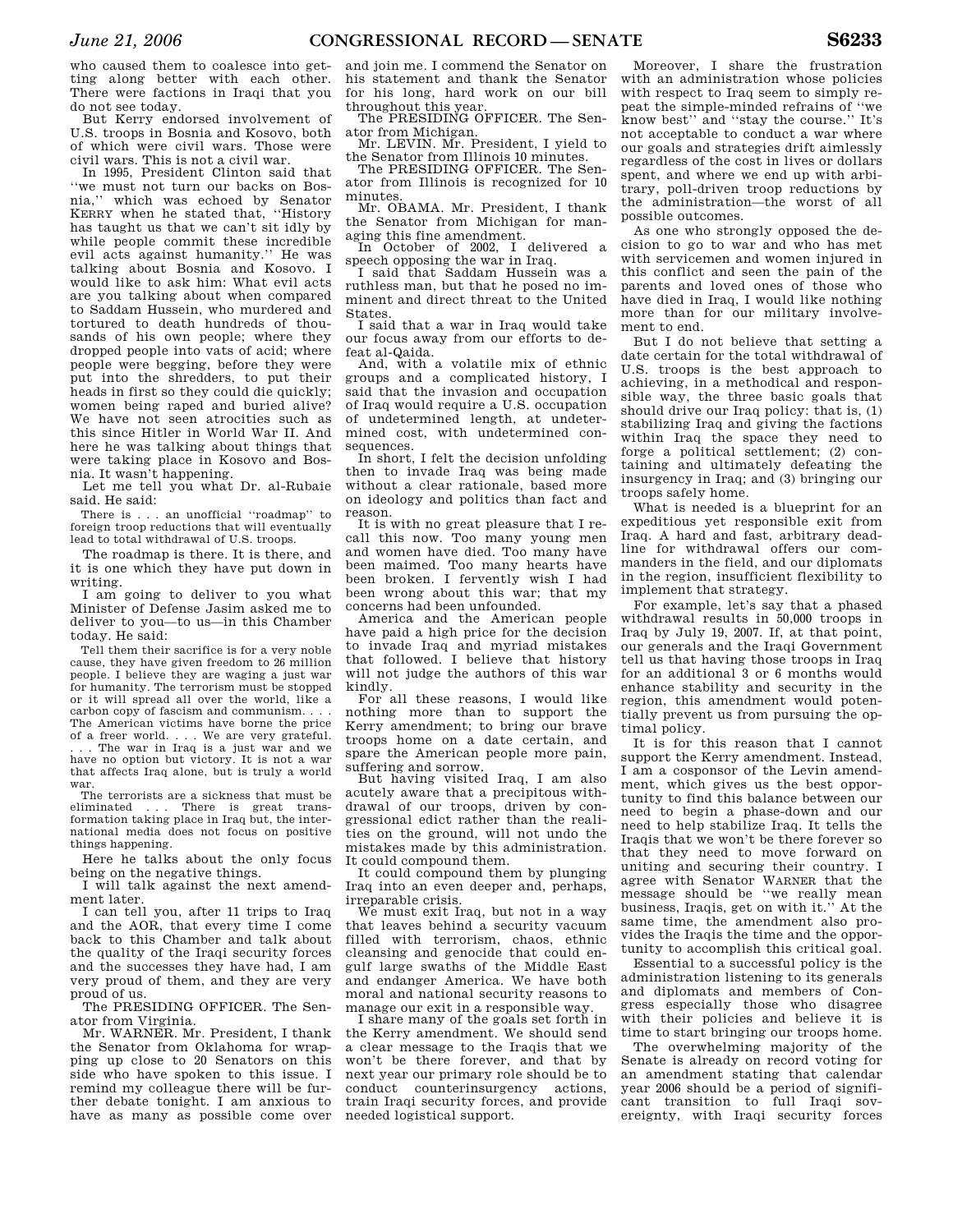taking the lead for the security, creating the conditions for the phased redeployment of United States forces from Iraq. The Levin amendment builds on this approach.

The White House should follow this principle as well. Visiting Iraq for a few hours cannot resuscitate or justify a failed policy. No amount of spin or photo opportunities can change the bottom line: this war has been poorly conceived and poorly managed by the White House, and that is why it has been so poorly received by the American people..

And it is troubling to already see Karl Rove in New Hampshire, treating this as a political attack opportunity instead of a major national challenge around which to rally the country.

There are no easy answers to this war. I understand that many Americans want to see our troops come home. The chaos, violence, and horrors in Iraq are gut-wrenching reminders of what our men and women in uniform, some just months out of high school, must confront on a daily basis. They are doing this heroically, they are doing this selflessly, and more than 2,500 of them have now made the ultimate sacrifice for our country.

Not one of us wants to see our servicemen and women in harm's way a day longer than they have to be. And that's why we must find the most responsible way to bring them home as quickly as possible, while still leaving the foundation of a secure Iraq that will not endanger the free world.

The PRESIDING OFFICER. The Senator from Michigan is recognized. The Senator has 14 minutes 47 seconds remaining.

Mr. LEVIN. I yield 5 minutes to the Senator from Illinois.

The PRESIDING OFFICER. The Senator from Illinois is recognized for 5 minutes.

Mr. DURBIN. Mr. President, it is time for American troops to come home. That was the judgment of the Senate last year. Last year, by a vote of 79 to 19, we adopted on a bipartisan basis an amendment written largely by the Senator from Michigan but amended and then cosponsored by the Senator from Virginia. It was a bipartisan amendment.

By 79 to 19, we said last year that this year would be different. This just would not be another year, it would be a year of significant transition, and we were specific about what that transition meant. It meant that the Iraqis would be moving toward control of their own nation. It meant that their forces would take the lead. Those were our words—''take the lead''—in defending their country. It meant that we would create the condition for phased redeployment—that is, withdrawal of U.S. forces. That is how we voted last year, 79 to 19.

Today, we are now debating again whether American forces can start to come home. I thought we already decided that last year, that this would be

the year when they start to come home.

Senator LEVIN brings an amendment to the Senate and says again, as we did last year, we will start redeploying or withdrawing American forces this year. What do we hear from the other side of the aisle? The same Republicans, many of whom voted to start bringing troops home this year, now resist the idea.

Is that because Iraq is stronger today? Unfortunately, the statistics do not suggest it. The news reports from the New York Times tells us in May 2003, there were five recorded incidents of sectarian violence. In May of 2004, 10; in May of 2005, 20; in May of 2006, 250.

To suggest that Iraq is stronger this year, a year later, is at least subject to debate. But this much we do know: We know we are paying a price every single day. The heartbreaking newscasts we listen to are of our men and women, our brothers and sisters, our sons and daughters who continue to die in Iraq, as they simply drive their vehicles down the road or stand and guard a security installation, 2,508 of our best and bravest who have died.

The obvious question is, When will this end? The Bush administration, what plan do they have? No end in sight for the way they view it. I listened to my colleagues on the other side of the aisle say the Iraqis will take control in the future. This is the fourth year we have been told that the Iraqis will stand up and defend their own country. We are told they have 260,000 soldiers and police prepared to defend their own country, ready to fight.

You know when I will believe that? When the first American soldier comes home, replaced by an Iraqi soldier. That has not happened yet. We are about to send 21,000 more American soldiers over to fight in rotation to keep 130,000 on the ground. If these Iraqi forces are so well trained and so well prepared, why are we sending another 21,000? I don't think we can explain that.

I think we know what this is about. We are facing a situation in Iraq today where the Iraqis have the wrong message from America. The Iraqis believe that they can wait, patiently wait, until the day comes when they defend their own country.

And why not? They have the best military in the world, the American military, in place defending their country. They have the American taxpayers paying for that defense. They understand we are prepared to invest those resources, and they think it will be indefinite. Nothing we are going to do on the floor of this U.S. Senate will change that point of view, unless we adopt the Levin amendment which says we will begin to withdraw the forces, redeploy the forces, this year.

There has been a lot of criticism on the floor that the party on the other side of the aisle, the Republicans, is all unified and the Democrats cannot seem to all agree on anything. I do not know

what the vote will be on the Levin amendment. I think it will be a substantial vote within the Democratic caucus. But our critics are wrong.

Mr. President, 100 percent of the Democratic caucus believes it is time for change. And 100 percent of the Republican caucus believes it is time to stay the course, not change. They stand unified for the premise that we will not demand accountability. They stand unified for the premise that we will not have any change.

The PRESIDING OFFICER. The Senator's time has expired.

Mr. DURBIN. I think the American people understand, as we do, that it is time for us to say to the Iraqis: Stand and defend your own nation. Let American soldiers start coming home.

The PRESIDING OFFICER. The Senator from Michigan is recognized.

Mr. LEVIN. Mr. President, I ask, how many minutes remain?<br>The PRESIDING (

OFFICER. Nine minutes 14 seconds.

Mr. LEVIN. I thank the Presiding Officer.

Mr. President, I yield 4 minutes to the Senator from Rhode Island, my cosponsor, Mr. REED.

The PRESIDING OFFICER. The Senator from Rhode Island is recognized for 4 minutes.

Mr. REED. Thank you, Mr. President.

There are two key elements in the Levin-Reed amendment. The first is to begin redeployment, this year, of American combat forces in Iraq. So many of my colleagues have mentioned Mr. Rubaie, who is the National Security Adviser for the Iraqi Government. On two occasions he has said it is not only feasible but desirable. He said it first on television, and then he said it just this week in a carefully crafted editorial. So this is something that I think can be done, and, according to a key leader in the Iraq Government, should be done.

The second element is that the President should submit to Congress a plan by the end of 2006, with estimated dates for the continued phased redeployments of U.S. forces from Iraq, with the understanding that unexpected contingencies may arise. The President should do this with the understanding that unexpected contingencies may arise.

This has been referred to as an arbitrary timetable. It is not arbitrary, and it is not a timetable. It is not a timetable of our creation, but it would be of the President. So do, I assume, those who object to this feel that the President could not produce such a timetable? Or if he did produce such a timetable, it would be arbitrary, that it would be made without consultation with our military leaders, that it would be made without reference to conditions on the ground? I do not think so. In fact, I think such a timetable would be appropriate and necessary.

Also, I should point out that our amendment recognizes the residual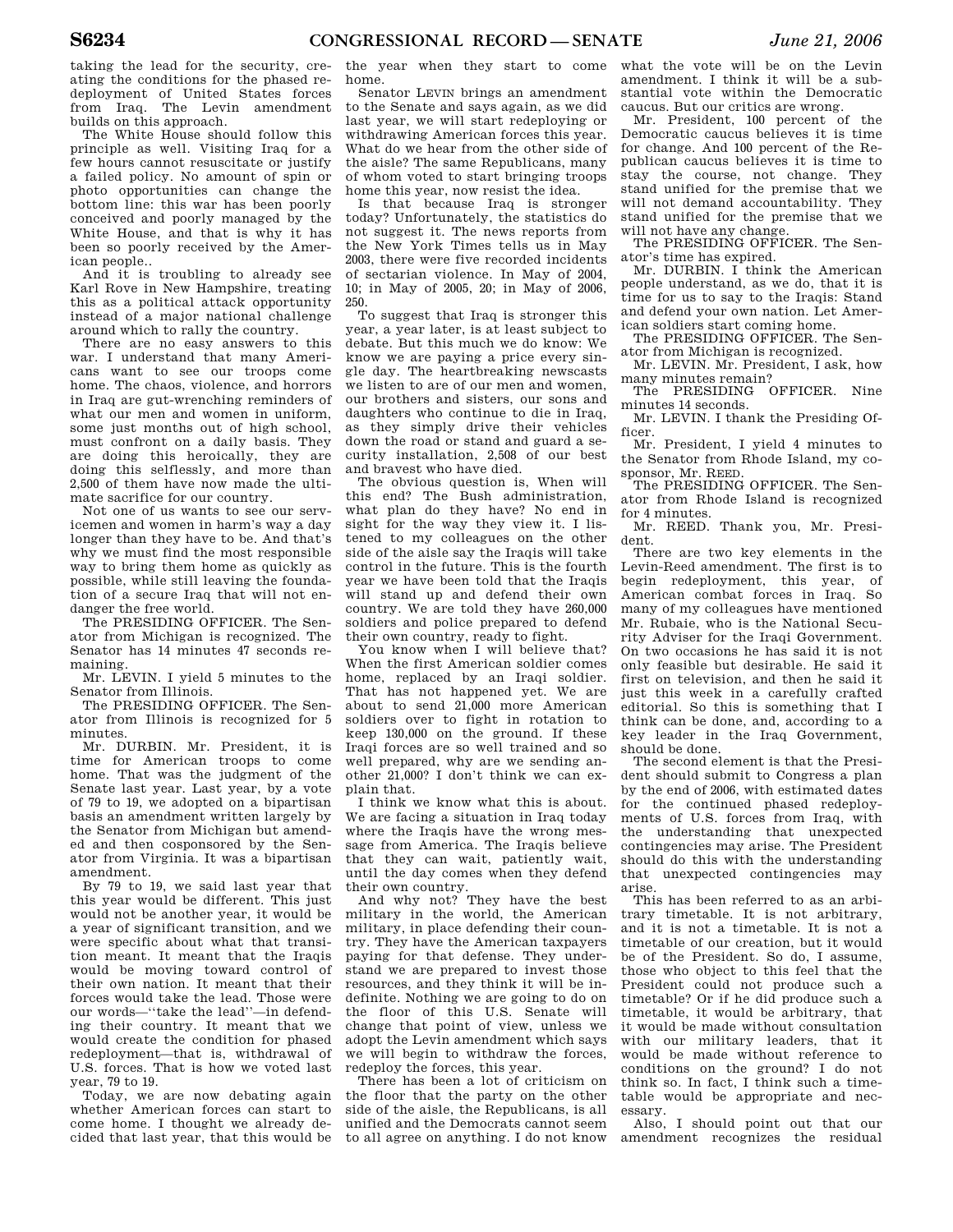presence of U.S. forces in Iraq, those that will be training Iraqi forces, those that will provide logistical support, and those that would conduct counterterrorism operations, our special operations troops.

But, essentially, what we would also like to do, which is so critical, is to begin this transition from a predominantly military response to a nonmilitary one. During and after the phased redeployment of U.S. forces from Iraq, the United States will need a sustained nonmilitary effort to actively support reconstruction, governments, and a durable political solution.

One significant reason why our military is stuck in Iraq today is because we have not made an appropriate nonmilitary effort. The administration has bungled reconstruction. They have yet to deploy more than 4 provisional reconstruction teams in the almost 18 provinces in Iraq. They continue to lag behind in terms of political mentoring, in terms of reconstruction, in terms of economic activity. They have done nothing.

As a result, the only real viable tool we have is military forces. And the commanders will tell you on the ground that they are just buying time, that without this nonmilitary effort, all of our plans for Iraq will not succeed.

Any effort like this requires popular support. Popular support rests upon candor with the people. This administration has not been candid with the people. They have not been candid with respect to the costs of this war. And those costs will go up.

Indeed, to stay the course, we can predict billions and billions and billions of more dollars. They have not been candid with respect to the length of our operations. They have not been candid with respect to the impact of these operations on our troops. They have substituted slogans for candor.

This amendment gives the President an opportunity to present a plan not only to the Congress but to the American people, a plan that will be candid, a plan that will strive for victory, a plan of his making. Without such a plan, we will continue to drift, and the chances of success will continue to diminish.

The PRESIDING OFFICER. The Senator from Michigan.

Mr. LEVIN. Mr. President, I yield myself the remaining time.

The PRESIDING OFFICER. Five minutes 11 seconds.

Mr. LEVIN. I thank the Presiding Officer.

Mr. President, there is much we all agree upon in this body. We have an interest in the stability of Iraq. And we want to improve the chances of success in Iraq. The disagreement is over whether the present course, with its open-ended commitment to maintain our military presence in Iraq, as we now have it, contributes to that stability or whether or not we must prod the Iraqis to do what only they can

do—come together to end the insurgency and to avoid an all-out civil war.

The President of Iraq, Mr. Talabani, a few months ago, said the following about what Iraqis believe. He said that Iraqis believe that U.S. forces are ready ''to stay as long as we ask them, no matter what the period is.''

That perception on the part of the President of Iraq, reflecting the view, presumably, of many Iraqis, that the United States is ''ready to stay'' as long as the Iraqis ask us, no matter what the period is, is a perception which must end. It is a perception that was based on our administration's commitment, which was open-ended, unlimited, unconditional.

Iraqis must make a choice. It is a choice that our blood and our treasure has given them. The Iraqis, and the Iraqis alone, can unite to avoid all-out civil war, by making the political power sharing that needs to be done. Only the Iraqis can decide that they are going to divide the resources equitably so that they can bring in all the groups and the insurgency and avoid an all-out civil war. Only the Iraqis can unite to remove the militia control of the police.

Their unity can do that. We cannot do that for them. We have given them an opportunity. Mr. President, 2,500 American lives, 7 times as many American wounded, have given them an opportunity. They must make a choice: Do they want a nation or do they want civil war?

To maintain this open-ended commitment, which we now have, is contributing to a dependency of the Iraqis on us rather than forcing them, prodding them, to do what only they can do to build a nation.

Levin-Reed sense-of-the-Congress amendment proposes that a phased redeployment of U.S. troops be begun by the end of this year. Our amendment does not establish a fixed ending date for redeployment. It does not propose a fixed timetable once the phased redeployment has begun. But while it does not establish a timetable. it does establish a fixed time for the beginning of a phased redeployment by the end of this year. It is not precipitous. It is by the end of this year begin a phased redeployment of American troops.

Mr. President, the National Security Adviser of Iraq has been quoted a number of times on the floor.

Do I have a minute?

The PRESIDING OFFICER. One minute 5 seconds.

Mr. LEVIN. I thank the Presiding Officer.

The National Security Adviser of Iraq said the following in yesterday's Washington Post: We envisage the United States troop presence by year's end to be under 100,000. That is a reduction of 30,000. That is totally in keeping with what the Levin-Reed amendment proposes. That is the Iraqi envisioned timetable. We want to hold them to that vision for their sake and for ours.

Then Mr. Rubaie, the Iraqi National Security Adviser, said the following and these are words which every one of us should soak in—that the removal of foreign troops will legitimize Iraq's Government in the eyes of its people.

The PRESIDING OFFICER. The Senator's time has expired.

Mr. LEVIN. Let us do that in a way which is thoughtful, orderly, and planned. And that is what the Levin-Reed amendment proposes.

I thank the Chair. And I thank my good friend from Virginia, our chairman, for the way in which this debate has been handled on both sides.

The PRESIDING OFFICER. The Senator from Virginia is recognized.

Mr. WARNER. Mr. President, with regard to the pending amendment, I would only say, in response to the extra 10 seconds you had, I would hope that security adviser was in consultation with our Government at the time he made those remarks to determine the authenticity of those remarks.

Now, my understanding is we now turn to an amendment by the Senator from Massachusetts and the Senator from Wisconsin, I believe. Is that correct?

The PRESIDING OFFICER. Under the previous agreement-

Mr. WARNER. Cosponsors of that amendment: the Senator from California, Mrs. BOXER, and the Senator from Vermont, Mr. LEAHY.

I inquire of the manager, in consultation with the proponents of this amendment, first, if we could get some estimate of the time for the introduction of the amendment. And then I would hope we would continue the practice that we have had today by which Senators go back and forth on each side.

The PRESIDING OFFICER. The Senator from Michigan.

Mr. LEVIN. Mr. President, I would propose that the Senator from Massachusetts and the Senator from Wisconsin control the time which has been allocated to them. And as to when they bring up their amendment, it would be up to them because, as I envision this, they and you or your designee would manage that time.

Mr. WARNER. Mr. President, I intend to remain. I do not know that there is a time agreement on this amendment.

The PRESIDING OFFICER. The Chair is unaware of a time agreement at this time.

Mr. WARNER. In other words, we are in an unusual situation. Now, maybe the distinguished colleague from Massachusetts can help advise his leadership and me as to the time. It would be helpful because, like colleagues on this side, there are commitments on our side with regard to what Members wish to do this evening.

So I am just trying to strike a note of comity so that we can accommodate those Senators on both sides of the aisle who are anxious to participate in this debate.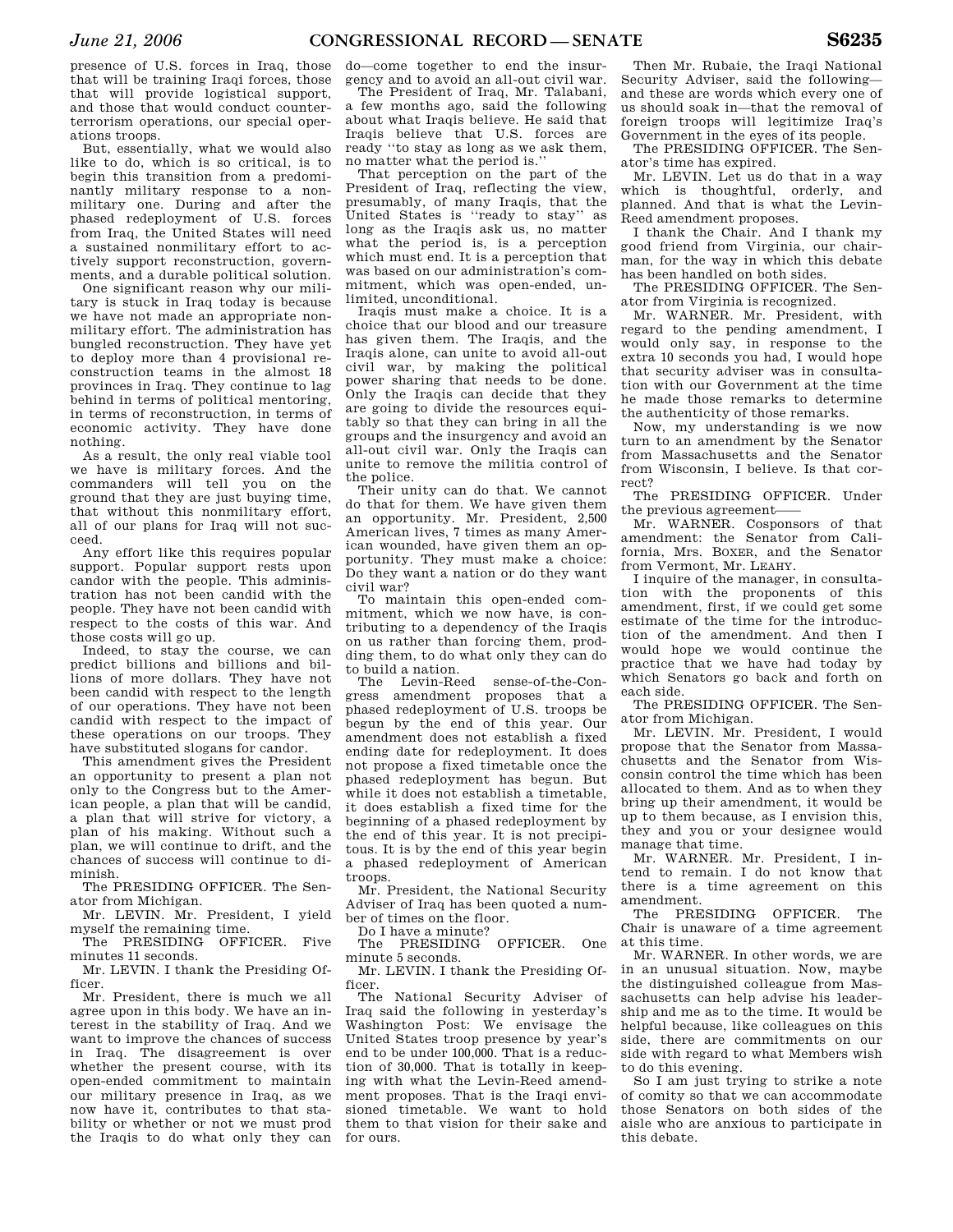Mr. LEVIN. If the Senator would yield, I totally concur that this next amendment should be brought up and debated in an orderly way, but that being agreed upon, I would hope, between the sponsors of that amendment and the chairman, the Republican manager.

So I do not think there is any need for me, frankly, to intervene in that process. Perhaps you could hear from the Senator from Massachusetts as to what his plans are and how he plans to proceed. I think that would be helpful. The PRESIDING OFFICER. The Senator from Massachusetts.

Mr. KERRY. Mr. President, I thank the managers of the bill. I see no reason why we cannot proceed as we normally do in the Senate. I am happy to live by the tradition, with the distinguished manager, of going back and forth. We do have a little bit of an issue with a couple of Senators who need to attend other events. They are not going to speak very long.

So what I would like to do is be able to have both of them speak. Then if I could open up, and then Senator FEIN-GOLD speak. And then we would go back and forth. We have a number of speakers. I can't tell you exactly how long it is going to take now. But we are not trying to prolong it. We, obviously, have waited a significant amount of time. We were going to bring this up last week, and then we ran into this little parliamentary game that was played, wanting to go through the caucus. And now we are finally here.

So I want to make sure we have an opportunity to adequately lay out and counter what has been about 6 days of both misinterpretation and misstatement about what this is and what it is not. So I am happy to manage it. I respect the willingness of the Senator from Michigan to let me do that. We will try to be as expeditious as we can.

Mr. WARNER. Mr. President, I thank my colleague. I don't wish to misinterpret his comments, but there was an amendment brought up by his senior colleague from Massachusetts that took an inordinate amount of time, which we had not anticipated. If there was some disjuncture of the process over here, I believe it was initiated on that side.

Let's return to the matter at hand. Would 30 minutes allow you to begin this debate and then we could have, say, 15 or so on this side and then—

Mr. KERRY. Mr. President, we would need a little bit longer than that to sort of open it up if we can. Simply because I am trying to accommodate these two Senators, if we could let them speak, I think the Senator from Illinois would like 10 minutes and the Senator from Vermont would like about 10 minutes. Then I could open up. Senator FEINGOLD, I know, wants to speak. I think he wanted to speak for about 45 minutes or more.

Mr. WARNER. Do you think we could have some response from this side before Senator FEINGOLD begins?

Mr. LEAHY. Will the Senator yield for an observation?

Mr. WARNER. Yes.

Mr. LEAHY. The distinguished senior Senator from Virginia, like the Senator from Vermont, has been here a long time. He knows that sometimes on these things, we can spend more time working out the agreement before time than it would actually take. Since I am one of the ones who has to leave, I would ask at least on the original consent that right after Senator DUR-BIN, I be allowed to speak for 10 minutes. I suspect this is going to work itself out.

Mr. WARNER. I am not objecting to that. I recognize you Senators have commitments. There are colleagues on this side who have commitments. We are trying to balance that and recognize that the proponents of the amendment should have an opportunity to lay it down. It so happens that there are four cosponsors.

Mr. KERRY. So that we don't chew up all the time trying to figure out how to chew up the time, let me suggest that we agree that we have 20 minutes quickly divided between the Senator from Illinois and the Senator from Vermont. Then if Senator FEINGOLD and I could open for the time that we need, and then it would be up to the Senator from Virginia. He obviously would want to have an appropriate amount of time to respond.

Mr. WARNER. Mr. President, I thank my colleague, but can he give us some definition of the time desired by yourself and Senator FEINGOLD? Let's assume it is a half hour now between the Senator from Illinois and the Senator from Vermont; that is, 30 minutes.

Mr. LEAHY. Twenty minutes, 10 and 10.

Mr. KERRY. Just to make certain that we are covering the time—and I am not sure we will use it—I certainly would want to reserve an hour for each.

Mr. WARNER. That would be an hour and 20 minutes before anyone on this side—

Mr. KERRY. Two hours and 20 minutes.

Mr. WARNER. Two hours and 20 minutes before anyone on this side gets an opportunity to seek recognition other than the manager for purposes of a parliamentary inquiry.

Mr. KERRY. Mr. President, the Senator asked me how much time we needed. Whether it is before someone answers or not is something that can be worked out. That is the time we need.

Mr. WARNER. That is a substantial departure from the manner in which we have managed this bill thus far. I really think that this is most unusual. We have no time agreement. We have an open-ended amendment. We have four sponsors. We have colleagues that have commitments tonight. I really believe at some point——

Mr. KERRY. Mr. President, how about if we let the two Senators I mentioned proceed. Senator FEINGOLD and I could each take 30 minutes at this

point. Then they have a response. Then we can come back and respond afterwards.

Mr. WARNER. Fine. That is quite agreeable to me, take 30 minutes to present the amendment. Then we will on this side have an equal amount of time.

Mr. KERRY. Instead of taking an hour each—I need to protect Senator FEINGOLD's request. He is not here, and I am already compromising myself on his behalf—we would both give up a half hour to begin with, so we would take an hour and 20 minutes, and then the Senator from Virginia would have an hour or whatever he wants to respond.

Mr. WARNER. So an hour and 20 minutes on this side to initiate the amendment. I will concede that we will do that. But it seems to me somewhat a departure from the way we normally manage things. Then it comes to this side for, let's say, an hour's debate.

Mr. REID. Mr. President, if the Senator will yield.

The PRESIDING OFFICER. The minority leader is recognized.

Mr. REID. I thank the Chair. Senator LIEBERMAN has been here off and on during the day wanting to speak.

Mr. WARNER. Yes.

Mr. REID. If there is going to be any time agreement, Senator LIEBERMAN ought to be worked into this. We have Senator BYRD here who has been calling all day.

Mr. WARNER. Mr. President, I would be happy to say, when the time comes to this side, he can initiate on our time his remarks.<br>Mr. REID.

Senators BYRD and LIEBERMAN or both.

Mr. WARNER. Senator LIEBERMAN. I didn't hear Senator BYRD mentioned. Let's hear from our senior colleague as to what his desires are.

Mr. REID. We will take you up on that, if you will give Senator LIEBERMAN 10 minutes.

Mr. WARNER. I would be happy to do that at the conclusion of 1 hour and 20 minutes, that our side be recognized for a period of, let's say, 30 minutes, of which the first 10 will be given to Senator LIEBERMAN.

Mr. REID. As usual, the Senator from Virginia is very kind.

Mr. WARNER. I do believe we ought to hear from our senior colleague as to what his desires might be.

Mr. LEAHY. Before the Senator speaks, does that mean that the original request that Senator DURBIN and I would each be heard first-

The PRESIDING OFFICER. The Chair has not heard a unanimous consent request from the floor.

Mr. KERRY. Mr. President, we agreed that since these two Senators are under a timeline difficulty, we would try to accommodate them. Could we have the Senator from Vermont and the Senator from Illinois each speak for 10 minutes?

Mr. WARNER. I have no objection, if you wish to initiate with those two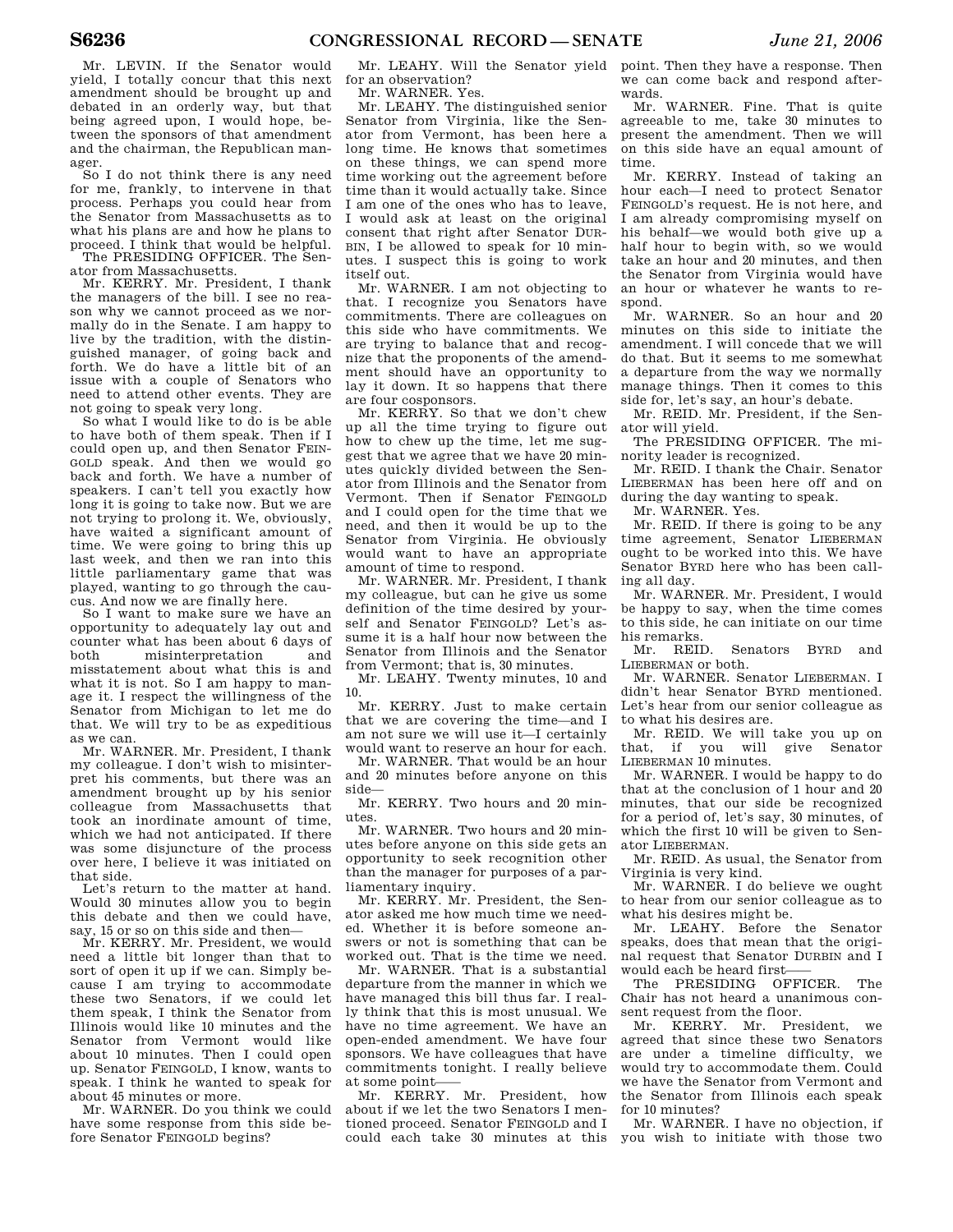Senators beginning with 10 minutes each. Then what is to follow thereafter?

Mr. KERRY. At that point I would hope that Senator FEINGOLD and I would have an opportunity to introduce the amendment itself.

Mr. WARNER. Therefore using what amount of time?

Mr. KERRY. As I said, we would like 30 minutes each, and then we will come back afterwards.

Mr. WARNER. So we are back to the hour and 20 minutes on that side before we receive any time on this side?

Mr. KERRY. We won't even introduce the amendment, if we don't do that.

Mr. WARNER. The amendment has been here for some time. I have had an

opportunity to examine it.

I suggest the absence of a quorum. Mr. BYRD. Before the Senator does

that, may I inject— The PRESIDING OFFICER. Does the Senator withhold his request?

Mr. WARNER. Yes, out of respect for our distinguished colleague.

The PRESIDING OFFICER. The Senator from West Virginia.

Mr. BYRD. I thank the Chair, and I thank my distinguished friend from Virginia, Senator WARNER.

I have an amendment. I would at least like to debate it or have some time to speak on it. I was hoping that I might be able to speak for not to exceed 30 minutes on my amendment. I would like to throw that in the mix.

Mr. WARNER. Mr. President, parliamentary inquiry: To inform both the senior Senator from West Virginia, myself, and others, what is the order before the Senate at this time? My understanding is the Kerry-Feingold amendment with an unlimited amount of time on it and there is no provision for other amendments at this time; is that correct?

The PRESIDING OFFICER. The Senator is correct. The Senator from Massachusetts, under the previous agreement, was to be recognized for his amendment at this time.

Mr. WARNER. I say to my good friend, the order has been in for some 24 hours by which this is the amendment. The time allocation is under the control of the two managers. We will work that out momentarily, hopefully on an equitable basis. I do not at this point in time see the opportunity for the introduction of your amendment, I say with due respect, until such time as the debate on the Kerry-Feingold amendment is concluded.

Mr. BYRD. Mr. President, I have not heard all of the debate, but from what I have heard, I don't think that another Senator, this Senator, would be precluded from asking for time to explain his amendment. Now if the agreement may preclude other amendments—I don't know whether it does or not. If it does, then that is one thing. But I have an amendment, and I would like to speak on it. I wonder if Senators wouldn't allow me to speak. I have four to six pages. I can do those in 40 minutes or less.

Mr. WARNER. Mr. President, I would be more than happy to accommodate my distinguished friend and leader. I simply say that unless we amend the order at this point, I do not see that opportunity. I will be glad to put in a quorum in hopes that we can resolve not only the time allocation on this side but how we could accommodate our distinguished colleague from West Virginia.

Mr. LEVIN. I suggest that the two Senators who need 10 minutes each be recognized now and that we try to negotiate these various time needs during their presentation.

Mr. WARNER. That is a very reasonable request. I now ask unanimous consent that the Senator from Vermont and the Senator from Illinois be-

Mr. KERRY. Reserving the right to object, Mr. President, could I please have the unanimous consent request stated.

The PRESIDING OFFICER. The unanimous consent request is the following-

Mr. WARNER. That the Senator from Vermont and the Senator from Illinois be recognized at this time seriatim for 10 minutes each, during which time we are going to try to negotiate the time allowance. Then at the end of that 20 minutes, we resume under the standing order of the Senate and the Kerry amendment goes back.

The PRESIDING OFFICER. Without objection, it is so ordered.

The Senator from Vermont is recognized for 10 minutes.

Mr. LEAHY. Mr. President, I intend to vote for the Levin-Reed amendment on Iraq, and I will also vote for the Kerry amendment, of which I am a cosponsor.

Both amendments are a step in the right direction, as they finally begin the process of winding down what has been the most poorly conceived, costly, and tragic misuse of United States military power since Vietnam.

We got into this war for reasons that bear little if any resemblance to the reasons the White House gives for keeping our troops there today at a cost of more than a billion dollars every week.

First it was weapons of mass destruction. There were none. Anyone who urged continued monitoring by United Nations inspectors was ridiculed by the White House as being naive.

Then it was Saddam Hussein's supposed ties to al-Qaida, which was a blatant, calculated distortion.

There was none, yet the Vice President continues to say there was. Today, thanks to the policy of the President and the rubber stamping by the Congress, Iraq and Guantanamo are the rallying cry for terrorists around the world.

Then it was because Saddam Hussein—who posed no threat to the United States—was a brutal dictator, which he was. He was also supported by the Reagan administration.

That, however, is not a justification for a war that has cost the lives and limbs of thousands of young Americans and tens of thousands of Iraqi civilians.

Winning against terrorism, like stopping the proliferation of dangerous weapons, promoting peace between Arabs and Israelis, or solving any other regional or global problem, requires the trust, the respect, the cooperation and the support of our allies.

Unfortunately, these, too, are casualties of this war. Squandered away.

The damage that this reckless adventure has caused to our reputation, particularly among the world's Muslims in countries like Turkey, Jordan, Indonesia, Egypt and other traditional allies, is incalculable.

We have heard a lot of partisan rhetoric about cutting and running. How easy it is to ask others to fight and die from the safety and comfort of an office in Washington.

How easy it is to vote for tax cuts and to self-righteously wave the flag, while our troops are scavenging for scraps of metal to protect themselves from IEDs. They were sent to fight and die without armor, by top Pentagon officials back home who proudly, dismissively and resolutely insisted they were ready, when they were not.

How easy it is to mislead the country, with patriotic pronouncements by the President like ''mission accomplished,'' or that we are seeing the 'last throes'' of the insurgency.

Contrary to the blatantly partisan and false attacks of the President's political advisors, no one questions the threat that al-Qaida and other terrorist networks pose to the security of Americans and to the people of other nations.

No one questions that we need an effective strategy to combat it. The issue is how best to combat it.

This administration has shown the world how not to do it, creating a lengthening catalogue of squander.

You don't do it by starting a war with selective, faulty intelligence, by dismissing thoughtful criticism as unpatriotic, without enough troops, with no plan to win the peace, by cavalierly discounting the risks.

You don't do it by repeatedly misleading the American people.

You don't do it by creating and fueling a terrorism problem where there was none.

And you don't do it by shamelessly denigrating the Geneva Conventions and the rights and values that distinguish us from the terrorists.

Unlike the war to defeat the Taliban, which continues to this day and shows no signs of abating, the invasion of Iraq had nothing to do with Osama bin Laden or the attacks on the World Trade Center and the Pentagon.

It has degraded our military in ways that will cost us trillions—not billions—trillions of dollars to rebuild.

It has left a legacy of thousands of maimed and crippled young veterans with medical and other needs that they, their families, and their communities will cope with for the rest of their lives.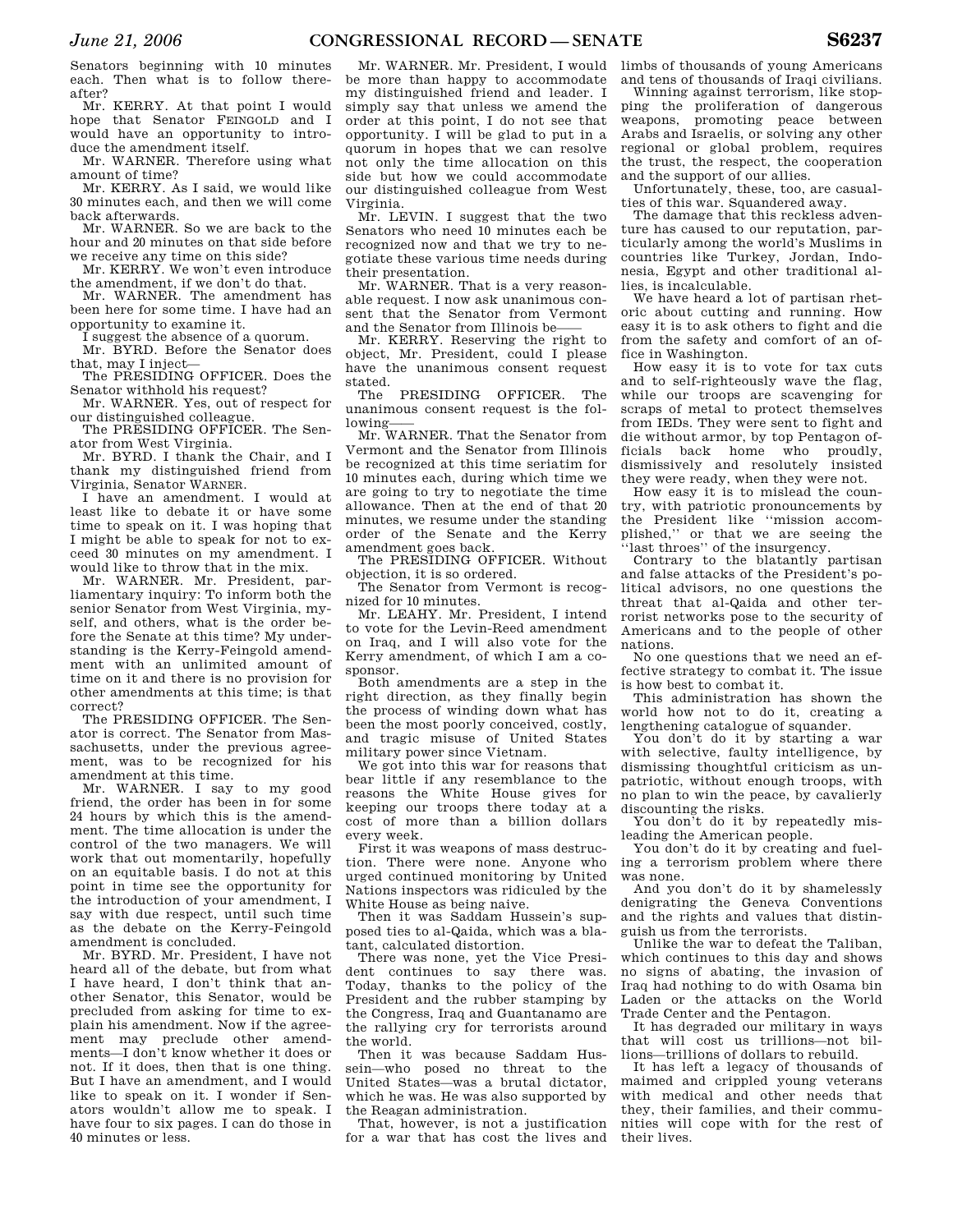Our troops have fought bravely in the harshest of conditions. They are our constituents. They are the sons and daughters of our friends and neighbors. They have carried out extraordinarily difficult missions, including tracking down and capturing Saddam Hussein and killing Abu Musab al-Zarqawi.

They have sacrificed so much. We support them unequivocally, Democrats and Republicans. The question is how we can best support them.

This was to be the year of transition. That was what the Congress voted last year, and what the President signed into law. Yet, the Administration continues to simply stay the course. This course is not in America's best interest.

Iraq has a new constitution. It has had elections. It has a democratically elected government.

We have trained and equipped more than 100,000 Iraqi soldiers.

It has been more than three years since the overthrow of Saddam Hussein. More than 2,500 Americans have died. We have been there as long as we were in World War II.

The Iraqi people need to take responsibility for their own country. It will not happen immediately, but both the Levin amendment and the Kerry amendment move us toward that goal.

I have cast over 12,000 votes in this Senate. I am as proud of my vote against the open ended resolution that gave the President the authority to invade Iraq as any I have cast in 32 years. It is time for the Congress to change the course of a policy that has cost us hundreds of billions of dollars that would have been far better spent here at home, that has weakened our leadership, that is dividing our country, and that has not made us safer.

I yield back the remainder of my time.

The PRESIDING OFFICER. Under the previous order, the Senator from Illinois is to be recognized for 10 minutes.

Mr. LEAHY. Mr. President, I suggest the absence of a quorum.

The PRESIDING OFFICER. The clerk will call the roll.

The legislative clerk proceeded to call the roll.

Mr. DURBIN. Mr. President, I ask unanimous consent that the order for the quorum call be rescinded.

The PRESIDING OFFICER. Without objection, it is so ordered.

Mr. DURBIN. Mr. President, in the course of a congressional career, you are asked to make many votes. Most of them are fairly routine and not long remembered. In the course of my career on Capitol Hill, those votes that have kept me up at night, those I remember years after they are cast relate to one issue—the issue of war. When you have cast that vote, if the decision to go forward has been made, people will die—not just the enemy but brave Americans and usually innocent civilians.

So I remember very well that night in October 2002, when we were called to

this floor of the Senate to vote on the issue of authorizing the President to go to war in Iraq. I say to the Senator from West Virginia, I will never forget that moment. There were 23 of us—22 on this side of the aisle and 1 on the other side—who stood up and voted no. If the Senator recalls, that vote ended late at night, near midnight. I stayed on the floor because I knew I would not be able to sleep when I got home. There were two Senators who were here waiting with the same feelings of emotion. One of them was our late colleague, Senator Paul Wellstone. Senator Wellstone was going back home to Minnesota to face reelection. I remember saying to him, ''Paul, I hope this doesn't cost you the election.'' Do you know what he said to me? He said, ''It doesn't matter, this is what I believe. This is who I am.'' That was the last conversation I ever had with Paul Wellstone. He died in a plane crash a few days later. I have thought about him a lot ever since and I miss him. I miss his voice. I wish he were here today. If he were here, I know what he would be doing. He would be joining me in supporting the Kerry amendment. I believe that in the meantime he probably would have voted, as I have, to support the troops. I voted to give the President every penny he has asked for in this war. Once that decision to go forward was made, my yardstick was very basic. If it were your son or daughter in uniform in Iraq, would you not give them everything they needed to wage this war and to come home safely? It was an easy question to ask and answer, particularly if you lived through the debacle of Vietnam, when our poor soldiers became the victims of public contempt because of our displeasure with the decisions of politicians. That must never happen again.

So now in the fourth year of the struggle, I have given the President every resource he has asked for. I have stood behind him and this administration even when I disagreed with their policy because I felt it was best that we stay uniform.

Today, I join in a decision being made by several of my colleagues to say that we must make it clear to the Iraqi people that our commitment is not forever. What have we given the Iraqis? We have given them 2,508 American lives. We have given them 18,000 soldiers who have returned home with injuries of body and spirit—2,000 with head injuries that may be life-changing. We have given them \$300 billion of our treasury. We have given them the focus of our attention and the focus of our resources at the expense of our own country. What have they received in return? Their dictator has been deposed. We dug him out of a hole in the ground, put him on trial in front of his own people. We have given the Iraqi people three elections and two governments. We said control your future and your fate; this is your country. We helped them train about 264,000 soldiers and policemen. We invested billions in their infrastructure for oil and water.

We have given that nation virtually more than any other nation has ever given. But now we must tell the Iraqis something very straight and simple: It is time for them to stand and defend their own country. If they truly believe in the future of Iraq, it is time for them to stand and risk their own lives and their own blood for their own nation. This amendment by Senators KERRY, FEINGOLD, and others, says to them that at the end of the year we will consider the withdrawal of all of our troops.

Now, I say that with some equivocation because if you read the amendment, Senators KERRY and FEINGOLD have been careful. They understand that we are not going to pull every troop out as of the last day regardless of the circumstances. They have carefully crafted the language, which says that if we face a threat of terrorism, if we are still needed to continue training troops, or if there is danger to Americans at our facilities, we can stay and defend, as we should. It is not an immediate withdrawal on the last day. But it says to the Iraqis: You must stand and fight on your own.

I have been told over and over again how well trained these Iraqi soldiers are. The proof of their fitness for battle is when the first Iraqi soldier replaces an American soldier, so that soldier can come home with his mission truly accomplished.

If we leave this open-ended, as those on the other side would suggest, I am afraid the Iraqis will understand that they have the best military in the world that will stay there indefinitely. How can we do that to our soldiers who have performed so well, who have been the model of bravery, the model of patriotism?

We have been misled into this war. We were given information by the administration that was not true. This war has not been well managed by this administration in terms of the number of troops sent into the field or the equipment being given to them. We know that. For years, we have been promised that these Iraqis would stand and fight and we could come home. That has not happened. Now I have reached that point that other colleagues have reached as well, where I believe the Iraqis must be told that now it is your nation, now it is your turn.

For those who say that one year is not enough time—one year is not enough time? What happened in the last 12 months in Iraq, in the last 12 month period of time? We have lost 762 American soldiers in the last 12 months. We have spent \$90 billion in the last 12 months. We have seen thousands of soldiers return home with injuries. It is not just the passage of time, it is the passage of life and life's journey for so many of our soldiers. Twelve months is a reasonable time—12 months, and all that it means for us and all that we would give, is a reasonable time.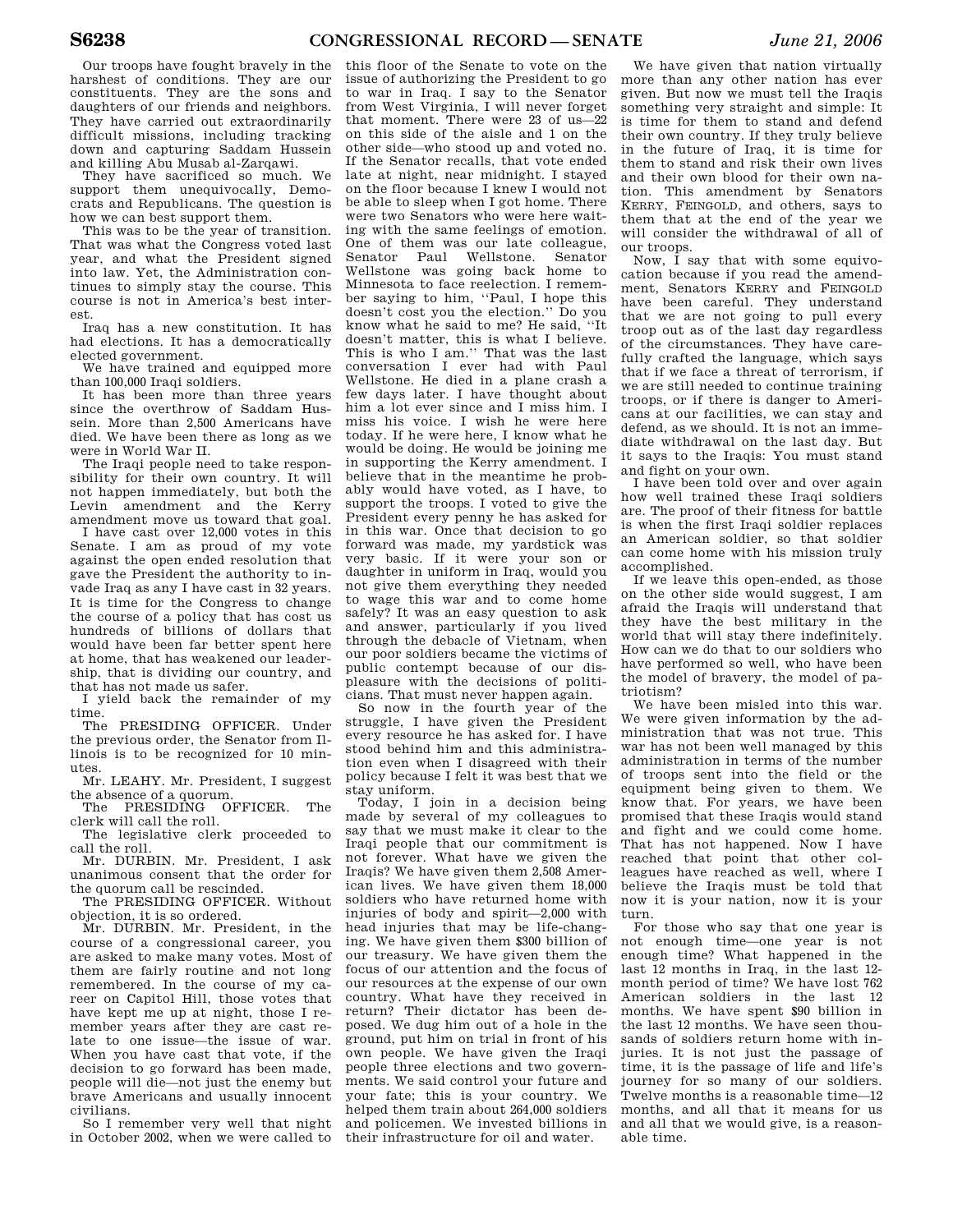I say to the Senators from Massachusetts and Wisconsin, I thank you for bringing this measure before us. I think it is now time for the American people to stand up and say to this administration: You misled us into this war. You have no plan for it to end. Our brave soldiers deserve the leadership that brings us to the right conclusion. I think we can do that. I think this amendment is a step in the right direction. I will support it.

I yield the floor.

The PRESIDING OFFICER. Who seeks time?

Mr. LEVIN. Mr. President, I suggest the absence of a quorum.

The PRESIDING OFFICER. The clerk will call the roll.

The legislative clerk proceeded to call the roll.

Mr. WARNER. Mr. President, I ask unanimous consent that the order for the quorum call be rescinded.

The PRESIDING OFFICER. Without objection, it is so ordered.

Mr. WARNER. Mr. President, I thank all for their cooperation. I think we have reached a reconciliation of the needs and requirements of all for a period of time. Therefore, I ask unanimous consent that Senator KERRY be recognized now to offer his amendment and, provided further, that he then be allocated 30 minutes to speak; further, that there be debate only as follows; provided further, that that be followed by up to 30 minutes under the control of the chairman, Senator WARNER, to be followed by up to 30 minutes under the control of Senator BOXER, to be followed by 20 minutes under the control of Senator BYRD; provided further, that there now be a period of 10 minutes<br>under the control of Senator control of Senator LIEBERMAN; thereafter, provided further, that there be 30 minutes under the control of Chairman WARNER, to be followed by Senator FEINGOLD, to be followed by Senator WARNER.

The PRESIDING OFFICER. Is there objection to the unanimous consent request?

Mr. FEINGOLD. Mr. President, I am one of the main cosponsors of the amendment. I request to be the next Democratic speaker for 30 minutes after Senator KERRY.

Mr. WARNER. Mr. President, I say to my good friend, we have now spent 30 minutes working out this time arrangement.

Mr. KERRY. Mr. President, I will cede my time to Senator FEINGOLD now, Senator BOXER can go, and I will go afterwards. I will just flip with Senator FEINGOLD.

The PRESIDING OFFICER. Is there objection?

Mr. WARNER. As amended.<br>The PRESIDING OFFI

PRESIDING OFFICER. As amended.

Mr. LEVIN. No objection.

The PRESIDING OFFICER. Without objection, it is so ordered.

Mr. WARNER. Has the Chair announced the acceptance of the unanimous consent request?

The PRESIDING OFFICER. Yes, there is no objection to the request. AMENDMENT NO. 4442

Mr. KERRY. Mr. President, I call up amendment No. 4442, and I yield 30 minutes to the Senator from Wisconsin.

The PRESIDING OFFICER. The clerk will report the amendment.

The legislative clerk read as follows: The Senator from Massachusetts [Mr. KERRY], for himself, Mr. FEINGOLD, Mrs. BOXER, and Mr. LEAHY, proposes an amendment numbered 4442.

Mr. FEINGOLD. Mr. President, I ask unanimous consent that the reading of the amendment be dispensed with.

The PRESIDING OFFICER. Without objection, it is so ordered.

The amendment is as follows:

(Purpose: To require the redeployment of United States Armed Forces from Iraq in order to further a political solution in Iraq, encourage the people of Iraq to provide for their own security, and achieve victory in the war on terror)

On page 437, between lines 2 and 3, insert the following:

## **SEC. 1084. UNITED STATES POLICY ON IRAQ.**

(a) REDEPLOYMENT OF TROOPS FROM IRAQ.— (1) SCHEDULE FOR REDEPLOYMENT.—For purposes of strengthening the national security of the United States, the President shall redeploy, commencing in 2006, United States forces from Iraq by July 1, 2007, in accordance with a schedule coordinated with the Government of Iraq, leaving only the minimal number of forces that are critical to completing the mission of standing up Iraqi security forces, conducting targeted and specialized counterterrorism operations, and protecting United States facilities and personnel.

(2) CONSULTATION WITH CONGRESS RE-QUIRED.—The President shall consult with Congress regarding the schedule for redeployment and shall submit such schedule to Congress as part of the report required under  $subsection (c)$ .

(3) MAINTENANCE OF OVER-THE-HORIZON TROOP PRESENCE.—The President should maintain an over-the-horizon troop presence to prosecute the war on terror and protect regional security interests.

(b) IRAQ SUMMIT.—The President should work with the leaders of the Government of Iraq to convene a summit as soon as possible that includes those leaders, leaders of the governments of each country bordering Iraq, representatives of the Arab League, the Secretary General of the North Atlantic Treaty Organization, representatives of the European Union, and leaders of the governments of each permanent member of the United Nations Security Council, for the purpose of reaching a comprehensive political agreement for Iraq that engenders the support of Sunnis, Shias, and Kurds by ensuring the equitable distribution of oil revenues, dis-banding the militias, strengthening internal security, reviving reconstruction efforts and fulfilling related international economic aid commitments, securing Iraq's borders, and providing for a sustainable federalist structure in Iraq.

(c) REPORT ON REDEPLOYMENT.—

(1) REPORT REQUIRED.—Not later than 30 days after the date of the enactment of this Act, the Secretary of Defense shall, in consultation with the Secretary of State, submit to Congress a report that sets forth the strategy for the redeployment of United States forces from Iraq by July 1, 2007.

(2) STRATEGY ELEMENTS.—The strategy required in the report under paragraph (1) shall include the following:

(A) The schedule for redeploying United States forces from Iraq by July 1, 2007, developed pursuant to subsection (a)(1).

(B) A schedule for returning the majority of such redeployed forces home to the United States.

(C) The number, size, and character of United States military units needed in Iraq after July 1, 2007, for purposes of counterterrorism activities, training Iraqi security forces, and protecting United States infrastructure and personnel.

(D) A strategy for addressing the regional implications for diplomacy, politics, and development of redeploying United States forces from Iraq by July 1, 2007.

(E) A strategy for ensuring the safety and security of United States forces in Iraq during and after the July 1, 2007, redeployment, and a contingency plan for addressing dramatic changes in security conditions that may require a limited number of United States forces to remain in Iraq after that date.

(F) A strategy for redeploying United States forces to effectively engage and defeat global terrorist networks that threaten the United States.

The PRESIDING OFFICER. The Senator from Wisconsin is recognized.

Mr. FEINGOLD. Mr. President, first, I thank my colleague from Massachusetts. I am going to abbreviate my remarks so he and I can hopefully split this time and yield it back. It is regrettable that we are not able to present this amendment in the manner we normally would expect, which is the two lead sponsors would each offer their thoughts without that type of limitation.

Nonetheless, this amendment is something that I think represents not only the views of the Senator from Massachusetts and myself but the views of the majority of the American people which they have come to in a very painful way after this war has proceeded in the way it has.

In fact, I find it jarring that we spend so much time on the floor of the Senate and throughout the Congress talking almost incessantly about the situation in Iraq as if on 9/11 the situation involved Iraq, as if the attack had come from Iraq. Of course, it didn't. We were attacked by al-Qaida operating out of Afghanistan on 9/11. And yet here we are discussing day after day, week after week every tiny aspect of the situation in Iraq.

Of course, it is a terribly important situation, but I submit—and I think the Senator from Massachusetts agrees with me—that the overriding issue is what is in the best interest of the national security of the United States of America, what is in the best interest of protecting the American people when they are at home and when they are abroad.

All of us in this Chamber, every single one of us, supported the appropriate action to invade Afghanistan. It was a necessary war, a war that had to be fought in order to go after the Taliban and al-Qaida. None of us stood back and said, as the Senator from Texas wants to say, that somehow some of us who don't believe in war will never support a war and the rest support wars.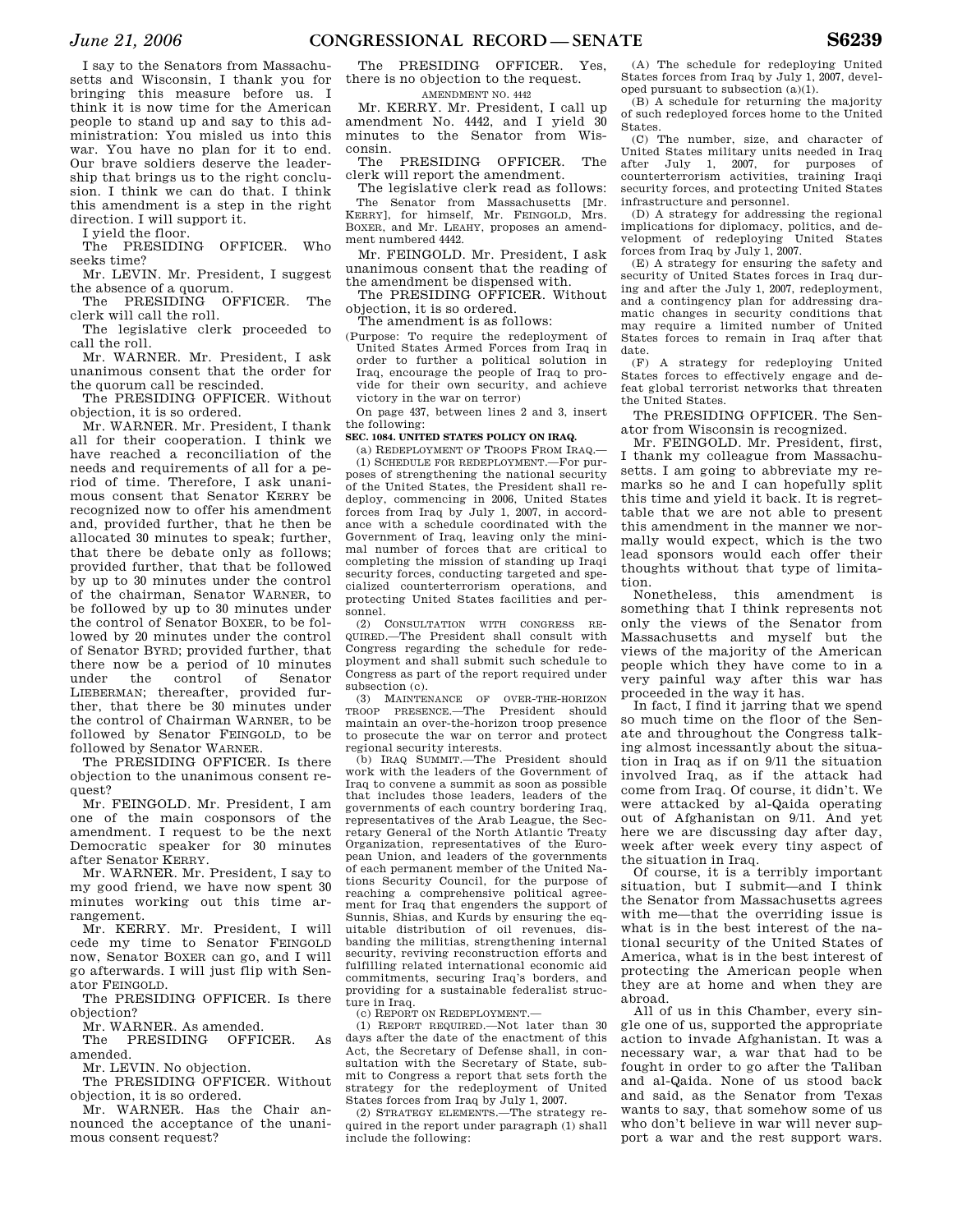That is absurd. We understand when it is absolutely essential, and it was essential in the case of Afghanistan.

I voted against the Iraq war because it appeared obvious to me that was not the wise next strategic move in the fight against al-Qaida, those who attacked us. It was pretty clear to me, but it was even clear apparently to this administration when, on their own State Department Web site, where President Bush had his name, they listed the 45 countries where they believed al-Qaida was operating. This came out in November of 2001. It included, obviously, Afghanistan, Uzbekistan, Kyrgyzstan, Ireland, the United States. Guess what country wasn't even on their list. Iraq. And this has been confirmed publicly by the recognition now, despite the gross misrepresentations that al-Zarqawi was not even in the part of Iraq controlled by Saddam Hussein when we invaded Iraq.

It is pretty obvious on the face of this that this was not the place to go if we wanted to deal with al-Qaida. They were not there then, but because of the errors we have made, we created a beachhead for them to do far more in Iraq than they ever could in the past.

I understand former Secretary of State James Baker, Secretary of State under the first George Bush, said he used to go around the country and people would ask him every day: Why didn't you go on into Iraq at the time of the first gulf war? He says with a smile: I don't get asked that question anymore because it didn't make sense. It didn't make sense then, and it doesn't make sense now.

One of the theories we hear is that somehow staying in Iraq is necessary because what we are going to do is have all the terrorists come into Iraq, and we are going to get them all, and then they wouldn't be able to attack us anywhere else. Some call this the roach-motel theory, the idea that all these terrorists all over the world are simply focused on Iraq and by staying we are going to get them. This is what I would like to call an Iraq centrist policy, a policy that somehow believes Iraq is the be all and end all of our foreign policy when, of course, it is nothing of the kind.

The fact is, those against al-Qaida is a much broader fight. I have seen estimates of somewhere between 60 to 80 countries where al-Qaida is operating. Yet our focus, our troops, and our resources are only heavily focused on this Iraq situation. This is just plain tragic 5 years after 9/11.

One might say we are fighting the terrorists in other countries, too; we are doing whatever we can. But we are not. We have taken our eye off the ball. We are not dealing with the al-Qaida threat in other countries because we are so focused on Iraq.

One good example is Somalia. Remember Somalia? This is a place where we know there were al-Qaida operatives and affiliated groups. It is one of those failed states where it is al-

most an invitation to terrorist organizations to come in and organize and be away from any kind of control. Because we haven't been paying attention to Somalia, because we don't have a policy in Somalia, guess what just happened. A radical Islamist group has taken over Mogadishu and now threatens to take over the rest of the country.

I can't say for sure what they will do, but there are indications they may be very much like the type of Taliban government or organization that fostered al-Qaida in Afghanistan.

So we have taken our eye off the ball. In fact, I asked Ambassador Crumpton last week in a public hearing: How many people do we have in the Government devoted to Somalia full time? Mr. President, do you know what his answer was? One person. One person in a country that is clearly a threat in terms of al-Qaida.

It is not just there. What about Indonesia? Indonesia is the largest Islamic country in the entire world. It is the fourth largest country in the world. I heard Senators debating who had been to Iraq the most. One said he had been there 12 times. One said he had been there 11 times. Guess how many Senators have even been to Indonesia once in the last  $2\frac{1}{2}$  years. Just two of us, Senator BOND and myself, to a country that is being terrorized by a group called JI, Jemaah Islamiah, that is clearly affiliated with al-Qaida.

We are not paying attention to Indonesia. We are not putting our political and other resources there. We are only focused on Iraq where al-Qaida wasn't even operating as of the time of the invasion.

If that isn't enough, what about Afghanistan? I think we can all agree that Afghanistan is a place where we ought to win, where we shouldn't deplete our resources—well, we shouldn't, in the words of my colleagues on the other side, cut and run. But we are now feeling the consequences of what some have called the Iraq tax in Afghanistan, and that is the resurgence of Taliban fighters.

The recent death of more U.S. and Afghan soldiers there and the continued presence of terrorist networks in the region show how shortsighted this administration was by taking its eye off the ball.

We have not finished the job in Afghanistan, and we are now at risk of backsliding into instability. This is where the attack on the Twin Towers and the Pentagon was planned. This is where it was done. And because of this overemphasis and obsession with only staying in Iraq, we are allowing the Taliban and perhaps al-Qaida to get back in.

Let me give an example of what some said about this. A recent expert indicated with regard to the Afghanistan situation:

It is now 5 years since George W. Bush declared victory in Afghanistan and said that the terrorists were smashed.

Since the Bonn meeting in late 2001, a smorgasbord of international military and development forces has been increasing in size. How is it then that Afghanistan is near collapse once again? To put it briefly, what has gone wrong has been the invasion of Iraq. What has gone wrong is the invasion of Iraq, Washington's refusal to take State-building in Afghanistan seriously, and instead waging a fruitless war in Iraq. That view is shared by many others. I assure you I could give you many other examples.

But the point is, despite the fact that we all know who attacked us on 9/11, we are not focused on them. It is the most absurd situation I have ever seen in my 25 years as a legislator. Everybody knows we went into Iraq on a mistaken basis. Everybody knows that al-Qaida is the one who attacked us. Yet somehow our colleagues on the other side are trying to pretend they are one and the same thing, when everybody knows it is nothing of the kind.

So we have to change course. We have to refocus our energies on those who attacked us. I have heard a number of statements on the floor today, and I have been out here on and off since noon listening to the debate. I heard the Senator from Kentucky make the assertion that if we don't, they will soon be back here—meaning in the United States—if we don't stop them in Iraq. Well, the fact is, they are being effective in attacking us and our colleagues and our allies in many other places: In Indonesia, in London, in Madrid, in Turkey, in Morocco. It is not as if there haven't been any attacks. It is not as if this al-Qaida organization isn't functioning. I mean, under their argument, apparently we should invade all those other countries on false pretenses as a way to somehow root out the terrorists. But we know that approach doesn't work.

If we continue to be stuck in Iraq, we are facilitating al-Qaida's future. We are facilitating their recruitment. We are facilitating the growth of their operations in places such as the Philippines, Malaysia, and Indonesia. We are facilitating al-Qaida if we continue to make this mistake in Iraq over and over again. That is what I care the most about.

One of my colleagues, the Senator from Texas, Senator HUTCHISON said: If we were to withdraw the troops or redeploy the troops in the coming year, we would be giving the enemy the playbook. Well, my point is, we need a new playbook. The playbook has nothing to do with 9/11. The playbook has nothing to do with al-Qaida. We need a new playbook that has something to do with what really threatens the American people. That is what the Kerry-Feingold amendment is all about. It is not about just taking off. What it is about is refocusing.

Of course, we have been faced all day with all of the horrible things that might happen if we bring the troops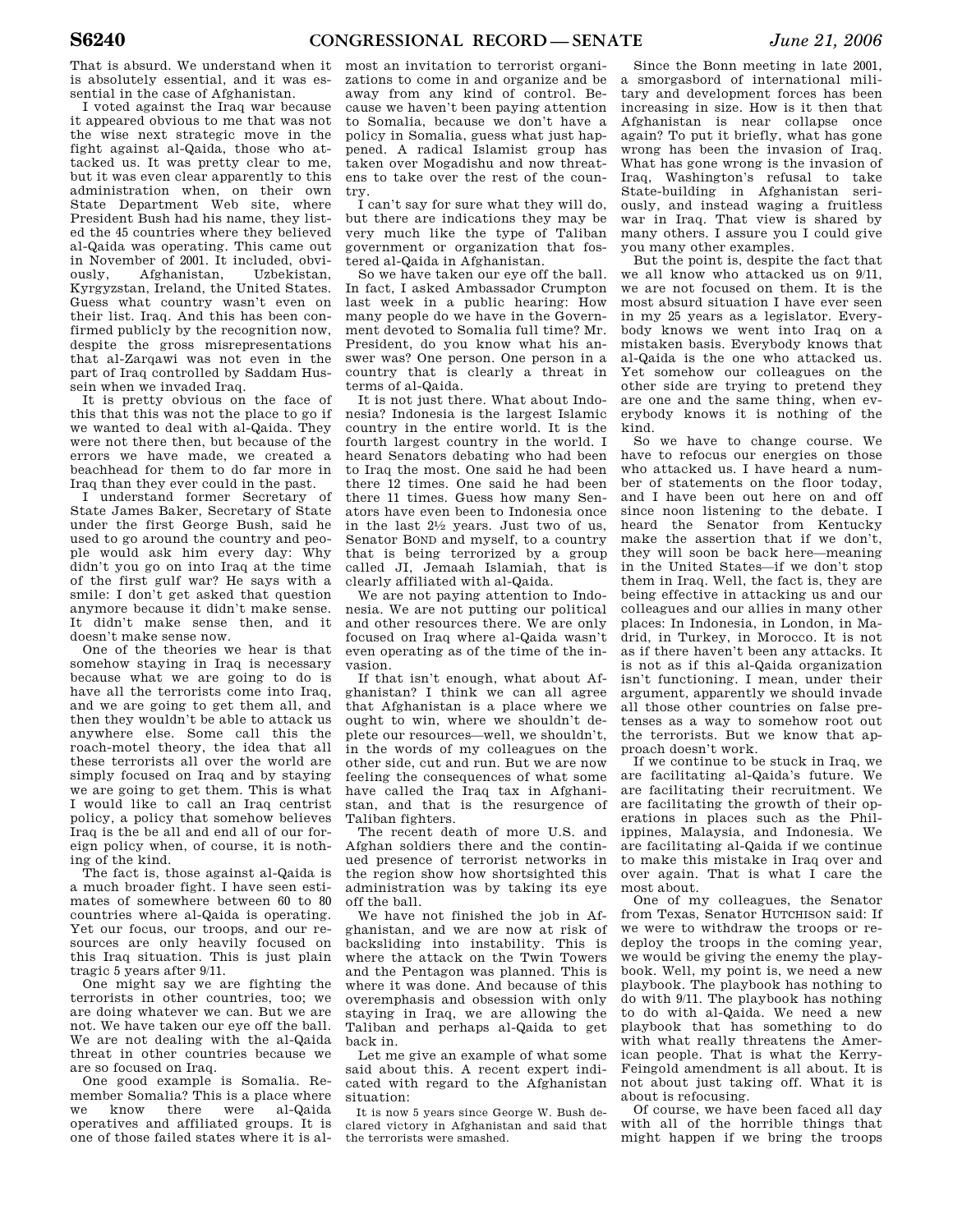out of Iraq, and that is a fair debate. What happens if the other side is wrong? What happens if a reasonable redeployment over the next year would work, and the Iraqi Government would be able to handle it? Think about the 'what if" there.

We had a moment of silence on the floor, I believe on October 31, for the two thousandth American troop killed in the Iraq war. I believe last week we had a moment of silence for No. 2,500. What if they are wrong? What if we can get out of there now in a reasonable way and refocus on the fight against terrorism so we don't have to stand here and have that moment for No. 3,000, for No. 3,500, for No. 10,000. That is the direction we are heading, and the American people know it. Do we think it makes sense for our national security to have some 135,000 American troops on the ground in harm's way without any clear idea of how that is going to change the situation in Iraq?

Mr. President, it was bad strategy to go into Iraq in the first place, and it is a bad strategy to stay there because we are there and we don't want to admit that it was a bad idea in the first place. Some will say: Well, what you are saying then is those who have died have died in vain in Iraq. I disagree. I think anytime an American gives his or her life pursuant to a decision of our democracy, it is impossible for that person to die in vain. That is how our system works. I voted against this war. I didn't think it was a good idea. But we voted on it. That is how it works. As long as those troops fight in that spirit in support of a democratic decision, they do not die in vain, and we honor them for their sacrifice.

If the policy is wrong, if we made a mistake, we owe it to their families, we owe it to those who are injured, we owe it to those who are still there and who will still go and who will die in the future to correct that mistake, to change course. We owe it to them to do what makes the most sense.

What makes the most sense? We have, in my view, two choices—not this absurd notion that somebody wants all the troops to leave tomorrow. Choice No. 1 is a completely open-ended commitment, with no guarantee that this will end anytime in the near future or a commitment to finish the mission by a reasonable date and redeploy the troops where they can be better used to help us in the fight against those who attacked us on 9/11.

Mr. President, I heard the junior Senator from Virginia say: We don't need to embolden our enemy. It is his view that the idea of having a reasonable timetable to bring the troops out emboldens the enemy. Well, I will tell you what emboldens the enemy: Thinking they have us in a trap and we don't know how to get out. That emboldens and exhilarates them. They wanted us in Iraq. They are glad we are in Iraq. And they are using it as a way to fuel the hatred that generated 9/11. That is the bottom line.

To me, this is about national security. To me, this is about those who attacked us on 9/11. This administration and this Congress made a mistake by thinking that Iraq was the logical next step in this fight. It is time to reverse course. It is time to redeploy. It is time to focus on the real security of the American people.

Mr. President, how much time do I have?

The PRESIDING OFFICER. Fourteen minutes.

Mr. FEINGOLD. I yield back the time to the Senator from Massachusetts.

Mr. KERRY. Mr. President, I am going to speak, obviously, a little bit in an abbreviated fashion at this point, and then I will reserve time and speak again later because of the way things have worked out.

I want to thank the Senator from Wisconsin. I want to thank him for his foresight and his leadership with respect to this issue, and I also want to thank him for his cooperation and efforts in the last days to put together what I think is a reasonable and sensible approach to how we deal with an obviously complicated situation.

Let me say that I have heard this debate over the course of the last days and I have listened carefully and I am saddened, in a sense—but I guess I have grown to expect it in the course of our politics—that there is an awful lot of characterization going around, an awful lot of stereotype sloganeering which tries to characterize something as other than what it is. It is what we have come to.

The fact is that this amendment is not what it is being characterized as. I have heard a number of people say it is a precipitous withdrawal. I have heard obviously the words ''cut and run'' and other words used many times.

Let me first point out the differences between this and the other amendment that has already been debated. First of all, this is binding. The other amendment is a sense of the Senate, and our troops and our country deserve more than a sense of the Senate. They deserve a policy.

Secondly, we have a date; the other is open-ended. It is almost like what President Bush is doing. We are going to stay the course and be open-ended.

Thirdly, this has an over-the-horizon force specifically to protect the security interests of the United States of America in the region and with respect to Iraq. But in addition to that, this amendment specifically strengthens the national security of the United States. It is not an abandonment of Iraq; it is, in fact, a way of empowering Iraq to stand up on its two feet and for the Iraqis to be able to do what they have expressed their desire to do, which is have their sovereignty.

It is interesting. In the last day we had a huge debate about the sovereignty of Iraq, and colleague after colleague came down and said how important it is to respect the sovereignty

of Iraq. Well, this amendment respects the sovereignty of Iraq. In fact, it increases the sovereignty of Iraq. It provides specifically for three provisos under which the President has the ability to be able to lead troops. There is no abandonment of Iraq. It sets a date by which, over the course of the next year, the Iraqis themselves have said they have the ability to be able to take over their own security. Prime Minister Maliki said a few days ago that by the end of this year—December—in 16 out of 18 provinces, they will be able to take care of their own security. This amendment holds them accountable.

In addition to that, it provides for the ability of the President to maintain a minimal number of forces who are critical to the job of standing up Iraqi security forces, of conducting targeted and specialized counterterrorism operations like the kind that got Zarqawi and also protecting United States facilities and personnel.

So even when you reach the date of next year—ample enough time for the Iraqis to complete the task of standing up—it will be 4 years, Mr. President, next year, and I think the American people have a right to expect that after 4 years, soldiers who have been trained over the course of those years are prepared to stand up for their country. In the United States of America, when we send a marine recruit to Pendleton or to Quantico, we can tell you in a matter of months when that recruit is ready for deployment. When we send a pilot to Corpus Christi or Pensacola, we can tell you exactly when they are ready to deploy. Is this administration telling us that after 4 years, we don't have Iraqis who are trained enough to drive trucks and perhaps be blown up by an IED, rather than an American soldier? Are they telling us they are not going to be prepared enough to be able to stand up for the security of Iraq?

This amendment demands the same kind of accountability that the President was prepared to demand each step of the way of the Iraqis up until this point. We set a date for the transfer of the provisional Government. They said: Oh, we can't do it that fast. We said: You have to do it that fast, and we did it. We then set a date for the Constitution and the referendum. Some Senators, some of whom have spoken against this amendment, came out and said: Oh, I think it is too early. I don't think we ought to have that date. Many of us stood up and said: No, we have to hold the date and hold them to the date. Guess what. We did it. We held them to the date and we got the Constitution.

The same thing happened for both elections. A lot of people came up and said: Oh, we can't get this all together on time; we have to delay the election. We said: No, we are going to stick with the election date, and we did. General Casey himself has said that the large presence of American troops is lending to the occupation, the sense of occupation, and it is delaying the willingness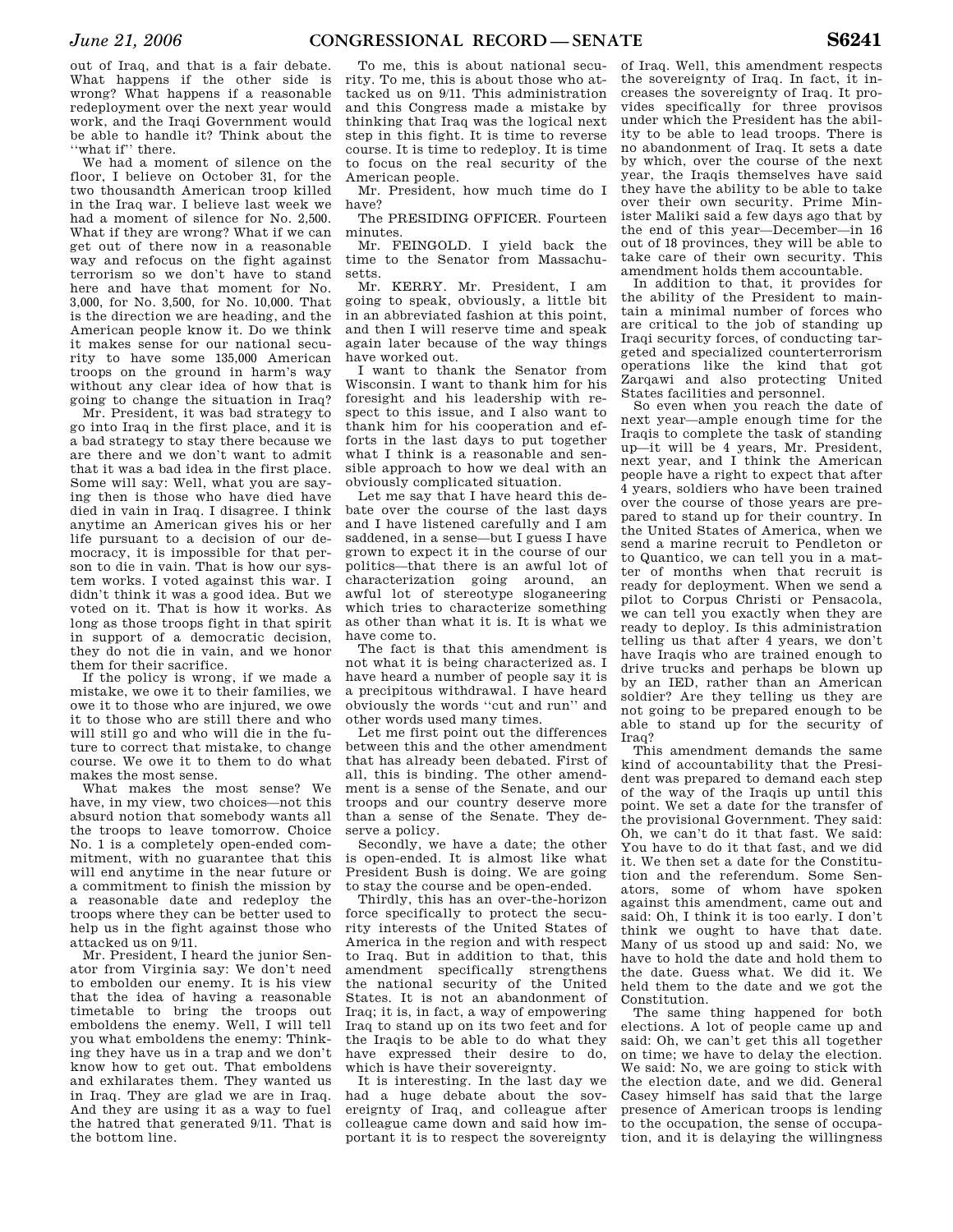of Iraqis to stand up. It is human nature. Anybody who has to go out and take the risk of loss of life, if somebody else is there to do it for you, you stand back. The fact is, countless numbers of conservative voices, including people like Bill Buckley, have suggested that the time has come for American forces to leave. He happens to believe, as others do, that it is lost. I think there is nothing in this amendment at all that, as some colleagues have said, that some people have decided it is all lost. I do not believe that.

I believe this is the way you empower the Iraqi Government, with its own people. This is the way you have accountability for what they need to achieve in the next year. This is the way you require their forces to take on responsibilities they may be reluctant to do today. And it allows for the President to make a determination that the job is not quite done and we can address the troops that may be necessary to complete that task.

That is anything but abandonment. I have heard some people say there is no plan. There is more plan here than there is in any other approach to what is happening in Iraq. Why do I say that?

Again, listen to our own generals. General Casey and others have all said that the reality is that this war cannot be won militarily. Our own commanding general is saying to us: You can't win it militarily. Secretary Condoleezza Rice has said it can't be won militarily, it must be won politically.

Our soldiers have done their job. Our soldiers have won the part of the war they need to win. They have given the Iraqi people a government. They have given the Iraqi people several elections. They have given them a constitution. Now it is time for Iraqis to stand up and want democracy for themselves as much as we want it for them. The best way to guarantee that is going to happen is to set a date with a proviso that the three things that we still need to do can still be done: make sure they are trained, continue to fight al-Qaida, and protect American forces and American facilities. All of that is provided for in this amendment.

This has been quoted a couple of times out here today, but let me remind my colleagues what the National Security Adviser to the Prime Minister has said, himself, in ''The Way Out of Iraq, A Roadmap.''

The eventual removal of coalition troops from Iraqi streets will help the Iraqis who now see foreign troops as occupiers rather than the liberators they were meant to be. It will remove psychological barriers and the reason that many Iraqis joined the so-called resistance in the first place. The removal of troops will also allow the Iraqi government to engage with some of our neighbors who have, to date, been at the very least sympathetic to the resistance to what they call the coalition occupation.

That is the National Security Adviser to the Prime Minister of Iraq,

telling us that withdrawing American troops will, in fact, help them provide order in the streets of Iraq.

The Senator from Virginia and I were in Iraq together. Nobody works harder in the Senate at protecting our security than he does. I respect him, and he knows he is my friend. He knows as well as others know here that what General Casey said is true. There is no military solution to what is happening in Iraq. You either resolve the differences between Shia and Sunni and provide for an adequacy of the differences that are fueling the insurgency or the insurgency will continue.

There are five different components of that insurgency. There are outright criminals, and there is organized crime. There is al-Qaida. You have the Baathists, who have one attitude about regaining power. And, of course, you have the insurgents who are different from the Baathists, who are hardcore.

Those are different elements that are going to have to be resolved in different ways. I ask any of my colleagues, where is the diplomacy necessary to deal with this? What we do in this is require the kind of diplomatic effort that, in fact, is a plan to resolve all of the problems that are outstanding in Iraq: the problems with respect to governments bordering the country, the problems with respect to Shia and Sunni, the problems with the divisions of royalties of oil, how do you protect the rights of Sunnis in the minority, what is the degree of federalism that will exist in the government. These are the reasons for the insurgency.

At this moment, I don't see the kind of effort I have seen historically, whether it was from Henry Kissinger in the Middle East with shuttle diplomacy, in Vietnam, or Jim Baker in his efforts to put together a major coalition with respect to Desert Storm that doesn't exist today. So a policy to say ''stay the course'' is a policy to say you are not going to resolve those issues. It is a policy to hope that somehow the Iraqis will pull their act together. It is a policy that is based on more wishful thinking than on real policy changes that address the question of shifting responsibility.

When the Prime Minister of Iraq can tell us that they can manage 16 out of 18 provinces within a year, when 87 percent of the Iraqis are polled and say they think we ought to set a date for withdrawal of American troops, when 94 percent of the Sunnis say we ought to withdraw, when 90 percent of the Shias say we ought to withdraw, we ought to listen to the Iraqis. After all the talk in the last days about sovereignty, where is that respect for sovereignty?

I have more to say about why it is important for us to take this effort here. The long list of mistakes that have been made do not inspire confidence in the judgments made by this administration. Congress helped to get us into this war. Congress needs to

take on responsibility for helping to get us out of it.

I had a lot more to say, and I have a lot more to say, but because of the way this is working, this will be truncated. I know I only have about a minute left so I reserve the remainder of the time, and we will go through the process and come back.

The PRESIDING OFFICER. The time of the Senator has expired. The Senator from Virginia is recognized.

Mr. WARNER. I thank my colleague from Massachusetts. We all try to work within the framework of the unanimous consent.

At this point in time, the Senator from Virginia, myself, has the time between 6:35 and 7:05, a period of 30 minutes. I would like to now offer the first 15 minutes to the Senator from Connecticut and retrieve a period of time he had from 7:55 to 8:05 to be added to my time which commences at 8:05.

The PRESIDING OFFICER. Without objection, it is so ordered.

Mr. WARNER. Then, following the Senator from Connecticut, the Senator from Pennsylvania would be recognized for the remainder of my time in this time slot, Mr. SANTORUM.

That would be followed, I inform other Senators, by Senator BOXER, from roughly 7:05 to 7:35, and then the distinguished senior Senator from West Virginia, 7:35 to 7:55.

The PRESIDING OFFICER. The Senator from Connecticut is recognized.

Mr. LIEBERMAN. Mr. President, first let me thank the Senator from Virginia for previously responding graciously to the request from the Democratic leader, Senator REID, that I be granted time to speak on both of these amendments, and an extra thank-you for his allowing me to do so a bit earlier than the initial order.

Mr. President, I rise to oppose the amendments introduced by the Senator from Michigan and others, and the other amendment introduced by the Senators from Massachusetts and Wisconsin and others because they both would direct, in different ways, the withdrawal of American forces from Iraq without regard to the real conditions on the ground.

Let me begin with a harsh and familiar lesson history has taught us and that we are experiencing again in Iraq: War is hell. Precious lives are lost, blood is spilled, treasure is spent. Countries, communities, and families are deeply pained and disrupted. But history also teaches us that there are times when wars must be waged and won to prevent even more awful hell: to overthrow an evil leader or protect the noble causes of human freedom, opportunity, and peace.

At the outset of the war in Iraq, coalition forces, led by our own American men and women in uniform, brave and brilliant, succeeded with remarkable speed to achieve a most worthy goal, the overthrow of an evil leader, Saddam Hussein, and the opening of the opportunity for freedom, the opportunity for the people of Iraq and broader peace in the region.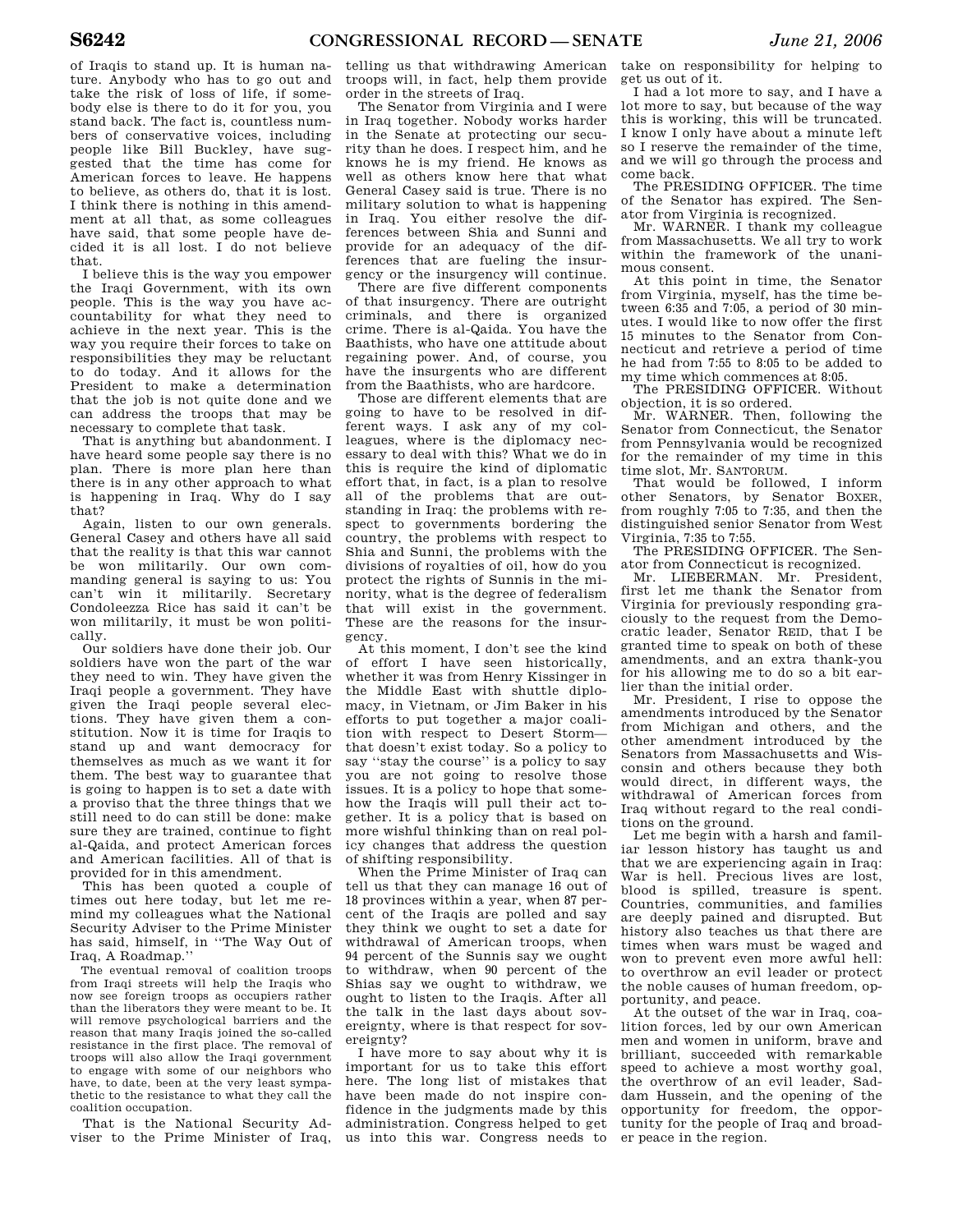After that, I would say, and I think all who support that war must admit, that mistakes were made on our side some of them big—and the difficulties in Iraq increased. As others have said before me, the war in Iraq to overthrow Saddam Hussein may have been a war of choice. It is now a war of necessity. We must win it.

Why? Because the consequences of an American retreat and defeat there would be terrible for the safety and security of the American people at home whom we have a constitutional responsibility to protect.

I must say I also approach these two amendments with a sense of legislative history. They evoke debates that have occurred many times in the Senate. We had one just a decade ago on this floor, about how long our Armed Forces should stay in Bosnia. Some wanted to set a deadline for withdrawal, a date. Others, including myself, argued successfully that setting a day for automatic withdrawal was dangerous and wrong because it would discourage our allies and encourage our enemies. Our withdrawal should be consistent with the achievement of the goals we have set for the mission.

I remember in that debate quoting Biblical wisdom and warning, ''If the sound of the trumpet is uncertain, who will follow into battle?''

I suppose in our time we might amend that to say, ''If the sound of the trumpet is uncertain, who will stay in battle?''

I also remember arguing in that debate that a nation, I thought, should only set an unconditional date, a deadline for withdrawing troops from battle, if all hope of victory was lost, which it was not then in Bosnia and is not now in Iraq, unless the consequences of a too early American withdrawal by calendar instead of condition were acceptable to our country, which it was not. They were not then in Bosnia and are not now in Iraq.

The Kerry-Feingold amendment directs that all American troops be withdrawn from Iraq by the middle of next year, regardless of the intervening events. The Levin amendment is more complicated. I have spent some time studying it since it was made public on Monday. The Levin amendment directs that a withdrawal of American troops from Iraq begin by the end of this year, 2006, without regard to the conditions on the ground.

So, for that reason, consistent with what I have just said about legislative history and my own previously stated strong position, I cannot support either of these amendments.

I personally hope, as I am sure all Members of the Senate do, and I believe, that we will be able to withdraw a significant number of Americans in uniform from Iraq by the end of this year and even more by next year. I express that optimism based on the election and formulation of the new Iraqi unity Government, the increasing capacity of the Iraqi security forces to

protect their own people, and the commitment of the new Government to disarm the sectarian militias.

General Abizaid and General Casey have said that it is their hope to begin withdrawing more troops by the end of 2006 and even more next year. But I want them to decide based on the realities on the ground in Iraq, not on their hopes or my hopes or the shared hopes of the American people that we will soon be able to bring our Armed Forces home from Iraq. I do not want those distinguished American generals and the brave and steadfast American men and women serving under them to be directed by this Congress to exit before they conclude and recommend to us and the President that withdrawal is justified.

My own opinion is that the sooner the Iraqis take control of their own defense and destiny, the better it will be for them and for us. But if we leave too soon, it will be disastrous for them and for us.

Sponsors of the Kerry-Feingold amendment have stated a very clear and direct purpose. I disagree with it. The sponsors of the Levin amendment have argued on behalf of their amendment that they believe we must direct the beginning of a withdrawal of American troops without condition by December 31 of this year to make clear to the Iraqis that our commitment to them is not open-ended. I believe the Iraqis know very well that our commitment is not open-ended and is not a blank check. I will tell you that I personally have said that to their leaders directly, every time I have met them here or there. I know many of my Senate colleagues of both parties and leaders of the administration have said the same, openly and directly to the Iraqi leaders and the Iraqi people. And the Iraqis themselves have said over and over again that they know our commitment is not unconditional.

Just yesterday, in an op-ed piece in the Washington Post by the National Security Adviser of Iraq, he made clear that his Government wants the American military out of Iraq as much as we want our men and women to come home to America.

He and the rest of the Iraqi leadership doesn't need a congressional directive to convince them of the desirability of American forces leaving Iraq.

What will be lost by it? I will answer that in a moment.

I will say that in the interest of Iraq's security and ours, it should only happen—that is, our withdrawal—as the Iraqis step by step are more and more ready to stand on their own.

The amendment introduced by Senator LEVIN itself states that the Iraqis are making good progress in exactly that direction. The amendment itself reports more than two-thirds of the operational Iraqi Army combat battalions ''are now either in the lead or operating independently.''

That is significant progress.

A national unity government has been formed. It took too long, but that

also is an enormous achievement. But, of course, there is much more work yet to be done—as the Levin amendment itself states, to amend the Iraqi constitution to get more help from international donors and to ''promptly and decisively disarm the militias and remove those members of the Iraqi security forces whose loyalty to the Iraq government is in doubt.''

But then the amendment goes on to direct the beginning of withdrawal of American forces by the end of this year regardless of whether that work is done or those militias are disarmed.

That is where I respectfully believe it errs.

In doing so, I feel that this amendment would just underline the message the Iraqi leadership has clearly already received, accepted, and shares; that America's military commitment to Iraq is not open-ended and unconditional. I fear that it would also send another message to our terrorist enemies and to the sectarian militias in Iraq that America is not prepared to see this fight through until the Iraqis themselves can take over. That will actually encourage the terrorists to accelerate their cruel and inhumane attacks, and it will unsettle the sectarian groups to hunker down and rearm their militias to strengthen themselves for the civil war that they feel will follow a premature American retreat. And that might well create conditions that none of us want, which is to say chaos and civil war in Iraq, regional war in the Middle East, and the terrorists who attacked us on 9/11 being able to claim victory in Iraq and going on, emboldened, to attack us again here at home and to bring their terrorism to more Arab countries in the Middle East.

That is why I said the war in Iraq, however one thinks we got there, is now a war of necessity, a war we must help the people of Iraq to win or the security of we, the people of America, our children and grandchildren will be gravely endangered.

Section 2 on page 4 of the amendment which the Senator from Michigan introduced says:

The current open-ended commitment of United States forces in Iraq is unsustainable.

As I have said, our commitment is not and should not be open-ended. It is conditional on the Iraqis working hard to move themselves forward together on the path to self-government and self-defense and, in fact, as the amendment states, they are doing. And this conditional commitment of ours to them is surely militarily sustainable and must be honored.

The failure to do so I believe would have terrible consequences for our credibility in the world and our success in the long conflict ahead against the radical Islamist terrorists who declared war against us and much of the rest of the world during the 1990s and carried out a brutal act of war against our people on September 11, 2001.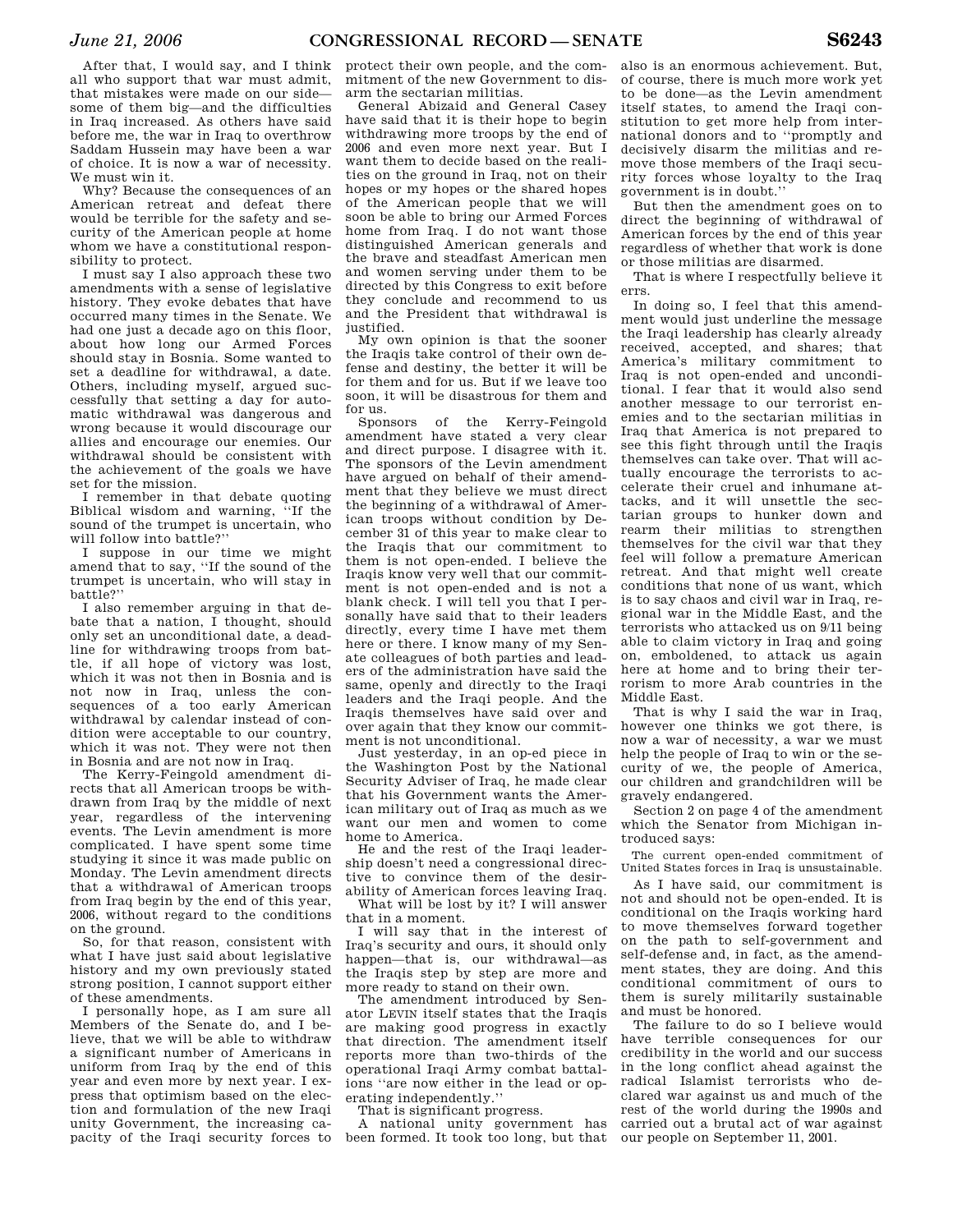We cannot and must not concede any battlefield to our enemies in this most unconventional but deadly serious war.

I do not think it is an overstatement to say that our freedom and security and that of most of the rest of the world, Muslim and non-Muslim, depends now, as it has at critical moments in the past, on American persistence and fortitude in this painful, awful, essential worldwide war.

For these reasons, I will respectfully oppose the Levin amendment and the amendment introduced by Senators KERRY and FEINGOLD.

I thank the Chair. I yield the floor.

Mr. WARNER. Mr. President, I will say to my good friend and colleague and my remarks are not predicated on the fact in all likelihood that he will cast a vote which will be supportive of the views that this Senator and others on this side of the aisle have stated, but I say out of the long time that we have worked together to those Senators who may not remember it that I was tasked to draw up the first resolution in the Gulf War when George Bush, Sr., was President. The Senator from Connecticut stepped up and joined me. It was known as the Warner-Lieberman amendment at that time.

Subsequently, when the second resolution was to be drawn up, I again was joined by Senator LIEBERMAN, Senator MCCAIN, and Senator BAYH. The four of us drew that one up.

He has been on the Senate Armed Services Committee these many years that he has served in the Senate, and he has shown tremendous leadership. And each day he grows in stature as a statesman and his stature as a knowledgeable person regarding the security interests of this country.

As they exist today and in the future—when I say ''in the future,'' for our children and grandchildren—they acknowledge their appreciation to the Senator from Connecticut for his wisdom.

The remainder of time under my control I yield to the Senator from Pennsylvania.

The PRESIDING OFFICER. The Senator from Pennsylvania is recognized.

Mr. SANTORUM. Mr. President, first, I would like to associate myself with the remarks made by the Senator from Virginia. If I could, I would like to also associate myself with the remarks made by the Senator from Connecticut. I agree with him wholeheartedly. They were incredibly articulately made and hits on all of the relevant points as to why these two amendments should be defeated.

I actually want to talk about a different debate which has been brewing on the floor of the Senate for over 3 years. That is the debate as to the reasons why we entered into a war in Iraq in the first place. There was some information released today that I think sheds some light as to the facts relating to what the conditions were in Iraq prior to our commencing the Iraq war.

The essential nature of the decision that we made at the time when we had

to decide whether to go to war with Iraq was based on many factors. Colin Powell laid them out at the United Nations. One was that Saddam had possessed and had used biological and chemical weapons on his people and that he had biological. That is indisputable.

The second was that he had an active WMD program. And we have the Iraqi Survey Group which published the Delta Report. It was very clear in the Delta Report that, in fact, there was ongoing research at the time of the Iraq war, and if that research of those sanctions were lifted it could have quickly turned into a full-fledged biological and chemical warfare capability.

In fact, the Delta Report mentioned that they could, postsanctions, reconstitute anthrax and an anthrax program in 4 weeks.

So he already used chemical weapons and had chemical weapons research that could quickly be transitioned into programs.

The one aspect that has been in question or which most Americans find and certainly many have spoken on the floor of the Senate—was whether at the time of the Iraq war back in 2003 Saddam Hussein had weapons of mass destruction. That was always the claim that he had not gotten rid of his weapons of mass destruction and potentially produced additional weapons of mass destruction.

Up until today, the general perception of the American public—and certainly Members in this Chamber—was that there were no such weapons of mass destruction.

In fact, today on the floor of the Senate, the Senator from Rhode Island said, ''We have heard the initial defense of the approach to Iraq as we are going after weapons of mass destruction. They were not there.''

The senior Senator from Connecticut said, ''If I had known then what I now know, namely that Saddam Hussein possessed no weapons of mass destruction, I would not have given the President my vote.''

The senior Senator from Washington said, ''We have looked for weapons of mass destruction and found none.''

Let me follow up these quotes with quotes from an unclassified version of a document released 3 hours ago coming from the National Ground Intelligence Center, a part of the Department of Defense. It is a summary of a classified document which I have had the opportunity to take a look at.

The document's key points in the unclassified version are as follows:

Since 2003, coalition forces have recovered approximately 500 weapons, munitions which contain degraded mustard or sarin nerve agents. Despite many efforts to locate and destroy Iraq's pregulf war chemical munitions, filled and unfilled pregulf war chemical munitions are assessed and still exist.

That means that in addition to the 500 that we have recovered, there are additional munitions.

The report goes into great detail as to what those munitions are. There are additional munitions that we have not categorized and identified specifically in number or in character.

Back to the document:

Pre-gulf war Iraq chemical weapons could be sold on the black market. Use of these weapons by terrorists or insurgent groups would have implications for coalition forces in Iraq. The possibility of use outside of Iraq cannot be ruled out. The most likely munitions remaining are sarin- and mustard-filled projectiles. The purity of the agents inside the munitions depend on many factors, including the manufacturing process, potential additives, and environmental storage conditions. While agents degrade over time, chemical warfare agents remain hazardous and potentially lethal. It has been reported in the open press that insurgents in Iraqi groups desire to acquire and use chemical weapons.

This is an incredibly significant document.

We now have a lot from our intelligence agencies that said we have recovered 500 chemical weapons and that there are a number of others.

It is hopeful that we can, in fact, get that number and that information out.

But the bottom line is, irrespective of whether there were any others, the fact that we recovered 500 and the fact that there are a likelihood of others to recover, maybe from Iraq, maybe from other places around the Middle East, suggests that Saddam Hussein did have weapons of mass destruction.

One of the principal concerns that we had in going into this war against terror, or terrorists as it has been defined, was that Saddam would not necessarily use chemical weapons or biological weapons against his neighbors again or against us, but, more importantly, that he would have these stockpiles of weapons to give to terrorists to use against us or to use against others. Now we have information that confirms that some 500, and likely more, weapons were, in fact, in Iraq at the time of the Iraq war.

The quotes that there were no chemical weapons, that the President lied, that all of this was a fabrication of neocons who wanted to go to war, is now—if it was not, in my mind, discredited from the other information we have gotten—is now, in my mind, completely discredited. He had chemical weapons before the gulf war. He used them after the gulf war. He used them during the Iran-Iraq war. They had weapons programmed in place at the time of the second gulf war, the Iraq conflict. And we now have found stockpiles.

The Duelfer report said there were no stockpiles. We have now found 500. You want to call that a stockpile? Five hundred is a lot of chemical weapons. We handed out a video upstairs, Congressman HOEKSTRA and I—who has been tremendously helpful in gathering this information and having this report, first finding the report and declassifying portions of it—he handed out information that showed an attack of the Iraqis using 15 sarin chemical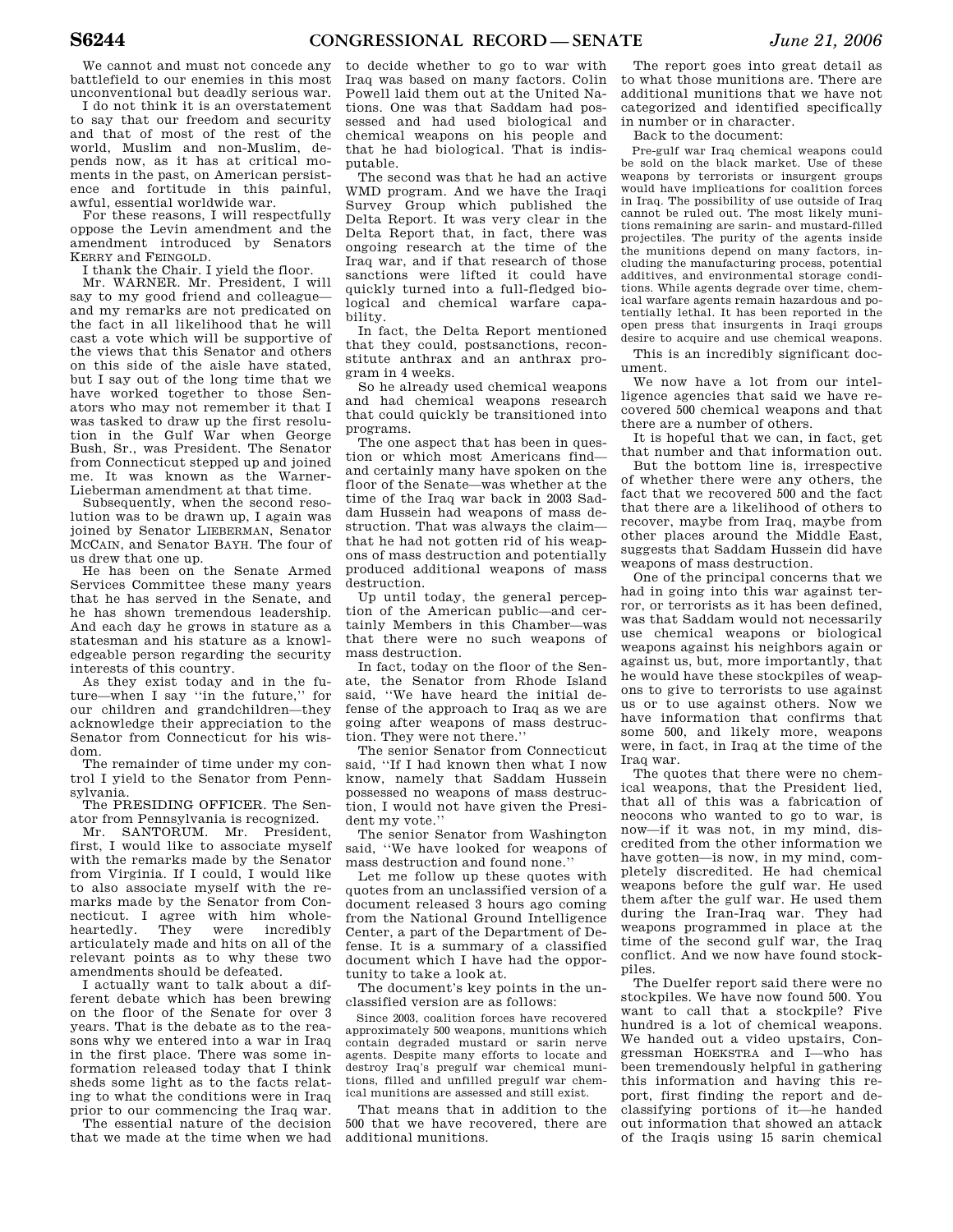weapon shells like the ones recovered here that killed 5,000 people.

This is a serious and important document. This is a serious and important step in understanding what Iraq was all about when we, in fact, commenced military activities against them. It is an important finding to determine what our actions need to be going forward in making sure we rid this country of the chemical weapons that still may be available, as was mentioned, potentially on the black market.

I thank Congressman HOEKSTRA. asked for this document from the National Ground Intelligence Center 21⁄2 months ago. It took 2 months of going nowhere before I contacted Congressman HOEKSTRA. He, by the way, was not aware of this document, either. He was able to get this document and we were able to look at it. Several Members in the Senate and the House have reviewed the document. It is up in the Intelligence rooms. I encourage Members of the Senate on both sides of the aisle to go up and view the document. It is a classification that all Members can review the entire document. Please go up, take a look at it. If you do not believe the statements or you do not think the statements are compelling enough, I encourage you to go up and read the entire classified report. It is very compelling. It is a very serious situation.

The bottom line is, the statements that Saddam Hussein at the time of the second gulf war, the Iraq war, had no weapons of mass destruction is now categorically untrue. This report puts that to rest.

The PRESIDING OFFICER (Mr. DEMINT). The Senator from California. The Senator from Virginia has 2 min-

utes remaining.

Mr. WARNER. I yield back the remaining 2 minutes I have under my control. The order provides for 30 minutes for the distinguished Senator from California, to be followed by 20 minutes from the Senator from West Virginia, Mr. BYRD.

The PRESIDING OFFICER. The Senator from California.

Mrs. BOXER. Mr. President, I thank the Senator from Virginia.

I come to the Senate tonight with a tremendous sense of loss for the victims of the tragic war in Iraq. Yesterday, the military informed two California families that their sons were murdered in cold blood by the very same Iraqi troops they had been training.

Let me repeat that: The military informed two California families whose sons were in the National Guard that their sons were murdered in cold blood by the very same Iraqi troops they were training.

Sgt. Patrick McCaffrey and 1LT Andre Tyson were killed near Balad 2 years ago. After 2 long years, the Army is now telling the families that Iraqi troops who their sons had been training turned on them and intentionally killed them.

This morning, the mother of Sergeant McCaffrey appeared on CNN and said:

Patrick was never at ease and he constantly said, ''Mom, we're risking our life every day, all the time, permanently.''

She told the press that Patrick told his commanding officer twice that he was fired upon by Iraqi troops. He told his dad the same thing and his dad told the press that his commanding officer said, and I quote his dad: ''That he should keep his mouth shut.''

Mrs. McCaffrey said she wants the story to come out because she believes there are other instances of Iraqi troops turning on our soldiers. This is a story that is all over the news. It is emblematic of what this war is turning into.

This week, we all were devastated to hear of the cruel and savage killing of two United States soldiers who were reportedly tortured in a barbaric fashion. These soldiers were manning a traffic check point when they were captured by insurgents. A third soldier also died in the attack.

Every day we hear of a new tragedy from Iraq. Why? Because more than 3 years ago, our President launched a war that was based on false premises. The administration told the American people that Saddam posed an imminent threat to the United States because of his close ties to al-Qaida and because he had an active nuclear weapons program. The administration's case has unraveled in light of the facts. We have a chance tomorrow to stand up and say no to the status quo. We can do it with two Democratic amendments. We know there was no working relationship between al-Qaida and Saddam, and Iraq's weapons of mass destruction program was dormant.

Just look at the State Department's own document which Senator FEINGOLD talked about. It says clearly when we were attacked by al-Qaida on that fateful day of September 11, there was not one al-Qaida cell in Iraq. Yet those who asked questions about these false premises were dismissed, ridiculed, called unpatriotic, and, in one case, the case of Ambassador Joe Wilson, he actually faced retaliation. The wife of Ambassador Wilson had her identity as a CIA agent exposed. Why? Because Joe Wilson blew the whistle on President Bush's claim that Iraq had sought significant quantities of uranium from Africa.

Why do I recount Valerie Plame's story? Because it shows just how far the Bush administration and their Republican friends in Congress will go to tarnish and hurt those who see the war differently from them. That is frightening no matter what side of the fence you are on. Imagine going after someone's family because you felt you did not like what the man said. In fact, he told the truth, that there was no truth to the claim that Saddam was seeking yellow cake uranium.

In this debate right now, those same voices are saying that anyone who disagrees with the status quo in Iraq and speaks about an exit strategy for the war is advocating a policy of cut-andrun. Let me be clear, calling for redeployment of our troops out of Iraq is not cut-and-run. It is smart and strategic.

Why is it smart? Because it will give the signal to the Iraqis that they have to stand up and protect their own country.

Why is it strategic? Because it will allow us to use our resources to go after al-Qaida, Osama bin Laden.

Let's take a look at the status quo. The status quo in Iraq is an endless venture with ever-changing missions that has resulted in more than 2,500 United States deaths and 18,000 wounded. It is a blank check and a blind eye.

I have a chart that shows the costs. This is showing what this President calls ''progress'' and his Republican friends in Congress call progress. Let's look at the facts. The monthly cost of the Iraq war in 2003 was \$4.4 billion a month. It is now \$8 billion a month. It is causing our debt to soar. It is not being paid for in the usual way: It is put right on Uncle Sam's credit card and our grandchildren will pay the bill, maybe even their children.

The estimated number of insurgents in 2003, 3,000; estimated in 2006, 20,000. Is that progress in Iraq? I don't think so.

Insurgent attacks in 2003, 5 a day; now, 90 a day. Is that progress? I don't think so.

Incidents of sectarian violence, 5 per month; now it is 250 per month.

If that is progress, then we are in serious, serious trouble—more trouble than I think we are in.

How about Iraqis. Are they optimistic about the future? In 2003, 75 percent were optimistic. Do you know what the number is today? Thirty percent. These figures come from the Brookings Institution.

There are claims that the status quo is ''progress,'' when actually the status quo is a disaster. The war is taking a heavy toll on our fighting men and women, many of whom are serving their third tour of duty. Suicides are up.

In 2005, 83 United States Army soldiers committed suicide, an increase of 16 suicides over the 67 reported the year before, and the highest number since 90 were recorded in 1993. Of those 83 soldiers, 25 had been deployed to either Afghanistan or Iraq.

Divorces are up. Where are the family values around this place? Between 2001 and 2004, divorces among Active-Duty Army personnel have doubled. Divorces have doubled. That is the weight of this war. And post-traumatic stress disorder is rampant. A study published in the July 2004 New England Journal of Medicine revealed that 15 percent of marines and 17 percent of soldiers surveyed after deployment in Iraq ''met the screening criteria for major depression, generalized anxiety, or post traumatic stress disorder.''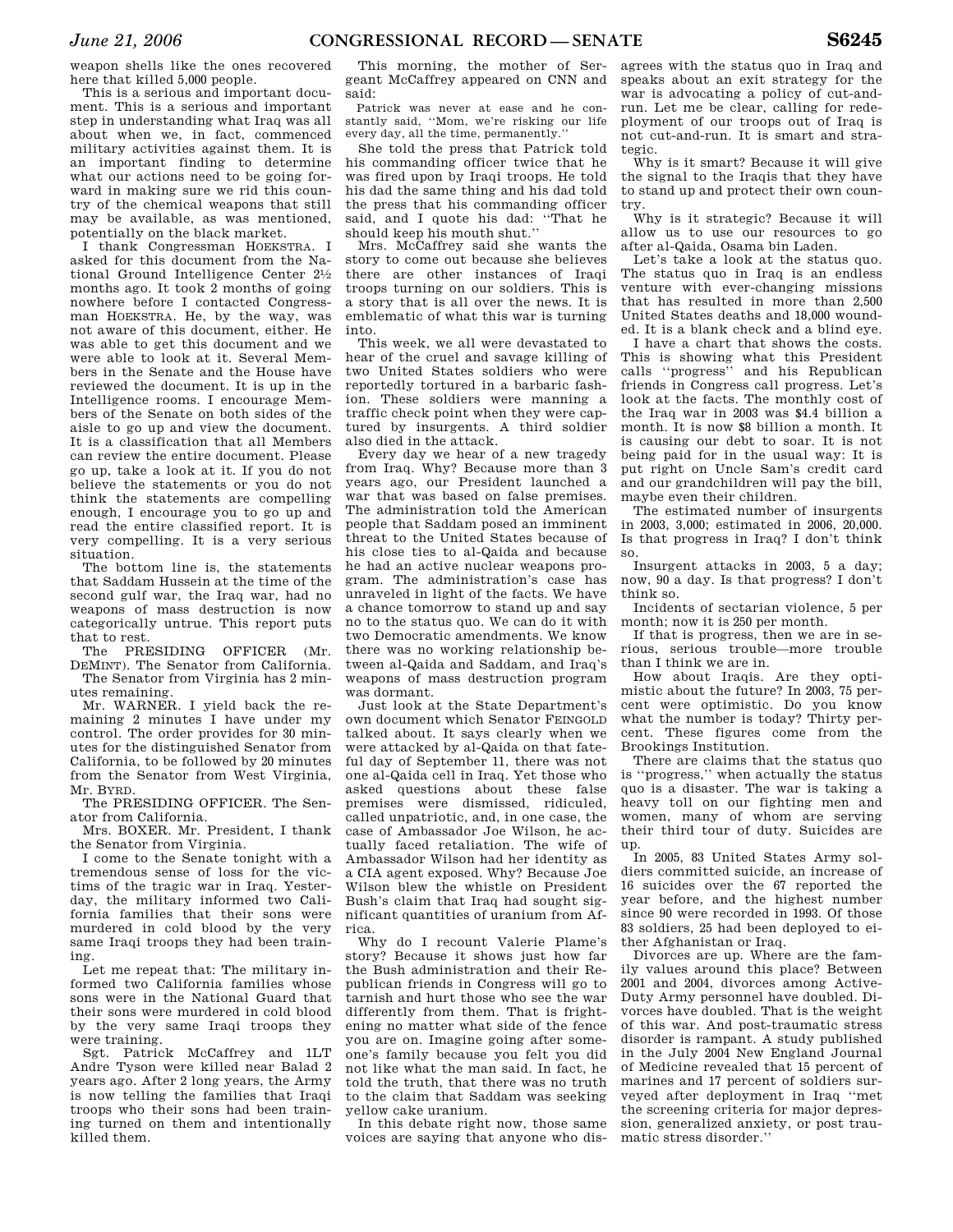Our military men and women have done every single thing we have asked of them—even without a plan to anticipate the insurgency. Even without adequate body armor, even without enough up-armored humvees, here is what this administration has asked our fighting men and women to do: find the weapons of mass destruction, find Saddam Hussein and bring him to justice, find Saddam's family and bring them to justice, secure Iraq for elections there have been three elections, successful, there—train Iraqi troops there are now 260,000 of those Iraqi troops trained.

In light of all that our military has done—and they have paid the price in blood, in lost limbs, in pain and suffering and death—what are the Iraqi leaders saying? They have proposed amnesty for those who have killed American soldiers. The amnesty plan would include insurgents who have staged attacks against Americans even as those attacks continue.

Mr. President, I ask unanimous consent to have printed in the RECORD a front-page story from the L.A. Times that ran this past weekend.

There being no objection, the material was ordered to be printed in the RECORD, as follows:

[From the Los Angeles Times, June 18, 2006] AMNESTY FOR IRAQ REBELS IS PLANNED

## (By Borzou Daragahi)

The Iraqi government has crafted a farreaching amnesty plan for insurgents, officials close to Prime Minister Nouri Maliki said Saturday, even as guerrillas killed at least 34 Iraqis in a barrage of bombs and rockets in the capital and the U.S. military hunted for two missing soldiers.

The Americans may have been captured after an attack Friday evening on a checkpoint south of Baghdad that left at least one soldier dead, the military said.

U.S. forces dispatched helicopters and surveillance planes over the area as well as teams of divers to scour the river and nearby canals for the missing soldiers.

The amnesty plan, which apparently would include insurgents alleged to have staged attacks against Americans and Iraqis, calls for the creation of a national committee and local subcommittees to woo rebels and begin a ''truthful national dialogue in dealing with contradicting visions and stances,'' according to a version of the plan published Saturday in an Iraqi newspaper.

The reconciliation plan, which is expected to be formally announced soon, would be among the Iraqi government's most comprehensive attempts to engage with insurgent groups.

''The main thing,'' said Haidar Abadi, a leader of Maliki's Islamic Dawa Party, is that the plan doesn't rule out participation of ''the bloody-handed people in the political process.

The plan, mysteriously released and rescinded by the prime minister's office last week, calls for the pardon and release of prisoners ''not proven guilty in crimes and clear terrorist activities'' and a review of the process by which former members of Saddam Hussein's Baath Party are excluded from public life.

U.S. and some Iraqi officials have long urged Sunni insurgent groups that don't have strong ties to the former regime's security apparatus or to foreign militants—and without the blood of innocent Iraqis on their hands—to lay down their weapons and join the political process.

The new proposal, said an official close to Maliki, merely recognizes the difficulty of verifying insurgents' past actions.

Theoretically, we can say we cannot give any amnesty to those in the [former] security agencies and those in Saddam's regime and those who have killed and bombed Iraqis after the invasion,'' said Salah Abdul Razzaq, a spokesman for several prominent Shiite religious organizations.

''In practice, anyone who comes to negotiations and says, 'I have no problem with Iraqis or Iraqi government, just with U.S. forces,' how can we check that?''

Some Kurdish and Shiite members of parliament, which is scheduled to convene today, voiced doubts about Maliki's reconciliation proposal.

''We think that any reconciliation talks should take place within parliament,'' said Baha Araji, a Shiite lawmaker close to radical cleric Muqtada Sadr's movement. ''We don't need groups from outside—I mean the Saddamists, Baathists and killers.''

But officials close to Maliki said the plan was days away from being formally announced.

A version of the amnesty plan—titled the 'Reconciliation and National Dialogue Project''—was published in Saturday's edition of Al Mada newspaper. Copies were distributed to journalists and then quickly taken back at an abruptly canceled news conference Thursday at Maliki's office.

Abadi said the incident was a minor mixup caused by inexperienced members of the prime minister's media office.

''It doesn't mean that the project of reconciliation was withdrawn, but that it was given more time for a consensus to be reached,'' said Abbas Bayati, a leading Shiite lawmaker. ''We are ready to sit around a table with all the Iraqis, even those who participated in the resistance and now repent that.''

It was unclear whether any amnesty plan would require legislative approval or be adopted by executive decision.

Sunni Arabs lead the Iraqi insurgency, which is fueled by the minority sect's perception that it was unjustly robbed of political power and prestige by the 2003 U.S.-led invasion and the Shiite-dominated governments that followed. Incessant insurgent attacks have sparked reprisals by Shiites and brought the country to the precipice of civil war.

Sunni Arabs said they were far more encouraged by the Maliki government's olive branches than those of his predecessor, fellow Islamic Dawa Party member Ibrahim Jafari, viewed by many as too sectarian in his outlook.

The death this month of terrorist leader Abu Musab Zarqawi opened a new opportunity to draw in Iraqi insurgent groups, Sunni officials said.

''The general direction and general understanding among politicians is that now is the time to differentiate between the extremists and foreign fighters on one side and the native Iraqi people in the resistance,'' said Alaa Makki, a leading member of the Iraqi Islamic Party, the main Sunni Arab political group.

''We think now there might be a reevaluation from A to Z among the Iraqi population,'' he said. ''I think Maliki is going along with these ideas.''

But the violence showed no signs of abating Saturday. Dozens of Iraqis were killed in a series of insurgent attacks targeting Iraqi security forces in Baghdad despite a highly publicized crackdown meant to bolster public confidence in the government.

At least seven large explosions rocked the capital. In the day's most deadly incident, a car bomb explosion at 8 p.m. in a busy market in southwest Baghdad killed 12 people and injured 381 police said.

An earlier car bomb targeting a police patrol killed seven people and injured 11, hospital officials said.

A roadside bombing in downtown Baghdad killed six people and wounded 15.

In central Baghdad a car bomb targeting an Iraqi army patrol killed three civilians and a soldier and injured eight soldiers and four police officers. A bomb placed inside a passenger bus

killed at least two civilians and injured 151 police said.

In the northern suburb of Kadhimiya mortar rounds landed on a busy market, killing at least two people and injuring 14.

An explosion killed a man in west Baghdad hospital officials said.

The search for the missing U.S. soldiers was underway near the Euphrates River town of Yousifiya south of Baghdad. U.S. forces launched raids on four sites, questioned local leaders and set up roadblocks around the area, presumably to prevent assailants from taking the soldiers elsewhere.

''We are using all available assets, coalition and Iraqi, ground, air and water, to locate and determine the duty status of our soldiers, Mai. Gen. William B. Caldwell IV said in a news release.

The attack Friday evening took place in a religiously mixed area south of the capital known as a stronghold of militants loyal to religious Zarqawi's AI Qaeda in Iraq.

U.S.-led forces at a nearby checkpoint began radioing their colleagues after they heard an explosion and small-arms fire but could not make contact.

Backup forces sent to the checkpoint discovered the dead U.S. soldier and learned that two were missing, the military said.

Mrs. BOXER. It says: The premier is crafting a reconciliation program that ''doesn't rule out participation of 'the bloody-handed people in the political process.'''

What happened when we brought up a resolution on this side of the aisle to say, no, no, we will not allow that to happen? What happened? The Republicans stalled us for 2, 3 days, figuring out a way they could get us to back down. But we did not back down.

I cannot believe it. They are still killing our soldiers, and the Republicans in the Senate are saying: Oh, give the Iraqi Government a chance. In their wisdom, they will do the right thing. Well, they are not doing the right thing when they are considering giving amnesty to those who are hurting, killing, brutalizing our troops. I cannot believe it.

And in light of all that I have laid out, what does our President say? He says: I will not allow us to leave until everything is absolutely perfect in Iraq. He does not know when that is. He is not even willing to talk about conditions that would be enough to bring our troops home. It is kind of like: Well, we will know it when we see it. Well, that is not enough for the American people. When the President said, ''mission accomplished,'' it was not true. And when he says now, we can make this work, we can have a country at peace, we can do all this, and we just have to stay there as long as it takes—blank check. Open checkbook, America. Open checkbook for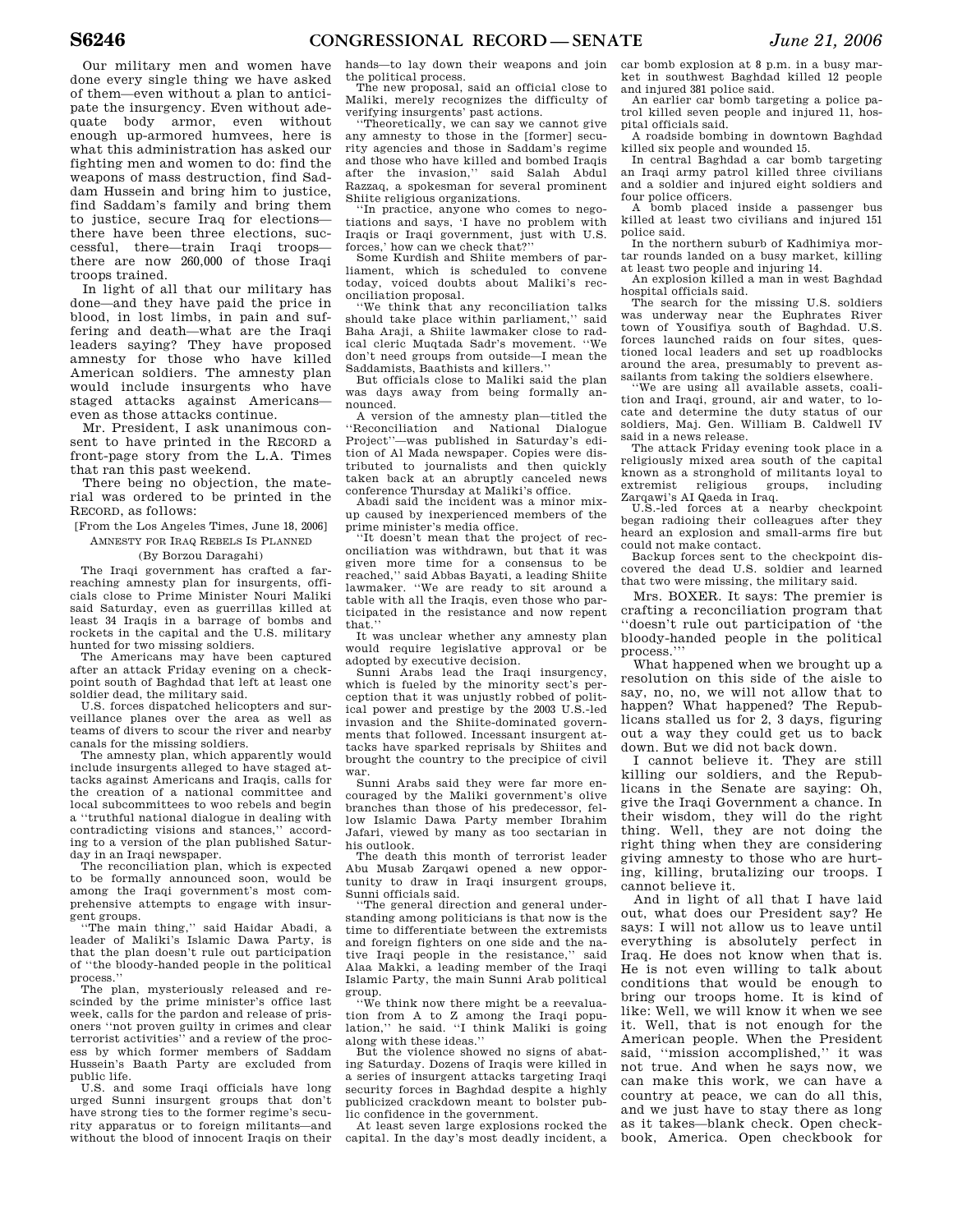you. Debts on your children, debts on your grandchildren, and a blind eye to what is happening and what the Iraqi people want.

What kind of leadership is that? You think I like standing up here and getting into this kind of debate? No, I do not. But I have never seen anything like this since the Vietnam war, folks. I lived through those years. That was the reason I got into politics, so we would not make this mistake again.

Senate Democrats are providing real leadership. Do we all agree every inch of the way? No. But I predict to you, at the end of this vote, tomorrow, Republicans will be firm for the status quo, and Democrats will be for changing the mission, changing the dynamic. And that is going to be important for the American people to know.

As I said, redeploying our troops is smart and strategic, and here is why. Again, it is smart and strategic because the Iraqis must stand up to the job of providing security for their own people. My goodness, that is what countries do, folks. That is what countries do. We did it. Yes, we had people help us in the Revolution. By the way, France was one of those countries. But when the fighting was over, we had the boots on the ground. The Iraqi people have to stand up. They have to want democracy as much as we want it for them.

And I will tell you, we should start concentrating on the war against terror. My friends on the other side blend it all together. They blend it all together. But I have already proven to you there was not one al-Qaida cell in Iraq on 9/11. The State Department's own documents show it. There were more al-Qaida cells in America than there were in Iraq. But our presence there is fueling the insurgency completely.

Let me tell you what Peter Bergen has stated. He is an expert. He is an expert on terrorism. He has written books about it. He says this:

What we have done in Iraq is what bin Laden could not have hoped for in his wildest dreams: We invaded an oil rich Muslim nation in the heart of the Middle East, the very type of imperial adventure that bin Laden has long predicted was the United States' long term goal in the region. We deposed the secular socialist Saddam, whom bin Laden has long despised, ignited Sunni and Shia fundamentalist fervor in Iraq, and have now provoked a defensive jihad that has galvanized jihad minded Muslims around the world. It's hard to imagine a set of policies better designed to sabotage the war on terrorism.

Now, I have spoken with many generals and military experts who agree that our long-term presence in Iraq is counterproductive. They tell us that our continued presence will continue to breed terrorists not only in Iraq but throughout the world.

Now, I want to show you, as I wind down this speech, how the Iraqi people now feel about our presence. The Brookings Institution revealed this poll. It was just printed in the press a

few days ago. If this does not tell the story, nothing does.

Eighty-seven percent of the Iraqis support a timeline for U.S. redeployment. Eighty-seven percent of the Iraqi people want us out of there and want a timeline specifically. By the way, this is one thing that unites all the groups there. Sixty-four percent of the Kurds want a timeline for U.S. redeployment. Ninety percent of the Shias want a timeline for U.S. redeployment. Ninety-four percent of the Sunnis want a timeline for U.S. redeployment.

So you tell me how it makes sense, at a time when we are learning that the Iraqis, whom we are training, have, in at least two cases we know about, turned against our soldiers, who are risking their lives—shot them in cold blood. For what? They are there to help the Iraqi people, and they are being killed.

I have to say that the status quo is leading us deeper and deeper into a place we don't want to be as a country. The American people want an exit strategy. An exit strategy is not cutand-run; it is smart and strategic. The status quo is more of the same. How many more times will we come down here and talk about beheadings? How many more times will we come down? How many more deaths will it take until finally we say enough is enough?

That time, I hope, is coming. I think we are going to see votes on these two Democratic amendments that, when taken together, will indicate a real difference here between the parties.

Listen to what the Iraqi people are saying. Listen to what the American people are saying. Listen to what the world is saying. The views of the United States by people all over the world are going down. In the last year alone, favorable views of the United States dropped in Spain, from 41 percent to 23 percent approval; in Indonesia, from 38 percent down to 30 percent; in Turkey, from 23 percent to 12 percent; and in India—India is considered one of our best friends—it has gone from 71 percent down to 56 percent. This does not make us stronger in the world; it makes us weaker. This does not make us safer in the world; it makes us more vulnerable.

I believe in democracy. So let us look at what the Iraqi people are telling us they want. They want a timeline and want us out. Let's listen to the generals who have told us that our longterm presence is fueling the insurgency and we need to get out. Let's listen to the American people who are wise and love our troops and say it is time for an exit strategy.

Folks, we are paralyzed. We are paralyzed here. It is like we are in a hole and we can't get out. Well, I say today is the day to start climbing out of that hole. Senate Democrats have proposed two ways to change the dynamics here in this war.

I plan to vote aye for the Kerry-Feingold-Boxer amendment. It speaks to me as something that will work for us. It is strategic. It is wise. It is smart. I will also vote for the Levin amendment because it moves us in the right direction. It shakes up the mission into something that makes sense. It changes the mission. It starts bringing our troops home and starts to redeploy them.

So my feeling is, the status quo is a disaster. It is a disaster. Let us open our eyes to the truth. Can you imagine how I felt when I got a call in my office by a woman who couldn't find out the truth about who killed her son? And the military had completed its investigation, and they knew her son was killed by the very same Iraqi soldiers whom he was training. And they kept it a secret? They kept it a secret until today from that woman. I have to say, why? Is it because they are fearful that when the American people learn of this, the support for this war will plummet even further? I don't know the answer to that question. But so far, I have no good answers. It worried me with Mr. Tillman, Patrick Tillman, in Afghanistan, when they said he was killed by the enemy, and the parents pressed on and pressed on, and it turned out to be friendly fire.

I am telling you, my colleagues, this is a turning point for us as individual Senators. I hope we have the courage to say no to the status quo, support the Kerry-Feingold-Boxer alternative, and also support the Levin alternative because they both shake it up and say, once and for all, we need to talk about an exit strategy. In the end, that is going to be the road for success.

Thank you very much, Mr. President. I yield the floor.

The PRESIDING OFFICER. The distinguished Senator from West Virginia. Mr. BYRD. I thank the Chair.

Mr. President, today the Senate is debating two amendments on Iraq. The first amendment has been offered by Senator LEVIN. It is a nonbinding sense of the Congress that clearly illustrates that there must be a change in our policy toward Iraq. It states that it is neither in the American nor the Iraqi interest to maintain an open-ended commitment of large numbers of our troops.

Some may challenge this idea and stubbornly maintain that we must stay the course, no matter the cost or the consequences. I would point these critics to the op-ed which appeared in the Washington Post on Tuesday, June 20, 2006, written by Iraq's National Security Adviser. Here is what he said: ''The eventual removal of coalition troops from Iraqi streets will help the Iraqis, who now see foreign troops as occupiers rather than the liberators they were meant to be'' and that ''the removal of foreign troops will legitimize Iraq's government in the eyes of its people.''

The distinguished Senator from Michigan, Mr. LEVIN, has crafted a good amendment which I will support. We need a change in our Iraq policy.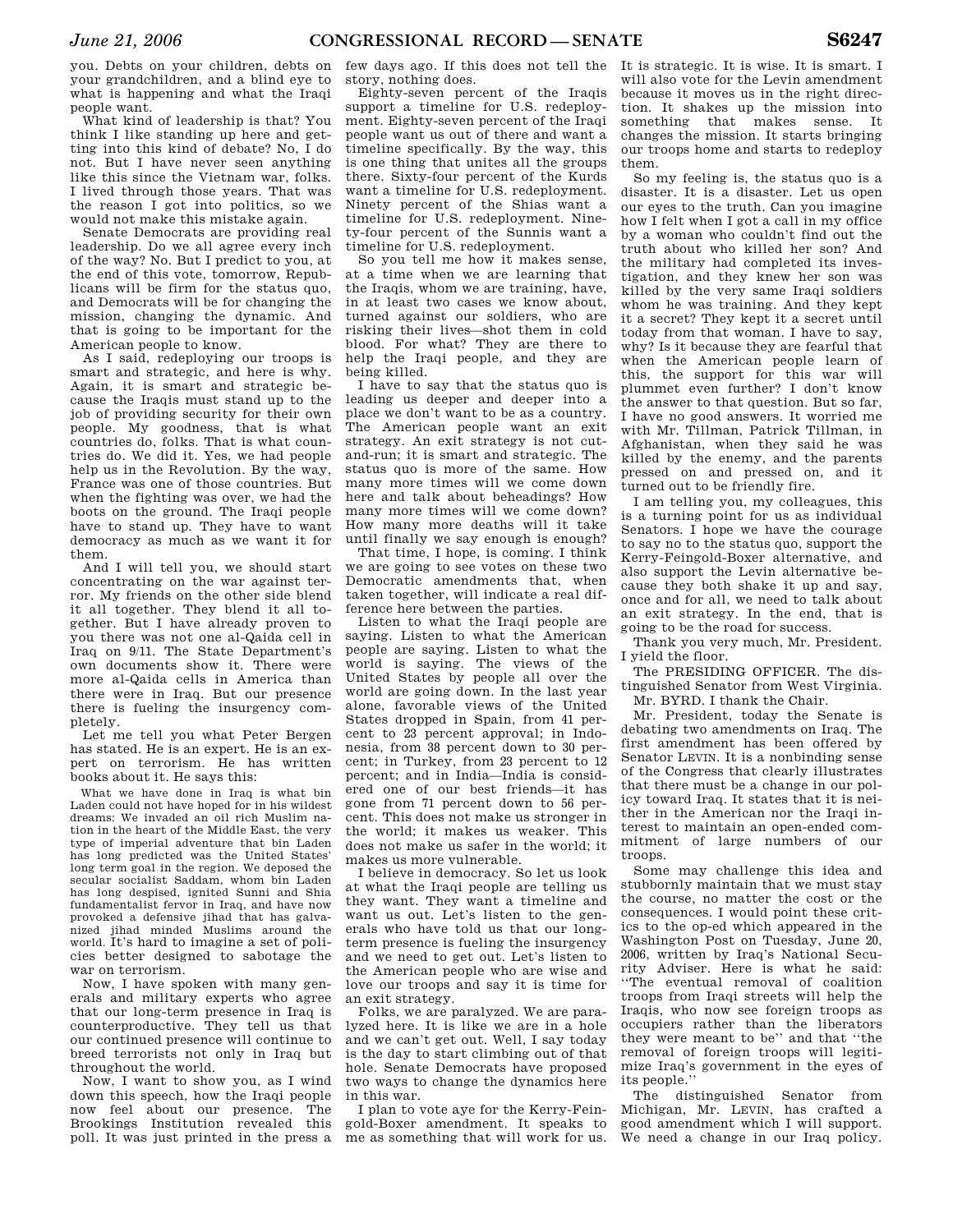Senator LEVIN has put his finger directly on the key issues facing our continued military occupation of Iraq.

The second amendment which is being debated is an amendment by the distinguished Senator from Massachusetts, Mr. KERRY. His amendment proposes that American troops be redeployed from Iraq no later than July 1, 2007. Senator KERRY should be commended for offering his amendment. It is an important amendment, and it deserves a full debate. It directly addresses the most pressing issue facing the American people today.

Last week the very distinguished Senator from Kentucky, Mr. McCon-NELL, offered an amendment similar to that of Senator KERRY's. It was offered up as a sacrificial lamb, and a procedural motion was made to either kill the amendment or to continue debating it. I was one of six Senators who voted to continue debate on that amendment.

Some may seek to ascribe my vote as a vote for the substance of Senator MCCONNELL's amendment. But I shall speak for myself. As I have told Senator KERRY, my vote was not for the substance of Senator MCCONNELL's amendment. My vote was to continue debate on the most important issue in our country today. My vote was in favor of the institution of the U.S. Senate, a temple of debate and free speech.

Some may seek to hide from the controversial issue of Iraq, but I will not seek to hide from it. We Senators are sent by the people of our States to debate the critical issues facing our country, not to hide from them. My vote was in the minority on that procedural motion, but I stand by my vote which was in favor of debate on the momentous subject of Iraq.

The amendment the distinguished Senator from Massachusetts, Mr. KERRY, offers will likely be voted on tomorrow, and I have spoken to Senator KERRY about the substance of his amendment. I know he is seeking a change in the administration's policy toward Iraq, which is acknowledged by most Americans to be a disaster. And he should be saluted for his courage in insisting on offering his amendment, even though he will be criticized—and perhaps even called unpatriotic by some—for speaking his mind. However, I cannot support the substance of his amendment.

I do not support setting a drop-dead withdrawal date for our troops from Iraq. I do not believe that this is a wise policy. I have called time and time again for the President to begin bringing our troops home. Our troops cannot be brought home overnight.

I also have concerns that this amendment is not strongly tied to the constitutional powers of Congress relating to the conduct of war.

So for these reasons, for as much as I support his efforts to make a change in an ill-defined, open-ended, stay-thecourse policy in Iraq, I will not support the amendment by the distinguished

Senator from Massachusetts, Mr. KERRY.

But there are other ways to effect a change in direction. So I rise today to ask that I may be given time to offer another amendment on Iraq.

There is an urgent need for the U.S. Senate to consider as many options as we can to find an exit strategy with honor for our troops. Our country is polarized. The Senate is polarized. And I fear that we have let the usual partisan warfare put blinders, such as we put on horses, on ourselves and on our purpose.

Every Member in this body, I am sure, would like to see a successful end to the war in Iraq. Every Member of this body on both sides of the aisle would like to do something that would speed the return of our troops home to the loving arms of their families.

All of us, regardless of party affiliation, want to do the best thing for our country. And we would all do well to remember that both the President, the Chief Executive, and the Congress have important roles to play when it comes to the most critical decisions that can be made by any government; namely, the decision to go to war and the decision to come home from war.

The American people are dismayed, as they should be, by this conflict in Iraq. I voted against our entry into that war. I voted against the invasion of that country without any provocation toward our country.

Most assuredly, dozens of mistakes have been made and billions of dollars have been spent. Without a doubt, our international reputation has been damaged, and we are losing the support of our own people for a drawn-out commitment in Iraq and more and more loss of precious blood, precious life.

Can we not try one more approach? Can we not? Can we not spend just a little more time on the consideration of a way out of Iraq? Can we not? Can we not? Can we not attempt to speak with one voice on the matter? Is that asking too much?

I have a third way. This is a fresh approach, I believe. It returns Congress's rightful voice to the warmaking power, yet it avoids the pitfalls of usurping the executive branch's role in an ongoing war. It is respectful of the separation of powers, but it does outline a viable exit strategy for Iraq.

The amendment I would like to offer. the amendment I would like to see debated on the Senate floor, is an effort to move the debate over the war in Iraq away from the realm of political mudslinging to the realm of constitutional responsibility.

My amendment is a simple, straightforward approach to laying out a roadmap to bring our troops home from Iraq with honor and dignity, the honor and the dignity which they deserve.

My amendment establishes the policy that the democratically elected Government of Iraq should assume responsibility for its own security. My amendment sets forth the conditions under which the congressional authority to maintain U.S. troops in Iraq would expire.

This amendment is a genuinely fresh approach to unraveling the conundrum of how to disengage the U.S. military from Iraq. My approach does not attempt to micromanage the war. It is not an attempt to set artificial deadlines. It is not based on politically motivated rhetoric. It does not preempt the authority of either the President or the Congress. What it does do is it returns the focus of the debate to the role of Congress in the authorization of war. What my amendment does do is to reassert—yes, reassert—the role of Congress to authorize—or to terminate the authorization of—the use of force.

The conditions under which the Iraq use of force authorization would expire are based on circumstances, not on timetables, and they include the following: When the Government of Iraq assumes responsibility for its own security; or if a multinational peacekeeping force were to assume responsibility for security in Iraq; or if the President certifies that the United States has achieved its objectives in Iraq; or if Congress were to enact a joint resolution to terminate the use of force authority.

Mr. President, the situation in Iraq has undergone seismic changes since the original use-of-force authorization was granted by Congress in October of 2002. Since that time, our troops have completed the mission of removing Saddam Hussein from power and paving the way for the establishment of a democratically elected government in Iraq. The authorization under which the United States sent its military forces into Iraq—which I voted against—is now painfully outdated. So it is time to update that authorization to provide a statutory framework for returning our troops home, and to acknowledge that the war in Iraq does have an end point and is not an openended commitment.

Mr. President, it is most important to understand that the amendment I am proposing speaks only to the intent and authority of Congress. So it does not—hear me now—it does not infringe upon, or in any way usurp, the authority of the President. No Senator has to set aside his or her support or opposition to the war in order to support my approach.

But this amendment would send a powerful message to the people of the United States and to the people of Iraq, and especially to the democratically elected Government of Iraq. It would send the powerful message that the United States supports the security of Iraq but does not intend to become a permanent occupying force in Iraq. This is a message that the people of Iraq need to hear. It is a message that the people of the United States need to hear. It is a message that the people of the United States are clamoring to hear. My amendment is a realistic roadmap for the United States to remove its forces from Iraq in an orderly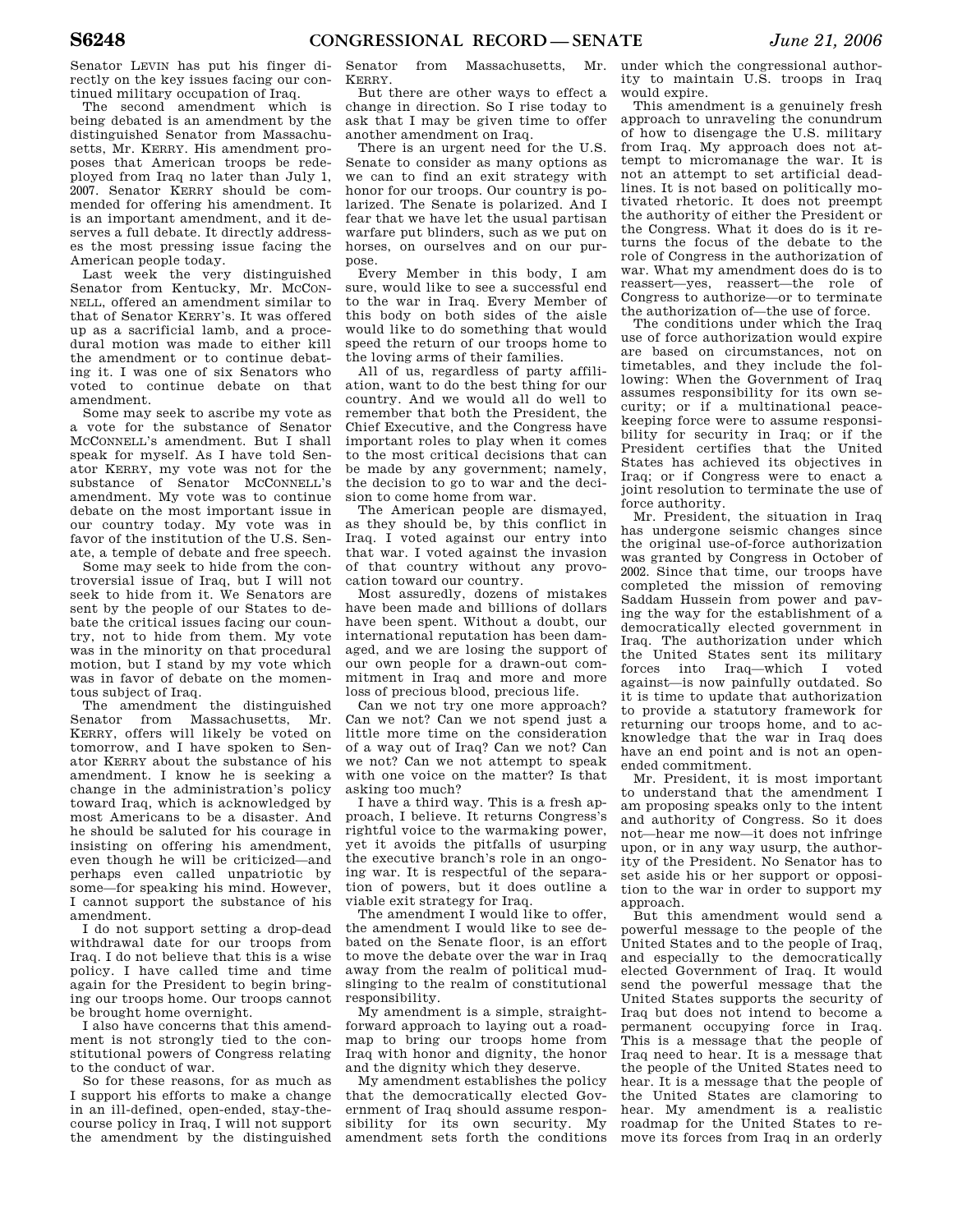manner—a manner consistent with our national security interests. It is a legally enforceable formulation that should be embraced by all who are truly concerned with finding a solution to the problems in Iraq, not just using the debate over the war in Iraq as a political football.

Surely, we owe the over 2,500 patriotic souls who have died fighting for our country in Iraq a little more time on this debate. Surely, we can consider the matter of the conflict in Iraq for a few more hours for the sake of the over 18,000 U.S. troops who have been wounded in that country, and the unknown numbers of Iraqi innocents who have been killed or maimed. Surely, we can discuss this matter on a level that is deeper than sloganeering like ''cut and run'' or ''stay the course.''

Mr. President, I hope our two leaders will work together to find a way for the Senate to debate my amendment and allow a vote on its merits.

I yield the floor.

The PRESIDING OFFICER. The Senator from South Dakota is recognized. Mr. THUNE. Mr. President, what is

the time agreement this evening?

The PRESIDING OFFICER. The Senator from Virginia is allocated 40 minutes.

Mr. THUNE. Mr. President, on behalf of the Senator from Virginia, I yield myself as much time as I might consume. We have speakers coming down here and, as they arrive, we will recognize them.

I do want to express my appreciation to Members on both sides who have participated in this debate. We have already had a very spirited debate. There will be others speaking throughout the course of the evening and again tomorrow before we ultimately vote on both of these amendments.

As you know, we have in front of us two amendments. One is a sense of the Senate, a nonbinding resolution, the Levin amendment, and we also have the Kerry amendment, which has a force of law and which would require a withdrawal from Iraq by next summer.

As we consider and contemplate both of those amendments, I know there are strong emotions that Members on both sides feel with respect to this issue, and clearly for good reason. I know in my own particular circumstance, as I travel South Dakota, I hear from people all across my State. I have participated, as many Senators have, in way too many funerals and have heard the playing of taps way too many times in the last year. It is that sentiment I think that makes people in this country very weary regarding the conflict in Iraq and the cost it has brought this country in terms of both blood and treasure. So as we see Members get up and express their thoughts on the Senate floor during the course of this debate, I think they are in many cases reflecting the sentiments of their constituents in their States, as well.

Generally speaking, I think a sense that people have across the country is

one of weariness with this conflict in Iraq. At the same time, I think we have to recognize what the stakes are in this debate and what the risks are as well. Clearly, as we have, I think, articulated—Members on our side—throughout the course of this debate, the stakes are high and the consequences of failure are disastrous for our country if we fail in this campaign in Iraq.

I have to say that, like many Members here, I have traveled to Iraq on a couple of different occasions. I was there as recently as a couple of months ago with Senator MCCAIN, as well as with the Senator from Wisconsin, Mr. FEINGOLD, and a number of our Governors and House Members, representing different regions of the country. I had been there a year earlier and, of course, in the course of that year much had changed. In fact, I would have to say there had been, at that time, some mixed results. We had seen the outbreak of sectarian violence after the bombing of the shrine at Samara. But at the same time, we had seen vast improvements in the ability of the Iraqi security forces to provide for their own security. That, in my mind, was very encouraging because at that time about 75 percent of the battle areas were being policed either by Iraqi armed services or the police force, which was a marked improvement from the time I had been there a year before.

Mr. President, I think it is fair to say that, by any measure, if you look at any significant metric in the past year or so, we have seen some improvements and progress made in Iraq and I think, in a substantial way, in the broader war on terror. If you look particularly at Iraq, Prime Minister al-Mailiki, just in the last couple of weeks, completed the formation of a new Iraqi Government, filling many Cabinet positions. If you look at the success our troops have had in taking out the terrorist leader, Musab al-Zarqawi and many of his allies in just the last few weeks, that is a huge blow to al-Qaida and a huge victory for our side in the war on terror.

As I said earlier, the Iraqi security forces are growing in number every single day. Only a year and a half ago, Iraqi security forces had just begun to form. Today, there are 264,400 trained and equipped Iraqi security forces, which is more than double the number of U.S. troops who are serving in the region.

The beginning of this year, 2006, the Iraqi security forces had 10 brigades and 43 battalions that controlled areas of responsibility. Here, only a few months later, those numbers are nearly doubled to 18 brigades and 71 battalions. Large- and small-scale water treatment facilities have been rehabilitated or constructed for an estimated 3 million people at a standard level of service, with plans underway to deliver clean, safe drinking water to 5 million more. May oil production was over 2.1 million barrels per day.

The U.S. Treasury Department is sending professionals to Iraq to provide

technical support for the creation of a public finance system that is accountable and transparent. The State Department is coordinating a broad effort to support an economic policy framework that enhances investments, job creation, and growth.

I have to say that that progress has occurred—and many of my colleagues have spoken in favor of these amendments in spite of the presence of Americans and our troops' efforts—due to and because of the efforts of our troops and their presence there. Contrary to what I have heard some of my colleagues on the other side say throughout the course of this debate, when I was in Iraq, which was as recently as a couple months ago, as I said, the Iraqi political leaders I talked to made it very clear that they thought it was important that we have a presence in Iraq.

I have heard Members get up on the floor and say they have talked to people there and they say they want us out, and they don't want the door to hit us on the way out. But that is certainly not the message that was delivered to me and the delegation I was with when we were there. I also have to say that part of our mission in going there was to impress upon the Iraqi leadership, the political leaders in that country, the importance of forming a national unity government, and to end the sectarianism and the sectarian violence that ravaged that area during the time that we were there. They have made that progress in the last couple of months since our departure from Iraq. They have formed this national unity government, and they continue to make progress toward what I believe is a democracy inclusive of the Shiites, the Sunnis, the Kurds, and the various groups over there that are all struggling to come together behind a government and to be able to assume responsibility for their own governance and also for their own security.

It seems to me at least that right now it would not be a good signal to send either to them or to our men and women who are fighting the good fight in Iraq that we intend to pull out at any particular time certain. It seems, just as a matter of policy, what we are simply doing when we do that is telegraphing to the terrorists our intentions, and they will just wait us out, that we are going to leave at some point and they will be able to assume control in that region. If there is a vacuum at some point, they will be able to step in and fill it.

I think we are at a strategic turning point, and I think we are at that point due to the good work of the men and women wearing the uniform. We have to listen to what they are saying and what our commanders on the ground are saying. I don't think it is in the best interest of our troops or the overall campaign in Iraq for us to be here in Washington, DC, in a political body such as the Senate—although clearly we have responsibilities with respect to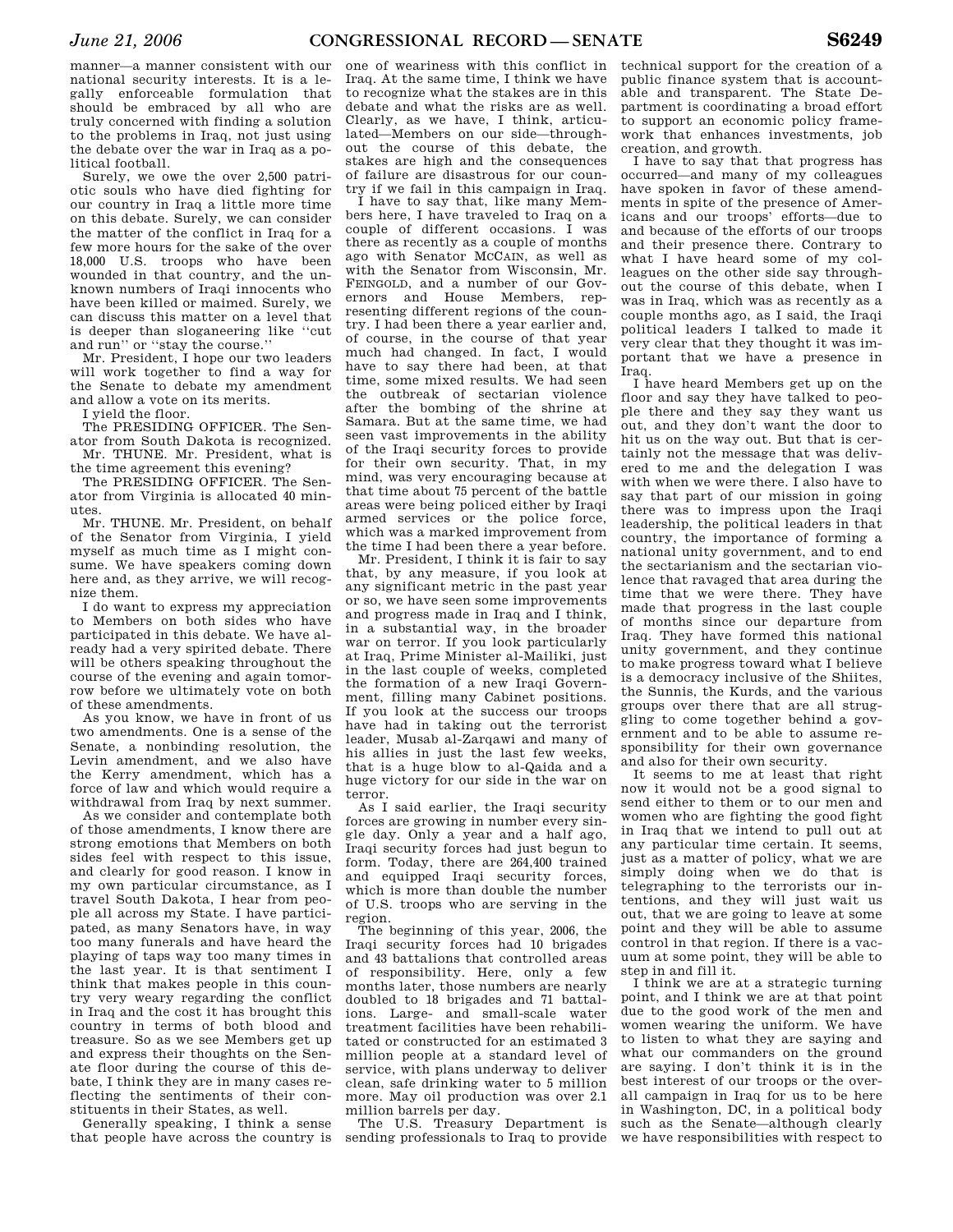funding the troops and supporting them, giving them direction, but I don't think we ought to be passing judgment about when is the best time to pull our troops back.

We are moving in a direction that will enable us to do that, and I believe that our commanders have made it clear that as they see the Iraqi military stand up, as the government stands up, it is only a matter of time before our troops will be able to stand down, and we will begin to draw down some of our troop strengths in the region.

I make that point because, as I mentioned earlier, popular support is waning for the conflict and people are weary and they are frustrated as they see lives lost and they see the cost of the war, but at the same time I think they realize we have a mission to complete there. We listen to the people across the country, but it is also important to listen to what the troops are saying.

Whenever I travel, when I go to Iraq, when I listen to troops who have returned from Iraq, when I talk with National Guard units in South Dakota that have been deployed there, and, frankly, even when I discuss with families who have lost loved ones in Iraq their thoughts about the work we are doing there and whether we are making a difference, I consistently ask the questions: Do you believe we are making a difference? Do you believe progress is being made? Do you believe we are doing the right thing?

I try to ask those questions separate from—and especially when I am traveling into Iraq—the structured settings in which I would get a response—I wouldn't say a canned response but a response that might be less than completely forthright. I ask troops in different situations.

I remember when I was in Iraq in Baghdad the last time, I got up early in the morning and went to the fitness center and worked out in the weight room with a lot of our troops and visited, interacted with them, and asked their opinions on issues. Clearly, there is a belief, I think, that the work there is hard, that the work there has been costly, that people would like to be back home with their families but at the same time who understand the stakes of what they are doing and believe profoundly in the mission and the work we are doing at winning the war on terror.

As I said before, I think we have to, as we listen to this debate, keep in mind that the stakes are very high because it is not just about freedom and democracy in Iraq, as good as that objective may be, it is also about, in a broader sense, the national security of future generations of Americans.

I happen to believe that the war on terror is sort of our, as they used to say, rendezvous with destiny, that many generations that have come before have had to battle evil. We had World War II and Nazism and all the

characters of that time who wanted to kill and destroy and maim people. And since that time we have fought the Cold War. It has taken a certain amount of resolve in every one of those circumstances to prevail. But in either of those circumstances had we not had that resolve, had there not been freedom-loving people and leadership committed to finishing that mission, we could be living in a very different world.

They met, in their generation's time, the challenge that was put before them to make the world a safer and more secure place for future generations. That was true in World War II, that was true in the Cold War, and that is true today in the war on terror. I believe it is our time and our generation's, if you want to call it struggle between good and evil, and we have a responsibility to the people of this country and to freedom-loving people everywhere to make sure we do not fail in succeeding, in winning the war against terror, to ensure that future generations do not have to live in constant fear, in constant threat, and perhaps dealing with thugs such as al-Zarqawi and others who want to do evil and want to kill, want to destroy, and have nothing but the worst of intentions for the people of this country and people elsewhere around the world.

Mr. President, this amendment will be voted on tomorrow. I know the Senator from Massachusetts has time to talk about his amendment later. And the Levin amendment will also be voted on. I appreciate and believe it is appropriate for us to have this debate, especially in the context of the Defense authorization bill, where we are debating national security. This is a debate we have every year. I think it is very appropriate to have this discussion.

I don't question the motivations or intentions of people who bring these amendments; I think just in terms of their judgment, it is wrong. I don't think we can telegraph to our enemies what our strategies are. I believe it is important we complete the mission, that we listen to those commanders, those generals, those troops on the ground day in and day out, fighting the good fight, trying to protect our citizens in this country and around the world and future generations from what I believe is a very real, very serious threat to our security as we go forward.

Mr. President, I see that the Senator from Kansas is on the floor. I will be happy, if he is prepared at this time to make his remarks, to yield such time to him as he may consume. We have others who will be joining us in the Chamber. I, at this time, yield to the Senator from Kansas.

The PRESIDING OFFICER. The Senator from Kansas.

Mr. BROWNBACK. Mr. President, I thank my colleague from South Dakota for yielding time to me on this very important topic that we are dealing with today, and I also thank my

colleagues from Massachusetts and from Michigan for raising these issues.

As Senator THUNE was stating, this is an important debate. It is time we had this debate. It is the right vehicle for us to have this debate, and I think it is helpful for us to have this debate for the United States as we move forward.

Mr. KERRY. Mr. President, can I inquire how much time remains? The PRESIDING OFFICER. The ma-

jority has 251⁄2 minutes remaining.

Mr. KERRY. I thank the Chair.

Mr. BROWNBACK. Mr. President, it is time we had this debate and time we had this debate in front of the people of the United States and in front of the world. Rest assured that the terrorists are watching this debate. Those who seek harm for us in Iraq and in many regions of the world are watching this debate, and they are testing and sensing our sense of resolve or lack of resolve in this war on terrorism.

They are very much playing off us and saying the weakness of the United States is its willingness to stay the course or its lack of resolve or the shifting of public opinion, and that is what they drive at more than anything else, seeing that the weakest part of the U.S. military is public opinion, U.S. public opinion, so that our forces are not defeated on the battlefield. We have lost valiant soldiers, but we win the battles. What they are targeting is weakening U.S. public opinion and U.S. resolve. That is what they are targeting with the attacks, with the IEDs, with the roadside bombs. It is not going force on force and saying: OK, we are going to drive Americans out of this portion of Iraq; we are going to keep them out of this particular area. Much of it is saying: Look, we know the United States. We know they are a democracy. They respond to public opinion. What we have to do is have this be costly enough to the United States in American blood that public opinion shifts and they pull away. And once they leave, we take over. So their actual target is U.S. public opinion.

We need to disappoint the terrorists on that particular issue, that U.S. public opinion and U.S. resolve remains in place to see this through.

We are in a decades-long struggle with terrorism. It had been going on since before we had the attack on 9/11. It had been going on for a decade prior to that. We had the attack on Khobar Towers. We had the USS *Cole* attack. We had two embassies in Africa attacked. Hit, hit, hit, and ineffective, feckless responses on our part I think further emboldened the terrorists to take this even further. Hit, no response; hit, ineffective response; hit, ineffective response; and then 9/11, and after that, there was no way you were going to stop the United States from responding. We said: Look, that is it, we are going and we are going to deal with this. We went into Afghanistan, the headquarters. And after that we said: Where else are terrorists working out of? And the war effort moved to Iraq.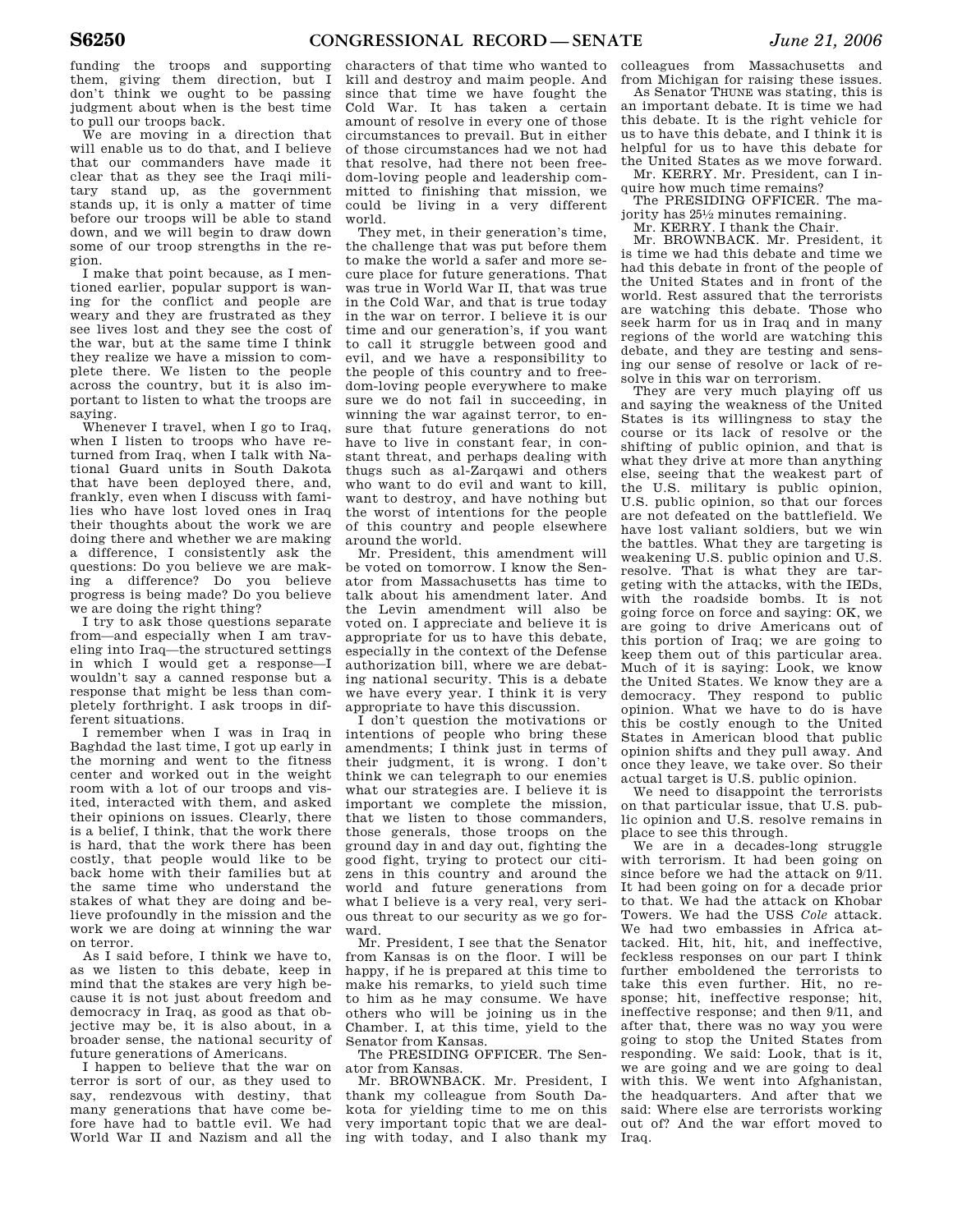Let's look at it from the point of view of the terrorists. I think they misjudged us in thinking we wouldn't respond. We did respond, and we responded aggressively and we responded effectively. We sent a very strong message. But now if we pull out or if we set a timeframe for pulling out that says just wait a definite period of time, 1 year, wait that period of time and the United States starts pulling back, how do the terrorist groups read that?

My colleague from Massachusetts would have a certain point of view on that; maybe others would, my colleague from Michigan. I respect the motivation. I am delighted we are having this debate. It is important we have this debate with our Nation and with the world now.

The conclusions I draw from this are different. If we set timeframes, it says to them that they have us where they want, and they can start declaring victory in their own words saying: Look, we have them down; in a year's period of time, they are gone; all we have to do is wait that period of time.

We have to see this through to a successful conclusion. That does not mean, in any respect whatsoever, that I oppose us repositioning troops, pulling down the number of troops in Iraq or taking our troops away from the Sunni Triangle and handing more of that over to the Iraqis. It seems to me that our timeframes, as set by our military leaders—as set by the military leaders—that they would be the ones to recommend saying it is time we can pull troop levels down.

Mr. KERRY. Mr. President, will the Senator yield for a question?

Mr. BROWNBACK. Not now. I have limited time, and I want to make this statement, if I may. That we can, at the appointment of our military leaders, start pulling our troops away from the Sunni Triangle so we can have the Iraqis taking over more and more of the security in more dangerous areas. I think that is an important thing for us to say here in this debate as well, that in opposing setting a timeframe for pulling out, we are not opposing changing tactics, or if our military leaders say it is time, we can start pulling troops down, let's do it. I want that to take place. But it should be the military leaders doing this, without the dictates of us saying here that we are just going to set an arbitrary timeframe for us to pull on out of this region. I think it sends the exact wrong signal, particularly at this point in time when we have momentum that we have gained and we have an Iraqi government in place.

Frankly, through the help of this debate, we are sending a message to the Iraqi people and their government that the United States is not in this for an unlimited period of time. We do expect the Iraqis to step up. You have to step up in taking more of this on and moving more of this forward. I think this should be done on our working with and listening to the military leaders of

what they would say would be the right route for us to go on this and not us setting an arbitrary date.

This has been, in my estimation, a very good debate to have. But I think it is important at the end of the debate that we have a very strong and clear vote on this that we are staying, and we are going to see this through to the end. We are not dictating to the military leadership an arbitrary time period, and we are going to win this war on terrorism, period, and that we have the resolve to win this war on terrorism. I think that is important for us to do.

I want to thank my colleague from South Dakota for chairing this debate at this point in time. I do hope that my colleagues join me again tomorrow in voting against this resolution with this timeframe.

Mr. KERRY. Would the Senator yield for a question?

Mr. BROWNBACK. If we have time on our side, but I don't know if we have other colleagues wishing to speak.

The PRESIDING OFFICER. The Senator from South Dakota.

Mr. THUNE. The Senator from Kansas, if he wants to yield for a question, I guess that is your prerogative. We have other speakers coming. I am hesitant to allow too much time to burn off the clock.

Mr. BROWNBACK. I would rather reserve the balance of our time for other speakers.

Mr. THUNE. Mr. President, I appreciate very much the comments of my colleague from Kansas, because I think he too has laid out very clearly what the stakes are in this debate.

As I said earlier, we will have an opportunity to vote tomorrow on both of these amendments, the Levin amendment, the sense of Congress amendment, and then the Kerry amendment, both of which are directed at some sort of a timeline with respect to the conflict in Iraq. As I mentioned earlier, I think as we have undertaken to allow a very open debate on this, which, as I said before, I think is a good thing to do, particularly in the context of debating the Defense authorization bill, we are hearing from both sides some of the emotion that is felt on this and also some very strong opinions and views but, oftentimes, a different interpretation of the facts.

I think what we need to do in this debate is try and focus on the facts as they exist on the ground and not sometimes as we understand them here from what we read in the press, but we need to rely, in my judgment, on those people who are day in and day out fighting the good fight in the theater. Our commanders, our generals, our troops who are conducting this operation over there are doing the Lord's work, in my opinion, in protecting us from terrorist threats that exist. I dare say, as we look at the type of threat we will face in the future, it seems to me, at least, that the success or failure of the operation in Iraq is going to bear heavily

on whether we are ultimately going to succeed in the war on terror.

People have argued about whether we ought to be in Iraq in the first place, and that is a debate where Members on the other side have said we shouldn't have been there, we shouldn't have gone in the first place. Most who are making that argument are people who supported the resolution to go there, and I think many of those people also realize as well—and I think the vote will reflect this tomorrow—that they have strong misgivings about us pulling out prematurely and putting in jeopardy the good work that has been done by the troops in that region already.

So I expect tomorrow when we have this vote we will see a very strong vote against the Kerry amendment. I think it will reflect, hopefully, the will of this body at this point in time as we are making good progress, I think, at a very important turning point in the war in Iraq, the progress that has been made on the ground both with respect to the Iraqi security forces as well as with the Government of Iraq as it stands up. We want to make sure we are not telegraphing to our enemies that at this very point where we literally have them on their backs, that we are going to let them up and begin to assume many of the things that they were doing in the past: the killings, the planning, the launching of attacks against people not only in that region but elsewhere around the world and, in many cases, people from freedom-loving countries and American citizens. We want to make sure that never happens again.

My colleague from Alabama is here on the floor. Would the Senator from Alabama like to speak on this subject? We are waiting for the Senator from Georgia to arrive. He is not here yet, so if the Senator from Alabama would like to claim some time, I am certainly willing to yield to him. I think we have about 10 minutes left on our side if the Senator from Alabama would like to make some remarks.

Mr. SESSIONS. Mr. President, I do have some remarks, and I would deliver those after the others have finished their time tonight if it is not too late, and I would just share a few thoughts at this time.

We have been given a great heritage in our country. We have been given a Nation that is the greatest Nation in the world at this time. We have the finest military the world has ever known. We have a great democracy where we have full and vigorous debate.

I was here when we debated the question of whether or not to issue that ultimatum to Saddam Hussein, and we knew then if he didn't accept it, if he didn't allow the inspectors in and if he didn't renounce weapons of mass destruction, we would be going to war, and that was the vote and we knew it and everybody discussed it. It went on for months. People say it was quick. It went on for months.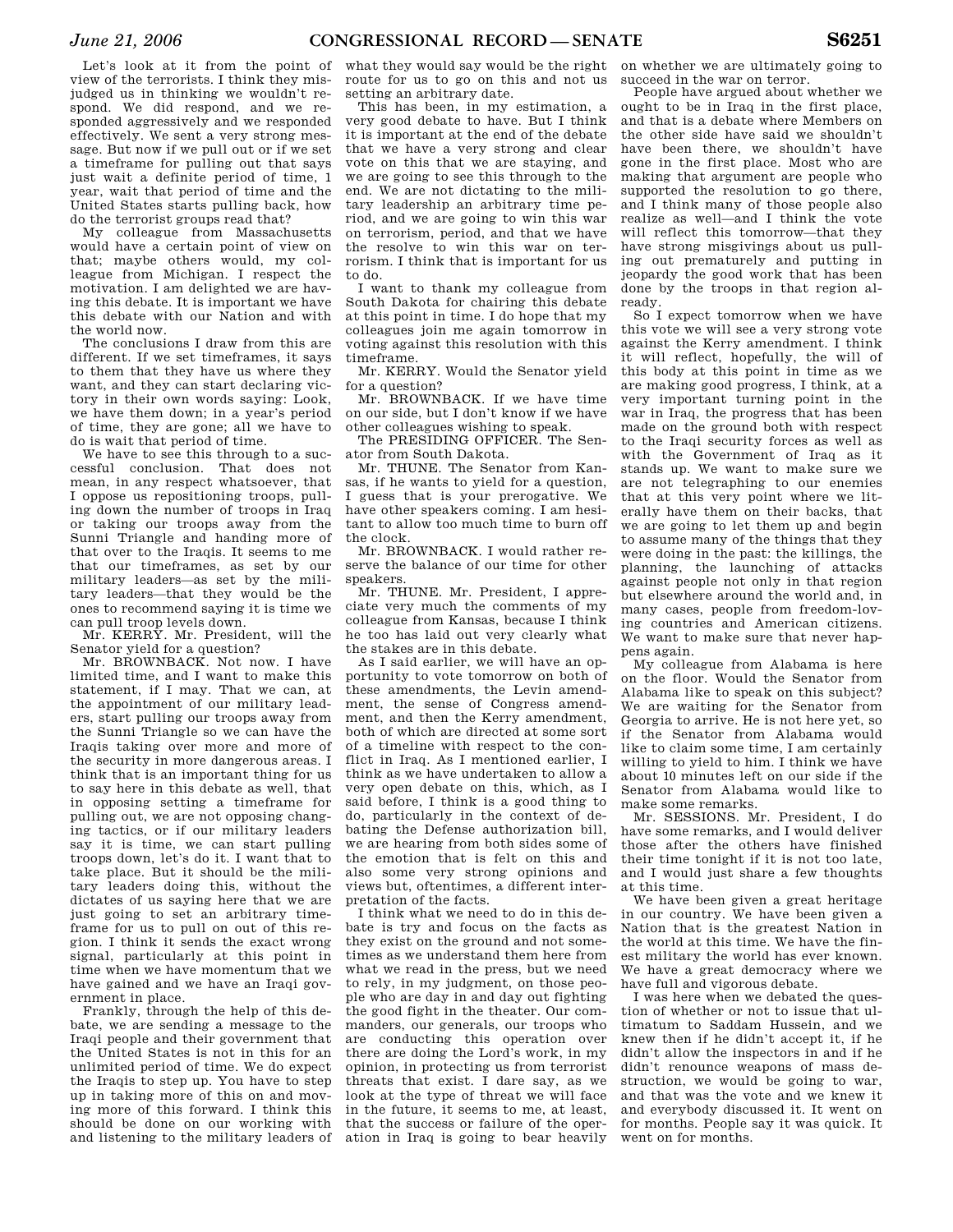I will tell you what I said about why we went. I looked back at my remarks. It was not based on primarily weapons of mass destruction. We were dealing with Iraq for years. We had a war with them in 1991, and we defeated them and sent their Army going back to Baghdad. In effect, Saddam Hussein sued for peace and he made a series of promises to keep us from following and destroying his Army completely and invading his country and removing him from power, and he made those commitments, and he did not follow them.

There were a number of U.N. resolutions that he was in violation of. He rejected the international community, and an embargo had been placed on Iraq. The United States was attempting to enforce that embargo. Saddam Hussein was consistently working to get around that embargo. We were flying in no-fly zones and enforcing no-fly zones over Iraq. He was shooting at our airplanes on a daily basis, almost. We were dropping bombs on Saddam Hussein on a regular basis, dropping bombs from our aircraft.

So the question was, as The Economist magazine said, are we going to quit our efforts, are we going to issue an ultimatum and be prepared to go to war if they do not? Their editorial said, the London-based Economist magazine said, our vote is for war. That was that London journal's opinion.

That is the way I felt about it. Iraq was a rogue nation that had tremendous amounts of oil, it had a dictator prepared to use weapons of mass destruction, use weapons of mass destruction against his own people, and he was determined to break the embargo, determined to be able to sell his oil on the world market, not for his own people's good but to build up his military power, just like he did when he invaded Kuwait, and be the preeminent Nebakanezer of the Middle East. That was his goal. It remained his goal. It probably still is as long as he takes a breath.

So we gave him that ultimatum, and with the support of large numbers of nations in the world—I believe some 60 supported us, including nations like the United Kingdom and Australia and others—he refused to comply and we commenced our military action. This Nation made a decision to remove him from power and we voted on it as a Senate, and we sent our soldiers in harm's way. We did not do that lightly. No great Nation which expects to be respected will send its soldiers into harm's way with a half-hearted commitment to them.

When I talk to those soldiers, as I did recently at the 231st birthday of the United States Army over at the Jefferson Memorial, and I talked to those soldiers and we were discussing these kinds of deadlines and policies and directives to set forth plans as to how the war should be conducted, one of them said to me, Senator, let me tell you what we want. We want to win. And I have talked to families who lost

loved ones in Iraq, and they tell me every time—it is amazing—my son was doing what he believed in, what he wanted to do.

I submit we owe them the responsibility to be faithful to them and not to dishonor their sacrifice by cutting and running when it is not time to do so. I believe that very, very sincerely.

So I would just say to my colleagues, I can see how we have differences of opinion, and I understand that. I remember the debate and I remember the vote I cast and I knew it was very serious. No Nation that desires its own self-respect or the respect of other nations can be flippant about those kinds of matters. When you make a commitment, you stay the course.

Iraq has formed a new government completely now. They have a parliament. They have elected all their ministers. They have their interior and defense ministers in place. They are determined to continue to grow and strengthen their Army and their security forces.

I believe they still need American help to get over that hump and be successful. We should not disregard the advice of our military leaders and set an artificial date, not connected to military and political reality in Iraq, for leaving Iraq. I think that would be the very wrong thing to do. And nothing could be more corrosive to our self-confidence as a Nation or to our own military than to prematurely give up on the opportunity we have to create a good and stable government in Iraq.

Mr. President, I yield the floor.

Mr. CHAMBLISS. Mr. President, could I inquire how much time is remaining?

The PRESIDING OFFICER. Six minutes.

Mr. CHAMBLISS. Mr. President, I rise tonight in opposition to this amendment. As I have thought about this over the last several days, I believe it is critically important that we bring this issue up for debate. The Senator from Massachusetts, frankly, is to be commended for doing so. We could have eased through this bill without having this debate and the American people would not have had the opportunity to hear where we are, what is going on, and in particular why those of us who think it is important that we move ahead continue to do so.

First of all, when the President spoke to a joint session of Congress following September 11, he said we were going to be engaging in an entirely different form of military conflict than we had ever been engaged in before, and it was going to be a war on terror which was going to be a long and enduring war. He has been exactly right. We ultimately moved into Afghanistan, and liberated the people of Afghanistan. We took out hundreds if not thousands of terrorists in that country, and ultimately the decision was made to liberate the people of Iraq, and we have done that. It is about this conflict that, in the minds of a lot of Ameri-

cans, the question is still being asked, How much longer is this going to go on?

I remind the folks of America that the President did say it is going to be a long and enduring war. That is the case. The reason it is going to be a long and enduring war is because this is an unconventional war in every sense of the word. It would be nice if we had tanks on the battlefield or artillery being fired at an enemy over the hill. But we are never going to see that in this war on terrorism. It is being fought in the back alleys of Baghdad and Mosul and Tikrit, in towns that were foreign to anybody in America before we moved into Iraq and made the march to Baghdad. That is the kind of war which is going to continue to be fought.

The people of Iraq know that well. They have suffered as much if not more than any country in that region that has had a conflict like this. I say that because we all remember Desert Storm and what happened in Kuwait. We all remember what has been happening daily in that part of the world, whether it is Jordan or whether it is Israel or Egypt or some other part of that region of the world. The people of Iraq have truly suffered. They understand that America has made a sacrifice, and they understand that, were it not for the American soldier coming in to liberate them, they would not be in the condition they are today, which frankly is a pretty positive condition—both economically as well as otherwise.

Are there bad things happening? Sure. There are going to continue to be bad things happening. The one thing about war is there is nothing pleasant about it. There is nothing good about war. But at the end of the day, America has always stood tall in military conflicts. America has carried the day. America has always achieved victory, and victory means a democratic form of government in Iraq being formed. It means a unified government, which we have seen taking place in Iraq recently. It means taking out the bad guys, from a leadership standpoint all the way down. That is happening in Iraq every single day.

Recently, we saw the takeout of their leader, Zarqawi. That happened in a short period of time. But were it not for the first American soldier to set foot in Iraq and start the motion in process, that would not have happened the way it did 2 weeks ago. It will happen again. Whoever is next in line will ultimately be brought to justice or have justice physically brought to them at the hands of the American soldier.

We are in a situation today where we are discussing whether we ought to pull our troops out of there—whether we talk about next week, next month, or next year. In my opinion, that sends the wrong message to the Iraqi people. It sends the wrong message to the terrorists. And it sends the wrong message to the world. It is a different message from what the American military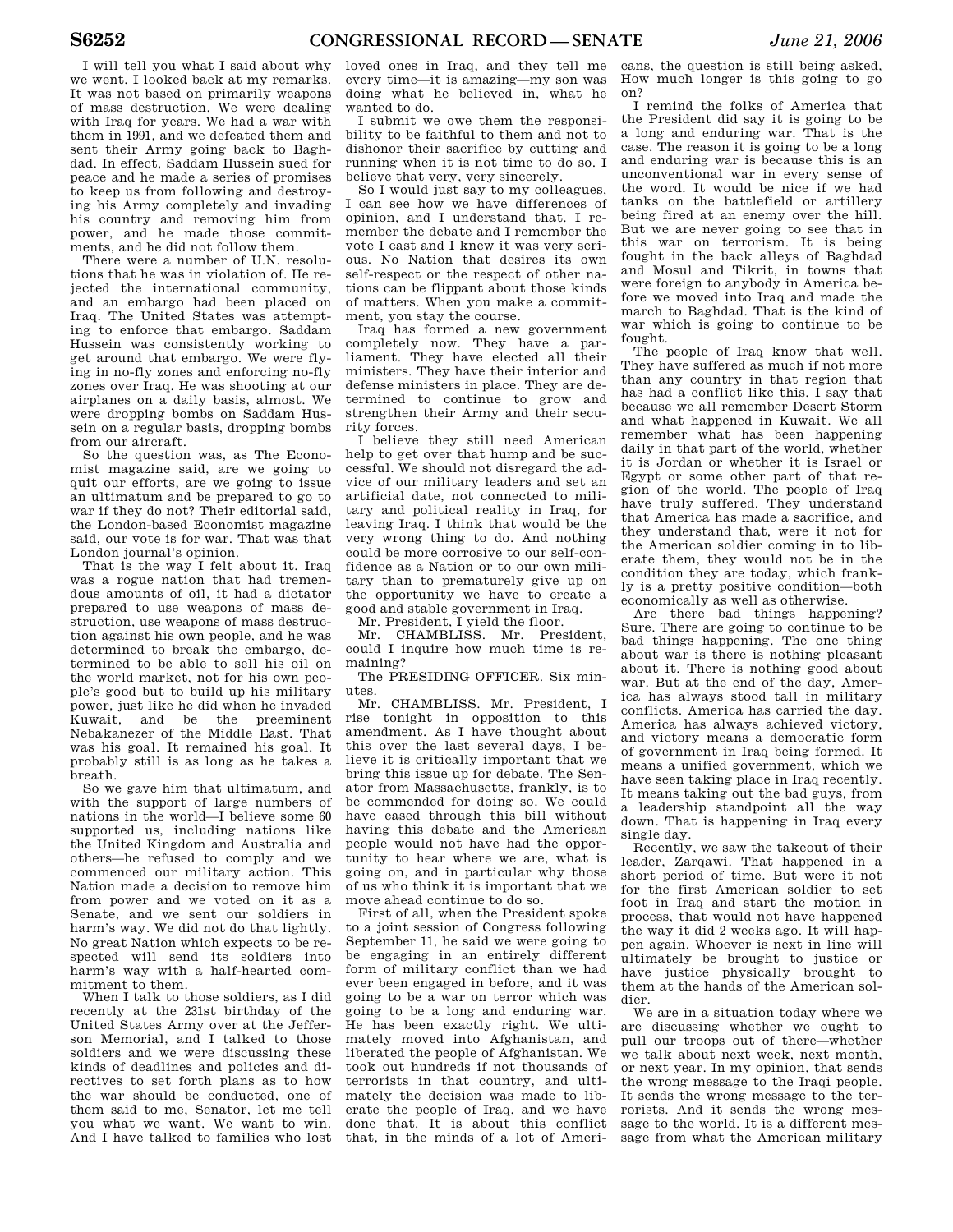and America itself has ever sent to any enemy with which we have been engaged in combat.

We are having successes today, successes that are brought about because of sacrifices—in a lot of cases the ultimate sacrifice. That has always been the American way. While we grieve for those families who have made that ultimate sacrifice, they are going to be satisfied only when their ultimate sacrifice is rewarded with full and complete victory in the war on terror.

I believe it is important that we have this debate. It is important that the American people understand we truly are winning this war and that the wins are not measured by victories on the battlefield every day, but the victory is being measured by winning the hearts and minds of the Iraqi people. The victory is being measured by the folks who are achieving success inside Iraq, from a military standpoint, from a governmental standpoint, and from an economic standpoint.

I urge my colleagues to look at these motions very carefully, both of them, and that we defeat both motions.

I yield the floor.

The PRESIDING OFFICER. The time of the majority has expired. The Senator from Virginia.

Mr. WARNER. Mr. President, I express my appreciation to the Senator from Georgia. He is a very valued member of the Armed Services Committee, as is Senator THUNE, who spoke earlier, as was Senator SESSIONS.

I think we have had a good debate. We are prepared to continue that debate as long as it is desired. We are here to stay. We feel very strongly about these issues, you know. I do not want to invade the time of my good friend.

I yield the floor at this time, and I will follow him.

The PRESIDING OFFICER. The Senator from Massachusetts.

Mr. KERRY. Mr. President, I wonder if it will be possible to let the Senator from New Jersey speak for about 15 minutes and then I resume the floor?

Mr. WARNER. Mr. President, if that is with no objection, the next 30 minutes is under the Senator's control.

Mr. KERRY. I understand I have unlimited time at this time, Mr. President? There is no time limit on me?

The PRESIDING OFFICER. There is no time limit.

Mr. WARNER. That is correct.

Mr. KERRY. I just yield him 15 minutes. I don't intend to talk all night, but I hope to have the chance to speak.

Mr. WARNER. I hope we have a rotation.

The PRESIDING OFFICER. Without objection, it is so ordered.

The Senator from New Jersey.

Mr. MENENDEZ. Mr. President, to decide our future in Iraq, we must first understand our past in Iraq.

Frankly, I never believed this administration's false arguments about why we should go to war in Iraq. And I believe this administration has never had a strategy for success in Iraq.

That's why I voted against the war in Iraq.

The Bush administration led us into this war based on false premises and false promises.

The Bush administration invaded Iraq without the troop numbers needed to complete the job.

The Bush administration failed to provide the troops with the equipment they needed letting them go into Iraq without proper body armor or properly armored vehicles

The Bush administration failed to create a real international coalition so that the United States wouldn't have to bear the highest cost in blood and national treasure.

And President Bush went into the war without a plan to win the peace.

This was a war of choice, not a war of necessity.

The Bush administration's record in Iraq represents a massive failure of leadership—a massive failure of Presidential leadership.

Let me be clear. While I did not support the war, I have always supported the troops on the battlefield. Our troops have succeeded in the tasks they were given. They have fought for freedom and security in the most difficult of situations. They have risked their lives to protect ours. And the Nation is indebted to them for their service.

In New Jersey, over 3,169 New Jerseyans are serving in Iraq or Afghanistan and 71 service members with ties to New Jersey have made the ultimate sacrifice for our country in Iraq or Afghanistan and our thoughts and prayers are with them and their families. Obviously, our troops are committed to this call to duty. They have not questioned the why, or the wherefore, they have simply, honorably, and valiantly answered the call of their country.

But we are all living with the consequences of this failure in Presidential leadership today:

Iraq continues to explode with sectarian violence.

Reconstruction efforts have not restored Iraq to prewar levels of oil production, security concerns continue to impede progress, while accusations of contractor corruption continue.

We have not been able to internationalize the effort of training and security in Iraq because of the administration's closed-minded decision to keep countries from helping with reconstruction unless they supported the administration's decision to go to war.

On top of the other failures, the administration refused to engage in real diplomacy to create regional security with Iraq's neighbors.

The United States has spent nearly \$319 billion in Iraq. Our monthly burn rate is over \$8 billion. Over 2,500 American lives have been lost, over 18,500 soldiers have been wounded—many of them severely.

And we were all horrified to hear the news just yesterday that two U.S. soldiers, PFC Kristian Menchaca from Houston, TX and PFC Thomas Lowell Tucker, from Madras, OR, were kidnapped and slaughtered by the insurgents.

My heart goes out to the families of these soldiers and to all who have lost loved ones in Iraq.

I believe we have paid a heavy price for the war in Iraq—in blood and in national treasure.

But we must account for not only the literal cost of the war but also what we have not done because of the war—the opportunity cost of the war in Iraq.

We also cannot forget that our fight against terrorism started where it should have in Afghanistan. But because of the President's war in Iraq, this administration then took our eye off the ball in Afghanistan.

The administration never finished the job in Afghanistan, the birthplace of the Taliban, the home to al-Qaida, the land of Osama bin Laden, and the place where the attacks of 9/11 were planned.

This was the right place to pursue the national security of the United States. It was in Afghanistan that the murderers of September 11 were located. We had Osama bin Laden pinned down in the mountains of Tora Bora. But instead of having a large contingent of the best trained, best equipped, most technologically advanced military in the world go after him, we outsourced the job to Afghanistan warlords. The result? Osama bin Laden got away.

Many of us have been horrified as we have watched the resurgence of the Taliban and strong anti-American sentiment in Afghanistan.

During just the past few weeks, over 250 people have been killed in the upsurge in violence and we see techniques borrowed from Iraq, like the use of improvised explosive devices, now being used in Afghanistan.

According to the New York Times, Pentagon officials say that 32 suicide bombs have been exploded in 2006, which is already 6 more than exploded in all of 2005. Roadside bombings are up 30 percent over last year and the Taliban are fighting in groups triple the size of last year. Just this Monday, we heard reports that the Taliban used women and children as human shields during a fierce firefight with British troops. And after a deadly traffic accident involving the U.S. military, an anti-American riot exploded in Kabul last month. Meanwhile, Bin Laden makes his tapes and remains free.

President Bush's war has also hurt us here at home. The fact is that because of the cost of President Bush's war at almost \$319 billion, we cannot afford to take care of some of the basic needs of our citizens here at home. This administration is cutting funds for firefighters, for education, for our seniors, for healthcare, and for homeland security funding in New Jersey and New York to protect our ports and our transit systems. They are underfunding the very veterans who are securing our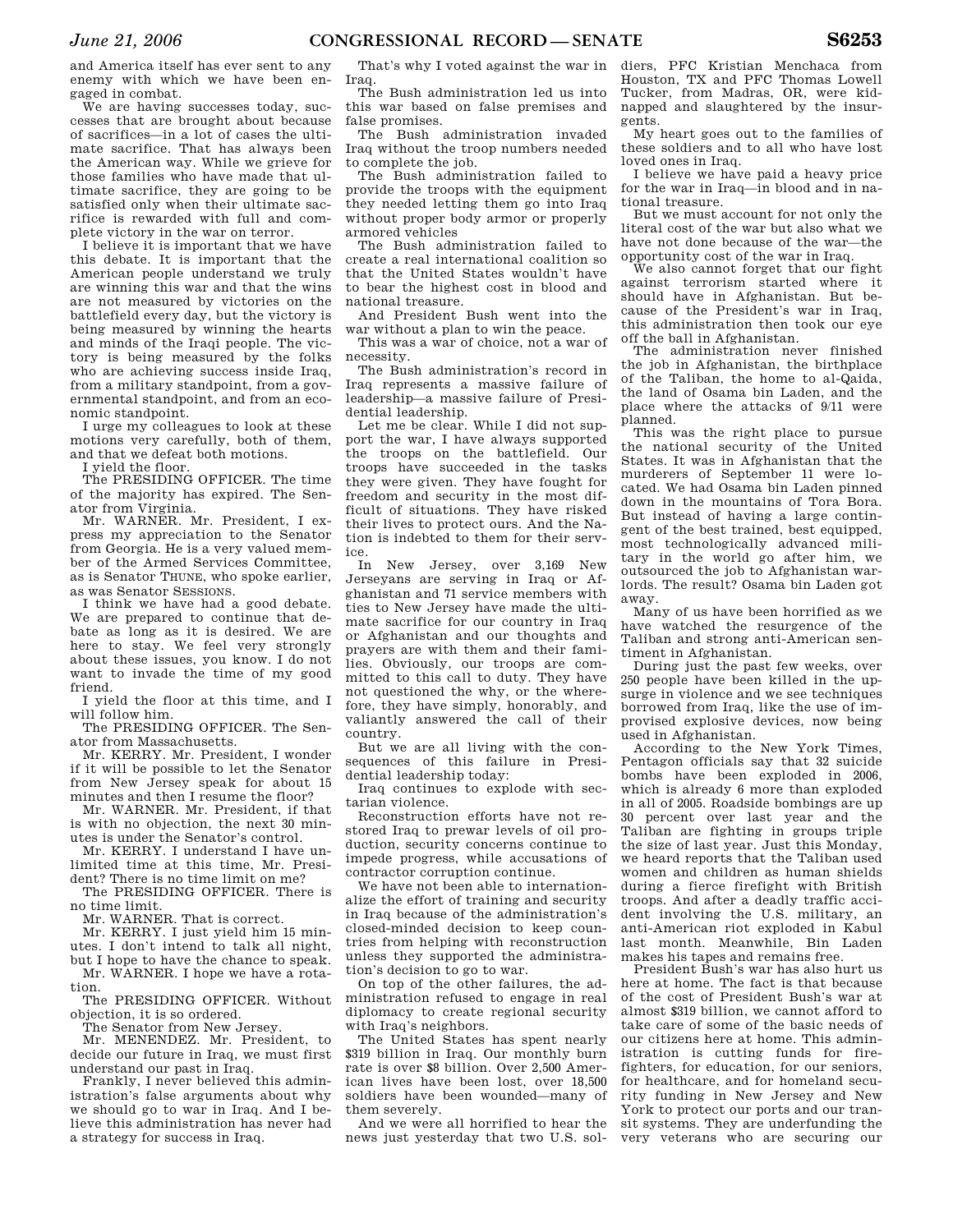country and who come back from war wounded or traumatized. The Bush administration is cutting funding to all of these people—our nurses, teachers, and seniors—while spending billions in Iraq every month.

As we start a new hurricane season, I look back on Hurricane Katrina and I see the terrible price the people of the Gulf Coast paid when their National Guard troops were away in Iraq and unable to protect them here at home. Our homeland is simply less secure when our National Guard and Reserves are being kept in permanent rotation away in Iraq.

Clearly, it is time to change the course; we need a new direction in Iraq. That's why I am supporting the Levin and Kerry amendments today.

The Senate has already spoken saying that 2006 must be a year of transition. That is why the Levin amendment says that we must begin transitioning out troops now while still protecting our people and helping with security. With the Levin amendment, we make it clear that the time has come to change the course, rather than stay the course.

I am also supporting Senator KERRY's amendment which takes the first and most important step by setting a date of July 1, 2007 to have all U.S. troops transition except those critical to training Iraqi security forces, working on specialized counterterrorism operations, and protecting our U.S. personnel and facilities, like our embassy.

Let us be clear. This amendment does not say we should remove all of our troops from Iraq right now.

With this amendment, we are saying that it is time for Iraqis to take responsibility for their own destiny.

With this amendment, we are sending a message that over the course of the next year, the Iraqis must take full control of their own country, their own security, and their own future.

With this amendment, we are saying that we respect the message of the Iraqis' own elected, sovereign government. At a time when the Iraqis have put in place the entire cabinet of the elected government of Prime Minister Maliki; at a time when the United States and coalition forces have trained and equipped more than 116,000 Iraqi soldiers and more than 148,000 Iraqi police and other security forces; at a time when sectarian violence has taken over terrorism as the most serious security threat in Iraq; at a time when 69 out of the 102 army combat battalions, are either soon able to take the lead or able to operate independently, isn't it time for the Iraqis to start taking responsibility for their own destiny?

In fact, the Iraqis have made this point themselves. The Iraqi National Security Adviser Mowaffak al-Rubaie said in a Washington Post article this week:

Iraq has to grow out of the shadow of the United States and the coalition, take responsibility for its own decisions, learn from its own mistakes, and find Iraqi solutions to Iraqi problems, with the knowledge that our friends and allies are standing by with support and help should we need it.

He also said that the eventual removal of coalition troops ''will help the Iraqis, who now see foreign troops as occupiers rather than the liberators they were meant to be'' and that ''the removal of foreign troops will legitimize Iraq's government in the eyes of its people.'' Iraqi Prime Minister Maliki supports a transfer of responsibility for 16 out of 18 provinces by the end of 2006 and his security adviser believes that we can reduce coalition forces to less than 100,000 by the end of this year with most of the multinational force gone. The Iraqis are clearly saying that they are ready for this transition to happen.

A few days ago, Republican Senators made a great deal of Iraqi sovereignty when I, and Senator NELSON, proposed a Sense of the Senate amendment that urged the government of Iraq not to grant amnesty for those who had killed U.S. soldiers.

We heard a lot about sovereignty.

If the Iraqis are to be respected as a sovereign government, as many argued on the floor of the Senate a few days ago, shouldn't we respect their knowledge and wishes as it relates to the very issue of troop redeployment and their ability to sustain their own security?

It is only when the Iraqis and the rest of the world know there is a certain timeframe for a real transition that they will make the hard choices, negotiations, and compromises to maintain a stable government of national unity. It is time for the U.S. to cap the open-ended commitment of U.S. forces in Iraq and to ''remove the training wheels'' on the Iraqi security forces. The sooner the Iraqi security forces believe they are fighting for their country, the sooner they help stop the sectarian violence. Until that happens, the fledgling Iraqi Government will continue to rely on U.S. forces to keep them from making the difficult decisions and taking tough actions. It is time for the Iraqis to step up to the plate.

Clearly, it is essential to set a date certain for transition so that Iraqis will take responsibility for their country.

It is also essential to set this date certain for transition so that the international community will start to take responsibility for reconstruction and security in Iraq, as well.

The United States cannot go it alone; we must internationalize reconstruction, security, and create an international process to end sectarian vio-

lence. It is in everyone's interest to create a stable and secure Iraq. That is why I support the proposed Summit in Senator KERRY's amendment which brings together all of the players—the EU, NATO, the UN, and Iraq's neighbors—to come up with a plan to solve the political problems, to deal with the militias, and to revive reconstruction efforts.

And this Summit will also deal with a key issue to Iraq's stability—oil. Ultimately, all parties need to be brought in to the process and share the oil profits whether through a national fund or some form of revenue sharing. We cannot forget that Iraq has the fourth largest oil reserves in the world. The goal is to reduce insurgent attacks, improve security along the pipeline and create strong oversight over current pipeline reconstruction. The Iraqis need a stable income stream to restore economic stability and help pay for reconstruction and security so we must get oil production back above prewar levels.

I also believe that our worldwide troop deployment must reflect our priorities in the fight against terrorism. Senator KERRY's amendment creates an over-the-horizon troop presence in case we need to deal with other terrorist issues or regional security issues. With the reduction of troops in Iraq we will be able to redeploy certain troops to other key areas, such as Afghanistan. And we will also be able to bring our National Guard and Reserves home to prevent another terrorist attack on our soil and to help during natural disasters.

Let me conclude by saying that there are those who want to politicize the war to present the American people with a false choice—either stay the course by keeping our troops in Iraq or empower the terrorists by cutting and running. I would ask all of you not to fall into the trap of this false choice or simplistic solutions.

Let me be clear, this amendment is not a simplistic choice to leave Iraq today and to let it fall into the hands of the terrorists.

With this amendment, we will begin to fulfill the transition the Senate voted for and the Iraqis have said they intend to pursue.

With this amendment, we are voting to leave sufficient troops in Iraq at the end of that year to fight counterterrorism, to finish training Iraqi forces, and to protect our people and our embassy.

With this amendment, we are voting to put troops over-the horizon in case of other terrorist activity or regional conflict.

With this amendment, we are voting to create regional stability and get the international community to the table.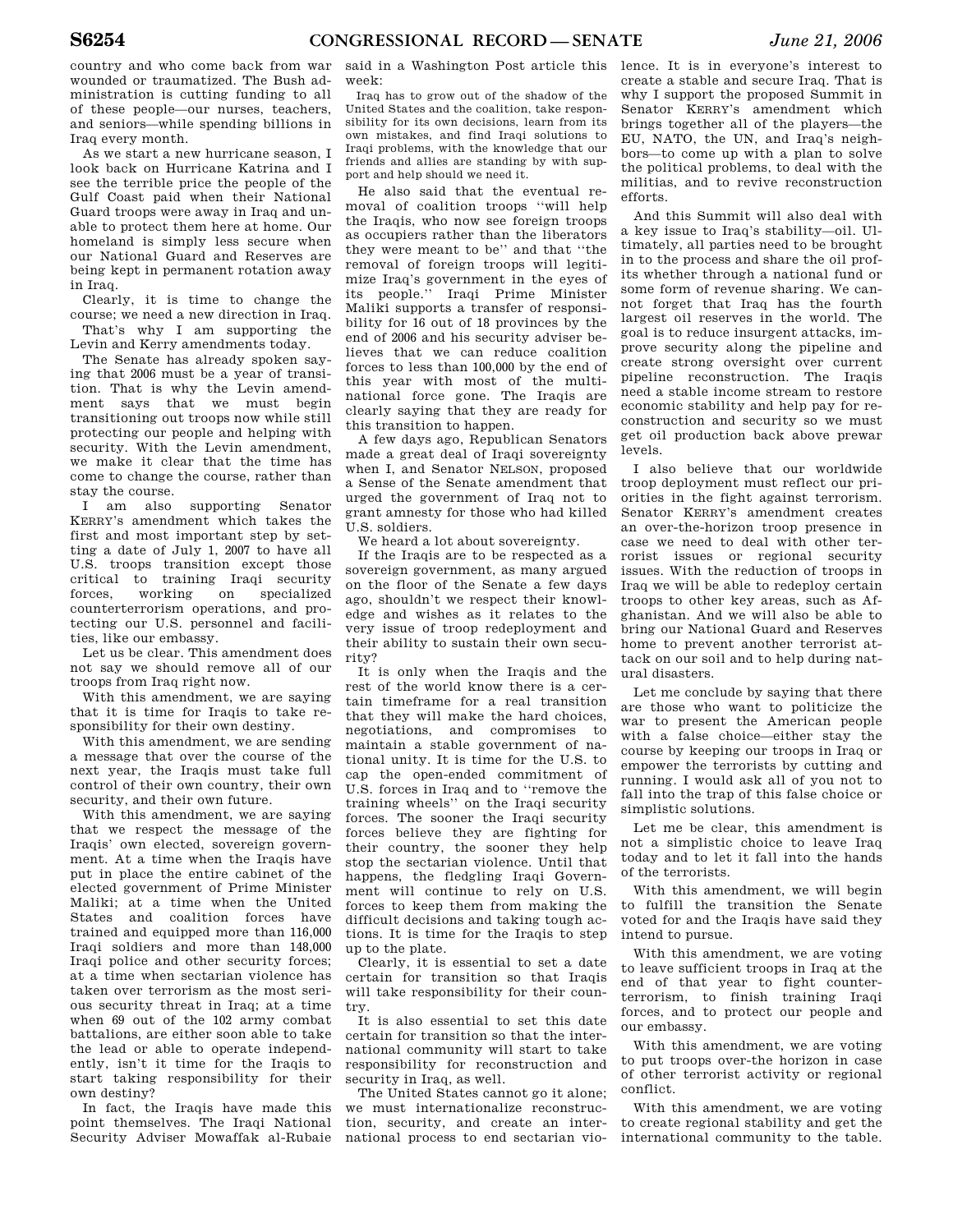With this amendment, we are voting to get our National Guard home to keep us safe and secure in our cities and towns.

With this amendment, we are voting to finish the job in Afghanistan.

With this amendment, we are changing the course of events in Iraq—a change of course that will still meet our objectives, save American lives, and ensure our ability to both protect our people at home and meet the other challenges we have as a nation.

Let us remember that this was a war of choice, not a war of necessity.

Let us remember what this administration has told us about this war.

Let us remember the unfound weapons of mass destruction; remember the missing mobile weapons labs; remember the yellow-cake uranium in Africa; remember Saddam's nonexistent vast stockpiles of chemical weapons; remember when Secretary Rumsfeld told us that, ''We know where the WMDs are;'' remember the non-existent link between al-Qaida and Saddam; remember the claims that Iraqi oil and other countries, not the U.S. taxpayer, would pay for the cost of reconstruction; remember when the administration told us that the war would cost somewhere between \$50 and \$60 billion; remember when Paul Wolfowitz said that ''it seems outlandish'' to think that we would need several hundred thousand troops in Iraq; and let us remember when President Bush told us on May 1. 2003 that ''Major combat operations in Iraq have ended'' while he stood in front of a sign that said ''mission accomplished.''

Let us remember the lies.

So I ask: Are we willing to continue to sacrifice the lives of young Americans so that this same administration can stay the course, a course without direction, for a cause that President Bush has already said that he will abandon to the next president? I hope not.

I will say again, do not fall into the political trap and rhetoric from those who will try to mischaracterize this amendment.

I voted against the Iraq war when many on the other side tried to falsely characterize those of us who didn't believe the evidence that the administration presented, who thought we should work through the international process, who didn't believe the administration had done any postwar planning. For standing up for what we believed in, they tried to mischaracterize us as anti-American and unpatriotic. I was willing to take a difficult stand, and stand up for what I believed was right for the country and for the people of New Jersey. That is why I voted against the war.

Today, with over 2,500 lives lost, almost \$320 billion spent in national treasure, with \$8 billion used each month, I know I made the right decision.

The Senate has an opportunity to act now, to enact a policy worthy of the sacrifice of our soldiers.

And that is why I am voting for the Kerry and Levin amendments.

The PRESIDING OFFICER. The Senator from Massachusetts.

Mr. KERRY. Mr. President, I thank the Senator from New Jersey for a really excellent summary and a terrific statement about what this is about and what is at stake. I thank him also for in the short time he has been here he has really proven to be indispensable for a number of different debates we have had and for his work in the last few days on no amnesty for those who have killed Americans. It had a major impact on our policy. We thank him so much for that contribution.

Mr. President, I think one of the important things that the Senator from New Jersey just said is let us remember what this amendment is really about.

I have sat here and listened to this nondebate for a little while. When Senators used to be able to question each other, we used to be able to have a dialog on the floor. It seems to me that is the best way to test each other's thinking.

What is interesting to me is that a number of Senators came to the floor to make these grand pronouncements about our country, about war on terror, about our troops. And none of us in the U.S. Senate would disagree that our troops are the best troops in the world and that they have made an extraordinary sacrifice. None of us would disagree. We are a great country and a great democracy. None of us disagree that we don't need to fight against terrorists to win the war on terror. That is not the issue.

A lot of other people are getting tired of that sort of game, of trying to characterize things as they aren't.

The Senator from South Dakota said that we shouldn't telegraph to the enemy and to the terrorists. Of course, we shouldn't telegraph to the enemy<br>and terrorists. What are we terrorists. What are we telegraphing? We are there. They know it. They are killing our soldiers to some degree but lesser than the insurgency today.

The point that people need to really focus on is the fact that what has happened in Iraq is not what was originally billed. This is the third war. It is a different war from the war we went into.

The war that the Senator from Alabama, Mr. SESSIONS, described was the war against Saddam Hussein as an enforcement mechanism of weapons of mass destruction. And they weren't there. There is a whole history of that being about a war of choice as opposed to a war of necessity.

That then transitioned because Zargawi and company and a bunch of foreigners were attracted by the fact that we were there. We made a great target. So they started to use that target. And, indeed, it became a haven for some terrorists.

But every single analyst who I have talked to—and I know the chairman

knows this—says that there are about 1,000 or less of the foreign terrorists in Iraq. Ninety-eight percent of what is happening in Iraq today is Iraqi on Iraqi.

When they come to the floor and say to us we are going to telegraph something to the terrorists, who are we telegraphing something to? The Shias who hate Sunnis, the Sunnis who hate Shias who are killing each other?

What are our troops supposed to be about? Drive down the street and find an IED and get blown up? Wait for a suicide bomber to come into an outpost and kill them?

The bottom line is that either the Iraqis are going to resolve the differences between Iraqis or we are going to see people dying for a long, long time.

When we talk about the war on terror, let's talk about the real war on terror which never was in Iraq. Yes, it is now part of the war on terror. It has been made part of the war on terror because foreign terrorists have been attracted there because the American target is there and because they know they can feed into the sectarian violence and use it against us.

What is smart if you are going to try to deal with that? How do you win? Do you think I want to win any less than the Senator from Alabama or the Senator from Georgia? I believe in winning. I believe in winning for America and I believe in winning for our troops, and I don't think this is a winning strategy. It is not a winning strategy in Iraq, and it is not a winning strategy in the war on terror.

All you have to do is look at al-Qaida and what they are doing in 60 to 80 countries around the world. Look at what happened in Somalia the other day? Are we dealing with that? Are we dealing with Darfur? Are we dealing with North Korea? It took us until this year to sit down with our own allies, Great Britain, Germany and France, and actually try to do the diplomatic work of dealing with Iran.

For 31⁄5 years we sat on the sidelines and allowed Iran to become more of a problem.

Is that winning the war on terror?

What about the 60 percent of the kids in Saudi Arabia and Egypt and Jordan and other countries that are under the age of 25, 50 percent under the age of 18, 40 percent under the age of 14, and the unemployed and uneducated and unemployable? They are going to go down to madrasas and learn how to hate people while the United States remains a big, fat target in the Middle East.

Ask our foreign policy experts. I don't know whether it was Foreign Affairs or another magazine, but one of them did that just the other day.

Eighty-seven percent of the people, when asked, said we are less safe today in the war on terror than we were; 87 percent of the experts of the United States, including people like General Brent Scowcroft and others who I know the chairman has great respect for.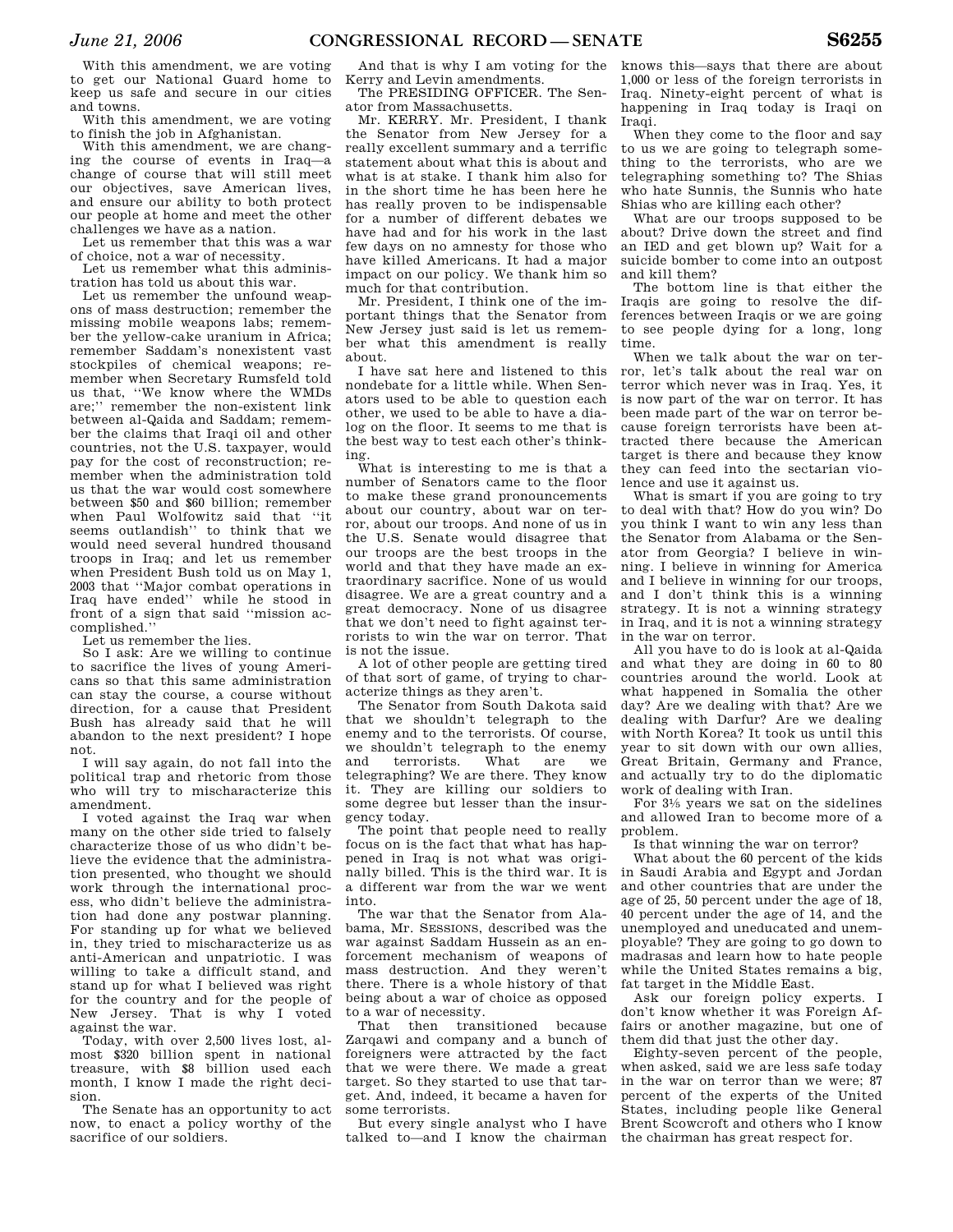This is not a question of whether we want to beat terrorists. This is a question of whether we are doing it the right way and whether we know how to do this right.

Show me in this resolution, in this amendment, where it says all troops out in 1 year. It doesn't. A lot of people are upset at that. They think it ought to, but it doesn't. Show me where it says we are finished altogether, and we are walking away from Iraq. It does not say it.

It says we are going to leave sufficient people there to finish the training, to go after al-Qaida, over the horizon to have the capacity to be able to protect our interests in the region, and it says we will protect American facilities.

This is not cut and run. This is a smart way to win the war on terror. Our own generals—and I know the chairman has heard it; I know others have heard it—know that they believe our presence is contributing to the problems. It contributes to the sense of occupation. It contributes to the whether it is Abu Ghraib or Guantanamo Bay or Haditha, those all contribute to the recruitment of terrorists against the United States.

Our intelligence people will tell every Member of the Senate that currently there are al-Qaida-trained operatives leaving Iraq, trained in munitions, trained in IEDs, going to Europe and elsewhere in order to wreak the havoc of the future.

We are not doing the job. We are not doing the job correctly. Let's have a real debate, not a false debate, about something this resolution is not.

Moreover, in listening to my colleagues, one of them talked about what his vote meant and the vote he casts to hold Saddam Hussein accountable. I remember what my vote was. I remember what I said in the Senate when I voted. I voted reluctantly based on what Colin Powell, Secretary of State, and others said they were going to do: Exhaust the remedies of inspections at the United Nations, not cut them short; go to war as a last resort, not as a rush; do the adequate planning, not ignore the State Department plan for what you do to win the peace.

I hear colleagues come to the Senate and say: We shouldn't tell this administration what to do. Their record demands that we tell them what to do. Congress helped get us into this mess, and Congress ought to help get us out of it. We are partly responsible.

I have heard my colleagues talk about troops they talk to. We all talk to troops. We have all talked to families. I will be honest about it, I hear both things. I hear troops whose families have said to me: Make sure my son or daughter did not die in vain. I agree with what the Senator from Wisconsin said earlier about that. I think anyone who serves their country at the call of the Nation never dies in vain.

I have heard troops who have come back and said to me: We are making

progress. We ought to be doing more of this, more of that, more of the PRTs, more of a number of different other projects. But I have also met a lot of troops who are coming back who believe they do not know what the mission is; they think the war is wrong and they think a lot of the troops just want to come home. That is where they are. It is a mixture.

Our question, our judgment, is to try to see through that, try to be intelligent and genuine in trying to work out what is the best policy. I have come to the conclusion that the reason for setting a date—I was not there 2 years ago. Why wasn't I there 2 years ago? Because 2 years ago we didn't have all the elections, we did not have a referendum, we did not have the Constitution, we did not have an elected government, we had not made some of the progress, and we had not transitioned to a civil sectarian struggle. We then still saw things as fundamentally foreign jihadists. Because of all the mistakes that have been made, that transition is now a matter of history.

I believe deeply, based on what I am hearing from military personnel, based on what I see personally, and based on my own experience where I fought with foreigners in another country, where we were trying to stand them up and get them to go out and do the job, that as long as we are there and prepared to do the job for them, they won't do it adequately. You have to push people out into that kind of situation.

The bottom line, can we do it the way we are muddling along? Possibly. I heard a couple of colleagues come to the Senate and say there were some who have decided that this is lost and we just have to go. I haven't. I believe there are ways, hopefully, to pull something together that has a sufficiently stable government that we can go forward to the other issues of the Middle East.

I will tell you this, and this I know for certain: If we make this successful muddling along, as we are doing now, it is going to cost us more lives, more limbs, and more dollars than if we did what is in this plan. That I know to a certainty. I also know to a certainty that unless we are prepared to do the diplomacy necessary, we cannot resolve the fundamental underpinnings of this insurgency.

I talked to General Zinni the other day to ask his advice. He doesn't agree with me setting a date, so I will be upfront about that, but he certainly cited unbelievable dismay at the lack of adequacy of consultation in the region, at the lack of effort to put together a regional security arrangement, at the lack of diplomacy that is trying to resolve the fundamental differences and work bilaterally in an intensive way to pull people to the table to try to deal with this.

One thing I know, when you have a 20-percent minority Sunni population who for 200 years has run the country

and now suddenly they are not, but some of them are still committed to doing it, if you do not give them a sufficient stake, you are not going to resolve this problem. And, at the same time, you have the Shias who are 60 percent of the population who for 200 years have been oppressed by this 20 percent minority, and they won at the ballot box because we gave them at the ballot box the opportunity to have power, and they want to hold on to it. That is natural.

But if they want to go the full distance of what they want to do, we have a serious long-term problem. That is what we are supposed to resolve in the next few months.

The Senator from Delaware is absolutely correct in his description of the tensions that have to be resolved. I disagree with the Senator with respect to the question of whether there is a plan. This amendment is a plan. It is a plan for standing up the Iraqis. It is a plan for creating accountability. It is a plan for shifting responsibility to the Iraqi Government to bolster their sovereignty and empower the Government in the eyes of the Iraqi people. It is a plan for how to begin to redeploy troops to protect our interests in the region at the same time as you stand up their military. And, most importantly, it is a plan for what you do with the Arab League, with the Secretary General of the United Nations, with the neighbors and with the factions in Iraq in order to resolve the fundamental differences. It specifically requires reaching a comprehensive political agreement for Iraq that engenders the support of Sunnis, Shias, and Kurds and ensures equitable distribution of oil, strengthens the internal security, disbans militias, revives reconstruction efforts, fulfills related international economic aid commitments, secures Iraq's borders, and provides for a sustainable Federalist structure in Iraq.

That is a plan. And the only way to arrive at any plan, whether it is the Senator from Delaware or anyone else, is to pull the parties together and do the diplomacy necessary. Never in the 21 years I have been here have I seen as significant an issue of war and peace, life and death, as significant an absence of fundamental diplomacy as there is here. Never. It does not come close to the efforts of other generations.

There is 200 years of American history being turned topsy-turvy. It is hurting us on the war on terror. When September 11 happened, the whole world was with us—the whole world. Newspaper headlines said: We are all Americans now. That was the atmosphere after September 11. And the whole world understood why we had to go to Afghanistan. And every single one of us voted for that, understood it, and supported it.

But Iraq is different. Iraq had nothing to do with Afghanistan at the time, nothing to do with September 11, and everyone knows it.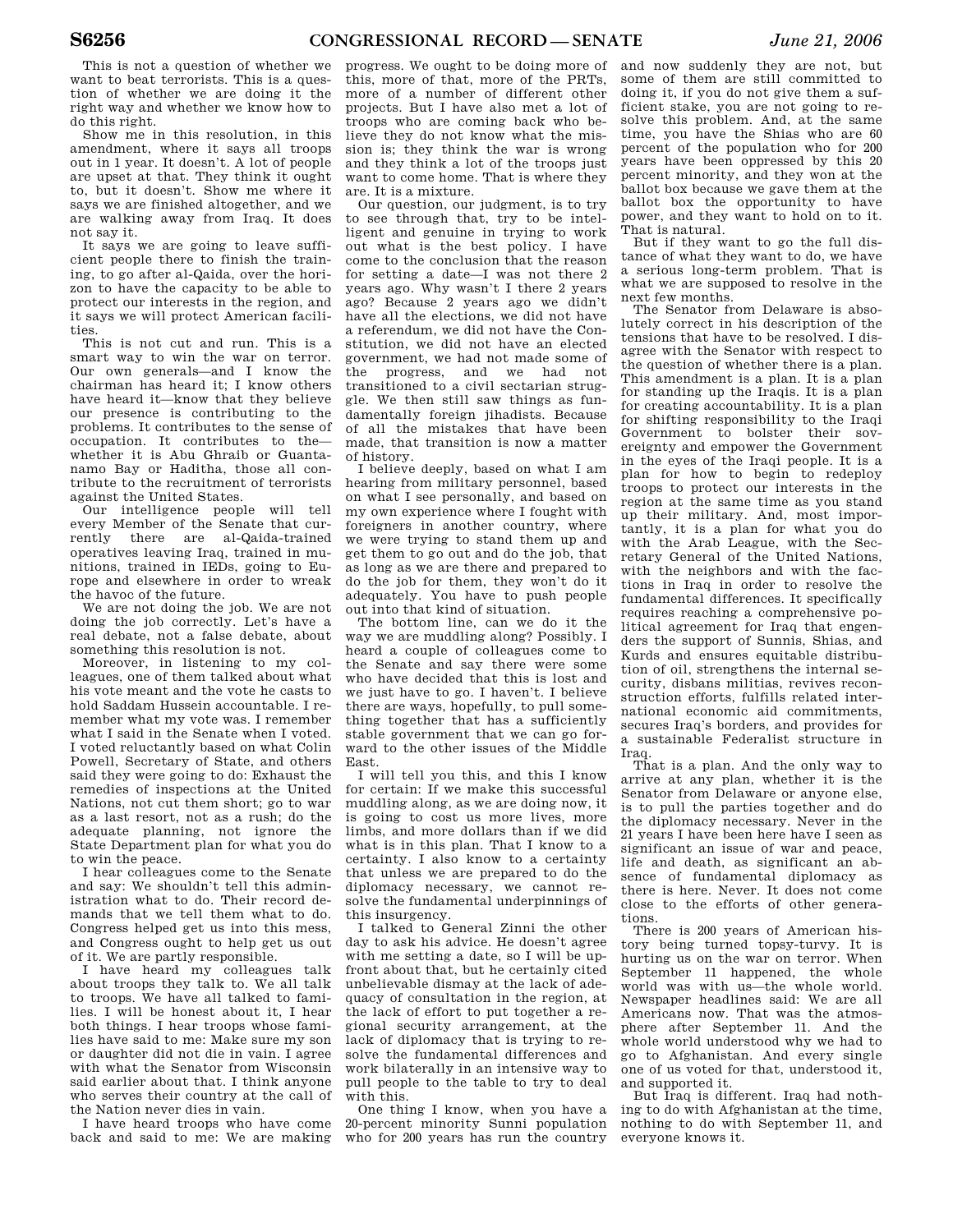They could have accepted the offers of the United Nations and individual countries to provide on-the-ground<br>peacekeepers and reconstruction. reconstruction. Guess what. In their arrogance about doing it alone, they chose not to, and so we are alone. They were wrong.

When they should have leveled with the American people that the insurgency had grown, they chose not to. Vice President CHENEY even absurdly claimed that the insurgency was in its last throes, and he repeated that again just a few days ago. He was wrong.

Now, after all these mistakes, the administration likes to accuse anyone who proposes a better course of wanting to cut and run. Well, Mr. President, we are in trouble today because of the policy of cut-and-run—cutting and running from common sense, cutting and running from history, cutting and running from cultural realities, cutting and running from the truth, cutting and running from the best advice of our military. And we are paying a huge price for that today.

Mr. President, every single one of us is determined to win the war on terror. But we have to ask ourselves some tough questions about where we find ourselves today. I wonder, as we are told by a lot of people that—I think the President, just yesterday or the day before, said it was important to have Members of the U.S. Congress who will not wave the white flag of surrender in the war on terror.

I think the President of the United States ought to stop acting as ''Campaigner in Chief'' and start being Commander in Chief and start bringing the Congress together and the Nation together around a real policy.

I don't know anybody waving a white flag. We are debating whether or not there is a better way to win the war on terror.

I respectfully say to my colleagues, if we don't begin to pay attention, instead of over \$2 billion every couple of days—every 2 days, I think; it is about \$8 billion a week; 8 billion bucks a week—instead of \$8 billion a week going to Iraq, we could be investing and working on a greater Middle Eastern initiative, working on economic development, working on schools, working on children's issues, working on a future with respect to future terrorists.

The fact is, we are not going to succeed at this if all we do is go out there and alienate people. I have heard from soldiers over the last weekend. I was with three medics who have came back, and they are all against the war, those three medics. They are out there in America right now talking to people about why they are against the war. They said: When you go into a house at night, and you are holding guns, and you are scaring people in that house, and you leave that house, they don't like you. You are not winning their hearts and minds.

I cannot tell you how familiar that is to the same experience we saw and went through years ago in hamlets throughout Southeast Asia. It just does not work the way they are doing it.

We could ask the question, legitimately: How many lives have been lost because of the ineptitude of this strategy? How many lives have been lost? And how many people have been maimed and wounded because we did not provide the body armor to our troops? You want to talk about patriotism? How many troops were killed or wounded by the shells and the weapons that came from the ammo dumps that we were not smart enough to protect? How many lives have been lost and how many limbs have been amputated because there were not enough troops in the beginning in order to provide people with the support and safety and the control of the country? How much bigger and more dangerous is al-Qaida today because we outsourced the job of capturing him at Tora Bora to Afghans instead of using the First Marines or the 10th Mountain Division or even the SEALs who were there?

We are where we are today in this war on terror because of misjudgments. And I believe those misjudgments continue.

How many times have we heard that we are turning the corner or that this is a moment of turning the corner, and yet momentum was lost? Momentum was lost after the elections. Momentum was lost after the passage of the Constitution. Momentum was lost in the last months while we waited and waited and waited for Iraqi politicians to stop playing around and form a government.

I do not think our soldiers deserve that interim period, personally. And the question now is, how do you best protect our troops? How do you best secure our objectives? How do you best deal with the problem of an Iraq where Iraqis need to defend their own rights and interests?

Americans cannot do it for them. Yes, we can provide backup. Yes, we can provide insurance against a total implosion. Yes, we can provide security with respect to the efforts to go after al-Qaida. And our amendment contemplates all of that. But it also contemplates a transition based on experience.

The Iraqis needed a deadline for the transfer of authority to the Provisional Government. The Iraqis needed a deadline for the Constitution. They needed a deadline for their elections. They needed a deadline for their own formation of a government. They even have a self-imposed deadline for the transition of the Constitution in these next months.

Why then, when the Iraqis themselves are saying they can take over their security, when the Iraqi Government itself says withdrawing American troops would be helpful, would we not coordinate with the Iraqi Government a drawdown that makes it clear that we are standing them up?

So why are we here talking about requiring this administration to do something? Why don't you think about the history. When they could have demanded and relied on accurate information instead of manipulated intelligence, they made a willful choice not to do that. They were wrong. Instead, they sacrificed American credibility at home and abroad. The result of that is the ''We are all Americans now'' was squandered. It disappeared.

Ask any American citizen who travels abroad now how comfortable they feel as they travel. Ask any American businessman what happens to them when they travel in other parts of the world.

When this administration could have given the inspectors additional time to discover whether Saddam Hussein actually had weapons of mass destruction, when they could have taken time to exhaust the patience of our own allies and hold them accountable to the U.N. resolutions, instead they just broke off and said, OK, you go your way, we will go ours, and they exposed America to greater cost and greater sacrifice.

When they could have paid attention to Ambassador Wilson's report, they chose not to. And they were wrong. Instead, they attacked him and they attacked his wife to justify attacking Iraq.

But the mistakes were not limited to that decision to invade. They mounted, one upon the other. When they could have listened to General Shinseki and put in enough troops to maintain order, they chose not to. When they could have listened to Larry Lindsey and others who said it is going to cost \$200 billion, they not only chose not to listen, they fired him. They were wrong.

When they could have learned from George Herbert Walker Bush, Jim Baker and General Scowcroft and built a genuine world coalition, they chose not to. And they were wrong.

When they could have implemented a detailed State Department plan for reconstructing post-Saddam Iraq, they chose not to. And they were wrong.

When they could have protected American forces by guarding Saddam Hussein's ammo dumps where there were weapons of individual destruction, they exposed our young men and women to the ammo that now maims and kills them because they chose not to act. And they were wrong.

When they could have imposed immediate order and structure in Baghdad after the fall of Saddam Hussein, Secretary Rumsfeld shrugged his shoulders and said, ''Baghdad was safer than Washington, DC,'' and he chose not to act, he was wrong.

When the administration could have kept an Iraqi Army selectively intact, they chose not to. And they were wrong.

When they could have kept an entire civil structure functioning to deliver basic services to Iraqi citizens, guess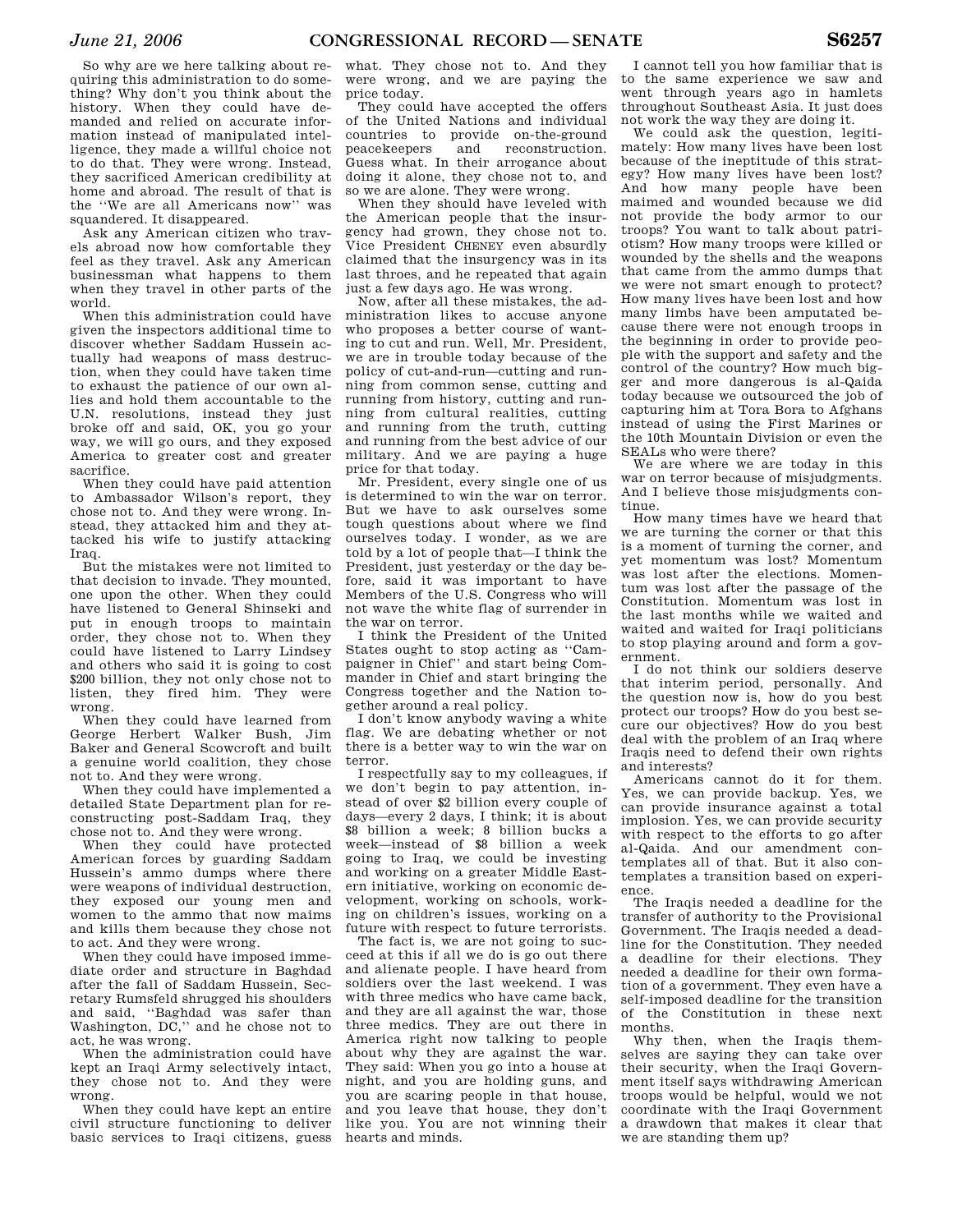Now, speaking of the stand-up, I thought the policy of our Government—how many times have we heard it from the President: ''As they stand up, we will stand down.'' He announced that in a speech to the American people. He has announced it in press conferences.

Well, here we are. In the trips I made to Iraq, General Petraeus, and his now successor, showed us charts that indicated 272,000 was the goal to train and equip. We are now at 264,600. That is as of June 14, 2006. The goal was 272,000.

Now, I think they moved the goal out to 325,000. But notwithstanding, how many have stood down? If the goal is to stand down as they stand up, and we have stood up 264,000—incidentally, in addition to the 264,000, there are 144,000 facilities protection service personnel working in 27 ministries. So you have a total of almost 400,000 Iraqis trained and equipped. And where is the standdown?

I believe it is essential to accelerate this transition. That is the only way to reduce the targeting of our troops. It is the only way to invest other countries in the reality that the United States will not always be there, and they need to take a stake in their own region.

Right now, because of the way they feel about this administration, and because we are simply there ''staying the course,'' they have no compulsion whatsoever to come to the table. The only way you are going to bring them to the table, in my judgment, is to change that equation.

So we have a very significant, broadbased plan for an international diplomatic effort, beginning with bilateral, and working up, ultimately, through the bilateral to a summit that we know can be successful. That is the way in which we will invest in a new security arrangement for the region and protect the United States of America's longterm interests more effectively.

Mr. President, I see that another colleague has come and would like to speak now. I just close by saying that-

Mr. WARNER. Mr. President, before the Senator closes, I would like to say a word or two with him.

Mr. KERRY. I would be delighted to do that.

Mr. WARNER. You finish your closing and I will wait.

Mr. KERRY. I would be happy to do so. I thank the distinguished chairman.

Mr. President, I heard the Senator from South Dakota say that there are occasions when a generation faces a struggle between good and evil. I agree with that. There is good and there is evil in this world. And what radical fascist extremists are doing in the name of religion is evil. I know as well as anybody here in the Senate that we have to stand up to that. But we have to stand up to it in the best traditions and values of our country. We have to stand up to it in a way that brings people to our side and does not alienate them.

It is incomprehensible to me that after these several years, where we started with ''we are all Americans'' post-9/11, and the world was at our side, that we have now seen radical, extreme terrorists isolate the United States of America in that particular part of the world. That is a failure of policy. And it is a failure that makes the United States of America less secure, not more.

Some people have said: Well, if you tell the terrorists that we are leaving in a few days—whatever period of time—I remind them, we are not leaving altogether. We are going to leave our special forces personnel who are capable of taking out the terrorists.

But the bottom line is that they are not waiting for anything today. We just lost two troops in the most brutal, horrible manner. They are not waiting now. And the fact is that unless we get Iraqis to resolve those issues I talked about, this will continue or even get worse.

So ignoring all the warnings of history itself, in a moment of total ideological excess, this administration has managed to make the ancient cradle of civilization look a lot like Vietnam.

I think there is a path forward. I think there is a better way to secure our interests. There is a better way to fight the war on terror. There is a better way to stand up to Iraq. There is a better way to respect their sovereignty. There is a better way to protect our troops.

I hope the U.S. Senate will look carefully at that.

Mr. WARNER. Mr. President, first, I would say this has been a good debate. Say what you want. I listened very carefully to what you said, and there are certain elements with which I agree with you. You and I have known each other a long time. I have great respect for your military career, the accomplishments you have had. I think you often shared that with regard to my modest career.

But I must say, I kind of bit my tongue here a few minutes ago when you said in our old days we used to have a colloquy and talked. I arrived on the floor of this Senate at around 9:30, when I first got here. It is exactly 12 hours now that I have been on this floor. And the first thing I said—and I don't want to personalize this—to the other side of the aisle was: Now, let's try to engage in a colloquy and exchange some views. I did say that since we were under a time constraint my questions would be charged to me, the replies from the other side charged to your side. It seemed to me fair enough. We had 5 hours before us at that time. But I have to tell you, I was flatly turned down.

So now, after 12 hours and your invitation to enter into a colloquy, I say to my good friend, you can ask me any question you wish. And I might start off with a question or two for you.

Mr. KERRY. I would be delighted.

Mr. President, let me just say to the distinguished chairman, I don't have a

question for him because he has not said anything outrageous.

Mr. WARNER. Beg your pardon?

Mr. KERRY. I said, the Senator from Virginia has not said anything outrageous that begs a question at this point.

But I will say this: I do understand the difficulties that the manager was under.

Mr. WARNER. Well, that is history. We are here now. Why don't we make the best of it?

Mr. KERRY. I know. But he had wanted more than 5 hours, as you know. We are where we are.

Mr. WARNER. We are here now.

Mr. KERRY. And I think he had more speakers than he was able to fit in.

Mr. WARNER. Well, I must say, I shared that on this side, but I was willing to take the heat.

Mr. KERRY. But I would be delighted to answer any questions.

Mr. WARNER. All right. We have the opportunity, Senator. Is there anything you wish to ask of me? And I will ask a few of you.

Mr. KERRY. Would the Senator not agree with me that the fundamental crisis of Iraq today is not particularly with Zarqawi having been killed and the treasure-trove of information we found—which, incidentally, happened because Iraqis gave Iraqis information and F–16s from outside came in and took him out. So there was an Iraqi component of that, which can still function with the setup that we are setting forward. But wouldn't the Senator agree, Mr. President, that the fundamental problem today is that 98 percent of the insurgency is Shia-Sunni, Sunni-Shia sectarian violence, militias within the military?

Mr. WARNER. Mr. President, I don't know what that fraction is. But in discussions with senior military, clearly, they have said the insurgents, the foreign invaders, the others who have come in have dropped in terms of somewhat—numbers of incidents. And, indeed, the sectarian violence—Sunni versus Shia, Kurds to some extent—has grown enormously. So I cannot qualify it. But the Senator is correct.

And that leads me to my first question, because-

Mr. KERRY. Can I just finish the question?

Would the Senator then not agree that there are serious limits on what our troops can do to resolve sectarian violence?

Mr. WARNER. Well, that remains to be seen. They are, right now, for example, in Baghdad, fighting side by side. A very significant number of Iraqi troops, together with the components of our troops, are trying to bring about a greater measure of stability and security in the very capital of this country.

I think we should make known to those following the debate and those who listened to the debate with Senator LEVIN, Senator LEVIN's amendment was a sense of the Congress. The amendment of our colleague from Massachusetts very explicitly becomes law,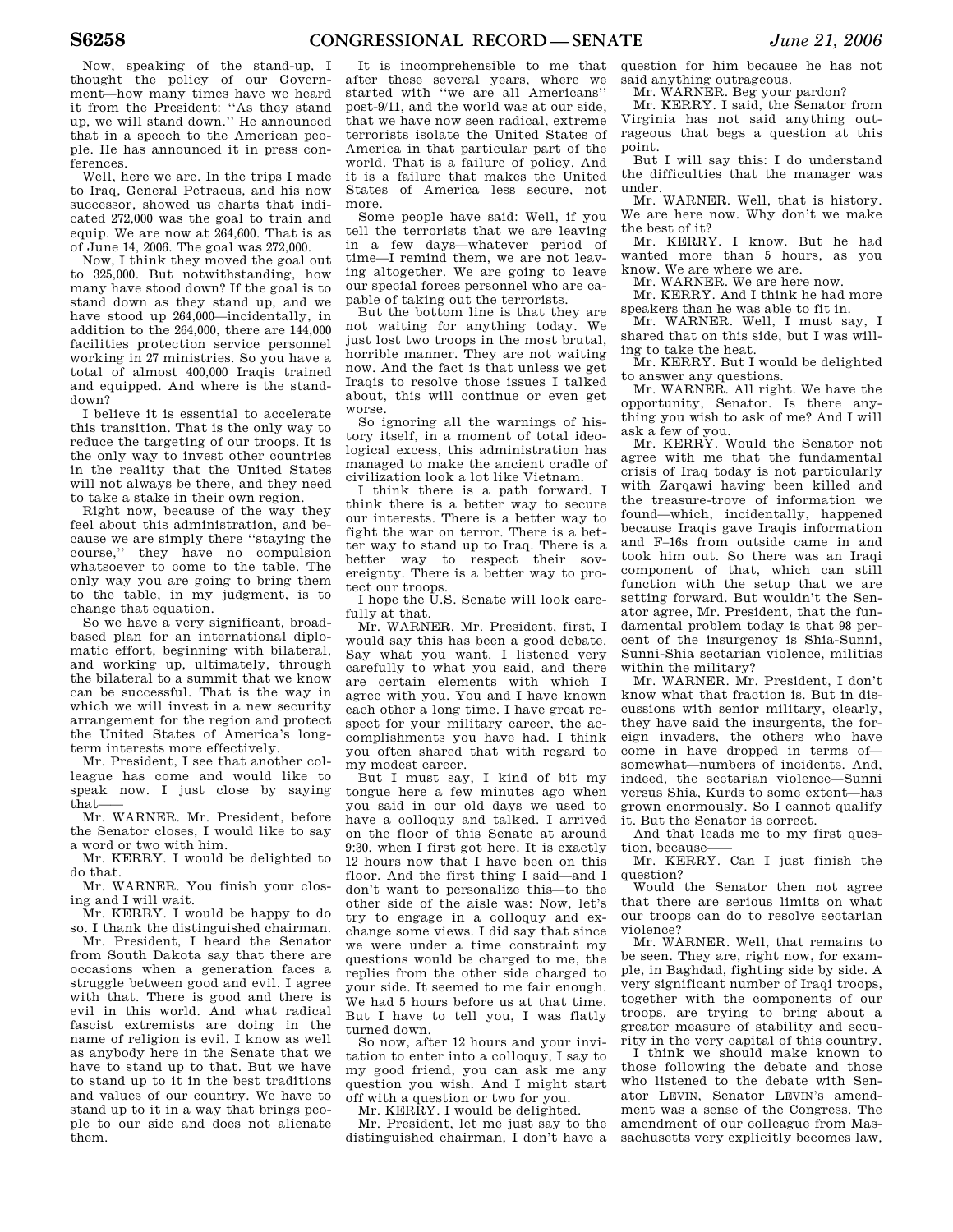if it were adopted and eventually went into the bill and the bill survived the conference.

The point I wish to make is, you are directing the President. For example, it says: The President shall redeploy, commencing in 2006, this year, United States forces from Iraq by July 1, 2007. So this is law. As we used to say in the old days, we are shooting real bullets with this one, not just a sense of the Congress.

Throughout the debate, not only this one in the past day or two on this bill, but we have always, certainly, on this side, resisted timetables. You talk about putting together a summit. That is on page 2, section (b), Iraq Summit: The President should work with the leaders of the Government of Iraq to convene a summit as soon as possible that includes those leaders, leaders of the governments of each of the countries bordering Iraq, representatives of the Arab League, the Secretary General of the North Atlantic Treaty Organization—I think that is important to have NATO in there—representatives of the European Union, and leaders of the governments of each permanent member of the United Nations Security Council, for the purpose of reaching a comprehensive political agreement for Iraq that engenders the support of the Sunnis, the Shias, and the Kurds by ensuring the equitable distribution of oil revenues—that is a very important point you make, disbanding the militias—another very important point, strengthening internal security, reviving reconstruction efforts and fulfilling related international economic aid commitments, securing Iraq's borders, and providing for a sustainable federalist structure in Iraq.

Those are all important subjects, commendable goals. But first let's go back. It has taken the Iraqis 18 months since the first election in early 2005, through three elections, through the formation of the first permanent government. And the first permanent government is just, as you and I as old sailors would say, getting its sea legs. You start a conference like this—and I think it is a good idea—but the first question that is going to be asked is, can we proceed to achieve any of these goals if we have overhanging this the redeployment of our forces by July 1, 2007?

Senator, that is a timetable. That is a concept which I and I think the majority in this Chamber have continuously rejected. How could you ask the other nations of the world to come in and begin to put their credit on the line, their dollars on the line, if you have this timetable to pull out the very foundation that is supporting such progress as has been achieved in the 18 months of getting the first government up and testing their sea legs?

Mr. KERRY. Mr. President, that is a wonderful question and a very appropriate one. I really appreciate it. It gives me a chance to talk about the viability of this. First of all, may I re-

mind the distinguished chairman what I just said a moment ago. We are at 264,000. We have 144,000 more. That is 400,000 people prepared to go. They are in the streets now. We have 1 year to continue to work with them. Prime Minister Maliki has said himself that by the end of this year, in 16 out of 18 provinces they will be able to take over security. This is contemplated within the framework that the Prime Minister himself has adopted. This respects their sovereignty. It respects their capacity.

Secondly, in my conversations with leaders in the region, as recently as this year, ranging from the President of Egypt to the King of Jordan and others, what I gleaned from those conversations is, they are waiting for a series of kind of diplomatic and business conference efforts that do get them invested and invest the whole region in an understanding that the United States is going to be leaving, and they need to begin to accept that reality.

The longer we stay, the longer we delay their readiness and their need let alone willingness—to come to the table. I respectfully suggest that it is within the framework of a year.

We did the Dayton Accords in less time. Milosevic did not want to come to the table. President Clinton persuaded Yeltsin to create a pressure point that brought people there. In effect, we made things happen against people's will by creating the pressure. This is the same kind of situation.

I say respectfully to the Senator, we have a far better chance of spending less money, losing less lives and being more effective in the war on terror if we pursue this than if we simply do what we are doing today.

Mr. WARNER. Mr. President, it might be the case, but I would be willing to make a modest wager with you that if you got this conference under way, the first thing that they would ask would be to suspend this timetable of July 1, 2007.

Mr. KERRY. And if that were the case, and they were prepared to come to the table to resolve these issues and be part of this process, then the President could come back to us and we would respond accordingly. We are not stupid. We want to act in the best interest of our country. The question is, how do you begin to push people to a place where they realize they have to confront these realities?

Secondly, the Senator's question makes a presumption that I just fundamentally disagree with and don't see in this amendment. That is if we pull out the foundation, I think the Senator said, we specifically say we arrive at a schedule coordinated with the Government of Iraq, leaving only the minimal number of forces that are critical to completing the mission of standing up Iraqi forces.

I have asked the Senator from Virginia, what are we there for? What are we there to do? We are there to fight al-Qaida. We allow for that. We are

there to stand up Iraqis for themselves. We allow that. And we are certainly there to protect American facilities. So what is it that is absent from here that would somehow pull out the foundation from anything?

Mr. WARNER. I say to the Senator, I cannot see, for example, the governments of each country bordering Iraq suddenly beginning to rush in if they feel that a civil war could start. The pulling out of the troops, the setting of a timetable will be a signal to all of the various factions. I will concede it is the Shia against the Sunnis that is the major faction. Wait them out. Let's let the troops flow out and then we will topple this government with a civil war.

It seems to me, I say to my colleague, you cannot expect these nations that border Iraq, the Arab League, I can't see that they would step up and say, we are willing to do everything. But wait a minute, coalition forces

Mr. KERRY. Let me say to the Senator, I know he doesn't want American troops in the middle of a civil war. I know he doesn't think that that is why we sent our troops there.

Mr. WARNER. Mr. President, I share that concern, but-

Mr. KERRY. That is where they are. Mr. WARNER. It is the presence of our troops today that is probably holding it back from becoming a civil war.

Mr. KERRY. Mr. President, may I say respectfully, we will continue to be able to do that. Over the course of the next year, with over-the-horizon capacity and with our ability to move in an emergency, we are not going away. We have plenty of troops in Kuwait. We could have plenty of troops over the horizon. That is not going to fall apart. The problem is that the tasks that the Senator is referring to, each of them are civilian tasks. They are political tasks. You don't need 138,000 American troops as targets to complete those tasks when you have 400,000 Iraqis allegedly trained and equipped and prepared to defend their country.

Let me ask the Senator: Did Iraq or did it not fight Iran for 10 years within the last 25 years?

Mr. WARNER. Mr. President, I remember well that conflict because I was then on the Intelligence Committee.

Mr. KERRY. And they lost a million people fighting for almost 10 years for their country. These are the same people. Four years later we are still driving trucks down the street and our guys are taking IEDs. Are you telling me that they don't have people who can drive a truck? They don't have people to go out on patrol? Why aren't our people garrisoned and being held in reserve in case there is an implosion? What are we doing with our troops being the ones that have to go out? I don't get it. I believe there is a better way to wage this effort. That is what this amendment contemplates.

Mr. WARNER. Mr. President, we just disagree. I feel this government hasn't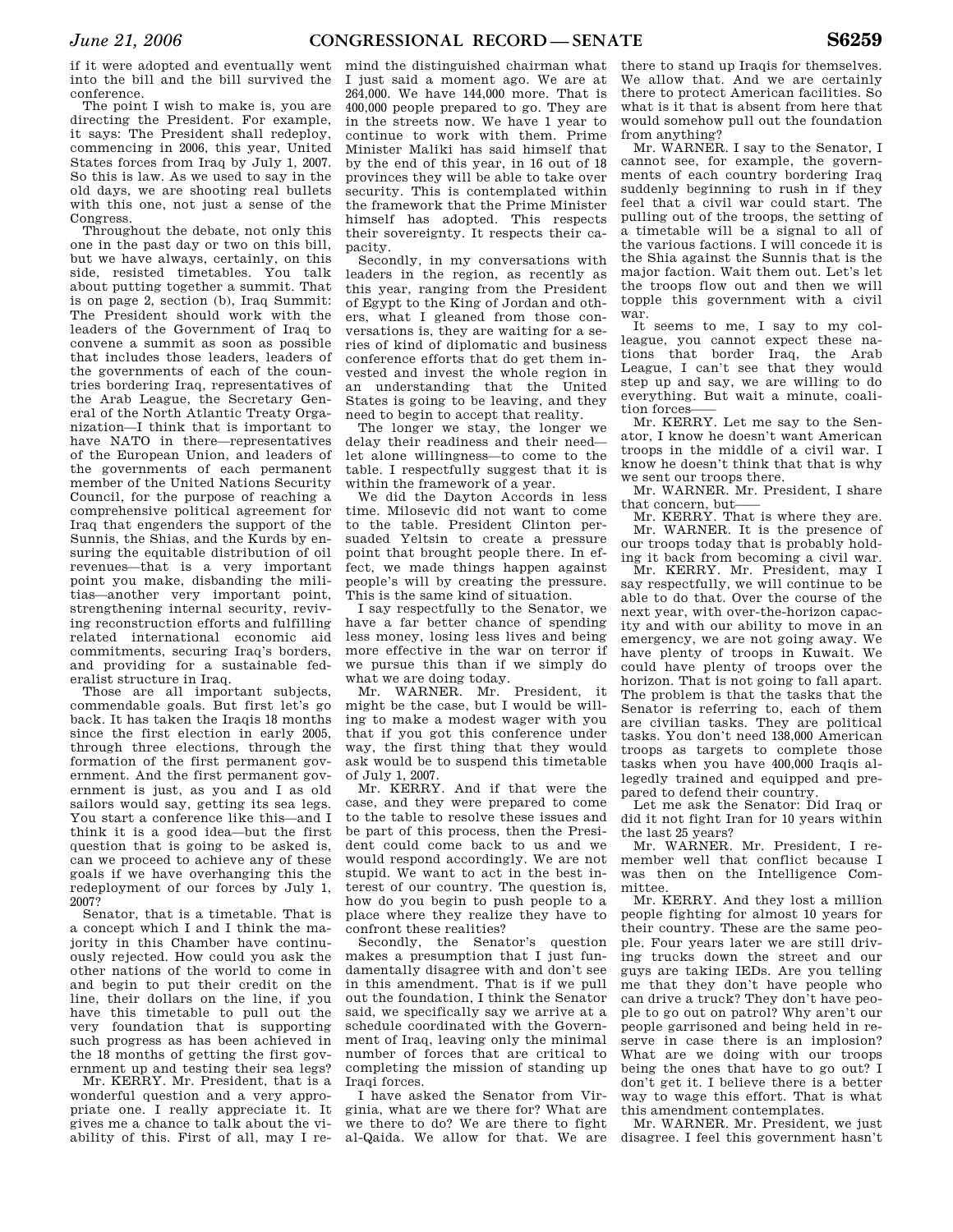been given a chance. It has only been 6 weeks. It took 18 months to get to where they are today. If we were to enact this into law, presumably the authorization bill would be signed by the President—there is a question whether if this is in there, he would sign it this would go into law in a matter of a few months. And then suddenly to try and call on the rest of the world—and by the way, I certainly did not see the European Union trying to help form the coalition forces. Of each permanent member of the Security Council, the only one, Great Britain, stepped forward. I don't see those countries suddenly coming in and making the types of commitments that this paragraph requires, if we are going to pull out the very stability that is holding together this fragile government and preventing a civil war today.

Mr. KERRY. Mr. President, that is a legitimate question and it deserves, obviously, an answer.

Those countries, many of them, are reluctant to become engaged with the United States as long as they see us on the status quo path, because they see the same series of mistakes that I have just cited. If you talk to them, they will tell you, they don't have confidence that this administration is going to get it right or move in the right direction. That is why I believe you have to come in and lay out a path.

In my judgment, historically, most Presidents would not want the Congress telling them to do this. If I were President, I wouldn't want them telling me to do this. But at the same time, I would hope that I had consulted with Congress and not been as stubborn and not made the series of mistakes they have so that you wind up having alienated the very people you need to solve the problem. If you don't have some kind of regional security arrangement, the situation with Iran will grow more serious.

Iran loves the fact that we are bogged down in Iraq. This just plays perfect for Iran. And Iran has a much stronger lever over us with respect to its current nuclear path because they know they could wreak havoc with what is happening on the ground in Iraq, and that restricts our choices and options.

We will be stronger in counterproliferation efforts, we will be stronger in our efforts against terrorism in the region, and we will be able to create the credibility to bring these other countries to the table, which they are not willing to do today, if we make this kind of transition. If they understand that we are acknowledging that our presence is a problem, they have to step up because they don't want regional chaos. I believe that is exactly what helps us get it done. That is what changes the dynamics.

Mr. WARNER. Mr. President, I think we have covered this point. We will just have to agree to disagree.

I would draw your attention to the clause where you say consultation with the Congress is required. Here we are, basically on the eve of the August recess which starts the first week in August. We come back here as a Congress for maybe 30 days or 5 weeks in September. Then leave again for elections. You say:

The President shall consult with the Congress regarding the schedule for redeployment and shall submit such schedule to Congress as part of the report required . . .

You know, we know how this institution works. We have been here for two decades apiece. I say, if the President were to devise a redeployment schedule to meet 2007, when do you think the Congress might swing into action and take such responsibility, as implied here, through the consultation process? I presume Congress could take an action to stop it. You are talking about July 1, and I don't see the Congress acting on such a proposal in a timely manner.

Mr. KERRY. Well, if that is all that gets in the way of this, Mr. President, I am confident we can find expediting language or other language that would resolve it.

But I will tell you, Congress is going to be dealing with this issue next year at this time if we don't change this policy. Like it or not, we are going to be here debating it one way or the other.

Mr. WARNER. That may be true, but I will ask another question. Drop down to paragraph 3, ''maintenance of overthe-horizon troop presence.'' ''The President should maintain an over-thehorizon troop presence to prosecute the war on terror and protect regional security interests.''

Where would those troops, in all likelihood, be put?

Mr. KERRY. Most likely in Kuwait, Qatar, the Gulf States, if you work out a security arrangement.

Mr. WARNER. That would require a substantial amount of installations to be constructed.

Mr. KERRY. Mr. President, we already have—as the Senator knows, we have been there and there are a number of pretty substantial facilities already in Kuwait, and there are others regionally, in my judgment; and that is the purpose of this arrangement, to prepare to work on an accommodation, providing it was in the context of a larger security arrangement. What I have learned—and again, we all talk to people and try to learn as much as we can.

General Zinni was saying to me the other day that he believes the Gulf States are particularly interested in some kind of a regional security arrangement because they are threatened by the instability and by the questions about Iran and the challenge to the oilfields and so forth. That is precisely the kind of issue that has to be arrived at, initially bilaterally and ultimately through this international conference.

I know the Senator was willing to bet something a little while ago. I am not sure we should do that in the Senate, but I would certainly bet my reputa-

tion that, one way or the other, we are going to be ultimately having to engage in this kind of multilateral diplomacy to resolve these issues. The sooner we get about it, the better we will be in fighting this war on terror.

Mr. WARNER. I caution my colleague because that is saying to this new Iraqi Government that you are going to fail.

Mr. KERRY. No, sir. About the regional security, I said we will need ultimately to deal with the question of Iran, the oilfields, the instability in the region. I think the greater Middle East is going to require this kind of focus and attention one way or the other.

As I said during the debate a moment ago, I am not somebody who suggests that we cannot make this still work out somehow. I am not in that school. But I do know that on the current path, it is going to cost more lives, more money, and it is going to cost us prolonged loss of relationship and reputation within the region and is going to set us back in terms of other interests we have. This can be done more effectively, and that is what I am here to argue for. How do we protect our security interests more effectively? How do we advance our safety and security in the world? How do we win the war on terror more effectively and stand Iraq up more effectively? I believe setting the date accomplishes all of those things.

Mr. WARNER. You have to admit that July 1, 2007, is a timetable; am I not correct?

Mr. KERRY. Yes, for the beginning of the transition. But as it makes very clear, if you get to 2 months before the end, or 3 months, and you can see the progress being made, and there is another month or so that a certain number of troops need to be stood up, or whatever, we allow that—the ability of the President to make that determination. If it is done in the best traditions of the Congress, it will be done with the consultation of the various committees and the Congress itself. And then you would have the kind of unity in the pursuit of this policy that is absent today or we would not have had this debate for the last several days. I know the chairman believes this——

Mr. WARNER. Mr. President, the Senator is operating on a premise that if this became law and the President issued a timetable, suddenly the level of violence would begin to be lowered considerably.

Mr. KERRY. No, sir, I am not making that presumption, Mr. President. I am saying that unless you resolve the fundamental political tension—the Shia don't have oil revenues. They want a strong Iraq with a central government. The Shia are well taken care of. The Kurds are happy in the north; they want to be left alone. They have oil revenues. So you have Kirkut as a major issue you have to resolve ultimately. But you have this fundamental tension between whether you are going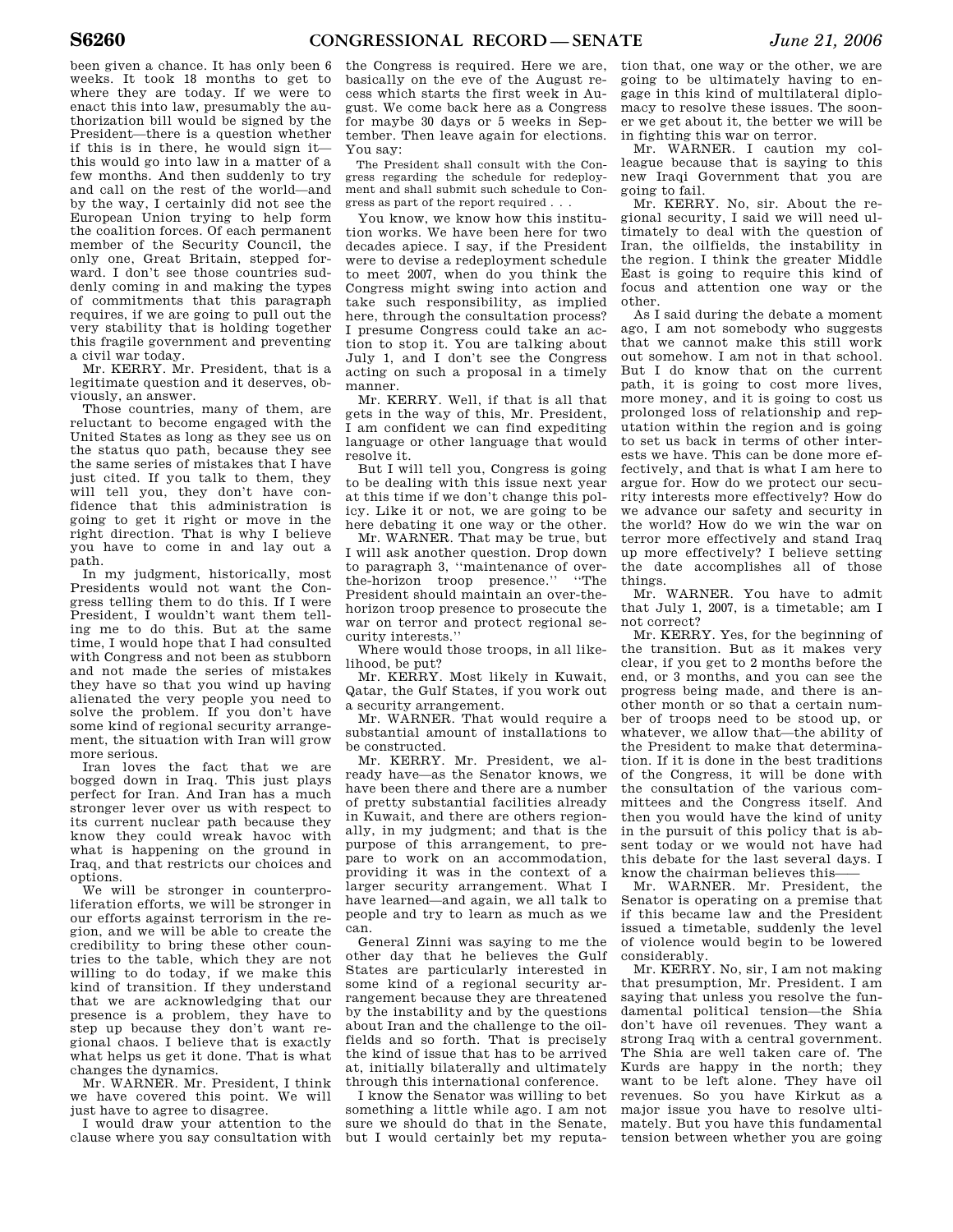to have this federal loose-knit structure which the Shia want, with certain individuals with strong designs on future political power in that region, or whether you are going to have a manageable entity. That is why the former counsel for Foreign Relations and Senator BIDEN and others have joined in this idea of partition. The only way you are going to get there—and I don't think it is a particularly viable option—is through this kind of international conference. If you don't ultimately have a resolution by the parties politically, you are going to have a civil war. They have a few months under their own Constitution to try to resolve these things. That is going to be unavoidable.

I am not suggesting that the violence is going to suddenly vanish. The question is, How are you ultimately going to take away the rationale for the folks who are engaging in it? As I said, there are five different groups, and we are not dealing very effectively with it. You have criminal activity, you have Baathists, you have insurgents, Iraqi insurgents, and you have al-Qaida, and you have each of them that requires a different approach. Our military is not the answer to any of them, except al-Qaida. Al-Qaida, we can continue to prosecute with unit 145 operations and other things, and we can make that ha.ppen.

Mr. WARNER. Mr. President, if you say the violence is not going to stop if this became law, if this becomes law, we have to make a movement in reduction in 2006. That is in there. There has to be a commencement. You would not wait and send out a platoon on Christmas Eve. You mean a significant drawdown, leaving only 6 months in the following year to get the bulk of the forces out. And if we start moving those troops, I tell you that will engender a higher level of violence and lead possibly to a civil war.

Mr. KERRY. Mr. President, I respectfully disagree. We have a civil war today, to begin with. We have a civil war today. People are being killed in the dead of night, shackled in handcuffs, beheaded, found in basements; kids are being hauled out of buses every day. The number of sectarian incidents is many times what it was just months ago, a year ago, 2 years ago. Now, how are you going to resolve it?

I don't think there is any Member of the Senate who voted to send our troops to be in the middle of a civil war. Our troops are there to bolster the Government. We are there to support that Government's ability to make it on its own. How are they going to do that? By standing up these 400,000 security people. The faster they understand they have to go out and do it, the faster the violence is going to subside. Either they make it or it "ain't" makeable because we cannot make it for them. That is the bottom line that people have to understand.

Mr. WARNER. Mr. President, I say to my colleague that I agree fundamen-

tally with the premise that the Iraqi people, in the final analysis, are the ones who are going to be able to bring about their own measure of democracy and enable this Government to exercise sovereignty.

Other Senators want to participate, so I will soon yield. I know both of us have had the opportunity to serve in the military. There is nothing more painful than the loss of a brother member of the service. I don't know about you, but it has been difficult for me today to contain my absolute outrage about what happened, Mr. President, to these two young soldiers who raised their right arms and volunteered for this service in Iraq, to have been captured and brutally mauled and executed.

You know, I would say a rough calculation is that we probably have had about a million and a quarter Americans—that is, our brave men and women in uniform and many civilians from the departments and agencies of our Government, including a number of American contractors—who have contributed to where we are today in this new Government standing up and beginning to exercise the powers of sovereignty.

I say to my good friend, given that heavy investment, the risks taken by over a million and a quarter of our citizens, to send out a signal now—and it is a timetable, Senator—that July 1, 2007, barely 12 months from now that we would probably have under your formula—I ran a calculation—you are going to leave some behind for training and some for logistics, but basically I would say the fighting forces are out. Some may be pre-positioned in other countries nearby. There is a clause in here requiring a report as to how soon they can come back to the continental limits of the United States. That is going to send a signal, and that worries me, that all these people who made these risks and contributions are going to sit back and say, right at the threshold of really the first rays of hope to get this problem solved, we send this type of signal.

What did you feel when we lost these two individuals? I know you felt it probably as badly as I did. I cannot understand why they could be saying over there that, see what we did, we beheaded two, and what did the Congress do? It passed this law that said our troops would be redeployed by July 1, 12 months from today.

Senator, timing in life is everything. The timing for this concept you have has not arrived, I say to my good friend.

Mr. KERRY. Mr. President, there are few people in the Senate for whom I have more respect and affection than the Senator from Virginia. We have known each other a long time, and we have traveled together. I am grateful to him for the respect and consideration he has shown for this debate this evening.

When I heard those two guys were captured, my heart sank because I immediately envisioned the worst. The worst happened. I thought about them throughout that time period, until they were found. I was not surprised that they were brutalized in the most horrific, disgraceful way, and may I add—and I know the Senator knows this—in ways that contravene every law of warfare. But I believe we have a better chance of honoring what they went there for and what all of our soldiers have died for, given something for, if we adopt a policy of reality.

Mr. President, let me say to the Senator that I went to serve in Vietnam in 1968. There was turmoil in this country. Remember the Chicago convention, remember McCarthy, and Bobby Kennedy had been killed in June. In fact, I arrived back in Long Beach, CA, at the dock after the first deployment in the Gulf of Tonkin the night he was killed. It was the first radio words we heard. I remember that turmoil over the war. I remember Richard Nixon running for President with a secret plan for peace. I remember how people invested in the concept of peace. Years later, we read in Robert McNamara's book how he knew, as Secretary of Defense, while he was sending troops over there, that we weren't going to be successful. Now, from 1968 until 1975, when we left in that dramatic helicopter moment off the embassy, almost half of the people who died were lost in that period of time—for a policy that our leaders knew wasn't working.

I am not going to be a Member of the Senate in good standing and in good conscience and support a policy in Iraq that I believe is going to add people to whatever Iraqi memorial will be created, at a time where I am convinced this isn't going to work for them and it is not going to work for the Iraqis. I believe we have a moral responsibility to those soldiers who died to do our best to get it right, and I just don't believe staying the course, more of the same, is getting it right.

If you don't resolve the differences between Shia and Sunni where 98 percent of this fight is taking place, we are stuck. And I believe it is only by pushing the process, by demanding something of everybody in the region, by demanding something of the Iraqis who are in uniform that we are going to properly defend the honor of those who served. We defend it by getting it right.

And may I add, we also defend it by honoring those who come back. There is a \$6 billion shortfall in current services in our VA budget. That is just unacceptable.

We have a big job to do. I look forward to working with the Senator to do it.

Mr. WARNER. Mr. President, I will conclude. The Senator from Massachusetts and I have had this conversation about that period of history before. We will have it again and again. I recall, I went to the Pentagon in February 1969 and was there for 5 years in the Navy Secretariat. As the Secretary of the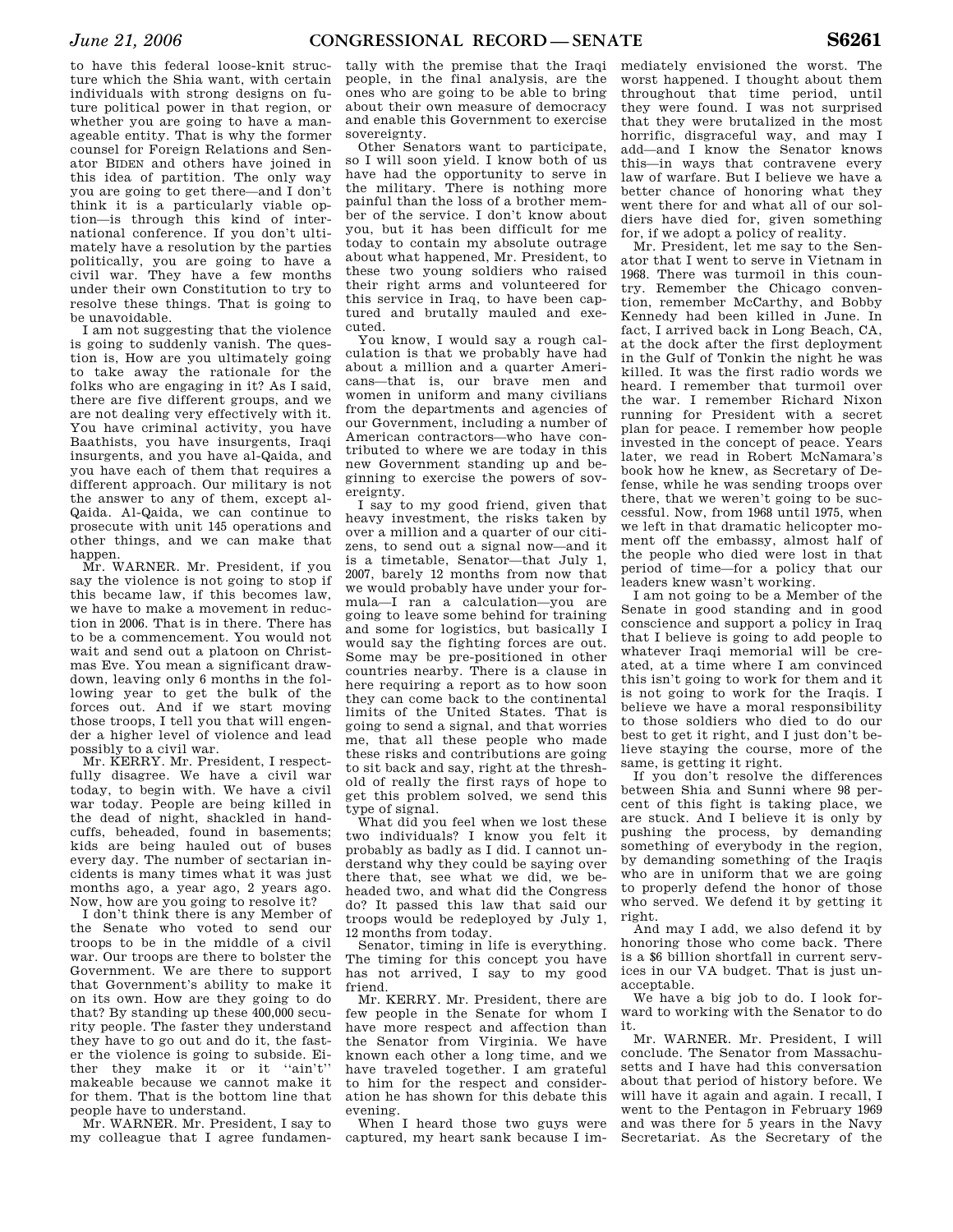Navy, the Senator always said I was his boss. He has been very respectful about that.

I remember when his Silver Star came through our Secretariat at that time. I went back and checked for accuracy, and it was accurate, I say to the Senator. He knows that, and I know that.

I thought many times about that period, and I recall that the then-Secretary of Defense, Melvin Laird, came to the conclusion that we had to begin a program of Vietnamization and begin to look toward bringing our troops home. I remember that, and the rest is history.

I share those concerns. I, like the Senator from Massachusetts, every day, particularly in my responsibility as chairman of the Armed Services Committee, worry about these men and women in uniform. Like the Senator, I visit the hospitals, go to the funerals when it is appropriate for me to do so. I share that burden. I think most of our colleagues do. I happen to know that our President shares those burdens.

Mr. President, I say to the Senator, my friend, there is a time for everything, and I feel ever so strongly that we have to give this new government more time to try and exercise that sovereignty before we take the very dramatic steps that the Senator from Massachusetts has set forth in this amendment, which I say not as a buzzword, but there is that timetable.

I do not think the other nations will come in. I do not think we could bring to bear the resources elsewhere in the world in the timetable that is laid down here.

There is one other point that we should consider, and that is we are there with a coalition of forces. I see no mention—maybe I didn't read it carefully—but no mention of what would Great Britain think if we were to take this somewhat unilateral action as the Senator proposes? What would Poland, what would the other nations think? They don't have the measure of the troops of quantity and so forth, but they are there in spirit.

Mr. KERRY. Mr. President, they are drawn down. There is a huge debate in Great Britain. They are prepared to draw down. They are ready.

Mr. WARNER. Mr. President, I admire the courage of the Prime Minister of Great Britain. The Senator from Massachusetts has seen it, and I have seen it. We are political figures, he and I. We understand when we see another leader. He has stood with our President and our President has stood with him, unlike any two leaders of the United States and Great Britain since really Roosevelt and Churchill. It is remarkable what those two men have done.

Mr. KERRY. Mr. President, if I can just say, again, I repeat, this plan is a plan to be successful. It is a plan to strengthen all of our efforts in the war on terror. I have been to Great Britain. I have met with the leaders there. I know there are people there who believe we can do a better job in the war on terror, and I know they know the price they are paying for standing by us at this moment.

I believe this is a better way to actually fight the war on terror than we are doing today. If you accept that premise, you approach this differently. I think a lot of other countries believe it, too. All you have to do is look at the record of what is happening with respect to countries in the region, the number of incidents, the number of terrorists, the increase of al-Qaida. You can run down the list. Al-Qaida is in 60 to 80 countries. Osama bin Laden is still running around the mountains of northwest Pakistan or Afghanistan.

The fact is, one of the reasons we saw happen what happened probably is that it is a quick statement by the folks out there that: You may have got Zarqawi, but we are still around.

The fundamental problem remains the same. The Iraqis will not tolerate foreign jihadists—jihadists, actually I have been told, is not a great way to refer to them because it actually confers more of a God-given effort to them, and they don't deserve it. They are terrorists, they are just foreign terrorists, and we ought to quit giving them jihadists. But the fact is, they are not going to survive in Iraq if these security forces take hold and the Government stands up.

I believe, as the Senator does, that we want that Government to stand up. I think the best way to stand it up is shift the responsibility to it. And from all indications, they believe that, too. National Security Adviser al-Rubaie wrote in the Washington Post that we ought to withdraw the American troops; it will help us in the streets of Iraq. Prime Minister Maliki says they are prepared to take over.

He said: You could probably have well under 100,000 troops by the end of this year, and we are talking about a year from now.

This is reasonable beyond compare, and besides, it allows the President to make the decision of what we need to finish standing them up. A lot of people object to that, but I think it is smart. And it allows us to continue to use special forces against al-Qaida. That is exactly how we got Zarqawi.

I think this is, as I said many times incidentally, Secretary Melvin Laird broke a 30-year silence and wrote in ''Foreign Affairs'' that we have to get our forces out of there and reduce the numbers because they are contributing to the occupation and to the insurgency. All you have to do is talk to any leader in the region and they will tell you we are working as our own worst partner by this large presence of American troops which is acting as a poster recruitment for terrorism.

Mr. WARNER. Mr. President, we will conclude. I just say if we had more time, I would want to enter into another chapter of debate with the Senator on what would be the consequences if we saw failure; if this pro-

gram of his, no matter how well conceived and how conscientious, were to trigger that failure, what would be the consequence.

The fact that this country could revert to a haven for further training of al-Qaida and terrorists from all over the world-

Mr. KERRY. Mr. President, that is why we maintain over-the-horizon capacity. That is why we allow the finishing of the training of the Iraqis to stand up.

Look, whether it is the plan of the President or this plan, both of them are operating on some element of faith that hopefully the Government is going to stand up. If it doesn't, we all got a problem. What we have here is one resolution—I keep hearing people come to the floor and saying they are definitely against an indefinite presence in Iraq, but they are indefinitely against being definite about it. You can't have it both ways. Either you are going to push this process or we are locked in the current paradigm.

Does my colleague think the current paradigm is going to do it? It may, but I am saying this for the last time: If it does, it will be at a greater cost in American life; it will be at a greater cost in dollars; it will be at a greater cost to the war on terror; it will be at a greater cost to our reputation in the region; and I believe there is a better way to get this done.

Mr. WARNER. Mr. President, I say to my colleague, I think this has been a very worthwhile colloquy between us. I must say on this side, there are 55 who are going to stand tall and unify with no dissension on tomorrow at the time of the vote.

At this time, can I inquire as manager of the bill if there are other Senators desiring to speak?

Mr. KERRY. Mr. President, there are. Senator HARKIN wants to speak for a few minutes. I know Senator FEINGOLD wants to speak.

Mr. WARNER. I am prepared to remain here as long as is necessary.

Mr. KERRY. Senator FEINGOLD, I understand, will not, but Senator HARKIN wishes to speak.

Mr. WARNER. On this side, I see my colleague from Alabama, although he has had some opportunity, but very limited opportunity.

The PRESIDING OFFICER. Who seeks recognition?

Mr. WARNER. Mr. President, I think I have the floor.

The PRESIDING OFFICER. The Senator from Virginia has the floor.

Mr. WARNER. I am trying to accommodate Senators. I ask my friend, if he desires to speak, can he advise the manager of the bill how much time he would like?

Mr. HARKIN. I am not certain how much time I want. Who is next in line? Are we going back and forth?

Mr. WARNER. We are going back and forth, and I am about to relinquish the management of the bill to my good friend from Alabama.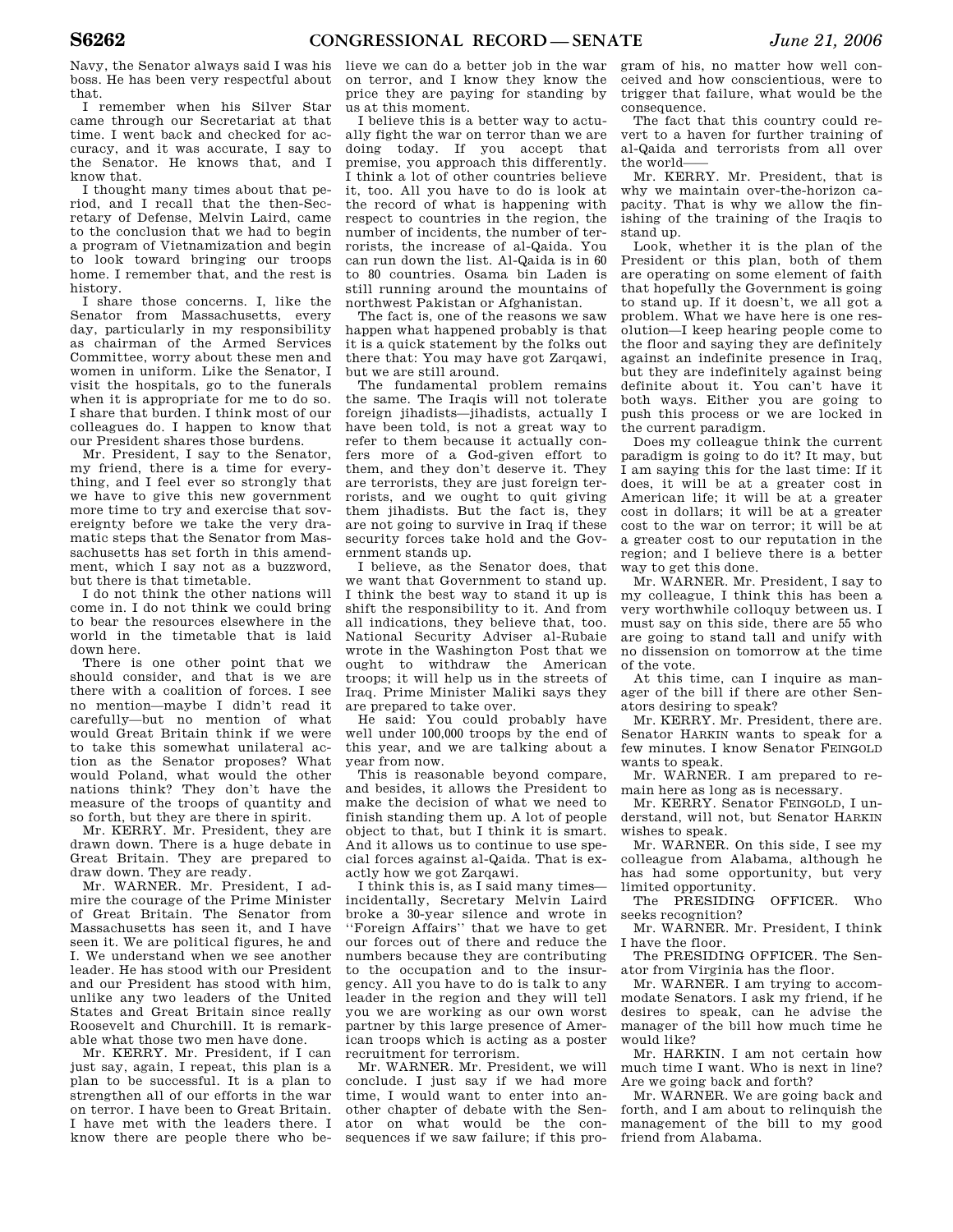The parliamentary situation is we remain on the bill, and debate can continue on the bill. We are not going to try and have time constraints. We are trying for the benefit of this infrastructure that has to remain in place and such Senators who may be listening to determine who would like to speak and for what period of time. That is all I am trying to ascertain.

Mr. KERRY. Mr. President, I think the only speaker remaining on our side now is the Senator from Iowa.

Mr. WARNER. Can the Senator from Iowa advise the chairman as to how much time?

Mr. HARKIN. Mr. President, I looked over my remarks, and I say to the chairman, probably 20 minutes, I suppose. It depends if I go off.

Mr. WARNER. Mr. President, does the Senator from Alabama desire some time also?

Mr. SESSIONS. Mr. President, I say to the chairman, 20 to 30 minutes.

Mr. WARNER. Good. I relinquish the management of this bill to the Senator from Alabama and such time that Senator SESSIONS and Senator HARKIN may require. I thank all for their participation.

Mr. KERRY. Can we enter into a unanimous consent agreement so we know what is happening?

Mr. WARNER. I think that will be advisable.

Mr. KERRY. Mr. President, I ask unanimous consent that the final, concluding comments this evening be made by the Senator from Alabama, followed by the Senator from Iowa, at which time I believe the Senate will adjourn; is that accurate?

Mr. WARNER. Mr. President, I think that is a reasonable request.

The PRESIDING OFFICER. Without objection, it is so ordered.

The Senator from Alabama.

Mr. SESSIONS. Mr. President, before the chairman leaves, I want to tell him how much I appreciated his analysis and summary of where we are. He noted that we may have had as many as a million or more people at one time or another investing their very lives in a successful operation of this country, and we have just gotten a government up and they have just elected a Defense Minister a few weeks ago and an Interior Minister.

Based on the long chairmanship and leadership of the Senator from Virginia in the Senate and as former Secretary of the Navy, let me ask the Senator again: Does he think that we would be creating grave risks that are not necessary by a precipitous withdrawal at this time?

Mr. WARNER. Mr. President, I think this chairman has resonated with debates for months on this issue of timetables. I say to my good friend from Massachusetts, as I stated in our colloquy here, clearly by setting forth a terminal date there is a timetable, and that, in my judgment, is a very destabilizing thing. It sends a signal that perhaps the United States has less than

the will and the commitment, as clearly expressed by our President many times, most recently upon his return from his trip to Iraq just days ago, that we are there to help the Iraqi people achieve their goals.

Now we expect from them a level of cooperation to move, hopefully, most swiftly to establish a full range of sovereignty and the responsibility that goes along with that. All I have asked repeatedly is give them a chance to do that. We have 18 months in the making of this permanent unified Government. Give them a chance. I think that is the President's desire—I know it is.

Mr. SESSIONS. I remember when we were there just a few months ago.

Mr. WARNER. Yes, that is correct.

Mr. SESSIONS. Before this permanent government was in place, and I remember you and Senator LEVIN, along with Senator SALAZAR and others-

Mr. WARNER. The Senator from Wyoming, and Senator BINGAMAN was with us.

Mr. SESSIONS. Yes. And I remember you telling the leader of Iraq at that time that they were being challenged and they had to step up and assume responsibility.

Mr. WARNER. That is right.

Mr. SESSIONS. It is not as if they haven't been told that. And they assured us at that time that they understood that, and they felt that responsibility deeply. Is that the impression you got?

Mr. WARNER. That is absolutely correct. I will even go a step further. I said: The American people have a strong voice in this, and the elected representatives in Congress listen to those voices. You need only look at the expressions being put forth today.

But leadership requires reassuring our people, reassuring the Iraqis, reassuring the consortium of nations of the coalition, reassuring all others that this fight in Iraq portends the next half century of the history of that region. If it fails, who knows where the end of the strife will come in that region—the possible destabilization of one of the largest concentrations of energy in the world, which suddenly begins to impact in many ways on the quality of life here at home and throughout the world. That whole infrastructure could be challenged if this Nation devolves into a vicious civil war and anarchy follows and a haven for terrorism follows. We cannot let that happen.

I just said to my good friend, timing is everything. The time for this amendment has certainly, in my judgment, not come, and a timetable is not a good signal to send out. I yield the floor, and I thank my colleague.

Mr. SESSIONS. Mr. President, I have one more question I want to ask my colleague. I remember—I personally have a vivid recollection of being in a meeting, our delegation was, just a few months ago in Baghdad, with the Sunni leader. Do you remember the insecurity he felt about whether our Nation would remain in Iraq? He made a com-

mitment to join with this Government, and some of his Sunni people didn't agree with that. He realized that a precipitous withdrawal which he had heard something about in the media could jeopardize the ability of that country to hold together, and maybe even jeopardize his own life because he had stepped up and invested himself in trying to create a good and decent democratic government. Do you remember that discussion?

Mr. WARNER. I remember it very vividly. Senator LEVIN was there. He questioned these individuals quite thoroughly, as did I, and as did you. And it is clear there is an unfortunate dichotomy that the Sunni people are, in large measure, responsible for those areas—al Anbar and Baghdad—where this great instability and insurrection takes place today. At the same time, I think the Sunnis should recognize that it is the participation of the United States and the other coalition partners that gives them the security against the majority of the Shiites who could revolt in such a way and challenge them and their future.

So let us hope that this government, which is a unity government with Sunni representation, can take hold. But it must be given the opportunity to send its roots down, to gain its stability and give it a chance. This amendment, in my judgment, would send the wrong signal and strip them of that chance.

Mr. SESSIONS. Mr. President, I want to thank the Senator for his comments and his leadership. It has been a privilege to be a part of this debate. I listened to this debate that has gone on tonight, this discussion between he and the distinguished Senator from Massachusetts, who is most eloquent. But I would just say to Senator WARNER that your remarks tonight are worthy of the valor and the courage and the fidelity of the troops we have sent forth into harm's way, and I am honored to serve with you on the Armed Services Committee.

Mr. President, looking at the resolution that Senator KERRY has proposed, I would just make a couple of summary comments. No. 1, he has a date in which the vast majority of our troops, virtually all combat forces, under this amendment would be out by next summer, whether or not that is the right thing militarily. At the same time, he proposes that we have some sort of regional conference, and that this regional conference would meet somewhere while we are pulling out troops. And it is going to meet and decide what is going to happen in Iraq. I would just say that is not the way the world works.

Does anybody here think if we get a group of nations in that region to gather somewhere and meet and talk about Iraq, while we pull out troops, and violence escalates, that they are just going to pass a resolution, and somehow these terrorists, these Baathists are going to stop their fighting? Does anybody think that? I wish it were so.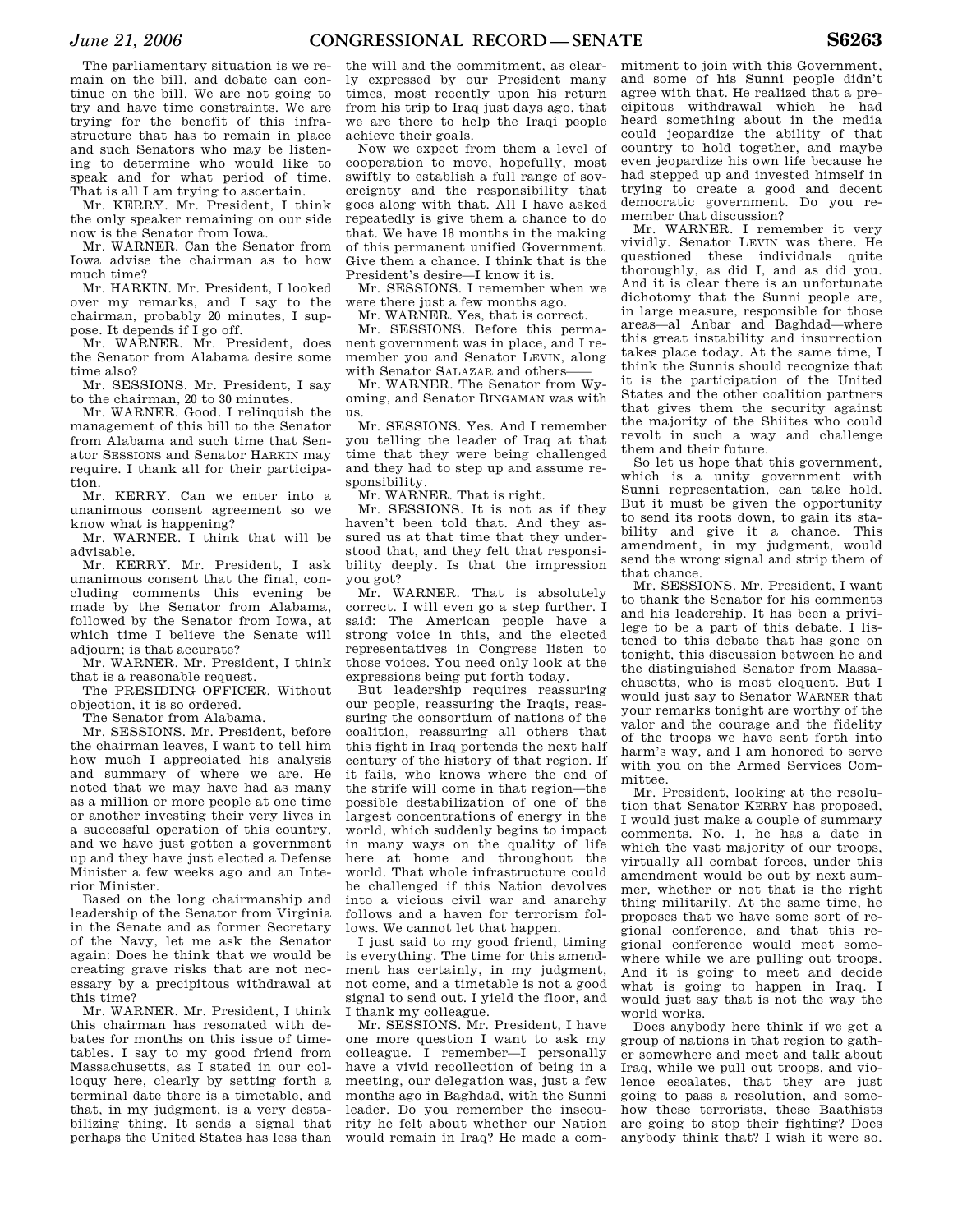Wouldn't it be wonderful if we could just get the nations in that region to go off somewhere and have a conference in Rome or London or Paris and have a vote about Iraq and the war would all end and there would be peace and we could just take our soldiers out and these other nations who are concerned about it, and if things get bad in that country of Iraq, they are just going to send their troops in and fix it? We really have to be more clear in our thinking about these issues.

That is not going to happen. That is fantasy land, let me say, with all seriousness. I wish we could do that. Wouldn't it be wonderful if we could. Would it were so, they would just step up, the other nations in the region, and take over and fix this problem for us. And wouldn't it be nice if we could just have some sort of conference in Iraq and bring in the hostile parties and sit them down at a table and just reach an agreement? Wouldn't it be nice if we could do that? I wish it were so. I wish the enemy we faced was not the kind of enemy that when their new top leader captures two American soldiers, he personally brags about brutalizing them as he kills them. Wouldn't it be nice if the enemy we faced were more principled than that? Wouldn't it be better?

But I am afraid the reality is different. I am afraid the reality is that we are facing a radical terrorist enemy that knows it can't win a war conventionally, knows it can't win a vote of the people so therefore they have settled upon an asymmetric method of warfare to utilize whatever destructive capacity they can generate, even the suicide of women and children to carry out their diabolical ends, and they are going to continue that. Mr. President, it is the kind of threat that we are just going to have to face, and we are going to have to strengthen this Iraqi Government.

I heard it said that we can never be involved in a civil war. Well, we were there and we talked about whether there was a civil war, and I think those of us who understand in terms of the United States of America what a civil war is, that is not a civil war in Iraq. But there is a high level of violence, a higher level of violence than we cannot accept and the Iraqi people cannot accept. We know that. It is not quite the same thing as a civil war. But that conflict can be brought under control. I believe we are on the verge of bringing it under control, but it will not be easy.

Some say we haven't done anything like this before. Well, how about Bosnia? Wasn't that a brutal sectarian war that we had to send forces into? What about Kosovo? Wasn't that basically a civil war that we sent our troops into? It hasn't been settled perfectly today, but both of those countries are having some stability. They don't have strong governments, frankly. I have been somewhat disappointed in how Kosovo's Government has come together, but at least it is a peaceful

country and operating in a fairly decent way. So to say that we can't help make a difference when there is sectarian violence by the utilization of American forces, I think, is wrong. We have done it before, and we can do it again.

I would say to my colleague, the Senator from Massachusetts, he has just had a litany of criticisms of the conduct of this war. I wonder what he would have said were he in the Senate during the Civil War. With all the problems and the years that went by, and General Lee with smaller forces defeated repeatedly the larger forces, what would the Senator from Massachusetts be saying about that? Would he be saying: We need to pull back our troops? And what about World War II and all of the problems we had, and World War I for example? Senator WAR-NER just gave me on the trip I referred to recently a book about World War I, and I just completed it. We lost 18,000 people killed in 1 day at the Battle of Meuse, Argonne, in World War I—18,000 in 1 day.

I have talked to Alabama families who lost children in Iraq. We have lost 2,500 in Iraq in the time that we have been there, and that is a grim number. Every one of those losses represents the best kind of people this country can produce, and my heart breaks for those families. But the cost of freedom has always been high, and our interests in fighting a war on terrorism is high, and we have to be smart about it. We have to be careful about it. We have to have a debate in this country, and that is all right. But I would say again that I was very proud of this Senate when we voted a few days ago on the original Kerry amendment to have the troops out by the end of this year, and it was voted down 93 to 6. Presumably, he may have accumulated some more votes now for moving the date to 6 months later, but I suspect he will not have a whole lot of votes for that because it is just not good policy.

We have a country that has only really formed on a permanent basis in the last few weeks. The Prime Minister was elected just a couple of months ago. His last Cabinet members were just recently selected. They were voted on by the Parliament, elected by the people. Millions of Iraqis have gone out and voted three times now.

So this Government, the real Government, not a transitional or interim government, but the real Government, fully elected by the people, has only been in office a few weeks. And the enemy knows that if this Government is successful, their message of violence and hatred, extremism, oppression of women, they know those visions, those ideas they have that they want to impose on the people will be lost, and they don't want that to happen. And they are doing everything they possibly can to win the war in Iraq.

The Iraqi Army and the Iraqi police are taking far more casualties now than the Americans are. They are out

front in many provinces in Iraq. They are conducting military operations on a regular basis by themselves. Sometimes we go together; sometimes we have embedded Americans with the Iraqi forces. They are stepping up. But they are not ready yet. Their military is not there yet. It is not as fully equipped and it is not as fully trained. They don't have the confidence and the chain of command, their logistics are not where we would like them to be compared to a modern American Army. And they can be vulnerable to these kinds of terrorist attacks by which small groups of the military can be overrun or attacked and it can destabilize that country right now.

So I think the best course is to listen to our military leaders as we decide how and whether to conduct our military operations there.

I remember being with GEN John Abizaid, commander for CENTCOM, the combatant commander for this region of the world. He has been involved in this closely. He speaks Arabic. He grew up for a number of years in the Middle East. He understands this area. He has been a student of it. He is a brilliant general. He told me on an airplane back when people were saying: We need to send in more troops—he said: No, we don't need—in his opinion—he said: We don't need to send in more troops. We need to train up the Iraqi forces so we can reduce our presence.

I say that to you, Mr. President, because I want the American people to know that the combatant commander, the one who is giving the advice to President Bush, does not believe in excessively maintaining forces in Iraq. He understands that it would be better if we could reduce them.

But he also understands the challenges that exist in Iraq today.

That is why his recommendation is that we not have a resolution like this. And General Casey likewise, it is his recommendation that we not have a resolution like this.

I thought about the idea that somehow we can have, as one Senator said, an accelerated redeployment, or really a date for withdrawal, under Senator KERRY's amendment. Will this pullout, cut-and-run mentality, help us and help the Iraqis defeat al-Qaida? Really? If we pull out right now, will that help the Iraqis defeat the al-Qaida forces? Will it help reduce sectarian violence?

I wish it were so. I wish we could pull right out and they would all be nice and we wouldn't have any more fighting.

Would it help reduce the criminality in the country? Would it help strengthen and provide confidence to those members of the new Iraqi Government? Or would it increase their nervousness, would it increase their insecurity, at a time when we need to get that government off to a good start and, as Senator WARNER said, send their roots into the soil for stability?

Would it help establish the police force if we just pulled out? A lot of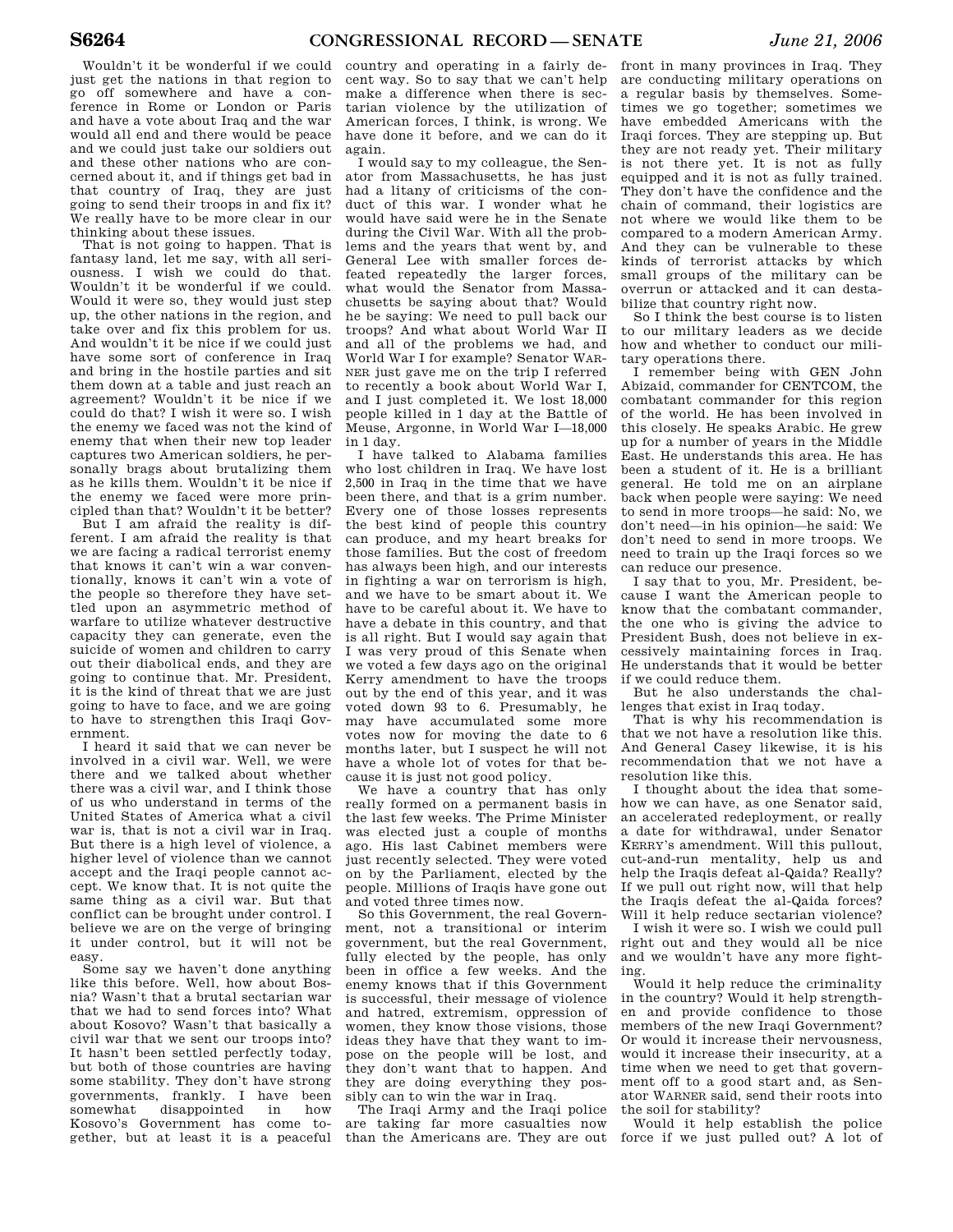Iraqis are signing up every day to be policemen. They have become targets of the terrorists on a regular basis. But I think they are provided confidence and comfort to know the American military is there to support them. Right now I do not believe there is enough strength in the Iraqi military, in the context of the Iraqi people, to survive a precipitous withdrawal. I think it could destabilize them. Maybe not, but I think there is a real likelihood of it.

I just would say we ought to think carefully about what our generals have told us.

The amendment submitted by Senator KERRY, I think, goes too far. I do not believe a conference, a meeting in any capital city anywhere in the world is going to settle the conflict in Iraq. I do not believe pulling our troops out is going to reduce the threats in Iraq. I believe what we have to do is do what General Abizaid and General Casey have told us; let's maintain our presence, let's draw it down as rapidly as we can, but let's do it consistent with the raising up of a legitimate military and police force in that country. And let's do what we can to strengthen and create credibility in the Iraqi Government.

You should never tell your enemy what your plan is. You should never give him a guaranteed plan of withdrawal or any other plan that you are going to execute, particularly when you are dealing with an asymmetric enemy like these terrorists.

Clausewitz warned of this type of war planning and making your intentions known. He said this ''the essence of the defense''—think what these terrorists are about. They are defending their dream of a terrorist-dominated state.

Clausewitz says:

The essence of the defense is waiting: waiting until the attacker clarifies his own intentions; waiting until the balance of forces shifts; waiting for any improvement in the defender's situation, whether from the culminating process described above, from outside intervention, from mobilization of his own resources, or from some chance development. Time is almost always on the side of the defender.

Our Nation is on the offensive in the war against terror and we have been blessed that, since 9/11, we have not had another attack on our homeland. Who would have thought that possible? Certainly people were afraid to get on an airplane for weeks afterwards. They wouldn't go to shopping malls. We have been blessed to have gone this far without another attack.

The terrorists are using every desperate act they can to break the will of the Iraqis and our U.S. forces and our U.S. political system. This would undercut the foundation of our military efforts. So victory must be tied to results and victory is what we must have—not an amendment calling for redeployment measured in days or hours.

President Bush has established a strategy for a victory in Iraq that is condition-based, not based on arbitrarily selected dates.

Why not December 31? Why not April 1? Why not July 4? It is not a way to make a strategy in a military situation. The President's strategy focuses, rather, on the accomplishment of specific objectives.

President Bush has said:

Victory will come when the terrorists and the Saddamists can no longer threaten Iraq's democracy, when the Iraq security forces can provide for the safety of their own citizens, and when Iraq is not a safe haven for terrorists to plot new attacks on our Nation.

The President knows Iraq must stand up and do its part. In his most recent visit to Iraq the President urged the Iraqis to ''seize the moment and we, the United States, will help them succeed. When America gives a commitment, America keeps its word.''

He said:

If the United States of America leaves before this Iraqi government can defend itself and sustain itself and govern itself, it will be a major blow to the war on terror.

I certainly would agree with that, as Senator WARNER has so eloquently stated.

Secretary of Defense Donald Rumsfeld explained why a time-phased plan for redeployment is wrong. He said:

Once you start doing that, then you are stuck with a number and a date and it just doesn't do any good. The decision to withdraw is based [must be based] on conditions on the ground.

Some supporting this amendment and others who are calling for this exit strategy of time-phased withdrawals stake their claim on past experiences in other conflicts. This global war on terror is different. The enemy here has not surrendered. He does not wear a uniform. He is not sequestered in a country bounded by borders. He has not signed a peace accord and he has not given up his arms.

He, unlike Vietnam, is sworn to attack this country if he is successful and emboldened and gets his hands on the wealth of the Iraqi oil. Will our country be safe? Will they stay in Iraq and not continue to attack us, as they have, if the terrorists take over their country? He fights in an asymmetric fashion unlike any we fought before, and we cannot put our people and our allies at risk by shirking our responsibilities in any way that will undermine the opportunity that we have to have a victory and a stable government in Iraq.

Our generals on the ground understand this and have offered their perspectives on what impact this type of time-phased redeployment would have on the Iraqi situation. I know we have had people here who have served. Senator WARNER has served in World War II and Korea. Senator KERRY served in Vietnam. But what about General Abizaid, Commander of the U.S. Central Command? He has given his life to the service of the military and in that region of the world. He has overall responsibility for Operation Iraqi Freedom, and he recently spoke to Prime Minister Maliki and said:

The Iraqi people don't want to go back to the 6th century. The Afghanis don't want to live under the rule they experienced under the Taliban. They don't want bin Laden to win. There is clear preference expressed by the people in both Iraq and Afghanistan to vote. The fact that they voted is their way of reaching out to the future.

General Abizaid warns of leaving the region without proper conditions on the ground with respect to the terrorists in that all they, the terrorists. He says:

All they do is destroy and kill and try to grab headlines. They believe by doing that they can gain time and eventually the coalition will leave. And when we leave there will be states vulnerable to their ideology.

General George Casey—he is the commander of all our forces in Iraq—recently said this:

I think as long as the Iraqi security forces continue to progress and as long as this national unity government continues to operate that way and move the country forward, I think we are going to be able to see continued gradual reductions of coalition forces over the coming months and into the next year.

That is his prediction. Somehow I have the vision of, out in the country, the dogs we used to have. You would get in the car and drive down the road and the dog would chase after the car, thinking somehow, I guess, that it made the car run off, that the car was afraid of it. I think sometimes some in this body are afraid we are actually going to be able to draw down troops in the next year or so. They think if they can just pass a resolution mandating it, then they can claim credit for it.

General Casey's comments do mention the force reduction, but he ties the reduction to the status of the development of the Iraqi security forces and the national unity government's success.

This amendment, the Kerry amendment, calls on the President to begin a deployment, beginning in 2006, in stark contrast to the best judgment of the most senior United States commanders in Iraq. Who should we listen to? General Abizaid and General Casey, I submit.

U.S. Ambassador Zalmay Khalilzad, whom we met in Iraq a few weeks ago, said the formation of the government,<br>with crucial involvement from involvement Saddam's once dominant fellow Sunnis is a great sign of progress. He states:

I believe that with the political changes taking place—the emphasis on unity and reconciliation, with effective ministers that conditions are likely to move in the right direction that would allow adjustment in terms of the size, composition and mission of our forces.

In closing, I would like to highlight the recent comments by the man entrusted with advising Prime Minister Maliki on the national security of the new Iraqi democracy and what his items are concerning a time-phased reduction in U.S. forces.

Mowaffak al-Rubaie, the recently approved Iraq minister for national security, expressed his concerns in the Washington Post. I believe it was today or yesterday. He stated: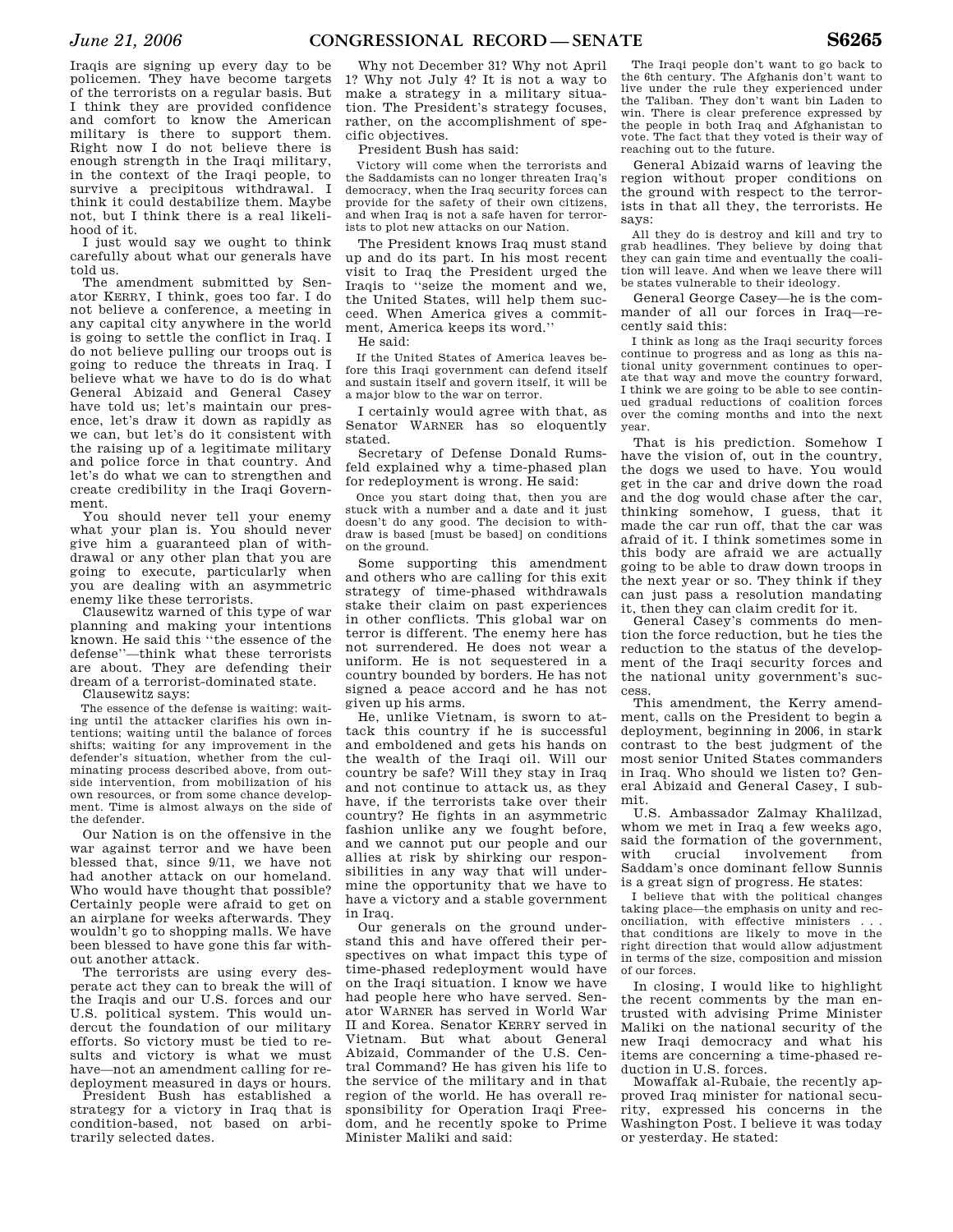There has been much talk about a withdrawal of U.S. and coalition troops from Iraq, but no defined timeline has yet been set. There is, however, an unofficial roadmap to foreign troop reductions that will eventually lead to total withdrawal of U.S. troops. This roadmap is based, not just on a series of dates but, more important, on the achievement of a set of objectives for restoring security in Iraq.

I want to conclude by saying how proud I am of our military. I was pleased that the original Kerry amendment was voted down 93 to 6. I think by moving that date forward 6 months, the vote is not going to change very much.

I know Senator LEVIN has offered an amendment. I will just say this about it. I serve with Senator LEVIN on the Armed Services Committee. I am sure he is trying to reach some sort of compromise, some sort of unifying amendment for the Democratic side. I am really sort of disappointed at it, because I don't think, if adopted, it will serve any purpose and could cause much mischief and be misinterpreted.

I urge my colleagues to vote against both amendments, and I yield the floor.

The PRESIDING OFFICER. Under the previous order, the Senator from Iowa is recognized.

Mr. HARKIN. I thank the President. I apologize to the President for having to sit there at this late hour. It wasn't my doing. But I did want to speak on this issue. It is one of major importance, and one about which I have not spoken on the Senate floor previously. So I beg the indulgence of the Chair at this late hour.

Mr. President, on May 3, I introduced a resolution in the Senate that offered a clear break from our current counterproductive course in Iraq allowing our Armed Forces to return to their focus to defeating the terrorists who attacked us on September 11, 2001.

The resolution would do three things. First, it states that the United States should not maintain a permanent military presence or military bases in Iraq.

Second, it states that the United States should not attempt to control Iraq's oil.

And, third, it states that the United States Armed Forces should be redeployed from Iraq as soon as practicable after the completion of Iraq's constitution-making process, or December 31 of 2006, whichever comes first.

My resolution is identical to the resolution introduced in the House of Representatives by Representative MIKE THOMPSON of California with at least six Republican cosponsors. As far as I know, it is the only Iraqi resolution introduced that has bipartisan support. So I introduced the same measure here in the Senate.

I continue to believe that only this resolution offers a clear, unambiguous, principled stand—a stand that can produce the results that we all want.

Only when the Iraqi Government faces a firm timetable for U.S. redeployment will it have the incentive to resolve its internal differences and stand on its own two feet.

And only when our government faces a firm timetable will it make urgent policy changes necessary to right our course in Iraq.

President Bush has it exactly backwards. He said that our Army will stand down only as the Iraqi Army stands up. The truth is that the Iraqi Army and government will stand up only when it is clear that the American military is committed to standing down by a date certain.

My resolution is a clear, unambiguous statement of our intention to move beyond the strategic blunder of Iraq which has distracted us from the fight against those who attacked us on September 11. Only such a clear break will allow us to recommit our military and intelligence resources to the unfinished task of crushing al-Qaida and capturing or killing Osama bin Laden.

We need this new decisive direction because President Bush is unwilling to change his current policies in Iraq which are manifestly a failure.

Let us be clear. Staying the course effectively means stay forever. It means to stay and pay and stay and pay and stay and pay.

Already we have paid with more than 2,500 dead and more than 18,000 wounded. We will continue to pay a terrible price in terms of lives and treasure, not only to the end of President Bush's term but well into the term of his successor and beyond. And for what? For a failed approach in Iraq that in the judgment of a large majority of national security experts is damaging America's national security and making us less safe.

Because I believe we need a new direction, I will vote for both the Levin-Reed amendment and the Kerry-Feingold-Boxer amendment.

I commend my friend and my colleague, Senator KERRY, for his leadership on this issue. I was here this evening listening to him. I listened to his colloquy with the Senator from Virginia. I think it is clear that Senator KERRY is on the right course. Also, Senator LEVIN, I believe is also on the right course. So I will support both, and I do so because I believe that both are better than what we have now.

But I also want to be clear that neither one is going to pass. We know that. So we shouldn't agonize over which one we can support. It doesn't matter what we do; it won't become law.

So why are we doing this? We are doing it because we must put pressure on the President. We do it because we need to speak for the American people who are way ahead of us, way ahead of the President, way ahead of the White House, and way ahead of the Congress on this issue. They know what we are doing in Iraq—costing \$7 billion a month, \$9 million an hour, 2,500 dead, 18,000 maimed and injured—they know it is wrong. They know we have been misled into this war.

My position is simply that anything we can do to give voice to the American people that will hopefully pull the President back to a more rational, reasonable and sane policy, anything that will do that I will support.

I realize that some, including the President's top political adviser, are eager to politicize this issue in an election year. They can't wait to frame this as a debate between those who support our troops and those who want to retreat, between those who want to fight and those who want to surrender.

This is outrageous, and it is false. It is the same inflammatory demagoguery that tore our country apart during the Vietnam war. Just as we were misled into the Vietnam war, so we were in Iraq. All you have to think is weapons of mass destruction equals the Tonkin Gulf. Weapons of mass destruction is to Iraq what the Tonkin Gulf was to Vietnam. Both misled us into a drastic, terrible war.

Just as the Nixon administration was bent and misused intelligence to fit a preconceived belief on Vietnam, so would President Bush in Iraq. Just as we heard the arguments in the early 1970s about Vietnam, that we have to fight the Communists there or we will be fighting them here, now we hear that we have to fight the terrorists in Iraq before we fight them here.

Just as we said in Vietnam we will have to support the government because it is a free government elected by 80 percent of the people, so now we hear the same thing about Iraq and terrorists.

The echoes are resounding about what we hear from this administration and their policies for Iraq and what we heard for Vietnam.

Let us be clear about what I think this debate is really about. It is about charting a smarter, more focused offensive against the terrorists who attacked us on September 11. It is about acknowledging that Iraq did not attack us on September 11, but that our invasion and occupation of Iraq has been a costly distraction from our fight against those who did attack us.

It is about giving the government in Iraq incentives to get its act together; to overcome sectarian divisions and stand up a viable, self-sustaining army.

This debate is about acknowledging that staying the course is no virtue if the course we are on is demonstrably wrong. Indeed, it is about acknowledging that staying the course means stay and pay. Stay and pay. It means that our Armed Forces will continue to stay and pay dearly with more than 20,000 already killed, maimed, and wounded. For our beleaguered taxpayers, it means stay and pay more of their hard-earned tax dollars and the debt that is being piled on for our children and grandchildren to pay—\$350 billion already on Iraq and counting.

The men and women of our Armed Forces deserve better than this.

Instead of putting bumper-stickers on our cars saying ''support our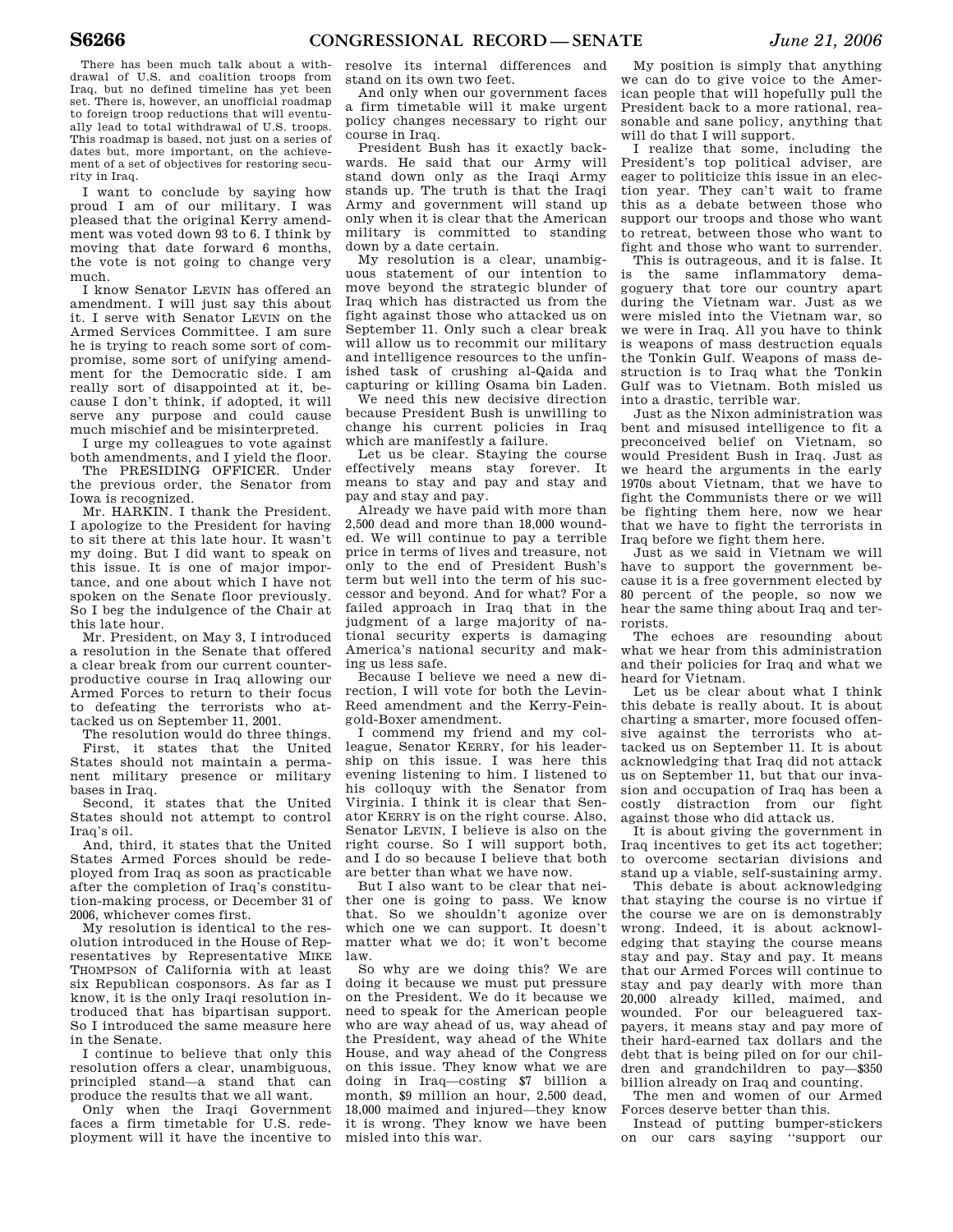troops,'' let us actually support our troops. Let us give them some hope for a way forward from the current stalemate and quagmire.

They have brilliantly completed the task they were sent to Iraq to accomplish. Saddam Hussein's dictatorship has been deposed. We are certain that Iraq does not possess weapons of mass destruction—and never did. And the Iraqi people have a constitution and a democratically elected government.

To our troops goes great credit. They have achieved these things despite a series of disastrous decisions by their civilian leaders here in Washington.

President Bush himself has acclaimed the installation of a permanent Iraqi Government as a historic ''turning point.''

So the question is, why aren't our troops returning? Why are we still in Iraq with no commitment whatsoever even to a graduated redeployment?

Why has President Bush stated that we will be in Iraq at least through the end of his administration and into his successor's administration?

Why are we building what appears to be permanent military bases?

Why are we in the process of building a gigantic new United States embassy in Baghdad that will span 104 acres, the size of nearly 80 football fields?

What message does it send when the House Republican leadership 2 weeks ago insisted on stripping from the emergency supplemental appropriations bill Senate-passed language asserting that we will not build permanent bases or attempt to control Iraq's oil? We passed that in the Senate. The House Republicans took it out.

What message does that send to the insurgents and al-Qaida and the terrorists who would do us harm? None of these things give the impression that the United States plans on winding down our military and civilian presence or relinquishing our grip on Iraq.

To the contrary, it is easy to see how ordinary Iraqis as well as people across the world view this as the behavior of a conquering power that has no intention of leaving. Unfortunately, this perception creates continuing resentment. It feeds anti-Americanism. It continues to give powerful fuel to the insurgency, both in terms of motivation and recruitment, and it puts our American Armed Forces at greater risk.

It has now been more than 3 years since President Bush's speech on the flight deck of the USS *Abraham Lincoln*. On that occasion, with a giant banner behind him a claiming ''Mission Accomplished,'' President Bush said triumphantly, ''Major combat operations in Iraq have ended.''

But today, 133,000 troops remain on the ground. President Bush again and again has signaled that the U.S. military presence in Iraq is open-ended and of indefinite duration.

This has given rise to suspicions that the United States has long-term designs on Iraq and its oil and deprives

the Iraq Government of the incentives to resolve its internal divisions and stand on its own feet.

With the war in Iraq now in its fourth year, it is clear that the present course is not a strategy for success. It is a strategy for continued stalemate and stagnation.

As I said, stay the course means stay and pay. Stay and pay. One-third of a trillion dollars we have spent so far and counting.

Indeed, I fear that stay the course also means stay forever—and this sends exactly the wrong signal. It stokes the insurgents who believe that the U.S wants a permanent military presence in Iraq.

Don't think for a second that they do not know and they aren't putting out the word that the Republican leadership in the House 2 weeks ago stripped the language out of the Senate bill which stated that we were not going to have permanent bases and we will not control their oil. Don't think for a minute that they haven't broadcast that, that they aren't using that as a recruiting tool. Of course they are.

When President Bush says it will be through his administration and into his successor's administration before we decide what to do in Iraq, that is a powerful recruiting tool for the insurgents and the terrorists.

Our open-ended commitment to stay in Iraq as long as it takes has had the effect of taking away any incentive for the Iraqi Government to resolve its internal division and get its act together.

Parliamentary elections were held way back in early December. Has Baghdad descended into vicious sectarian violence? It took the Iraqis nearly 7 months to chose a prime minister and to fill all the ministries.

Now, as the Iraqis face a deadline for U.S redeployment, there is no way they would have squandered 6 months before forming a government, nor would the Iraqis be dragging their feet in standing up a viable, self-sustaining army and police force.

I just heard the Senator from Alabama quoting a general. A lot of generals have been quoted around here. I guess I can quote a general too. How about General Casey, our commander in Iraq, who told the Senate last September. He said:

Increased coalition presence feeds the notion of occupation, contributes to the dependency of Iraqi security forces on the coalition [and] extends the amount of time that it will take for Iraqi security forces to become self-reliant.

Last September, General George Casey said that.

BG Donald Alston, the chief U.S. military spokesman in Iraq, put it this way:

I think the more accurate way to approach this right now is to concede that . . . this insurgency is not going to be settled . . . through military options or military operations. It is going to be settled in the political process.

Nor, I must add, is there a military solution to most of the critical problems confronting Iraq—sectarian strife, out-of-control crime, rampant corruption, widespread unemployment, chronic shortages of electricity and water and gasoline, and on and on. There is not a military solution to that; it is a political solution.

The Iraqi people also believe that a redeployment of U.S. forces would give a boost to the political process. According to a recent poll conducted by the University of Maryland, more than 80 percent of Iraqis want U.S. forces to leave Iraq. When asked what the impact of a withdrawal of U.S. troops would be, large majorities of Iraqis believe that insurgent attacks will decrease, sectarian violence will decline, and the sectarian factions in Parliament will be more willing to cooperate. That is what a majority of Iraqis believe. Yet somehow this administration believes differently.

We all hope the Sunni, Shia, and Kurdish leaders are sincere in their stated desire to avoid an all-out civil war. Prime Minister Maliki has formed a national unity Cabinet. As I said, President Bush has hailed this new Government as a turning point. We hope that is the case. But whether or not Mr. Maliki is willing or able to make good on his pledges, it is certainly time for a turning point in U.S. policy in Iraq.

The coming months must be a period of transition to full Iraqi sovereignty. It is time to hand off security responsibilities to the Iraqi Army and police, to redeploy most of our U.S. Armed Forces from Iraq by the end of this year. This strategic redeployment must involve converting our vast military presence on the ground in Iraq to a quick reaction force, staged in countries bordering Iraq, countries that share our interest in a stable Iraq and that view our military presence in the region as a stabilizing force.

This substantial over-the-horizon force would be used to strike at al-Qaida and its affiliates whether in Iraq or elsewhere. These forces would be able to respond in a timely manner, as they did 2 weeks ago in targeting and killing Al-Zarqawi.

I would expect, as our troops withdraw from Iraq, this would free up U.S. forces to combat the resurgence of the Taliban in Afghanistan. Other troops would be available to send to the emerging terrorist threats in countries such as Somalia, Sudan, and Yemen, which threaten to become major breeding grounds for terrorists.

The harsh fact is that the Iraq war has led to a decline in the overall readiness of U.S. ground forces. It has decimated our capacity to put large numbers of boots on the ground were we to face an emergency elsewhere, such as on the Korean peninsula.

At a Senate hearing last year, GEN Richard A. Cody, Army vice chief of staff, said:

What keeps me awake at night is what will this all-volunteer force look like in 2007?

He stated this in the context of a discussion about whether we could sustain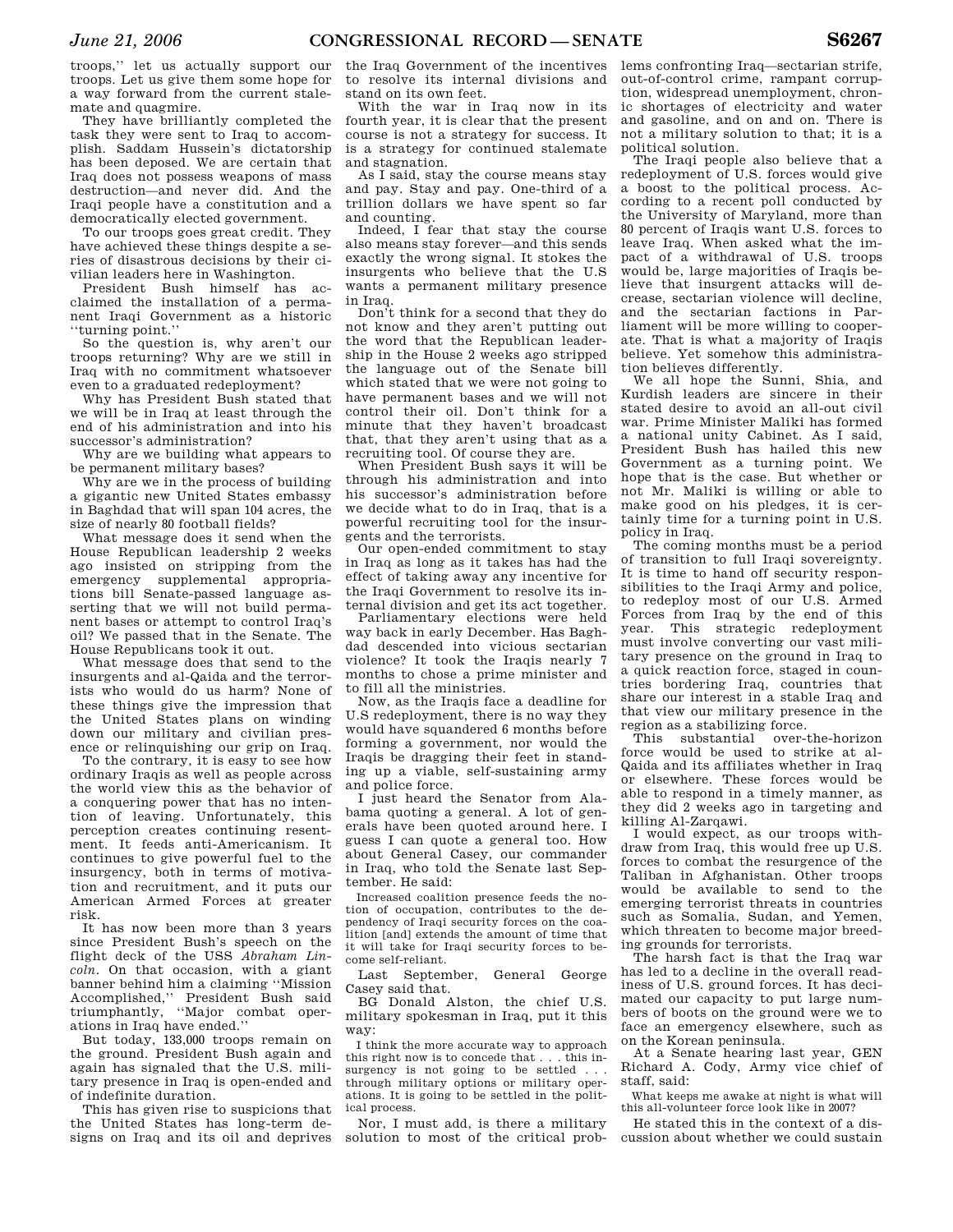the operational tempo of deployments at the rate we have had since the beginning of the Iraq war. For all the military superiority we displayed in the invasion of March 2003, 3 years later, a guerilla conflict is grinding away at our military manpower and equipment.

We need to redeploy from Iraq in order to reset and reequip the force ground forces in particular—so they are prepared for a more focused campaign against the terrorists who attacked us and continue to threaten us.

At the same time we are redeploying our Armed Forces, we need to foster sustained diplomatic engagement, working with Middle Eastern nations to facilitate rival Iraqi factions in reaching a political settlement. Iraq's neighbors have a profound stake in this stability, but they currently have no incentive to get involved. Once it is clear that the United States is leaving, those nations will be highly motivated to facilitate a coming together of the factions within Iraq.

Some say that U.S. forces in Iraq are the only thing that stands between the Sunnis, Shiites, the Kurds, and all-out civil war. I disagree. It is the ongoing presence of U.S. forces and the prospect that we will be in Iraq as a babysitter for years to come that has delayed progress on the political front. It is the ongoing presence of U.S. forces and statements by this President that we will be there for as long as it takes, it is actions such as were taken by the House Republicans in stripping that language out we put in that said we are not going to have permanent bases, we are not going to control the world, it is those actions which have delayed progress on the political front and have given the insurgents the narrative, the story, the recruiting tool they need.

Our presence in Iraq is a propaganda victory and recruiting tool for the insurgency in Iraq and for Islamic extremists around the world. The insurgents and jihadists are threatened by the overwhelming perception in the Arab world that the U.S. military is an occupying force, that we are building what appears to be permanent bases, that our continuing presence in Iraq is all about controlling oil.

Meanwhile, let's be clear on what continuing our current policy of stay and pay will entail. The Congressional Research Service reports that we are now spending \$6.4 billion a month in Iraq, up sharply from last year. That is \$9 million an hour every hour of every day. And we are doing so at a time when our budget, the budget put through by the Republicans who control the Congress, is slashing funds for education, cancer research, health care, other essential needs at home. The budget this year will mean we have 1,100 fewer research grants from the National Institutes of Health than we had 3 years ago. That is the path we are on. We have spent a grand total of about \$350 billion in Iraq.

As I have said, more than 2,500 troops have been killed, 18,000 wounded. More

than 8,500 of the troops are wounded so seriously they were listed as wounded in action, not to return to duty. Are we going to stay and pay for another 3 years, spending another \$300 billion, sacrificing more American troops, with more killed, more maimed and injured for life? Is that what we mean by supporting the troops? Is that what we mean, to stay more, with more killed, more maimed? Why in the world would we want to stay on a course that is so clearly counterproductive, so clearly a failure?

Last week, the Center for American Progress and Foreign Policy Magazine released the results of their survey of more than 100 of America's top terrorism and national security experts from across the ideological spectrum. The results show fewer than 2 in 10 believe the United States is winning the war on terror; 87 percent believe the war in Iraq has had a negative impact on our national security. So 87 percent of the top 100 national security experts around America say Iraq has had a negative impact on our national security.

Last Thursday, the Department of Defense issued a highly partisan ''debate prep book,'' designed to help Republicans defend the war in Iraq. Likewise, the President and Vice President are staying the course with their endless happy-talk about progress in Iraq, about how democracy is on the march. But the facts on the ground tell a different story. I believe we should base our policy choices not on happy talk but on facts on the ground.

Clearly, by preemptively attacking Iraq, we have committed a major strategic error in the larger war against the terrorists who attacked us. Simply put, we took our eyes off the ball. We deferred our military and intelligence resources away from Afghanistan, away from the hunt for bin Laden. The consequences were plain to see. It is no coincidence today the Taliban has powerfully resurfaced in southern Afghanistan despite President Bush's claim on September 27, 2004, that ''the Taliban no longer is in existence.'' Say again? As fighting in Afghanistan has intensified over the past 3 months, the United States has conducted 340 airstrikes in Afghanistan, more than twice as many as the 160 airstrikes carried out in the war in Iraq during the same period.

Meanwhile, while we have been distracted in Iraq, al-Qaida-like Islamic fighters have retained control of the Somalia capital of Mogadishu and have dealt a major blow to our counterterrorism efforts in the horn of Africa. Nor is it a coincidence that Osama bin Laden is still at large, still directing al-Qaida operations, still encouraging jihadists around the world.

Nearly 5 years ago, before a joint session of Congress, President Bush pledged he would ''bring Bin Laden to justice or bring justice to bin Laden.'' That was 5 years ago. President Bush has done neither. Instead, he allowed bin Laden to escape and has gotten the U.S. military bogged down in a civil

war in Iraq—a huge strategic gift not only to bin Laden but also to Iran. Not only has our open-ended Iraqi entanglement taken the heat off the terrorists who attacked us on September 11, it has given them a propaganda victory and, as I said, a major recruiting tool. The sooner we acknowledge the strategic blunder and take steps to reverse it and the sooner we redeploy our military and strategic assets to confront our real enemies, the better off we will be.

The resolution I introduced setting a firm timetable for redeployment of U.S. troops from Iraq is about accelerating the emergence of Iraq as an independent nation willing to stand on its own feet. But it is also about the unity and security of the American people. This misbegotten, misguided, mismanaged war is dividing our Nation. I already mentioned how the President's top political strategist is planning to inflame passions in the war on Iraq in the months between now and the election. Again, I state, it is eerie, eerie how defenders of the Iraq policy, of our policy in Iraq are sounding exactly like defenders of Nixon's policies in Vietnam.

It is eerie how the defenders of Bush's policies in Iraq are sounding like the defenders of Nixon's policies in Vietnam in the early 1970s. Back in 1972, Nixon and his defenders were saying that we were winning the war, that we must stay the course. And guess what. They were saying we must not cut and run, that we must prop up the ''democratic government'' in Saigon, which was, of course, elected, as you know, by 80 percent of the people, and on and on and on.

I can remember a time when I sat in a room with a group of Congressmen in Saigon, listening to then-President Thieu tell us that we must stay in Vietnam and fight the communists there or we would be fighting them in the Philippines and in Japan and on our doorstep.

What do we hear now? We have to fight them over in Iraq or we will be fighting them here. Eerie, as I said. Eerie.

Quite frankly, I say today President Bush is saying almost the exact same things that Richard Nixon said, and he has no more credibility than Richard Nixon did.

Likewise, back in 1972, President Nixon and his supporters were arguing that withdrawal would undermine U.S. credibility in the world. But as LTG William Odom, Director of the National Security Agency under President Reagan, states in a current issue of Foreign Policy magazine—I want to quote him—

A rapid reversal of our current course in Iraq would improve U.S. credibility around the world.

I am going to repeat that. LTG William Odom, Director of the National Security Agency under President Reagan, in the current issue of Foreign Policy magazine, said: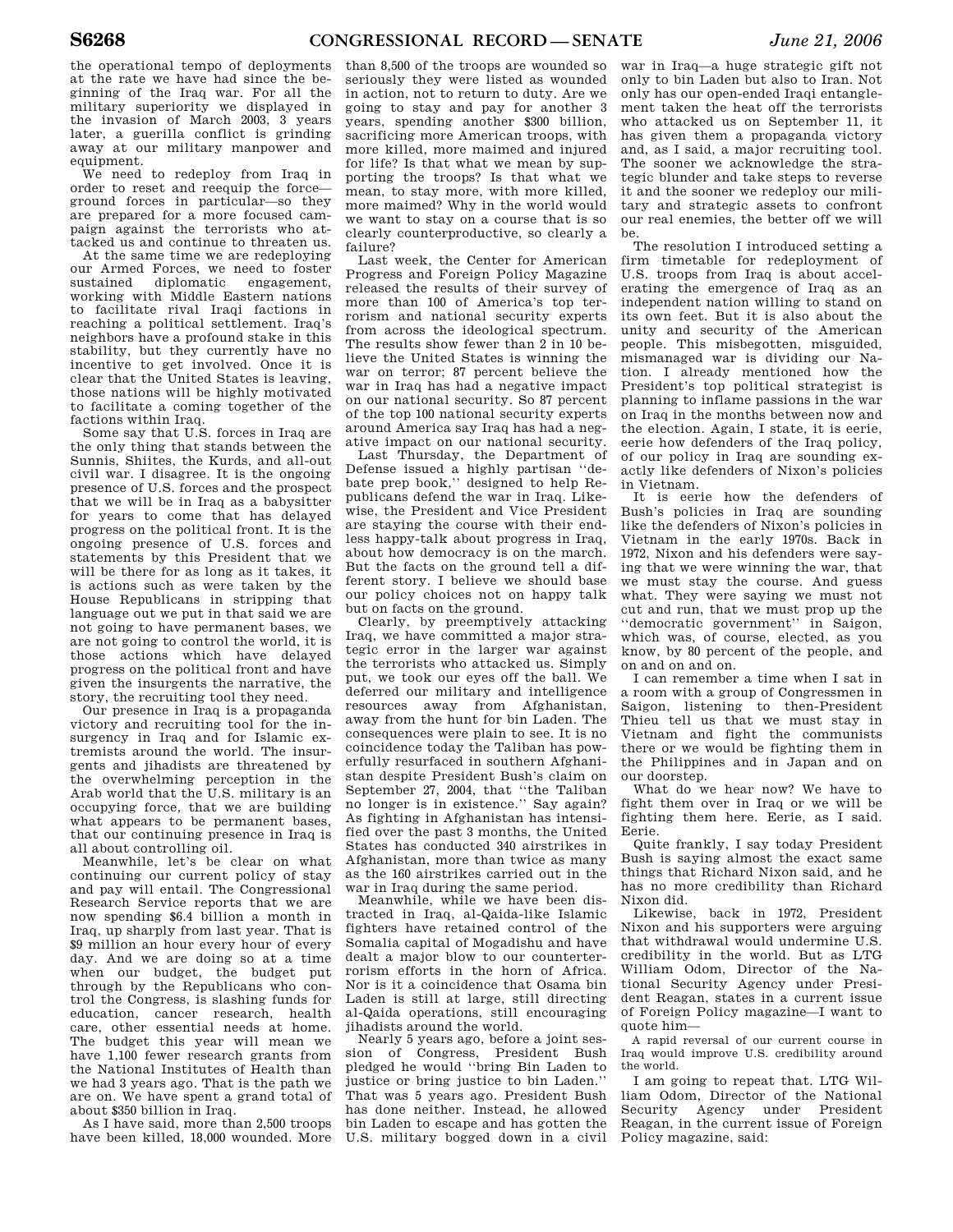A rapid reversal of our current course in Iraq would improve U.S. credibility around the world.

General Odom went on to say:

[I]nvading Iraq was not in the interests of the United States. It was in the interests of Iran and al Qaeda. For Iran, it avenged a grudge against Saddam [and left Iran as the strongest power in the Persian Gulf]. For al Qaeda, it made it easier to kill Americans.

That is not me. That is LTG William Odom, Director of the National Security Agency under President Reagan.

Beyond dividing our country, our endless, open-ended presence in Iraq has distracted our Government from urgent priorities, as I have said, in health care, education, law enforcement, and even a smarter approach to the very real terrorist threats of today and tomorrow.

The men and women of our Armed Forces have sacrificed greatly. I don't know why it is that because they have sacrificed so greatly—and the fact is, the Commander in Chief told them what to do, and they did it. So what. So to honor them, to honor what they have done in Iraq, we stay longer? We sacrifice more of our young people? We have more who are maimed for life? To honor them, we drain the Treasury of more of our dollars from taxpayers? Is that what it means to support our troops? I don't think so. I do not believe so.

I believe to support our troops is to do exactly what LTG William Odom said: A rapid reversal of our current course in Iraq.

It is time to allow the political process to go forward in Iraq. It is time to give Iraqi politicians greater incentive to bridge their differences and take responsibility for their country's future.

It is time to bring home as many troops as possible, consistent with force protection requirements.

It is time to redeploy as many as necessary to successfully pursue and crush bin Laden and al-Qaida and to protect our vital interests around the world.

President Bush tells us to be patient. He says Iraq will become a flourishing democracy that will spread the flame of freedom across the entire Middle East. But, with due respect to President Bush and to Vice President CHE-NEY and Defense Secretary Rumsfeld, they have been consistently wrong disastrously wrong—in all their predictions with regard to Iraq.

Before the invasion, Vice President CHENEY said that Iraq had ''reconstituted nuclear weapons.'' Secretary Rumsfeld said he knew exactly where Saddam was storing his weapons of mass destruction. And, as I noted 3 long years ago, President Bush said that major combat operations were over, mission accomplished.

Many of President Bush's people assured us that the war would be self-financed thanks to Iraq's oil—Paul Wolfowitz.

Vice President CHENEY said, more than a year ago, that the insurgency was ''in its last throes.''

Just yesterday, at the National Press Club, Vice President CHENEY defended and repeated his claim that the insurgency is in its last throes.

I guess if you repeat something often enough—will people believe it? Listen to what Abraham Lincoln once said: You can fool some of the people all the time. You can fool all the people some of the time. But you can't fool all the people all the time.

Mr. CHENEY, you may have fooled some people. The American people are not buying it any longer.

I could go on and on with this litany of false assertions—prediction after prediction that turned out to be 100 percent wrong.

There are those who say: But if we leave, there may be civil war in Iraq. As I have stated, I think the longer we stay, there will be more sectarian strife, more insurgency. But to be honest, I can't tell for sure what the likely outcome will be. How can anyone tell what the likely outcome will be, when we can't trust what the administration is telling us, when we can't trust, any longer, the intelligence as it is being given to us by the administration? We can't tell for sure.

So at this point, President Bush has not only spent his political capital, I think he has squandered the last shred of credibility when it comes to Iraq. Specifically, as I said, with regard to America's departure from Iraq, I think the President has it backwards. He says our Army will stand down only as the Iraqi Army stands up. The truth is that the Iraqi Army and Iraqi Government will stand up—make the hard political decisions—only when it is clear that the American military is committed to standing down by the end of this year.

So I repeat, I will vote in favor of both the Levin-Reed amendment and the Kerry-Feingold amendment. As I said, anything is better than what we have now, even though I think both could go further in setting a clear, decisive new direction. I stand by my conviction—and the wording in my resolution, the same as was introduced in the House by Representative MIKE THOMPSON, with at least five if not six Republican cosponsors—that it is time to set a firm timetable for redeploying our troops from Iraq and redoubling our fight against those who attacked us on September 11. Only this new course will produce the results we all want, both on the ground in Iraq and in the campaign against al-Qaida and rebuilding, reconstituting our forces and rebuilding and reuniting the people of our country.

Mr. President, I yield the floor.

The PRESIDING OFFICER. Who seeks time?

The Senator from Missouri.

Mr. TALENT. Mr. President, I thank the Senate for allowing me to explain briefly, this evening, why I will be voting to stay the course in Iraq until the progress we are making there now ripens into complete victory. And I want to put that conflict in context.

The United States is in a war against a transnational army of fanatical extremists who routinely use terror against civilians its a weapon. The terrorists began attacking us before September 11. They attacked us in the 1980s and in the 1990s, when they bombed Khobar Towers, attacked the USS *Cole* and our embassies abroad, and first tried to bomb the World Trade Center. Our government did not recognize the threat and did not respond vigorously until after they escalated the war by the attacks on September 11.

We know who the terrorists are—an interlocking network of highly trained, deadly, and adaptive terrorist organizations funded largely by the Saudi Wahabbists and Iran. We know what their goals are from the al-Zawahiri letter which was intercepted in July of 2005. They want, first, to radicalize Islam by converting, suppressing, or killing those Muslims who resist their twisted and extreme interpretation of that religion. They want to exclude the principles of enlightenment thought from Islamic countries and set up a series of Taliban-like caliphates throughout the Muslim world. Those regimes would be run by religious thought police who would ruthlessly suppress free expression, religious dissent, social pluralism, political activity, and women's rights. We know that such regimes are possible; one existed in Afghanistan before America intervened, and another exists in Iran today.

We know the tactics they will use. The terrorists are patient, in the sense that they think generationally. They infiltrate mosques and they feed off the discontent and hopelessness many young Muslims feel. They see Western democracies as weak and feckless; they hope that with time and intimidation they can control the policies of these countries. They hope to gain control of sources of energy on which the West depends. And, the terrorists want to acquire weapons of mass destruction. Since they have no national base and no concern whatsoever for innocent human life, traditional means of deterrence—the threat of a counterattack would be unlikely to prevent the terrorists from using such weapons should they get them.

The point is that the terrorists are trying to achieve these goals, and they are not going to stop voluntarily. There is no conceivable acceptable accommodation we could reach that would cause them to leave us alone. We must therefore counter their efforts, and to be effective we must fight on three ''fronts,'' as it were, at once: we must rebuild our intelligence and covert operations capability, we must deprive the terrorists of national bases of support, and we must work with mainstream Islam around the world to show Mideast Muslims in particular that there is a future for them in the principles of liberal democracy.

The operation in Iraq is a central part of all three of these ''fronts.'' Our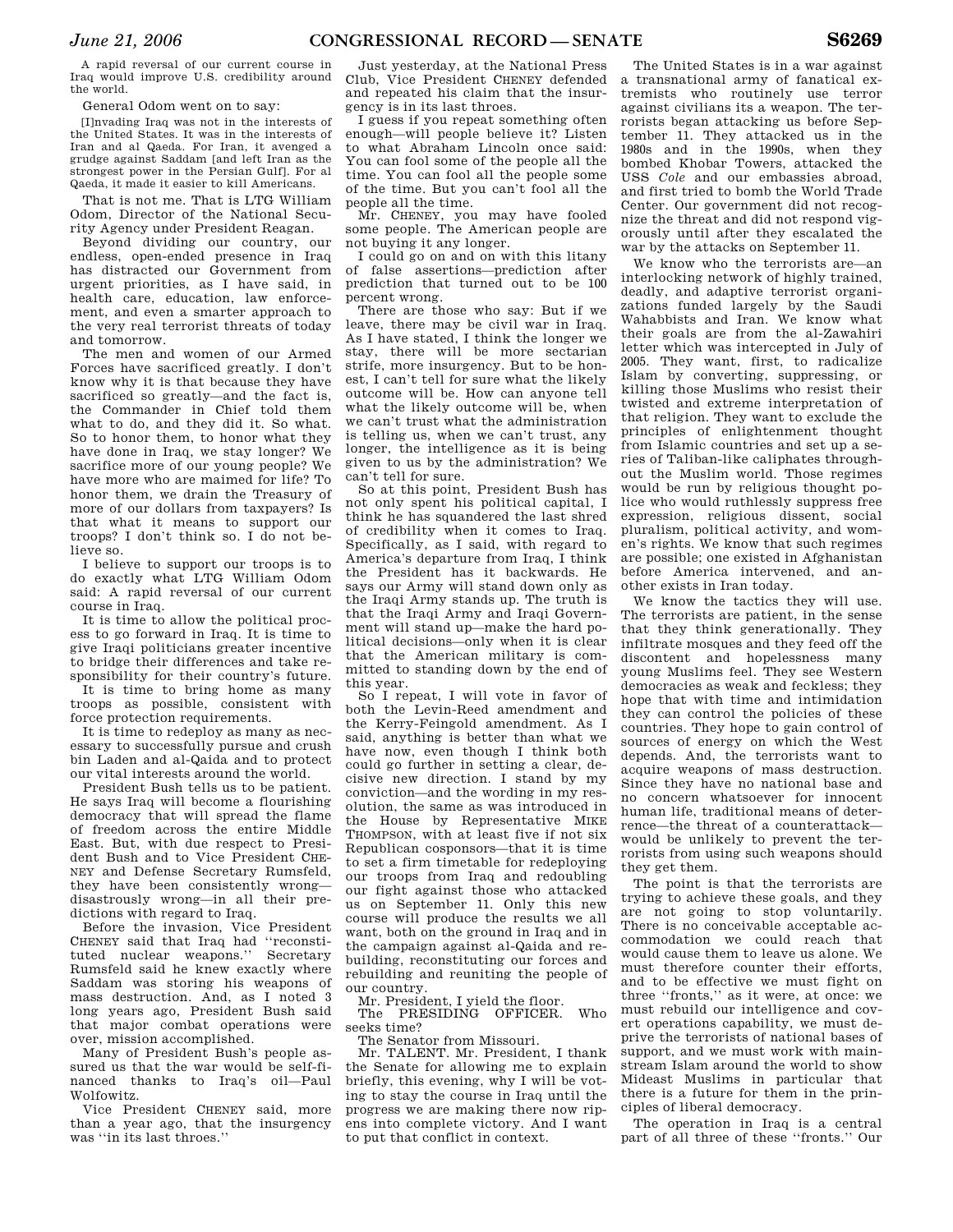goal there was, first, to remove Saddam Hussein. His regime was an organic threat to world peace; he had twice invaded his neighbors and was systematically violating the commitments he made after Desert Storm. He had harbored and trained terrorists; more fundamentally, he was a tyrant who wanted weapons of mass destruction and was obstructing the war against the terrorists.

Second, the United States, in cooperation with mainstream Iraqi leaders from all parts and ethnic groups in the country, is building a multi-ethnic democracy in Iraq that will be a strong ally in the war on terror and will confront and confound the vision of the terrorists for the Muslim world.

The terrorists know how important the struggle in Iraq is to the overall war. That is why they are trying so hard to disrupt the new government. Yet they are not succeeding. The sacrifice and hardships endured by all the soldiers and families whose loved ones are serving in Iraq have resulted in major achievements for the Iraqi people.

In the 3 years since Iraq was liberated, the Iraqi people have assumed sovereignty over their country, held free elections, drafted a democratic constitution, approved that constitution in a nationwide referendum, elected a permanent representative under the new constitutional framework, and formed a government with representatives from all sections and religious groups within the country.

The Iraqi Government has become more capable of providing essential services to its people. The 2005 per capita GDP was more than double the 2003 amount, and exceeds the prewar 2002 amount by more than 30 percent. There are over 100 independent newspapers and magazines, 44 commercial television stations, and 72 commercial radio stations now operating in Iraq.

America continues to actively fight the terrorists, while building and training capable and effective Iraqi security forces, which eventually will take the lead in the fight and take responsibility for the safety and security of their citizens. Over 250,000 Iraqi security forces have been trained and equipped, which is an increase of 123,500 troops from January 2005. In addition, there are now more than 100 ground combat battalions of Iraqi military and special police forces conducting operations against the insurgency.

I do not begrudge anyone their discontent with how some of our operations have been conducted in Iraq. There have been mistakes.

The administration underestimated how long it would take to stabilize the Sunni triangle; our active duty army is too small and this has strained Reserve components; we have relied too much on technology and not enough on intelligence in counteracting the improvised explosive devices. Wars are messy and failures are inevitable; yet the Bush administration has had the au-

thority for the last 5 years, and I do not blame anyone for holding the administration accountable for the operational mistakes that have been made.

Yet I do ask everyone to recognize that this war is serious and necessary and must be won. I believe the decision to invade Iraq was, whatever mistakes have been made operationally, the only possible strategic choice. President Clinton was, quite properly, building the case for action against Saddam during his last years in office, even before the attacks on 9/11. I was in the House at the time and I remember clearly that Secretary Albright, Vice President Gore and the President himself repeatedly warned that Saddam was a major threat. In short, the war in Iraq, like the global war on terror of which it is a part, is America's war, which we must fight and win to protect our safety and freedom and to preserve from violence and oppression hundreds of millions of innocent people around the world. And we will win it, despite the mistakes, provided that we do not let strategic incoherence, partisan politics, or personal disaffection with the administration divide or discourage us.

For many of us, the hardest thing about war is not the physical or monetary sacrifice. It is the burden of having to confront unpleasant realities, choose consistently from unpalatable options, and sacrifice objectives that apart from the war would justifiably claim a priority. But if we really do value freedom, safety, pluralism, and justice, we must all resolve that we will shoulder this burden for as long as it takes. Our service men and women are doing their duty magnificently, and will continue doing it until they have won. They have shown by their sacrifice how much they value the safety of their families and the freedom of their country. We need to back them up.

That means, among other things, resolving to stay and fight in Iraq until the battle is won. To pull out now or to set an artificial timeline on withdrawal—especially after the victories of the last few weeks—would imperil everything the sacrifice that our service men and women has gained. It would encourage the enemy to struggle even more tenaciously and ruthlessly in the hope that America could be made to quit. It would demoralize our friends and it would convince those who have yet to take sides that the United States cannot be trusted to keep its commitments.

I want to encourage everyone about the progress we have made. We are winning, not just in Iraq, but in the larger global war on terror. We have allies now we didn't have 5 years ago—in Pakistan, Afghanistan, and Iraq—and we have cooperation and support throughout the Muslim world that a few years ago would not have been possible. The operation against Zarqawi shows the value of our alliance with the new Iraqi Government and the increasing sophistication of our intel-

ligence. In short, there is no question that the United States, with its coalition partners, has the power to win in Iraq. The question is whether we have the resolution to win.

Most wars are combat operations with psychological components. Wars against terrorists might better be described as psychological operations with combat components. They are struggles between leaders, peoples, and ''narratives'' of the world. By that, I mean ways of looking at or judging the worth of human beings and the fundamental principles of human society. I know the American people have the strength and resolution to prevail, as they have prevailed in similar struggles for freedom throughout our history. I know our ''narrative'' of the world—our belief in the inherent dignity and equality of all human beings is right and strong. I trust our leaders will be resolute in the struggle as well, and that by its votes tomorrow, the Senate will signal that we too have confidence in the success of our efforts, the worth of our sacrifice, and the justice of our cause.

Mr. FRIST. Mr. President, today, as we resumed consideration of the Defense authorization bill, we have debated two very important amendments on U.S. policy in Iraq.

After the votes on the minimum wage amendments offered by Senators KENNEDY and ENZI, there were 5 hours of debate on the amendment on Iraq offered by Senators LEVIN and REED. Following this debate, Senator KERRY offered his amendment.

These amendments would call upon the United States to cut and run from Iraq, just when the Iraqi Government and the Iraqi people need us the most. It is important for all of us to fully understand the dangerous implications of a premature withdrawal from Iraq.

If we withdraw from Iraq before the Iraqi Government and the Iraqi people are capable of defending their new democracy, the terrorists would see this as a vindication of their strategy of intimidation and violence. This would only embolden them to challenge us, as well as our friend and allies, elsewhere in the Middle East, around the world, and even right here at home.

While the new Governmment in Iraq is making substantial progress every day, it is not fully ready to defend itself and provide security for the Iraqi people. If we were to cut and run before Iraq can defend itself, the violence in Iraq would certainly increase. The terrorists could be expected to mount even deadlier attacks against the new Iraqi Governmment and innocent Iraqi civilians. Chaos would result. Bloody civil war would almost certainly follow, as terrorists and rival militias tore the country apart. In the process, they would kill thousands of innocent Iraqis

In addition, the very unity of Iraq—a unity that we along with our coalition partners and the Iraqi people have worked so hard and sacrificed so much to secure—would be destroyed.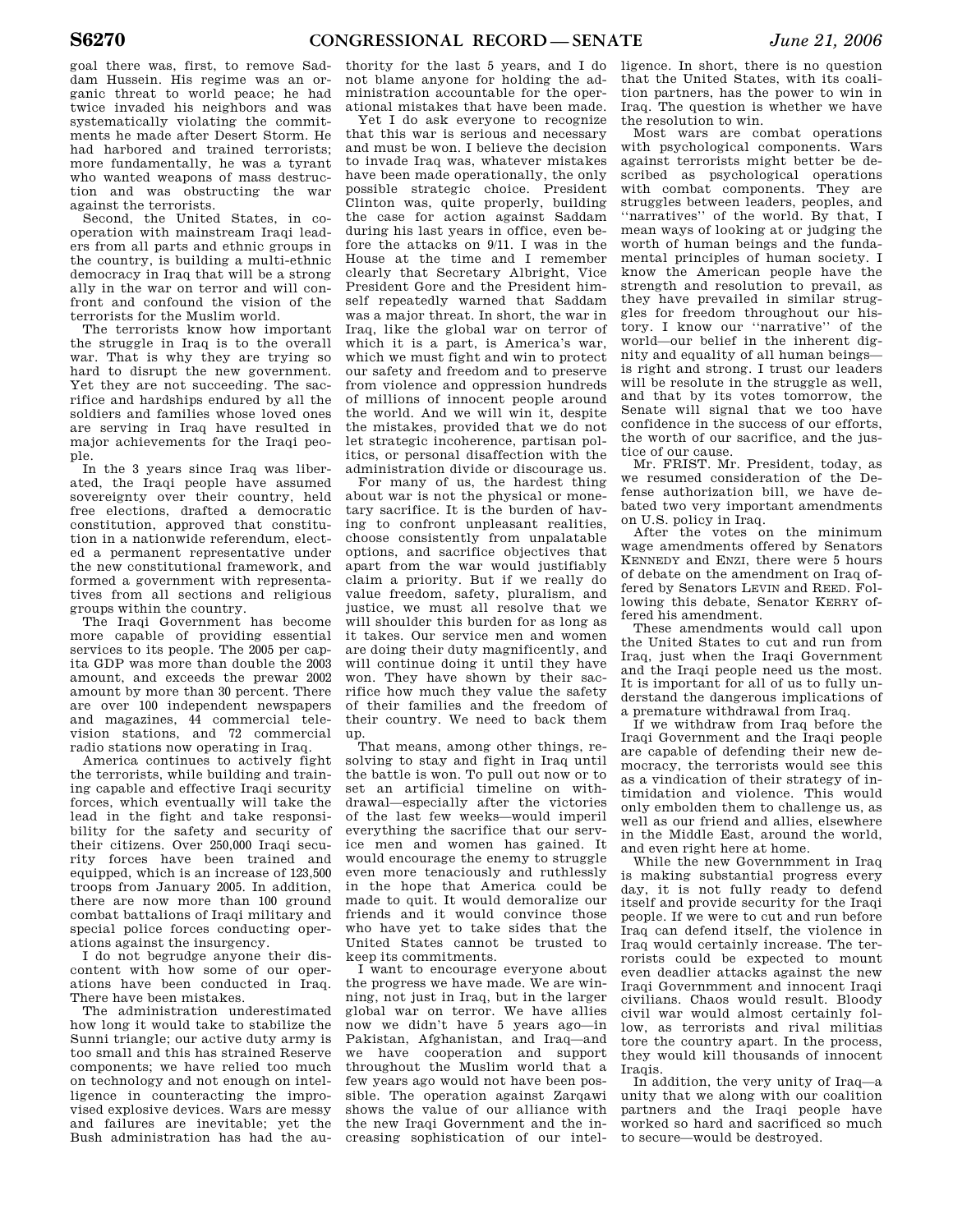Sectarian violence would tear the country apart. It would split Iraq into segments controlled by terrorists or ethnic and tribal militias. This would allow the terrorists to achieve one of their highest priorities: to turn Iraq into a safe haven for terrorists and a base from which to launch attacks against our friends and allies in the region and even the American homeland.

The terrorists affiliated with bin Laden and Zarqawi have clearly stated their aim of overthrowing moderate governments throughout the Middle East. We therefore would have to worry about close friends that have cooperated with us in the global war on terror, such as Jordan, being transformed into terrorist regimes. The violence and instability that the terrorists seek to sow in Iraq would spread throughout the Middle East.<br>The terrorists

have also demonstrated a strong interest in acquiring weapons of mass destruction for use as the ultimate terrorist tool. They seek to obtain these weapons and use them against innocent civilians. Given the presence in Iraq of many of Saddam Hussein's former weapons scientists, an Iraq under the control of terrorists likely would become a safe haven for the covert production of chemical and biological weapons.

President Bush has repeatedly stated that the potential combination of terrorism and weapons of mass destruction poses the greatest threat to the United States. The destruction of 9/11 would pale in comparison to the devastation terrorists could inflict with weapons of mass destruction produced in Iraq and covertly slipped across Iraq's porous borders.

Cutting and running from Iraq would allow the threat posed by the combination of terrorism and weapons of mass destruction to materialize. This is an unacceptable risk to the American people, and we simply cannot allow that to happen.

It is clear that those calling for an early withdrawal of American troops from Iraq fail to understand the potentially catastrophic implications of their proposal. Cutting and running before Iraq can defend itself would pose unacceptable risks to all Americans.

We, our coalition partners, and the Iraqi people have come too far. We cannot turn back now. We must stay until the job is done.

I look forward to today's debate on these amendments, and I urge my colleagues to speak out against the strategy of cutting and running from Iraq. It is a strategy that guarantees failure. And failure in Iraq is not an option.

Mr. LEAHY. Mr. President, I am pleased to join my colleague Senator BOND in discussing S. 2658, the National Defense Enhancement and National Guard Empowerment Act of 2006. A version of this groundbreaking legislation has been adopted by the Senate as an amendment to the fiscal year 2006 Defense authorization bill.

Our amendment would tangibly strengthen our national security by

giving the National Guard more of a voice in decisionmaking and in ensuring that our Nation is able to optimally tap the enormous experience and capabilities that exist within the National Guard.

Today's Guard is a 2lst century military organization that is carrying its weight and more in Afghanistan and Iraq, as well as here at home, whenever disaster strikes. But today's Guard is needlessly frozen in a 20th century Pentagon organization chart. The implications of that show up in everything from the Guard's depleted equipment stockpiles, to training and staffing and mission decisions. Our amendment clears away some institutional cobwebs to let the National Guard be the best it can be.

The Bond-Leahy amendment specifically increases the rank of the chief of the National Guard from lieutenant general to full general. It will ensure that the deputy commander of U.S. Northern Command come from the ranks of the National Guard. Additionally, the bill makes the National Guard a joint activity of the Department of Defense, giving the National Guard greater latitude to talk around the Pentagon. Finally, the Guard would be given greater ability to identify gaps in capabilities in our States' ability to respond to emergencies at home.

This amendment differs somewhat from the baseline legislation that Senator BOND and I introduced earlier this year. The amendment does not include a requirement that the chief of the National Guard sit on the Joint Chiefs of Staff, and we also removed the provision that would give the National Guard separate budget authority. We heard some strong objections from other members about these two provisions, and, as chairs of the wide-reaching Senate National Guard Caucus, we wanted to do the best we could to accommodate every Guard supporter.

However, we still strongly believe in the importance of opening to the chief of the National Guard Bureau a position on the Joint Staff and of giving to the Guard more general flexibility in procuring equipment to match the needs of its missions. We will fight for these provisions another day.

Given that we have dropped the core objections that some have raised against Guard empowerment, there was absolutely no reason that any member of the Senate could oppose this legislation. This amendment is about fairness and effectiveness. It is about fairness in that it makes sure that the National Guard is not treated like a stepchild in key budget and policy deliberations. Giving greater institutional standing to the Guard makes it a lot harder for the Guard to get short-thrift in these discussions.

Our amendment is about effectiveness in that it will improve the use of the Guard in homeland security matters, which is becoming quite a regular phenomenon. The National Guard is being used regularly in a so-called title

32 status to increase security and provide military disaster response. Under this status, the Guard serves under command and control of the Nation's Governors, with Federal financing. In addition to the recent Southern Border mission, the National Guard served spectacularly during Katrina in this way, providing one of the most effective responses to that disaster. By allowing the National Guard to talk regularly across the Department of Defense and to work closely with the States to identify gaps, our amendment takes advantage of the knowledge of the members of the National Guard to help plug holes in our homeland defense. And we make this whole process for activating the Guard in title 32 far smoother.

The National Guard is critical to the Nation's defense on a number of levels. We must have the trust and confidence in this force to give them more responsibility. At the same time, we simply cannot have a repeat of the ill-advised recommendations from the Army and the Air Force that sought to slash the National Guard personnel levels. The Army wanted to cut the Army Guard by more than 17,000 troops and the Air Guard by almost 14,000. These proposed cuts made absolutely no sense.

We need to turn this dynamic around. We cannot keep asking the Guard to do more for the country, and then force it to justify its existence. The National Guard needs institutional standing and leadership commensurate with its missions and capabilities.

Our National Guard stands willing to do even more to protect the country, and this amendment will give them a key tool to help them contribute to the Nation's defense.

I thank my colleagues and friends, the chair and ranking members of the Senate Armed Services Committee, for their support of this amendment. We cannot afford to let our Guard down.

Ms. MIKULSKI. Mr. President, I rise in support of the Levin-Reed amendment on U.S. policy in Iraq. Before I continue, I would like to say a word about our troops and their families. We owe our brave servicemembers and their families a debt of gratitude for their selfless service and great sacrifice in Iraq, over the last 3 years. Members of our Armed Forces are at this moment deployed in harm's way, many on their second or third deployment. They and their families should know they have our wholehearted support and gratitude, with deeds, not just with words. Our troops need to know, what is our exit strategy?

In October 2002, as the Senate debated giving the President authority to invade Iraq, I asked whether our troops would be greeted with land mines or parades. Three years later, we know the answer. Our forces have faced a violent insurgency and terrorist attacks that have claimed the lives of 2,500 brave American servicemembers. We went to war with Iraq, but today we find ourselves at war in Iraq. After 3 years, it is time for a new approach.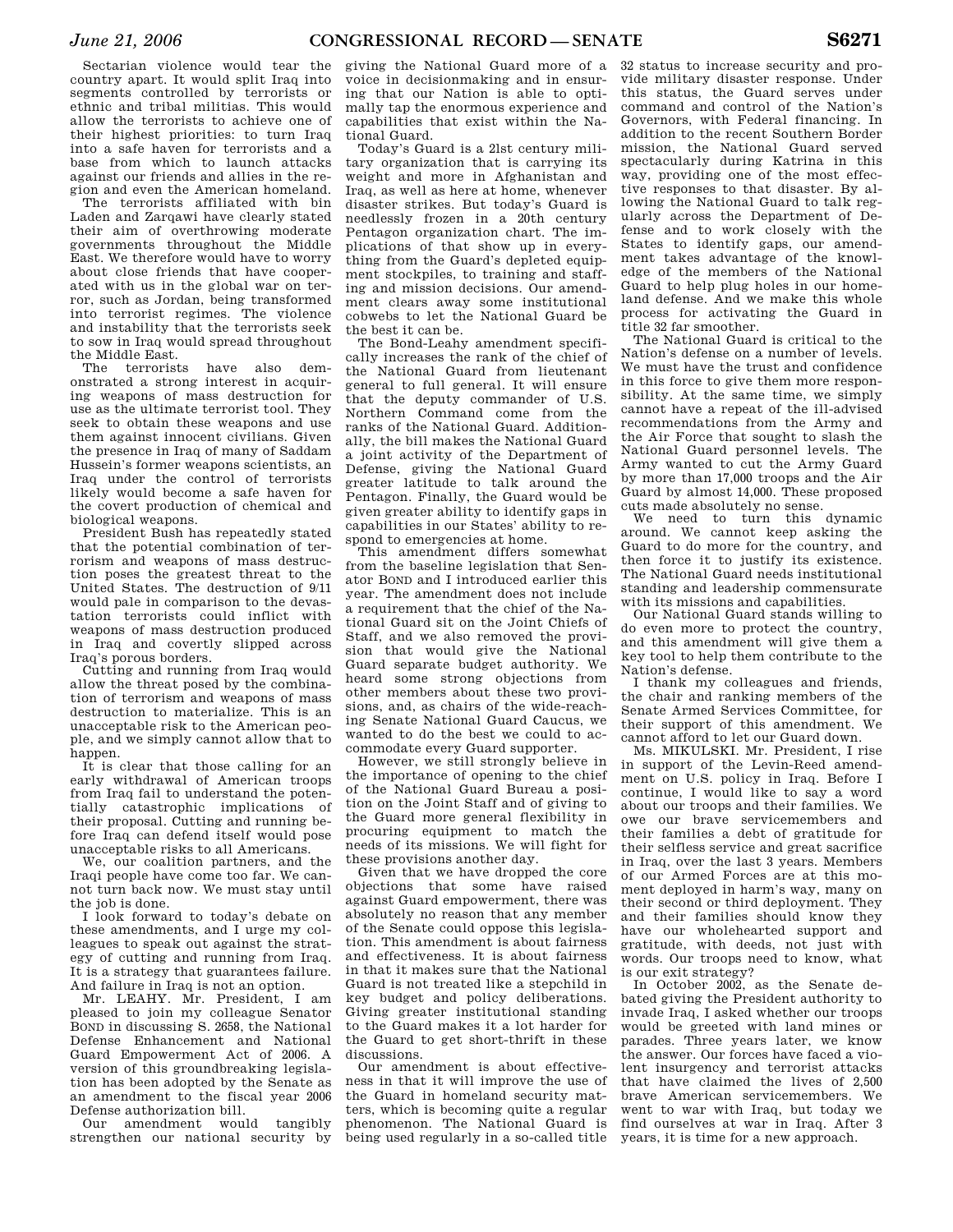Mr. President, 2006 must be a year of transition in Iraq. We want Iraqis to lead, so we can leave. It is important for Iraqis to take ownership of Iraq. They must provide for their own security, take charge of economic development, and restore civic order. Iraq is beginning to move in the right direction, but our open-ended presence is keeping them from making faster progress.

That is why I am proud to support this amendment, which calls on the President to begin reducing U.S. troop levels in Iraq by the end of 2006. This amendment gives us a plan for a phased, structured withdrawal of our troops so Iraqi forces can take control of their country in an orderly way.

This is not about cut and run. This is about getting out of the way so Iraqis can run their own country. Iraqi security and police forces are getting stronger by the day, and the U.S. commander in Iraq, General George Casey, thinks it will be possible to reduce the U.S. presence in Iraq by as many as 30,000 troops by the end of 2006.

Iraqi National Security Mowaffak al-Rubaie, has said that the removal of foreign troops will legitimize Iraq's Government in the eyes of its people. In an excellent article in the June 20, 2006 Washington Post, he details the ''road map'' for restoring security in Iraq and reducing the presence of foreign troops. The road map's objectives are similar to the benchmarks for withdrawal of U.S. forces outlined last year in legislation offered by Senator WARNER and Senator LEVIN, which I supported.

Here is what Mr. Rubaie said can be done: ''With the governors of each province meeting these strict objectives, Iraq's ambition is to have full control of the country by the end of 2008. We envisage the U.S. troop presence by year's end to be under 100,000, with most of the remaining troops to return home by the end of  $2007$ .<sup>7</sup> He went on to say that ''. . . the removal of foreign troops will legitimize Iraq's government in the eyes of its people. . . . [T]he draw-down of foreign troops will strengthen our fledgling government to last the full four years it is supposed to.'' Mr. Rubaie concluded, ''Iraq has to grow out of the shadow of the United States and the coalition, take responsibility for its own decisions, learn from its own mistakes, and find Iraqi solutions to Iraqi problems, with the knowledge that our friends and allies are standing by with support and help should we need it.'' We salute and support the position the Iraqis themselves are taking. This is what the Levin-Reed amendment does. Iraqis want full control of their country by the end of 2008, and we should help them toward that goal.

We need to ensure that an adequate number of Iraqi Army battalions can operate independently to defeat the insurgency and protect Iraq's borders, and we must ensure an adequate number of Iraqi police and security units

are trained and equipped to maintain law and order. The Iraqi Government is committed to meeting these benchmarks as quickly as possible.

Mr. President, our brave men and women are serving with great honor in Iraq. Their service has paved the way for democratic elections and for the formation of a new unity government. We are all tremendously proud of their accomplishments and grateful for their sacrifice. It is time for the Iraqi Government to stand up, so our troops can begin to stand down.

Mr. BINGAMAN. Mr. President, I rise today to speak about an amendment that I intended to offer to the Defense Authorization bill to address the situation in Guantanamo Bay, Cuba.

The amendment would have required that the United States charge, repatriate, or release individuals held at Guantanamo within 180 days of the enactment of the Defense Authorization bill. If for some reason the Government failed to comply within the timeframe provided under the amendment, the Department of Defense would have to provide a report regarding why they have not complied. The amendment would not have closed Guantanamo, and nothing in the amendment would have required the Government to release individuals who are a threat to our national security.

I think this is a reasonable approach. These are all options that the President has said that he is moving forward on. I have decided, however, not to offer my amendment at this time for a number of reasons. First, given the looming cloture vote, it is clear we will not have time to have a full and open debate on this issue. I believed that this is an important issue that deserved more time. I have also been advised by other Senators that they need additional time to study the proposal.

I strongly believe that the indefinite imprisonment of persons without charges is inconsistent with the traditions and values of the United States, and that it will continue to cause difficulty in our relations with other nations, including the allies that we rely on in confronting the threat of terrorism.

As President Bush said on June 14, 2006:

No question, Guantanamo sends a signal to some of our friends—provides an excuse, for example, to say the United States is not upholding the values that they're trying to encourage other countries to adhere to.

I think the President is right.

According to an article in today's Miami Herald, Retired Army GEN Barry McCaffery, who recently visited Guantanamo, said: ''We are in a political and legal mess that is beyond belief'' and political leaders need to fix the ''legal schizophrenia'' that exists by continuing to hold individuals at Guantanamo.

I completely agree, and it is my hope that the Senate will afford time to debate this issue in the near future.

Mr. KENNEDY. Mr. President, America has long been a beacon of human rights and democracy in the world. But Guantanamo demonstrates the administration's disrespect for the rule of law.

The administration is trying to have it both ways. They claim the detainees at Guantanamo are prisoners of war and thus should be held until the end of hostilities. At the same time they refuse to treat them as prisoners of war under the Geneva Conventions.

In the first gulf war, the International Committee of the Red Cross said that our Nation's compliance with the Geneva Conventions was the best of any country in any conflict in the history of the conventions. Sadly, this administration has presided over the steepest and deepest fall from grace in our Nation's history.

The administration did not give the detainees the field hearings required under article 5 of the conventions, when the information relating to their capture was most readily available. Over 2 years later, the administration created combatant status review tribunals to substitute for the field hearings they should have held.

It is no surprise that it is often very difficult to find the necessary evidence. Yet the administration doesn't even try. The Boston Globe recently reported that 34 detainees convinced officials that overseas witnesses would provide relevant testimony. But in every case—every case—the administration said the witnesses could not be found. Yet in three days, Boston Globe reporters found three out of four witnesses—one of whom is teaching right here at the Pentagon's own National Defense University.

The shocking ease with which the Boston Globe located these witnesses suggests that the Government didn't make an effort to find them and raises serious questions about the administration's good faith in dealing with the detainees at Guantanamo. We have an even greater obligation to make sure we have a strong case now, since we have already kept these people for so long.

The administration not only ignored the law when it came to ensuring that these people were properly classified, but it also failed to give them the proper treatment.

The Geneva Conventions clearly state the standard for humane treatment of prisoners of war:

No physical or mental torture, nor any other form of coercion, may be inflicted on prisoners of war to secure from them information of any kind whatever. Prisoners of war who refuse to answer may not be threatened, insulted, or exposed to unpleasant or disadvantageous treatment of any kind.

This administration threw out the golden rule that had served us so well for so long. Instead, they adopted new rules that allowed cruel tactics such as waterboarding, use of military dogs, and stress positions. The administration consistently overruled the objections of experienced military personnel and those who represent American interests abroad, including Alberto Mora, the former general counsel of the Navy.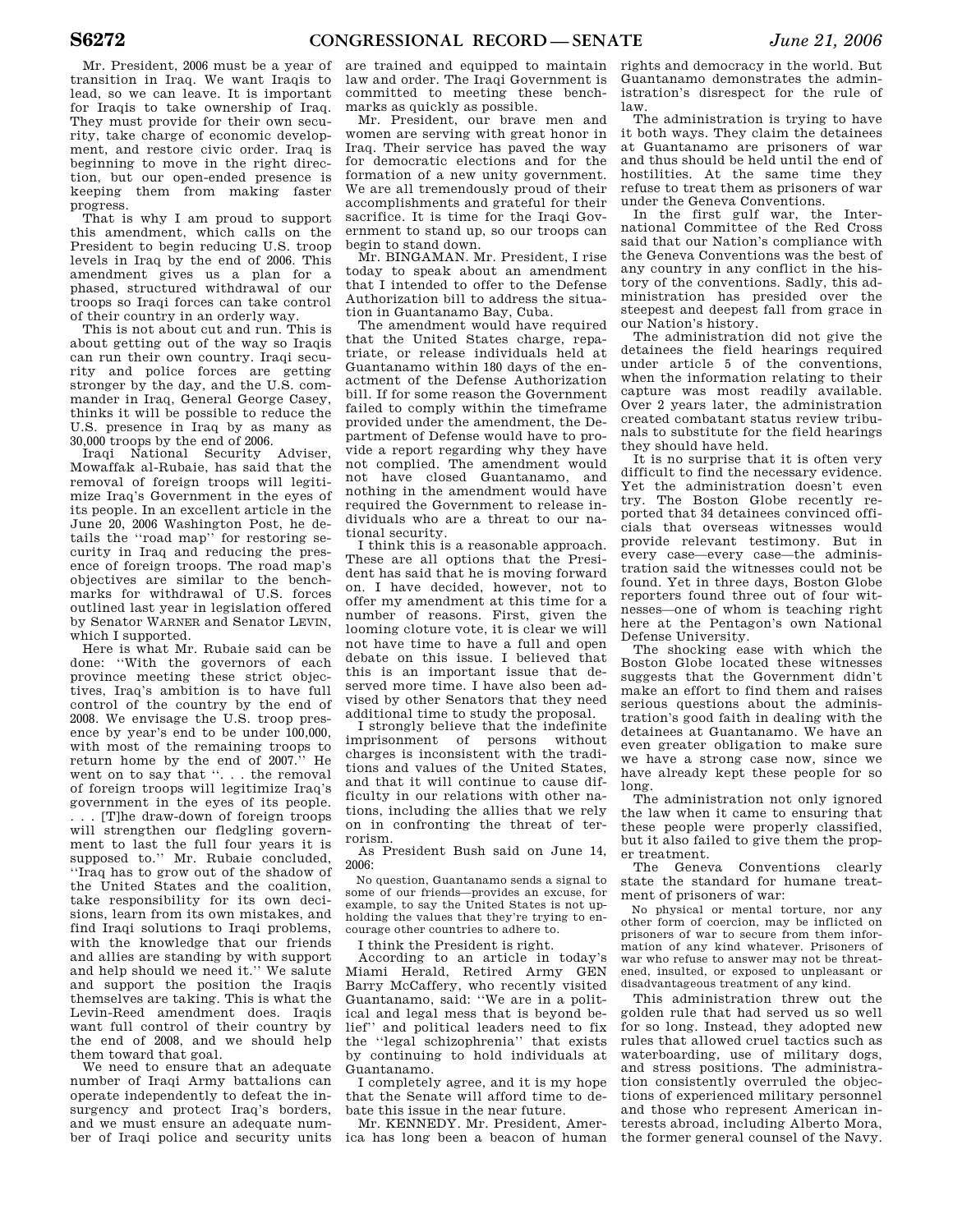As Secretary of State Colin Powell warned the White House, ''It will reverse over a century of U.S. policy and practice in supporting the Geneva Conventions and undermine the protections of the law of war for our troops.'' Senior Defense officials were warned that changing the rules could lead to so-called ''force drift,'' in which, without clearer guidance, the level of force applied to an uncooperative detainee might well result in torture.

But these wise words fell on deaf ears. Officials at the highest levels of the administration viewed the rule of law as inconvenient and quaint. As Lawrence Wilkerson, former chief of staff to Secretary Powell, said, ''I don't think, in our history, we've ever had a presidential involvement, a secretarial involvement, a vice-presidential involvement, an attorney general involvement in telling our troops essentially carte blanche is the way you should feel.''

There is little doubt that some of those detainees are cold-blooded killers intent on harming Americans. They should be charged for their crimes and locked away. But far too many were swept up in raids by the Afghans and turned over to the Americans for reward money. Some were seized from the streets of Africa, Thailand, or Europe. As Jay Hood, the former commander of Guantanamo, said, ''Sometimes we just didn't get the right folks.''

The terrorists don't obey the Geneva Conventions. But we can't win the war on terror by stooping to their level. We do not win by repudiating the very ideals our soldiers are fighting for. We win by setting an example—by doing unto others as we would have them do unto us.

My colleagues on the other side of the aisle have argued that we need to hold these people until the end of the war on terror.

We have created legal and literal black holes where detainees are being held without hope of receiving due process or fair and humane treatment, and that is nothing short of a travesty. We criticize such tactics in repressive regimes for doing exactly that. It is the height of hypocrisy. It violates the basic principles on which our Nation was founded. Indefinite detention is not the American way. We need to restore our standing in the eyes of the world as a beacon of human rights, and the best way to start is by closing Guantanamo.

I understand the Senator from New Mexico was unable to get sufficient time to debate his amendment and will not insist on a vote. I hope that he will continue to fight for its adoption, and I urge my colleagues to support the Bingaman amendment when it is offered again.

Mr. BIDEN. Mr. President, I rise today to discuss a matter that has tremendous potential to decrease cancer deaths among the millions of military dependents and retirees served by the

TRICARE health program. I am talking about colonoscopy, a medical procedure used very commonly to screen for colon cancer. Medical specialists tell me that colonoscopy is the most accurate test for detecting colon cancer at the very earliest stages, when it is highly treatable.

As my colleagues on the Senate Armed Services Committee are aware, I have been very concerned that DOD's TRICARE medical plan hasn't covered colonoscopy to screen for colon cancer in average-risk beneficiaries over age 50, even though both Medicare and the Federal Employees Health Benefit Program did so. Instead, DOD's policy has been to pay for screening colonoscopy to detect colon cancer only for a very narrow group of high-risk individuals. This limitation meant that many of our military retirees and dependents have not been able to get access to this sensitive cancer screening test, and as a result, they may well have been subject to adverse health consequences from delayed cancer detection.

I called this omission to the attention of the committee and introduced legislation to rectify the situation. I was pleased to be joined in these efforts to fix this problem by Senators MIKUL-SKI and BINGAMAN.

Mr. President, I am pleased to say today that DOD has done the right thing by modifying the TRICARE criteria for screening colonoscopy so that all average-risk TRICARE beneficiaries over age 50 have access to this important cancer screening test. This new policy, which is retroactive to procedures performed since March 15, 2006, is good news in the ongoing battle against colon cancer, and I would hope that DOD would disseminate widely the news of the availability of this important preventive service.

Mrs. FEINSTEIN. Mr. President, I am pleased to join my colleagues Senators BOXER and BINGAMAN in introducing an amendment to the Fiscal Year 2007 National Defense Authorization Act concerning the Park Service's management of Santa Rosa Island within the Channel Islands National Park.

I remain deeply concerned about a provision in the House version of the Defense authorization bill regarding the future use of Santa Rosa Island.

Under a binding court settlement, non-native deer and elk must be removed from the island by 2011. The House language would prohibit the Park Service from eliminating this non-native herd by providing for a 4 year period of intensive hunting beginning in 2008.

The Park Service is firmly opposed to the House provision. Nor, to my understanding, did the Department of Defense ask for the language.

I am particularly concerned that the House provision would waste taxpayer dollars and deny public access.

The taxpayers paid approximately \$30 million to acquire Santa Rosa Island in 1986 to restore its native ecology and provide public access.

In addition to the \$30 million, the previous owners agreed to what would seem to be a fair deal: they were permitted to keep hunting and grazing on the land through 2011. A court settlement in the late 1990s removed the cattle immediately but reaffirmed that the non-native deer and elk would have to be removed by 2011.

Now, under the House provision, the prior owners will be able to continue charging \$16,000 or more for their privately operated hunting trips. Even though the Government purchased the island from them for \$30 million in taxpayer money, they would get to keep essentially everything they had before and that is simply not in the public interest.

As I said earlier, I strongly oppose the loss of public access to the island. This is the public's land. It is a national park, and the public should be able to visit it.

But these privately operated hunting trips require the closure of 90 percent of the island to the public for 4 to 5 months of the year, even sometimes during peak season.

Now while the House language doesn't specifically say this, I understand one of its purposes was to provide hunting opportunities for disabled veterans. Yet it should be pointed out that in California today, there are already nine military installations that permit hunting five that can accommodate disabled service members.

Two of these military installations, Camp Pendleton and Vandenberg Air Force Base, are adjacent to the Channel Islands National Park, and allow disabled veterans to hunt a variety of animals including deer, waterfowl, quail, feral pigs, small game, and coyote.

All together there are over 100 U.S. military installations where hunting is permitted, over 70 of which are currently accessible to disabled servicemembers and veterans.

Consequently, I strongly believe that the Park Service should continue managing this National Park for the benefit of the general public.

It is simply unfair to the taxpayers to allow a provision in the House version of the Defense authorization bill to impede on the public's right to access the island.

Mr. FEINGOLD. Mr. President, I am pleased to join with the Senator from Vermont, Mr. JEFFORDS, in offering the Military Family Support Act as an amendment to S. 2766, the fiscal year 2007 Defense authorization bill. This amendment would bring a small measure of relief to the families of our men and women in uniform as they seek to maintain a sense of normalcy here at home while their loved ones are deployed in service to our country. Our ongoing large-scale deployments in Iraq continue to demand so much from our men and women in uniform and their families. Passing this amendment is the least we can do.

As part of the predeployment process, military personnel with dependent